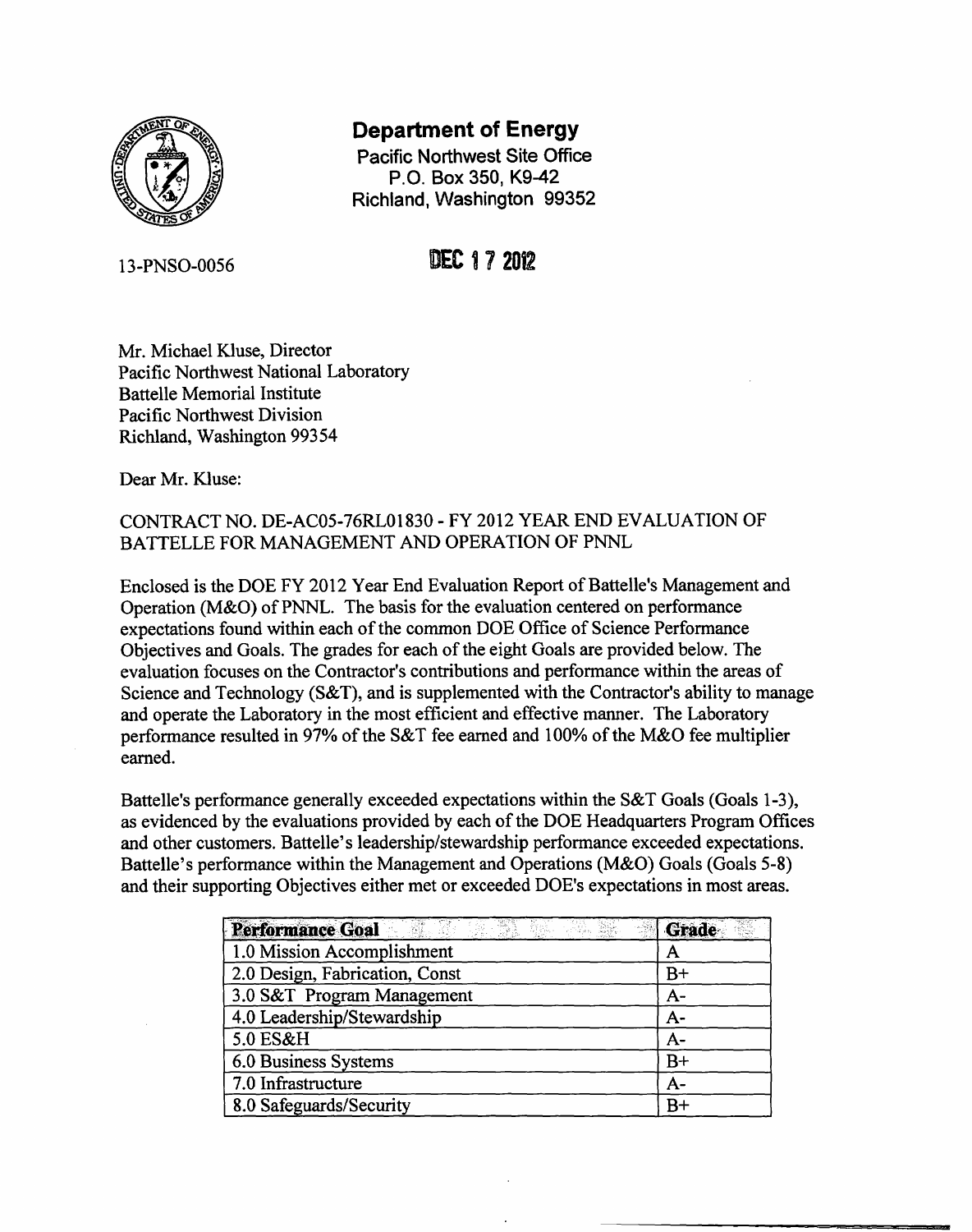Mr. Michael Kluse 13-PNS0-0056

We look forward to working with Battelle throughout FY 2013 to further enhance the value of the Laboratory as it continues to pursue its mission.

-2-

If you have any questions, please contact me, or your staff may contact Lance Vickerman, Laboratory Stewardship Division, on (509) 372-4028.

Sincerely,

ger El Snyder Managér

LSD:LRV

 $\mathbb{R}^2$ 

Enclosure

cc w/encl: S. F. Ashby, PNNL L.P.Berube,PNNL M.D. Conger, PNNL P.M. Dehmer, SC-2, HQ J. M. LaBarge, SC-32, HQ J. B. Leaumont, PNNL J. A. McBrearty, SC-3, HQ D. Ray, PNNL M. H. Schlender, PNNL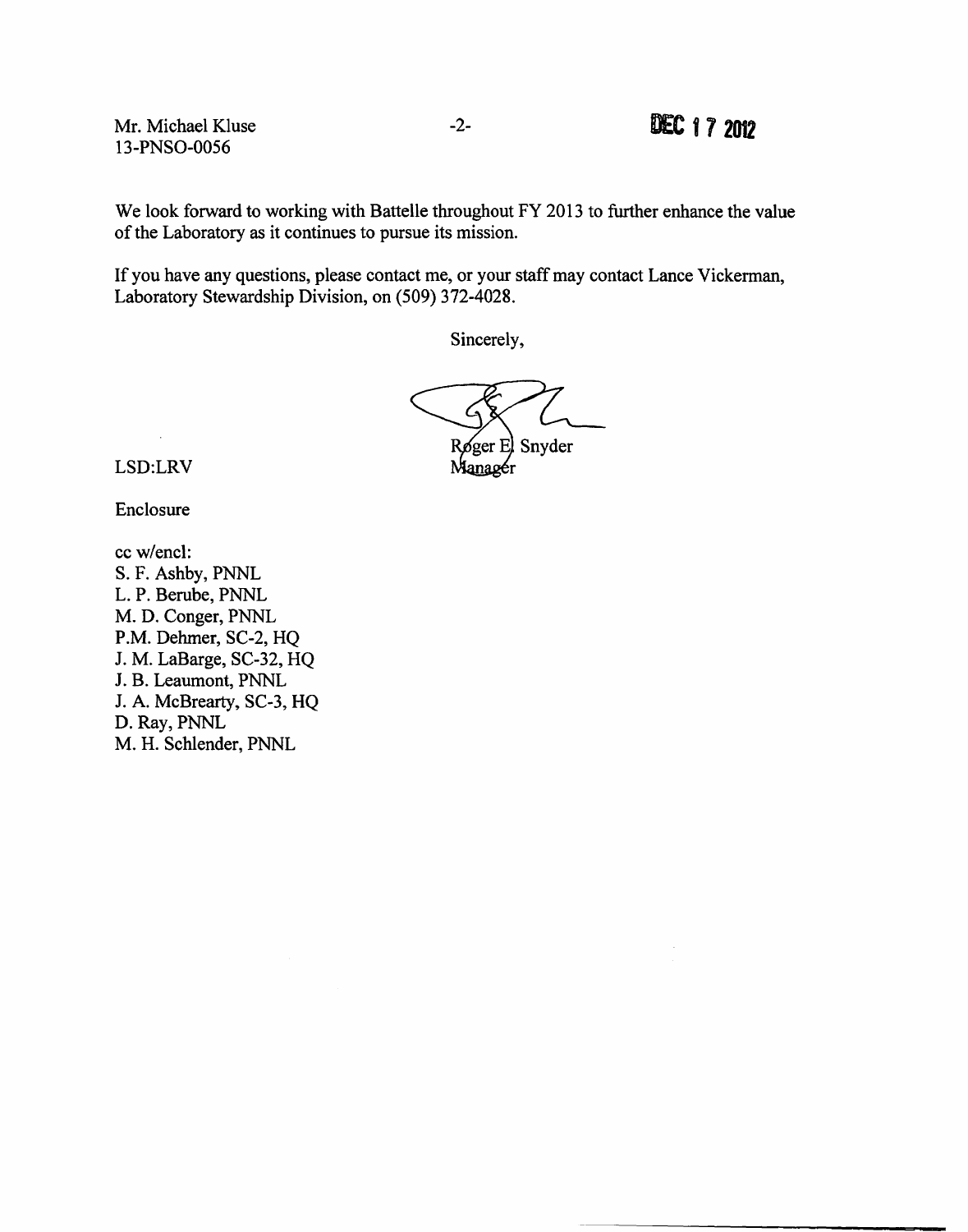## **Attachment**



**U.S. Department of Energy**

**Office of Science**

 **Fiscal Year 2012**

**Performance Evaluation Report of the**

**Battelle Memorial Institute for**

**Management and Operations of Science and Technology at the**

**Pacific Northwest National Laboratory**

**For the period October 1, 2011, to September 30, 2012**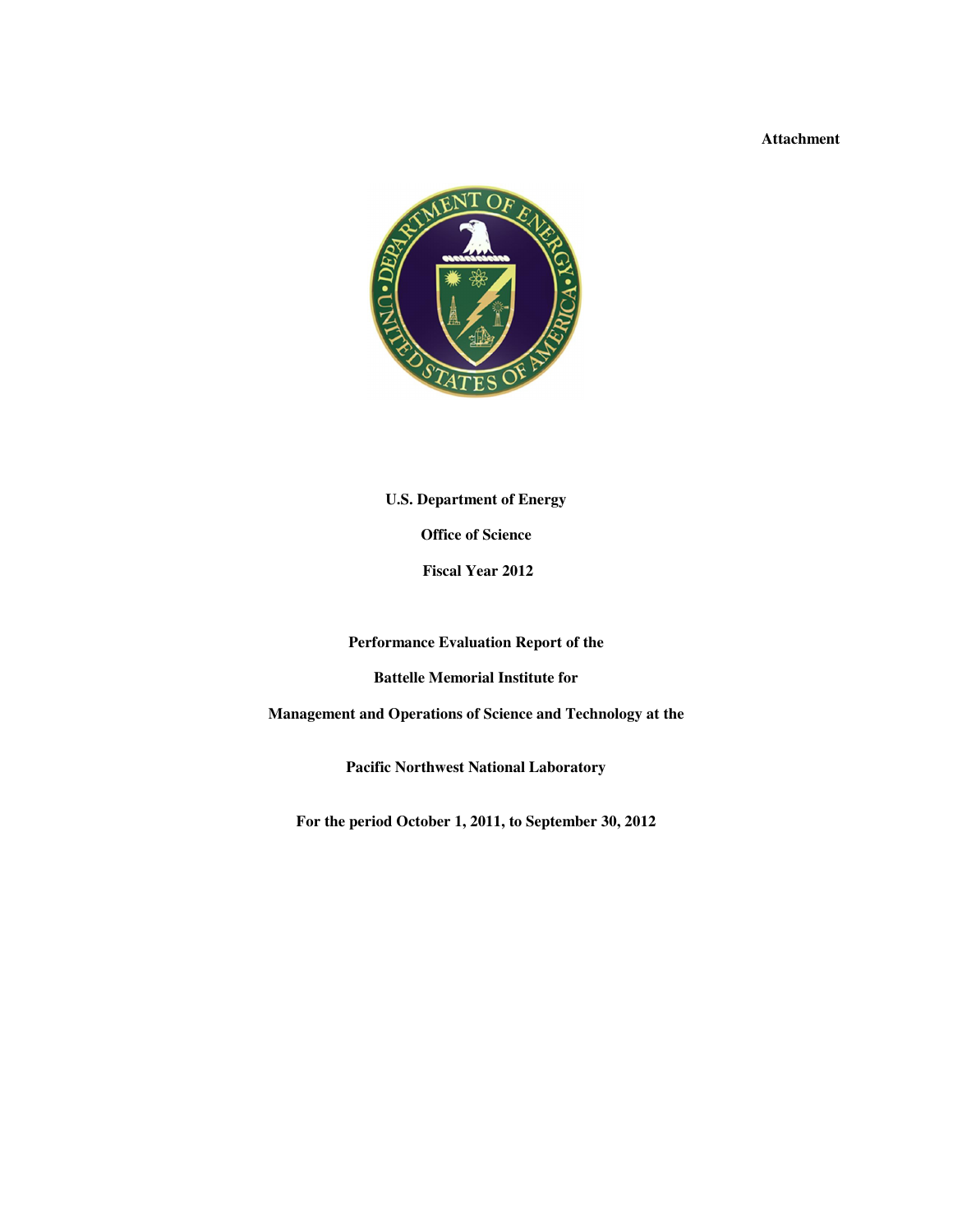

This page is intentionally blank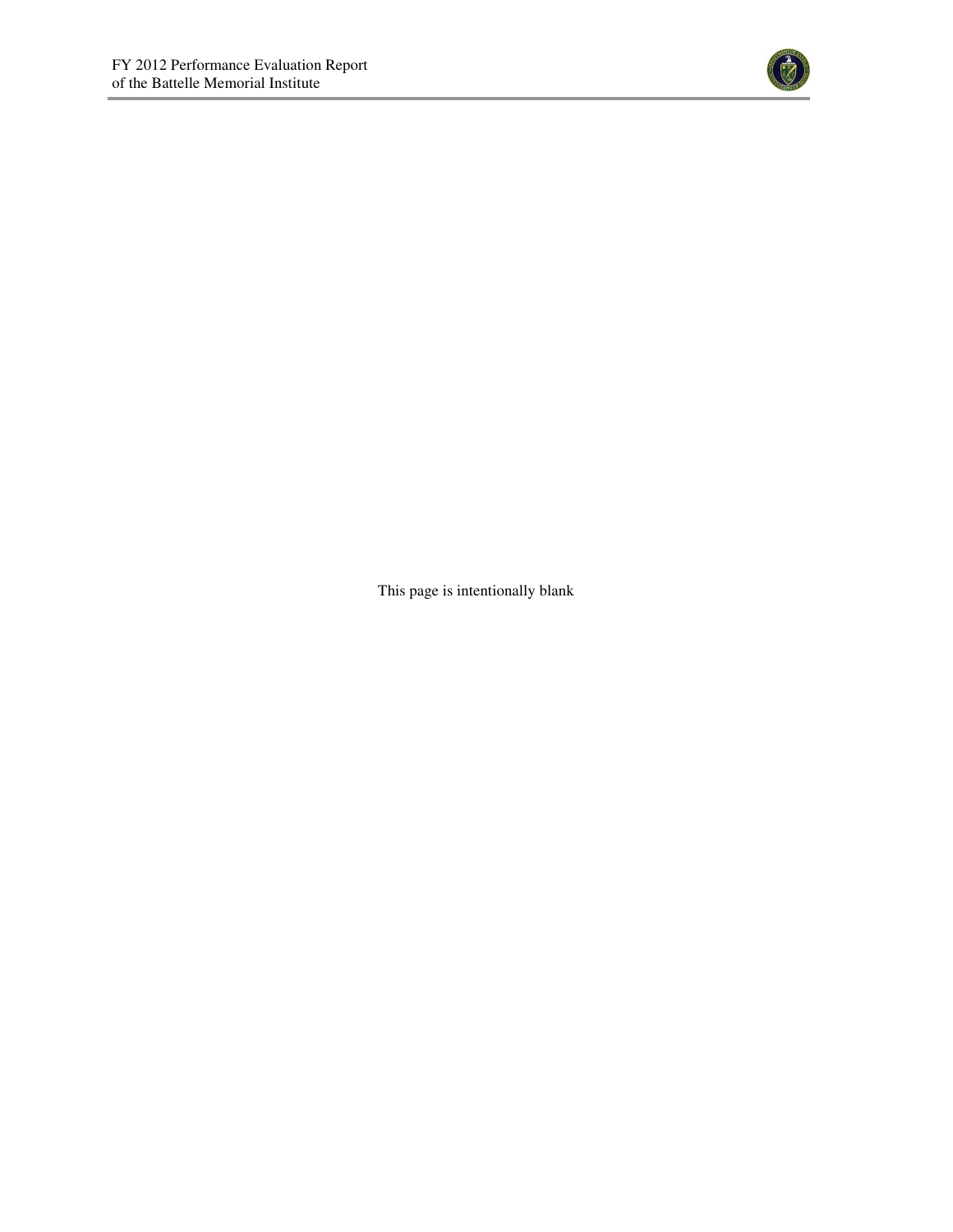

## **I. OVERALL SUMMARY RATING/FEE**

## **Performance-Based Score and Adjectival Rating:**

The basis for the evaluation of Battelle Memorial Institute (the Contractor) management and operations of the Pacific Northwest National Laboratory (the Laboratory) during FY 2012 centered on the Objectives found within the following Performance Goals:

1.0 Provide for Efficient and Effective Mission Accomplishment

2.0 Provide for Efficient and Effective Design, Fabrication, Construction and Operations of Research Facilities

- 3.0 Provide Effective and Efficient Science and Technology Program Management
- 4.0 Provide Sound and Competent Leadership and Stewardship of the Laboratory
- 5.0 Sustain Excellence and Enhance Effectiveness of Integrated Safety, Health, and Environmental Protection

6.0 Deliver Efficient, Effective, and Responsive Business Systems and Resources that Enable the Successful Achievement of the Laboratory Mission(s)

7.0 Sustain Excellence in Operating, Maintaining, and Renewing the Facility and Infrastructure Portfolio to Meet Laboratory Needs

8.0 Sustain and Enhance the Effectiveness of Integrated Safeguards and Security Management (ISSM) and Emergency Management Systems

Each Performance Goal was composed of two or more weighted Objectives and most Objectives had a set of performance measures, which assisted in determining the Contractor's overall performance in meeting that Objective. Each of the performance measures identified significant activities, requirements, and/or milestones important to the success of the corresponding Objective. The following describes the methodology utilized in determining the Contractor performance rating.

## **Calculating Individual Goal Scores and Letter Grades:**

Each Objective is assigned the earned numerical score by the evaluating office as stated above. The Goal rating is then computed by multiplying the numerical score by the weight of each Objective within a Goal. These values are then added together to develop an overall numerical score for each Goal. For the purpose of determining the final Goal grade, the raw numerical score for each Goal will be rounded to the nearest tenth of a point using the standard rounding convention discussed below and then compare to Figure 2. A set of tables is provided at the end of each Performance Goal section of this document to assist in the calculation of Objective numerical scores to the Goal grade. No overall rollup grade shall be provided. The raw numerical score for S&T and M&O will be rounded to the nearest tenth of a point of purposes of determining fee. A standard rounding convention of x.44 and less rounds down to the nearest tenth (here, x.4), while x.45 and greater rounds up to the nearest tenth (here, x.5).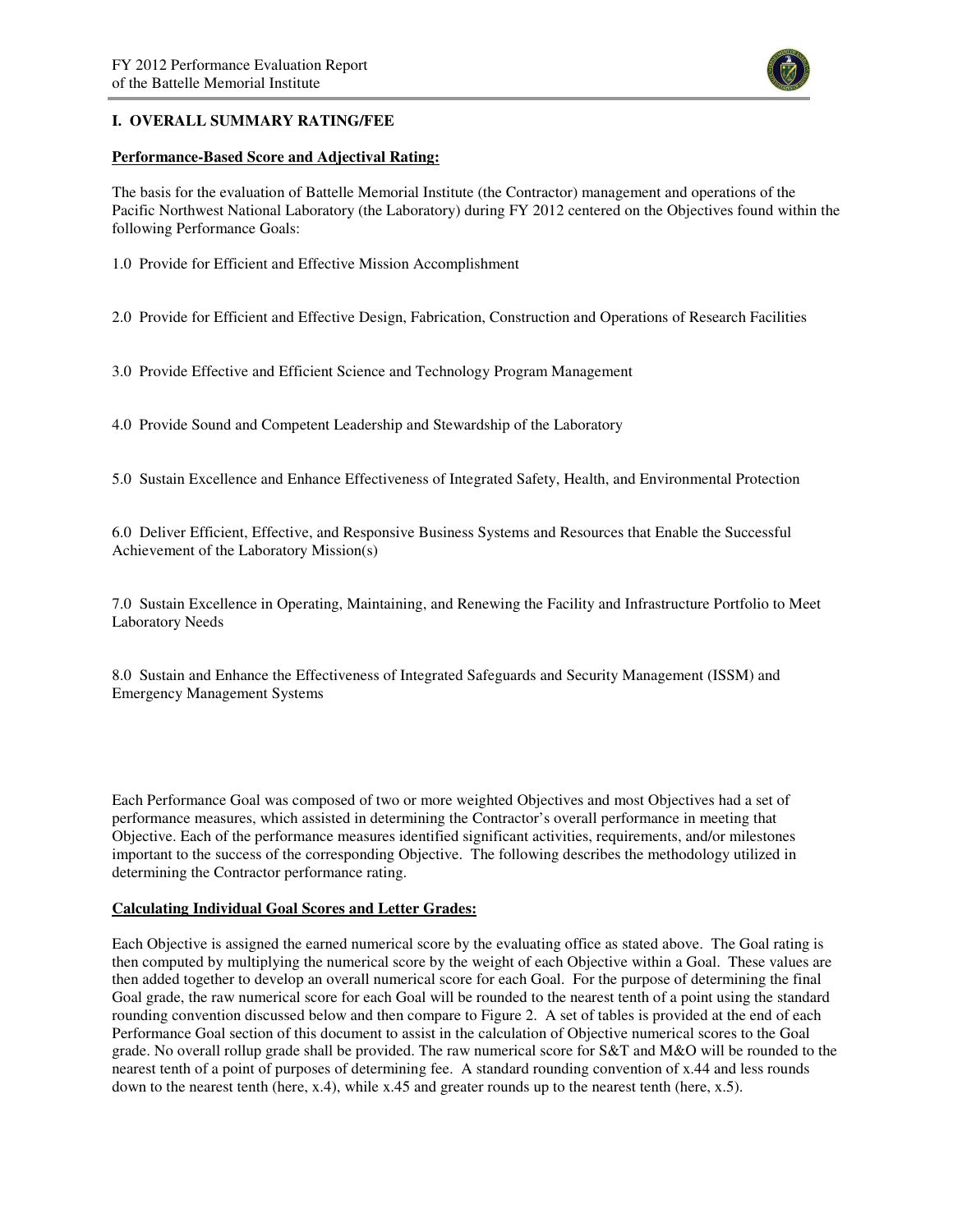

The eight performance Goal grades shall be used to create a report card for the laboratory (see Figure 2, below).

| <b>Performance Goal</b>        | Grade |
|--------------------------------|-------|
| 1.0 Mission Accomplishment     | A     |
| 2.0 Design, Fabrication, Const | $B+$  |
| 3.0 S&T Program Management     | $A-$  |
| 5.0 ES&H                       | $A-$  |
| 6.0 Business Systems           | $B+$  |
| 7.0 Infrastructure             | $A-$  |
| 8.0 Safeguards/Security        | $B+$  |
| 4.0 Leadership/Stewardship     | A-    |

**Figure 2. Laboratory Report Card**

Determining the Amount of Performance-Based Fee Earned:

SC uses the following process to determine the amount of performance-based fee earned by the contractor. The S&T score from each evaluator shall be used to determine an initial numerical score for S&T (see Table A, below),and the rollup of the scores for each M&O Performance Goal shall be used to determine an initial numerical M&O score (see Table B, below).

| Program     | <b>Numerical Score</b> | Weight                       | <b>Total Score</b> |
|-------------|------------------------|------------------------------|--------------------|
| ASCR        | 3.5                    | $1.1\%$                      |                    |
| <b>BER</b>  | 3.3                    | 20.9%                        |                    |
| <b>BES</b>  | 3.5                    | 4.7%                         |                    |
| <b>FES</b>  | 3.6                    | $0.2\%$                      |                    |
| <b>HEP</b>  | 3.4                    | $0.3\%$                      |                    |
| <b>DHS</b>  | 3.9                    | 10.5%                        |                    |
| <b>DNN</b>  | 4.1                    | 44.7%                        |                    |
| <b>EERE</b> | 3.2                    | 13.1%                        |                    |
| EM          | 3.5                    | $0.9\%$                      |                    |
| HQ          | 3.7                    | $0.0\%$                      |                    |
| IN          | 4.3                    | $3.6\%$                      |                    |
|             |                        | <b>Initial S&amp;T Score</b> | 3.8                |

**Table A. Fiscal Year Contractor Evaluation Initial S&T Score Calculation**

Weight = Program cost divided by total cost

| <b>M&amp;O Performance Goal</b> | <b>Numerical Score</b> | Weight                  |  |
|---------------------------------|------------------------|-------------------------|--|
| 5.0 ES&H                        | 3.5                    | 25.0%                   |  |
| 6.0 Business Systems            | 3.4                    | 25.0%                   |  |
| 7.0 Infrastructure              | 3.5                    | 25.0%                   |  |
| 8.0 Safeguards/Security         | 3.3                    | 25.0%                   |  |
|                                 |                        | Initial M&O Score   3.4 |  |

**Table B. Fiscal Year Contractor Evaluation Initial M&O Score Calculation**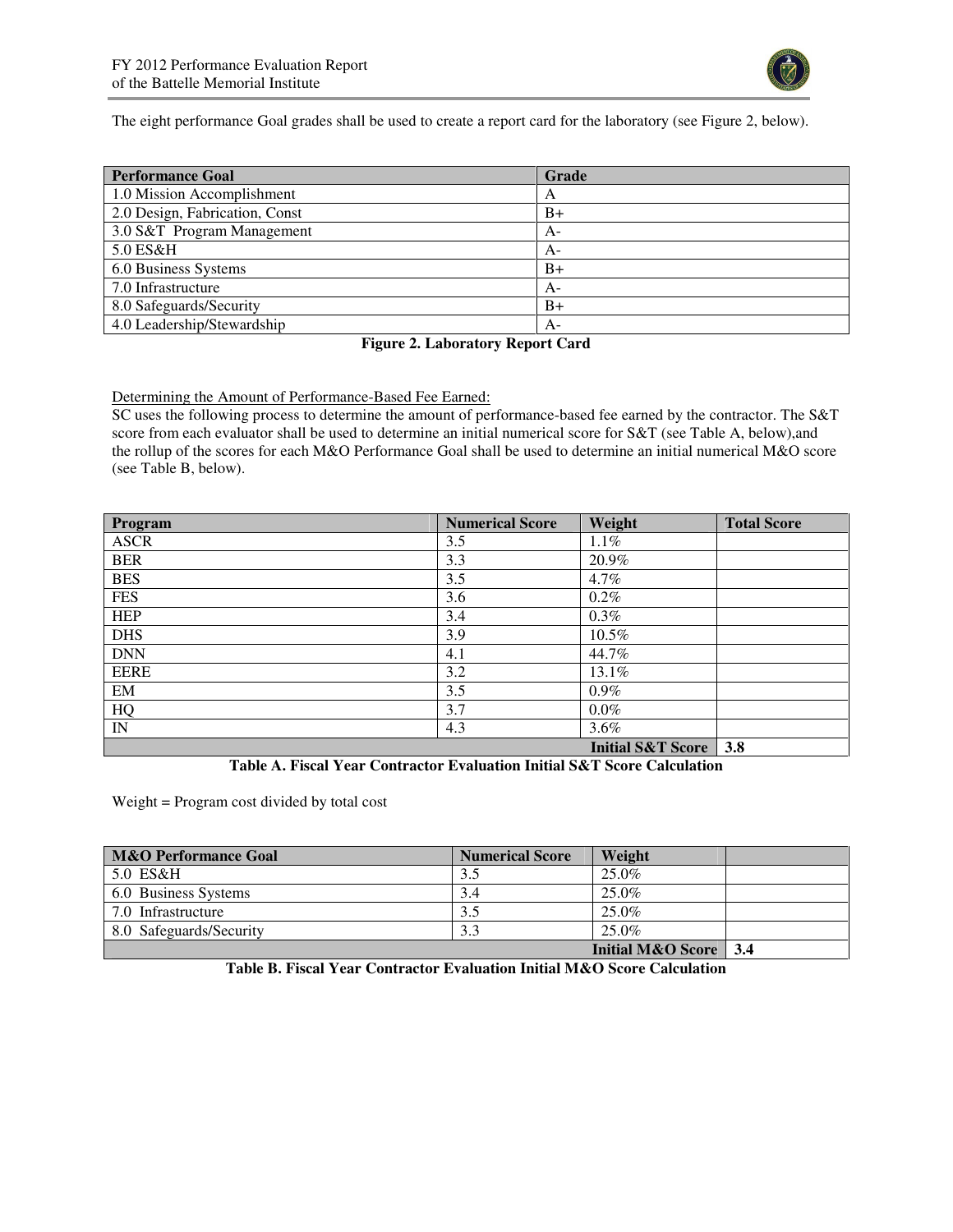

These initial scores will then be adjusted based on the numerical score for Goal 4.0 (See Table C, below).

|                   | <b>Numerical Score</b> | Weight                |  |
|-------------------|------------------------|-----------------------|--|
| Initial S&T Score | 3.8                    | 75%                   |  |
| Goal $4.0$        | 3.7                    | 25%                   |  |
|                   |                        | Final S&T Score   3.8 |  |
| Initial M&O Score | 3.4                    | 75%                   |  |
| Goal $4.0$        | 3.7                    | 25%                   |  |
|                   |                        | Final M&O Score   3.5 |  |

**Table C. Fiscal Year Final S&T and M&O Score Calculation**

The percentage of the available performance-based fee that may be earned by the Contractor shall be determined based on the final score for S&T (See Table C) and then compared to Figure 3, below. The final score for M&O from Table C shall then be utilized to determine the final fee multiplier (see Figure 3) which will be utilized to determine the overall amount of performance-based fee earned for FY YEAR as calculated within Table D.

| <b>Overall Weighted Score from</b><br><b>Table A</b> | <b>Percent S&amp;T Fee Earned</b> | <b>M&amp;O</b> Fee Multiplier |
|------------------------------------------------------|-----------------------------------|-------------------------------|
| 4.1 to 4.3                                           | 100.00%                           | 100.00%                       |
| 3.8 to 4.0                                           | $97.00\%$                         | $100.00\%$                    |
| 3.5 to 3.7                                           | 94.00%                            | 100.00%                       |
| 3.1 to 3.4                                           | 91.00%                            | 100.00%                       |
| 2.8 to $3.0$                                         | 88.00%                            | 95.00%                        |
| 2.5 to $2.7$                                         | 85.00%                            | 90.00%                        |
| 2.1 to $2.4$                                         | 75.00%                            | 85.00%                        |
| 1.8 to $2.0$                                         | 50.00%                            | 75.00%                        |
| 1.1 to $1.7$                                         | $0.00\%$                          | 60.00%                        |
| $0.8 \text{ to } 1.0$                                | $0.00\%$                          | $0.00\%$                      |
| $0.0 \text{ to } 0.7$                                | $0.00\%$                          | $0.00\%$                      |

**Figure 3.-Performance Based Fee Earned Scale**

| <b>Overall Fee Determination</b>                                          |                                                      |  |  |  |  |
|---------------------------------------------------------------------------|------------------------------------------------------|--|--|--|--|
| Percent S&T Fee Earned From Table C.                                      | $97.00\%$                                            |  |  |  |  |
| <b>M&amp;O</b> Fee Multiplier From Table C.                               | $X\,100.00\%$                                        |  |  |  |  |
| <b>Overall Earned Performance-Based Fee</b>                               | $97.00\%$                                            |  |  |  |  |
| $\mathbf{m}$ is $\mathbf{m}$ in $\mathbf{m}$<br>$\mathbf{a}$ $\mathbf{a}$ | $\blacksquare$<br>$\sim$ $\sim$ $\sim$ $\sim$ $\sim$ |  |  |  |  |

**Table D.-Final Percentage of Performance Based Fee Earned Determination**

| <b>Earned Fee Calculation</b>                        |                |  |  |  |  |
|------------------------------------------------------|----------------|--|--|--|--|
| <b>Available Fee</b>                                 | \$9,000,000.00 |  |  |  |  |
| <b>Overall Earned Performance - Base Fee (Table)</b> | $X$ 97.00%     |  |  |  |  |
|                                                      |                |  |  |  |  |
| <b>Earned Fee</b>                                    | \$8,730,000.00 |  |  |  |  |
|                                                      |                |  |  |  |  |

**Table E.-Earned Fee Calculation**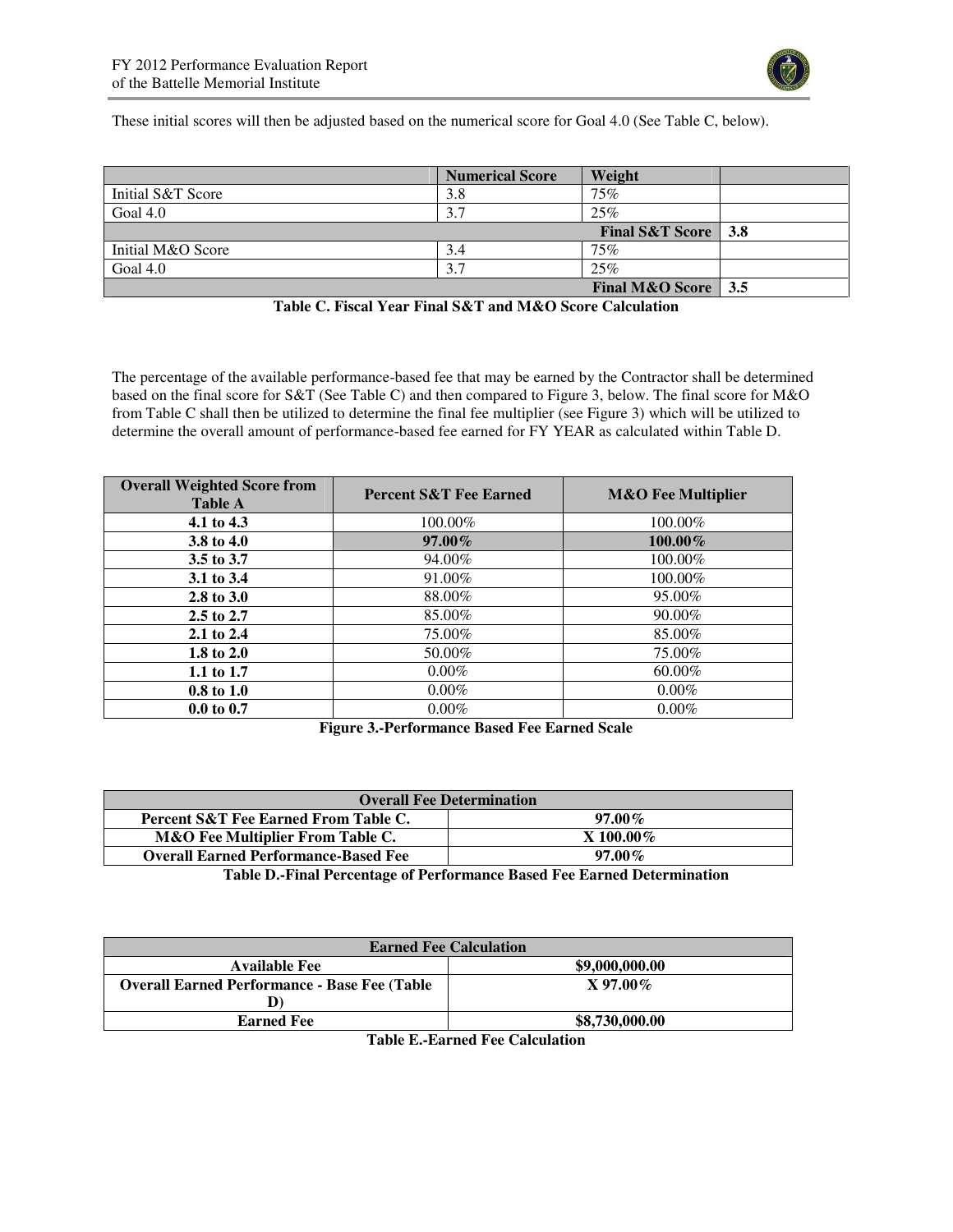

## **II. PERFORMANCE GOALS, OBJECTIVES, AND MEASURES/TARGETS**

**Goal 1.0: Provide for Efficient and Effective Mission Accomplishment**

**The Contractor produces high-quality, original, and creative results that advance science and technology; demonstrates sustained scientific progress and impact; receives appropriate external recognition of accomplishments; and contributes to overall research and development goals of the Department and its customers.**

#### **Objectives**

**1.1: Provide Science and Technology Results with Meaningful Impact on the Field**

## **1.2: Provide Quality Leadership in Science and Technology that Advances Community Goals and DOE Mission Goals**

*SC assessments of the Goal and related Objectives are summarized below. See Appendix 1 for the Program Offices detailed evaluations.*

#### **Advanced Scientific Computing Research (ASCR)**

PNNL has some very talented researchers, including early career recipients that are having an impact within ASCR programs and in other DOE mission areas with a U.S. leadership role in some areas.

#### **Basic Energy Sciences (BES)**

- Chemical Sciences, Geosciences, and Biosciences (CSGB) programs at Pacific Northwest National Laboratory (PNNL) in geosciences, catalysis science, chemical physics, and physical biosciences all completed reviews in FY 2012. The geosciences program reviewed very well, while the catalysis science and chemical physics reviews showed these programs to be outstanding. A small field work proposal in physical biosciences was terminated.
- The director of the PNNL Institute for Integrated Catalysis received strong praise for his leadership of the Basic Energy Sciences (BES) CSGB catalysis science program, which successfully presented a newly integrated and coordinated structure at the review.
- Materials Sciences and Engineering (MSE)-supported projects at PNNL continue to produce high-quality, impactful science in bulk and thin film synthesis and in stress-corrosion cracking.
- PNNL met its notable to deliver impactful science for its Energy Frontier Research Center (EFRC).

#### **Biological and Environmental Research (BER)**

• The Lab is producing impactful science across a range of the BER portfolio. In particular they are making substantial contributions to the development of models that leverage experimental results with impacts on research in climate, integrated assessment, subsurface biogeochemistry, "omics," and low dose.

## **Fusion Energy Sciences (FES)**

The Pacific Northwest National Laboratory (PNNL) has done an excellent job, both scientifically and managerially, in the conduct of their structural materials and silicon carbide research for fusion material applications. Working primarily with the Oak Ridge National Laboratory (ORNL) and the University of California, Santa Barbara, they have helped to lead the development of reduced activation ferritic alloys as the prime candidate structural material for fusion facilities beyond ITER. In addition, a senior PNNL scientist is a key contributor to the newly funded multi-institutional Scientific Discovery through Advanced Computing (SciDAC) Center on Plasma Surface Interactions.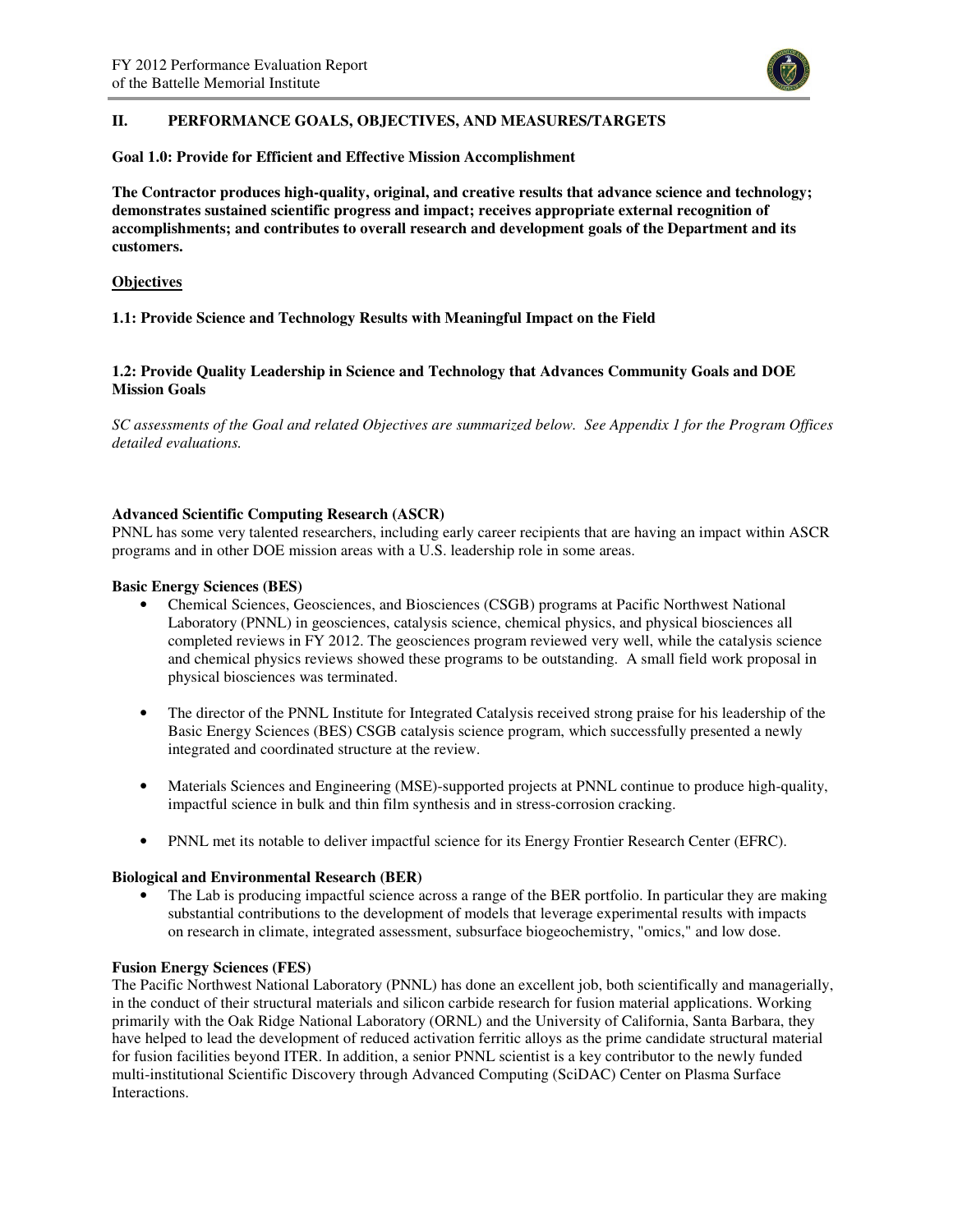

## **Department of Homeland Security (DHS)**

In FY-12 PNNL has once again demonstrated its commitment to DHS and the broader Homeland Security Enterprise. PNNL has shown outstanding technical and managerial expertise across all DHS sponsored efforts. Most noteworthy is PNNL's exceptional ability to work with DHS program managers and HSE stakeholders to identify mission needs, create scientific approaches and technologies, deploy and test those approaches and technologies, and use the results to continue to inform the science and technology development process.

# **Energy Efficiency and Renewable Energy (EERE)**

**Biomass:**

The PNNL team continues a tradition of excellence from their work with the program in the areas of terrestrial biomass conversion (both biochemical and thermochemical technologies) to fungible fuels. They have also emerged as a leading laboratory in the area of algal biofuels.

## **Building Technologies Program:**

We surveyed our technology development managers in Codes/Standards, Emerging Technology, Residential Integration and Commercial Integration.

In the objectives portions of the following answer, we provide the results of these discussions with our managers and provide constructive feedback to resolve any outstanding problems or issues.

## **Vehicle Technologies Program:**

PNNL supports the Department of Energy's Vehicle Technologies Program mission in multiple programmatic areas, but primarily in advanced combustion engine and lightweight materials RD&D through its work on: 1) emission control technologies that enable advanced engine designs, 2) materials innovations and discovery of high strength, lightweight alternatives to traditional ferrous materials used for automotive and commercial truck structures, 3) advanced materials processing and manufacturing, including process modeling and simulations, 4) advancements in the durability and performance of population materials that enable the use of more fuel efficient combustion schemes and engine designs, and 5) electro-thermo-chemical materials and device development that are designed recovery waste energy (heat) from vehicles and utilized to improve overall system efficiencies. In materials science, PNNL consistently produces excellent research and development results in the area of lightweight materials. In particular, the light metals and joining/welding research at PNNL is well regarded by the materials science community and is valuable for achieving DOE lightweight materials goals. PNNL's projects in efficient particulate controls, hydrocarbon/carbon monoxide (HC/CO) oxidation and nitrogen oxide (NOx) reduction catalysts involve the use of sophisticated surface science techniques, advanced modeling, and systems optimization. PNNL employs the state-of-the-art characterization tools at its Environmental Molecular Sciences Laboratory (EMSL), a DOE-BES user facility, as well as the Institute for Integrated Catalysis (IIC). The work focuses on reducing the efficiency losses in emission control devices by reducing flow losses, minimizing regeneration penalties, systems optimization, and enabling new combustion strategies.

## **Wind and Water Power Program:**

Pacific Northwest National Labs (PNNL) provides quality scientific research that advances the overall mission of the Wind and Water Power Program. This has been evidenced through establishment of public databases and organization of workshops to further development in the wind and water industry.

## **Office of Defense Nuclear Nonproliferation (DNN)**

## **NA-21:**

The PNNL provides significant technical, scientific, and management expertise to the three key subprograms of GTRI–Convert, Remove, and Protect—supporting the comprehensive GTRI approach to achieving its mission to reduce and protect vulnerable nuclear and radiological material worldwide, and denying terrorists access to nuclear and radiological materials that could be used in weapons of mass destruction or other acts of terrorism. PNNL continues to do an excellent job in efficiently and effectively achieving meaningful results to further NNSA/DNN/GTRI's ability to meet Presidential and Departmental goals.

Of the \$127,114,107.00 provided to PNNL, 87 percent supports the protect subprogram - which is used for the protection of high priority nuclear and radiological materials worldwide (the funds are evenly split at PNNL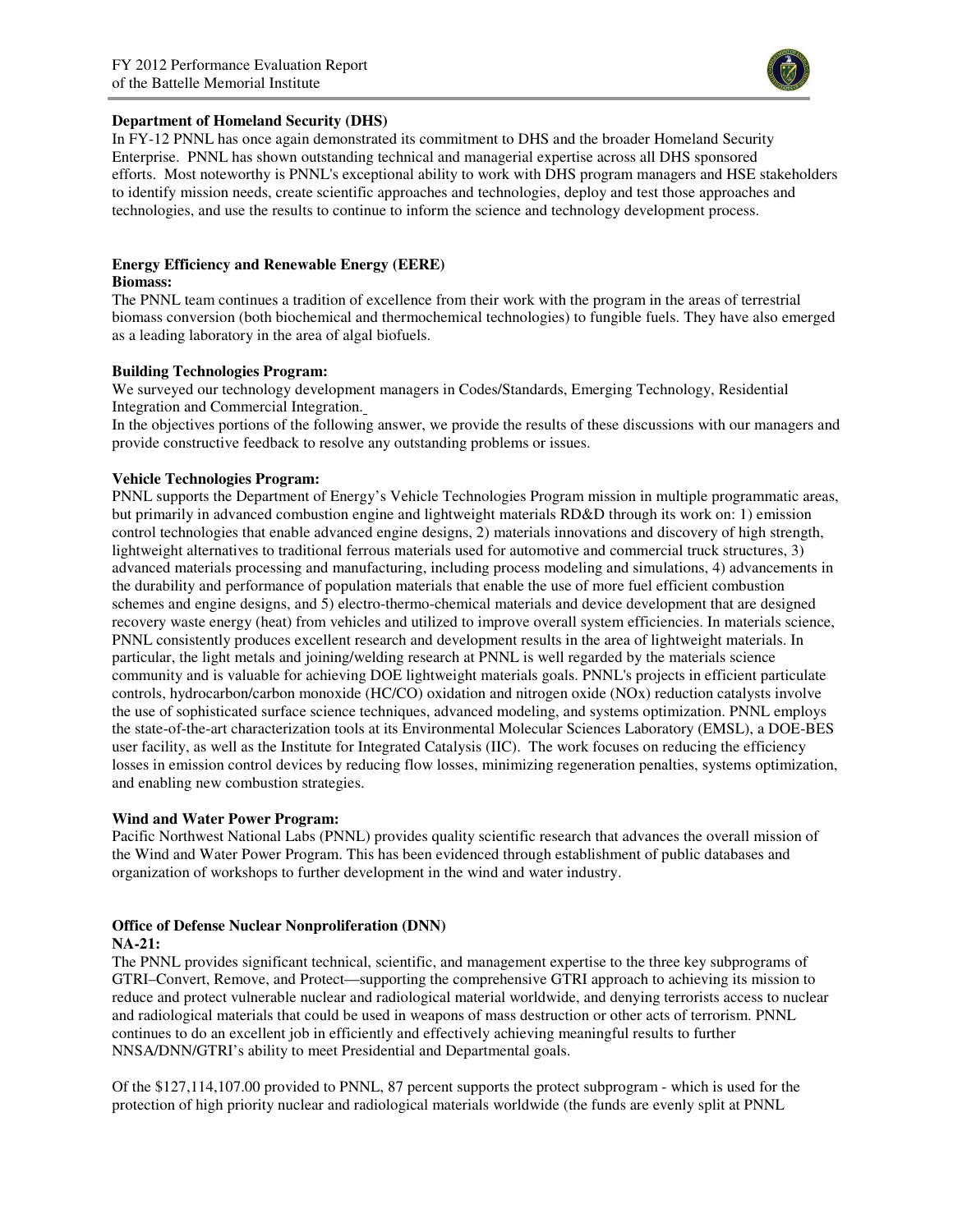

between domestic and international protection efforts). Of the remaining funds, 11 percent was provided for reactor conversion, fuel development, and Mo-99 efforts and the final 2 percent was provided for Remove efforts. PNNL was able to successfully cost and commit 95.64% of all available funds, leaving only 4.36% uncosted/uncommitted at the end of FY2012, exceeding GTRI's goal of 6% uncosted/uncommitted.

## **NA-22:**

The Laboratory consistency provides high quality research and development for nonproliferation, have received external awards for their research, provide technical advice to international nuclear nonproliferation monitoring and policy communities in supporting the verification of nuclear nonproliferation treaties. PNNL has approximately 50 projects for DNN R&D.

## **NA-24:**

GIPP: Supported NA-242 scientist engagement activities with solid technical management. Due to a recent change in management, PNNL has recently started to play a significantly increased role in policy and strategic support to help advance the scientist engagement mission.

SG Tech funded 9 projects at PNNL in FY12 (\$1.46M total). Overall the quality, originality, and creativity of these projects were very high, some being the most creative and original in our overall portfolio (\$15 M). An important factor in these projects' success was certainly very effective management at the Lab program level.

## **NA-25:**

PNNL provides technical expertise to the SLD program through the Science Team, and other Implementation and Sustainability technical areas. In particular, PNNL was instrumental in developing procurement requirements for new radiation detection monitors. PNNL's expertise was well organized, articulate, and delivered sound recommendations to SLD leadership for consideration.

PNNL physical protection and material accounting experts have contributed to sound upgrades and training programs at foreign sites that cooperate with the Office of Weapons Material Protection, particularly at UEIP, ECP and SOSNY (Belarus).

## **Office of Environmental Management (EM)**

The Contractor has produced satisfactory results in transforming scientific knowledge into practical application. It has actively developed relationships with the broader research community in areas pertinent to EM's mission and continues to work to extend its focus beyond Hanford-centric activities. It endeavors to use its available resources to achieve maximum impact during times of federal funding decreases that are impacting all the U.S. national laboratories.

## **Office of Intelligence and Counterintelligence (IN)**

As was the case last year, PNNL has made exceptional contributions to the Office of Intelligence and Counterintelligence for fiscal year 2012. The Lab consistently provided timely expertise and support to IN headquarters personnel, as well as held a leadership role in several national-level intelligence community (IC) working groups and interagency teams involving HQ staff, other U.S. government agencies and various national laboratories. All assigned missions were accomplished in a timely and efficient manner, and to the best of our knowledge, all IC customers were supported with 100% mission accomplishment and satisfaction. The CI office did a fine job, but two opportunities for improvement recommend themselves: there does appear to be a significant drop in analytical production, despite excellent writing skills and fundamental analytical technique. Increased (quality) production would be welcomed. In addition, the OPSEC plan requires annual review and regular attendance at local OPSEC working group meetings.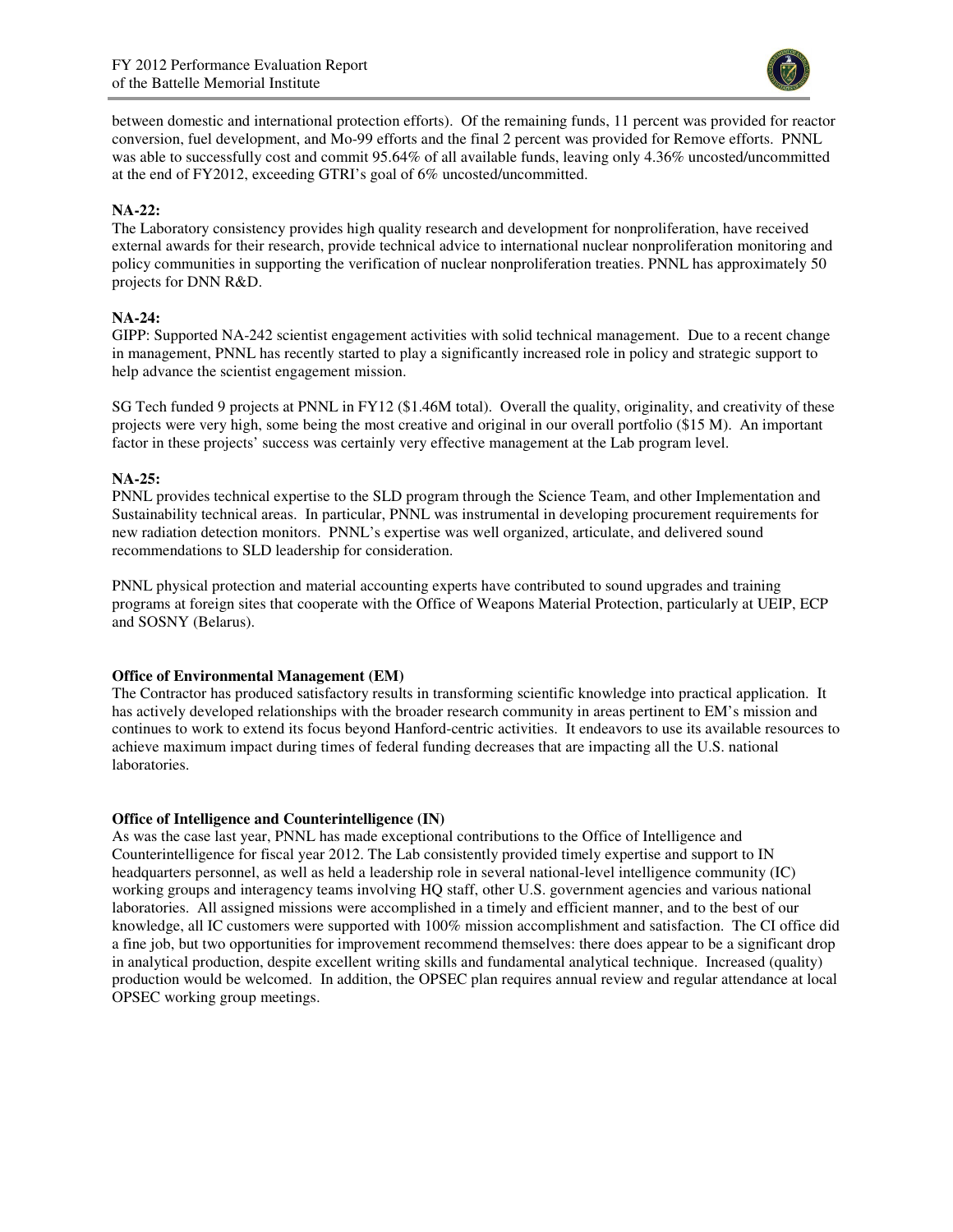

| <b>Science Program Office</b>                     | Letter         | <b>Numerical</b> | Objective                 | <b>Overall</b> |  |
|---------------------------------------------------|----------------|------------------|---------------------------|----------------|--|
|                                                   | Grade          | <b>Score</b>     | Weight                    | <b>Score</b>   |  |
| <b>Advanced Scientific Computing Research</b>     |                |                  |                           |                |  |
| 1.1 Impact                                        | $A-$           | 3.5              | 50.0%                     |                |  |
| 1.2 Leadership                                    | $A -$          | $\overline{3.5}$ | 50.0%                     |                |  |
|                                                   |                |                  | <b>Overall ASCR Total</b> | 3.5            |  |
| <b>Basic Energy Sciences</b>                      |                |                  |                           |                |  |
| 1.1 Impact                                        | A-             | 3.5              | 50.0%                     |                |  |
| 1.2 Leadership                                    | $A-$           | 3.5              | 50.0%                     |                |  |
|                                                   |                |                  | <b>Overall BES Total</b>  | 3.5            |  |
| <b>Biological and Environmental Research</b>      |                |                  |                           |                |  |
| 1.1 Impact                                        | $B+$           | 3.1              | 60.0%                     |                |  |
| 1.2 Leadership                                    | $B+$           | 3.1              | 40.0%                     |                |  |
|                                                   |                |                  | <b>Overall BER Total</b>  | 3.1            |  |
| <b>Fusion Energy Sciences</b>                     |                |                  |                           |                |  |
| 1.1 Impact                                        | A-             | 3.7              | 50.0%                     |                |  |
| 1.2 Leadership                                    | $A -$          | 3.6              | 50.0%                     |                |  |
| <b>Overall FES Total</b>                          |                |                  |                           |                |  |
| <b>Department of Homeland Security</b>            |                |                  |                           |                |  |
| 1.1 Impact                                        | $\mathbf{A}$   | 4.0              | $60.0\%$                  |                |  |
| 1.2 Leadership                                    | $\overline{A}$ | 3.9              | 40.0%                     |                |  |
|                                                   |                |                  | <b>Overall DHS Total</b>  | 4.0            |  |
| <b>Energy Efficiency and Renewable Energy</b>     |                |                  |                           |                |  |
| 1.1 Impact                                        | $B+$           | 3.2              | 60.0%                     |                |  |
| 1.2 Leadership                                    | $B+$           | 3.2              | 40.0%                     |                |  |
|                                                   |                |                  | <b>Overall EERE Total</b> | 3.2            |  |
| <b>Office of Defense Nuclear Nonproliferation</b> |                |                  |                           |                |  |
| 1.1 Impact                                        | $A+$           | 4.1              | 60.0%                     |                |  |
| 1.2 Leadership                                    | $\overline{A}$ | 4.0              | 40.0%                     |                |  |
|                                                   |                |                  | <b>Overall DNN Total</b>  | 4.1            |  |
| <b>Office of Environmental Management</b>         |                |                  |                           |                |  |
| 1.1 Impact                                        | A-             | 3.5              | 40.0%                     |                |  |
| 1.2 Leadership                                    | $A -$          | 3.5              | 60.0%                     |                |  |
|                                                   |                |                  | <b>Overall EM Total</b>   | 3.5            |  |
| Office of Intelligence and Counterintelligence    |                |                  |                           |                |  |
| 1.1 Impact                                        | A+             | 4.3              | 60.0%                     |                |  |
| 1.2 Leadership                                    | $A+$           | 4.2              | 40.0%                     |                |  |
|                                                   |                |                  | <b>Overall IN Total</b>   | 4.3            |  |

**Table 1.1 -- Program Performance Goal 1.0 Score Development**

| <b>Program Office</b>                             | Letter<br>Grade | <b>Numerical</b><br><b>Score</b> | Weight  | <b>Overall</b><br>Weighted<br><b>Score</b> |  |
|---------------------------------------------------|-----------------|----------------------------------|---------|--------------------------------------------|--|
| <b>Advanced Scientific Computing Research</b>     | $A -$           | 3.5                              | $1.6\%$ |                                            |  |
| <b>Basic Energy Sciences</b>                      | $A-$            | 3.5                              | $5.1\%$ |                                            |  |
| <b>Biological and Environmental Research</b>      | $B+$            | 3.1                              | $9.5\%$ |                                            |  |
| <b>Fusion Energy Sciences</b>                     | $A-$            | 3.7                              | $0.2\%$ |                                            |  |
| <b>Department of Homeland Security</b>            | A               | 4.0                              | 11.5%   |                                            |  |
| <b>Energy Efficiency and Renewable Energy</b>     | $B+$            | 3.2                              | 14.3%   |                                            |  |
| <b>Office of Defense Nuclear Nonproliferation</b> | $A+$            | 4.1                              | 52.9%   |                                            |  |
| <b>Office of Environmental Management</b>         | $A-$            | 3.5                              | $1.0\%$ |                                            |  |
| Office of Intelligence and Counterintelligence    | A+              | 4.3                              | $3.9\%$ |                                            |  |
| <b>Performance Goal 1.0 Total</b>                 |                 |                                  |         |                                            |  |

**Table 1.2 -- Overall Performance Goal 1.0 Score Development**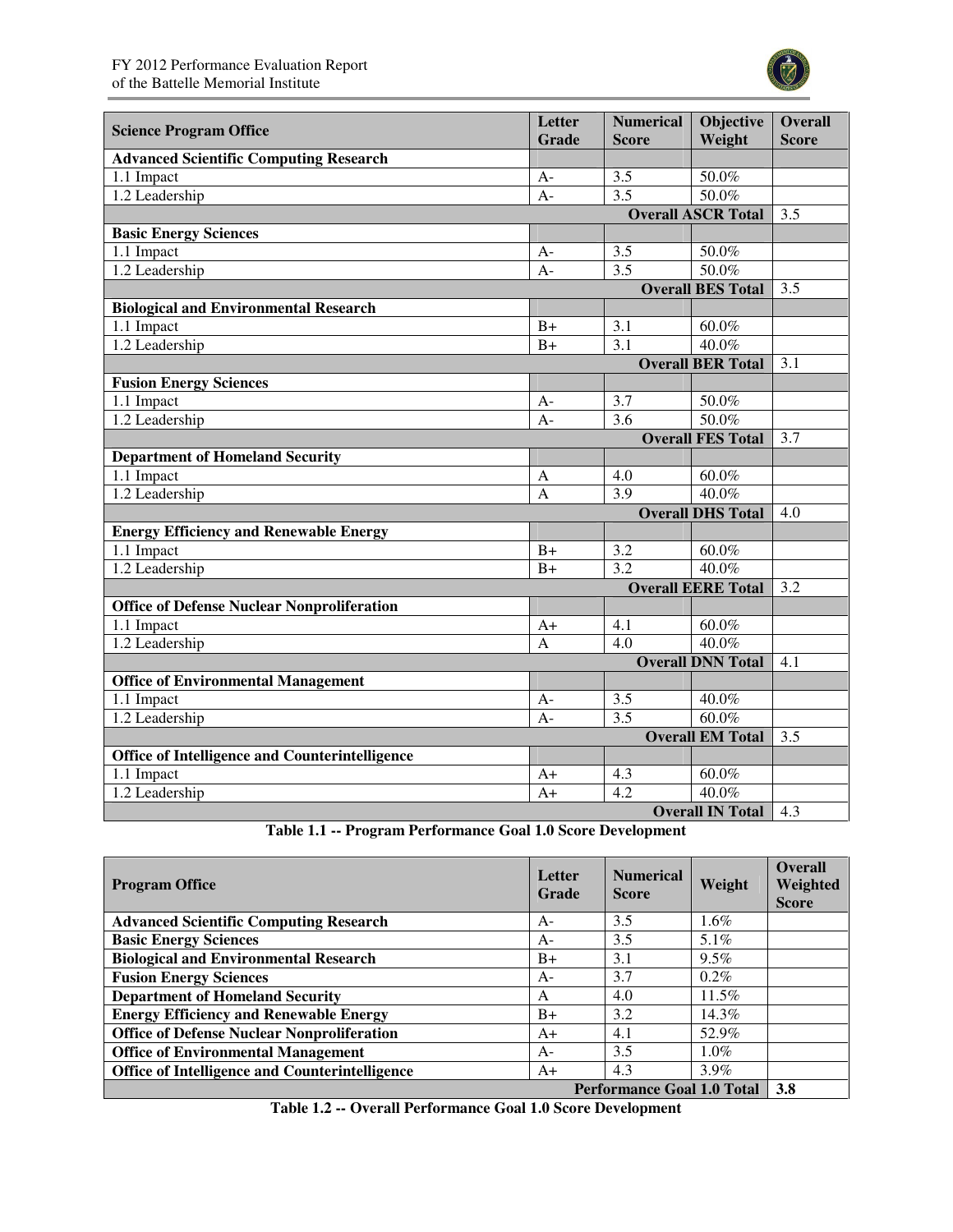

| <b>Score</b> | $0 - 0.7$ | $0.8 -$<br>1.0 | $1.1 -$<br>$\mathbf{I} \cdot I$ | $\vert$ 1.8-<br>2.0 | $ 2.1 -$<br>2.4 | $2.5 -$<br>2.7 | $2.8 -$<br>3.0 | $\vert$ 3.1-<br>3.4 | $3.5 -$<br> 3.7 | $13.8 -$<br>4.0 | $4.1 -$<br> 4.3 |
|--------------|-----------|----------------|---------------------------------|---------------------|-----------------|----------------|----------------|---------------------|-----------------|-----------------|-----------------|
| <b>Grade</b> |           | D              | $\mathbf{C}$                    | ◡                   |                 | <b>B-</b>      | B              | $B+$                | А-              | A               | $A+$            |

**Table 1.3 -- Goal 1.0 Final Letter Grade**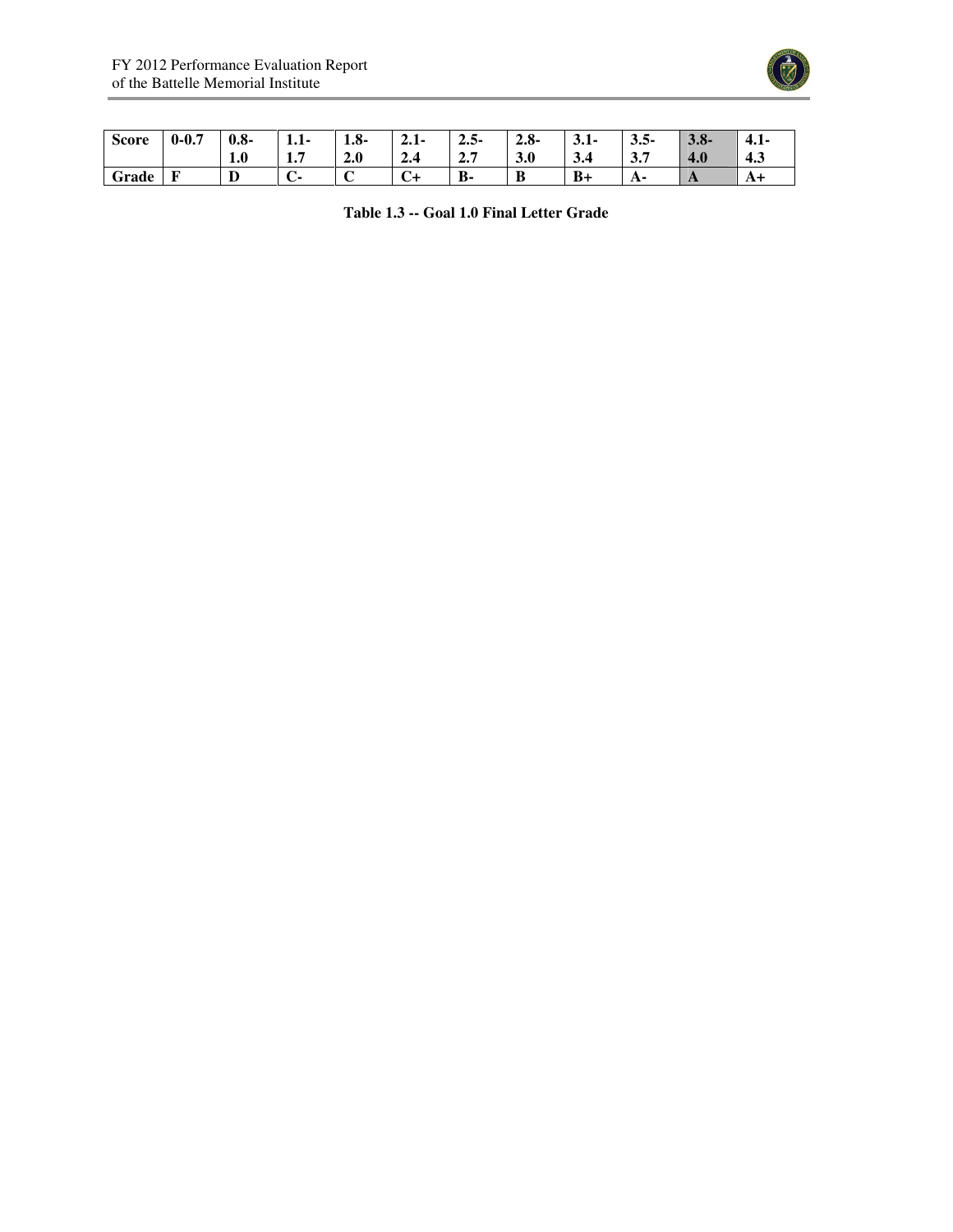

**Goal 2.0: Provide for Efficient and Effective Design, Fabrication, Construction and Operations of Research Facilities**

**The Contractor provides effective and efficient strategic planning; fabrication, construction and/or operations of Laboratory research facilities; and are responsive to the user community.**

## **Objectives**

**2.1: Provide Effective Facility Design(s) as Required to Support Laboratory Programs (i.e., activities leading up to CD-2)**

**2.2: Provide for the Effective and Efficient Construction of Facilities and/or Fabrication of Components (execution phase, post CD-2 to CD-4)**

## **2.3: Provide Efficient and Effective Operation of Facilities**

#### **2.4: Utilization of Facility(ies) to Provide Impactful S&T Results and Benefits to External User Communities**

*SC assessments of the Goal and related Objectives are summarized below. See Appendix 1 for the Program Offices detailed evaluations.*

#### **Biological and Environmental Research (BER)**

The Lab is doing an excellent job of managing its user facilities, the Atmospheric Radiation Measurement (ARM) Climate Research Facility and EMSL, to advance the climate, environmental, materials, and biological sciences.

- PNNL successfully moved forward with several construction / fabrication projects.
- PNNL has an exceptional outreach program for the ARM Climate Research Facility, a balance for access between internal and external users, and a strong resident research community.
- EMSL continued to reach out to the external user community to further strengthen its user base

#### **High Energy Physics (HEP)**

PNNL has been working on their first fabrication project for HEP, the BELLE-II project. It is a small project with a TPC of \$15 million, but the Lab has paid close attention to the project and CD-1 was approved in September.

| <b>Science Program Office</b>                             | <b>Letter</b><br>Grade | <b>Numerical</b><br><b>Score</b> | Objective<br>Weight      | <b>Overall</b><br><b>Score</b> |
|-----------------------------------------------------------|------------------------|----------------------------------|--------------------------|--------------------------------|
| <b>Biological and Environmental Research</b>              |                        |                                  |                          |                                |
| 2.1 Support Laboratory Programs                           | $B+$                   | 3.1                              | $10.0\%$                 |                                |
| 2.2 Construction of Facilities                            | $B+$                   | 3.1                              | 20.0%                    |                                |
| 2.3 Operation of Facilities                               | $A -$                  | 3.5                              | $60.0\%$                 |                                |
| 2.4 S&T Results and Benefits to External User Communities | $A-$                   | 3.5                              | $10.0\%$                 |                                |
| <b>Overall BER Total</b>                                  |                        |                                  |                          |                                |
| <b>High Energy Physics</b>                                |                        |                                  |                          |                                |
| 2.1 Support Laboratory Programs                           |                        |                                  | $0.0\%$                  |                                |
| 2.2 Construction of Facilities                            | $B+$                   | 3.4                              | $100.0\%$                |                                |
| 2.3 Operation of Facilities                               |                        |                                  | $0.0\%$                  |                                |
| 2.4 S&T Results and Benefits to External User Communities |                        |                                  | $0.0\%$                  |                                |
|                                                           |                        |                                  | <b>Overall HEP Total</b> | 3.4                            |

**Table 2.1 -- Program Performance Goal 2.0 Score Development**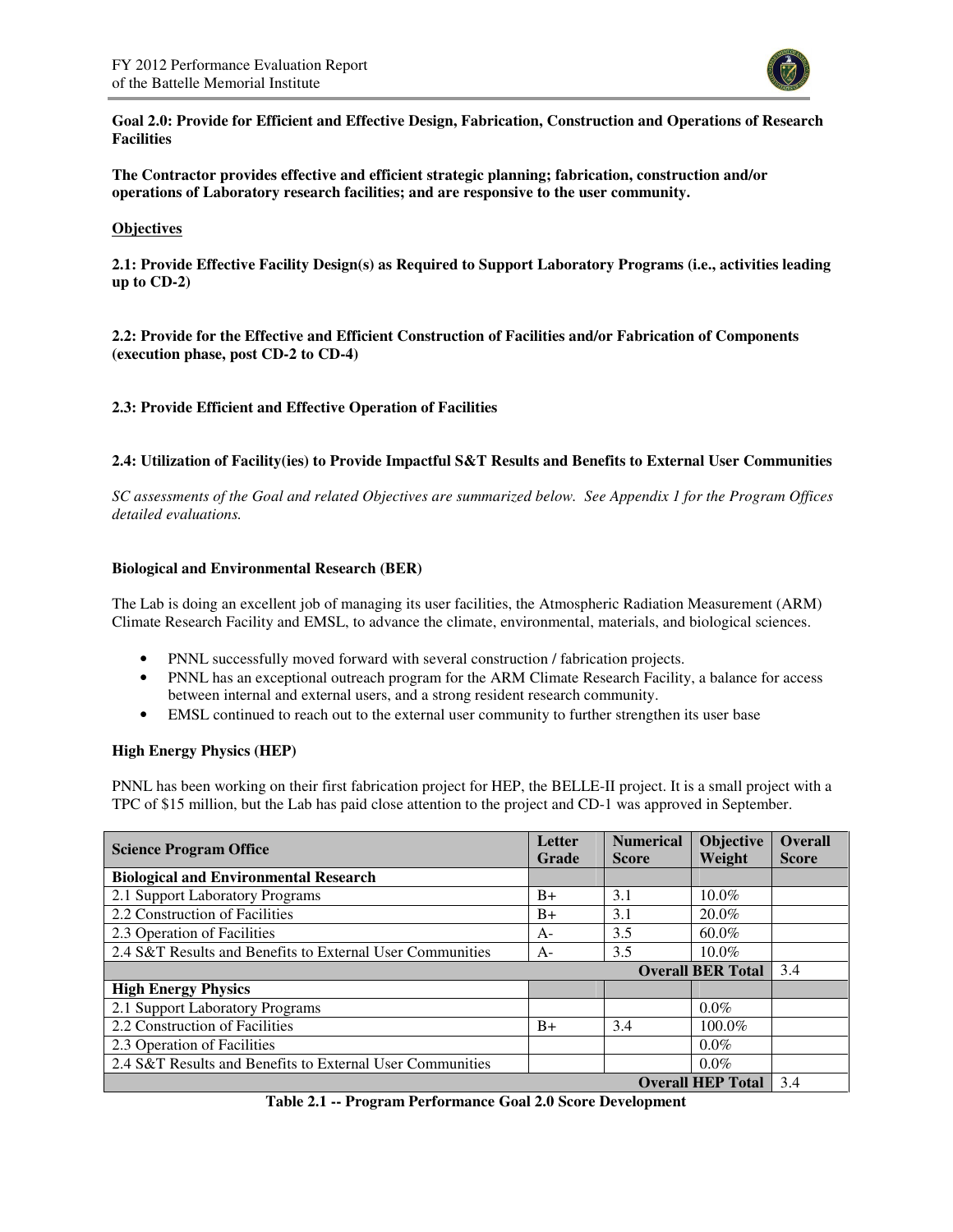

| <b>Program Office</b>                        | Letter<br>Grade | <b>Numerical</b><br><b>Score</b>  | Weight  | <b>Overall</b><br>Weighted<br><b>Score</b> |
|----------------------------------------------|-----------------|-----------------------------------|---------|--------------------------------------------|
| <b>Biological and Environmental Research</b> | $B+$            | 3.4                               | 97.7%   |                                            |
| <b>High Energy Physics</b>                   | $B+$            | 3.4                               | $2.3\%$ |                                            |
|                                              |                 | <b>Performance Goal 2.0 Total</b> |         | $\vert 3.4$                                |

**Table 2.2 -- Overall Performance Goal 2.0 Score Development**

| <b>Score</b> | $0 - 0.7$ | $0.8 -$<br>1.0 | $\blacksquare$ . $\blacksquare$<br><b>1.</b> | $1.8 -$<br>́<br>$\Omega$<br>4.V | 4.I-<br>4.4 | $2.5 -$<br>∠., | $2.8 -$<br><b>3.0</b> | 21<br>3.17<br>3.4 | $\sim$ $\sim$<br>$3.5 -$<br>$J_{\bullet}$ | $3.5-$<br>4.0 | $4.1 -$<br>4.5 |
|--------------|-----------|----------------|----------------------------------------------|---------------------------------|-------------|----------------|-----------------------|-------------------|-------------------------------------------|---------------|----------------|
| Grade        |           | D              | $\sim$<br>- U-                               | $\overline{\phantom{a}}$<br>◡   | v.          | <b>B-</b>      | D<br>D                | $B+$              | <b>A-</b>                                 | $\mathbf{A}$  | <b>AT</b>      |

**Table 2.3 -- Goal 2.0 Final Letter Grade**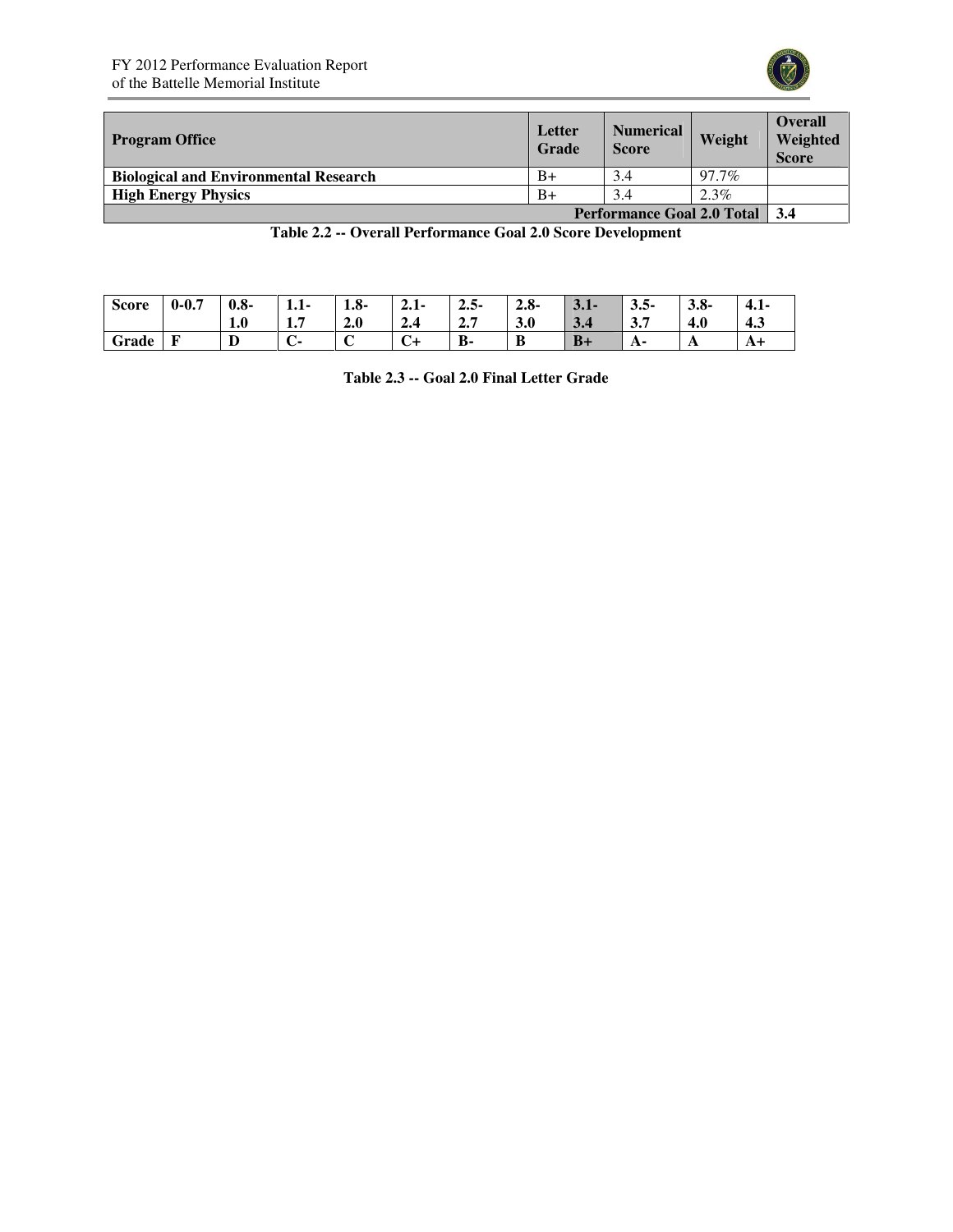

## **Goal 3.0: Provide Effective and Efficient Science and Technology Program Management**

**The Contractor provides effective program vision and leadership; strategic planning and development of initiatives; recruits and retains a quality scientific workforce; and provides outstanding research processes, which improve research productivity.**

#### **Objectives**

**3.1: Provide Effective and Efficient Strategic Planning and Stewardship of Scientific Capabilities and Program Vision**

## **3.2: Provide Effective and Efficient Science and Technology Project/Program/Facilities Management**

#### **3.3: Provide Efficient and Effective Communications and Responsiveness to Headquarters Needs**

*SC assessments of the Goal and related Objectives are summarized below. See Appendix 1 for the Program Offices detailed evaluations.*

#### **Advanced Scientific Computing Research (ASCR)**

PNNL leadership has put the Laboratory on a path to strengthen its position in the ASCR portfolio. They have attracted some very talented researchers, especially young researchers. PNNL has demonstrated responsiveness to program request and advice to significantly improve their competitiveness position. PNNL has also improved its planning documents and its contributions to ASCR planning activities.

#### **Basic Energy Sciences (BES)**

- PNNL management continues to present a clear and concise scientific vision for its chemical sciences programs, notably in catalysis and chemical imaging.
- PNNL management is responsive to headquarters requests and communicates research highlights in a timely manner.
- The new PNNL MSE Lab coordinator is doing an excellent job in working with BES MSE management.

#### **Biological and Environmental Research (BER)**

• PNNL is exceptionally responsive to BER needs, provides strong and interactive leadership across BER programs and is very proactive and effective in its research planning.

#### **Fusion Energy Sciences (FES)**

PNNL has numerous staff who are leaders in the FES community. This is evidenced by their participation in several groups, committees, and advisory bodies. The Laboratory's fusion materials program is well-aligned with the FES mission and priorities.

#### **Department of Homeland Security (DHS)**

PNNL's publications advanced the science of homeland security, and investments in such areas as threat detection and cyber security are paving the way to resolve some of DHS's and the nation's most pressing problems. PNNL also continues to share its innovations with the broader academic and homeland security communities and has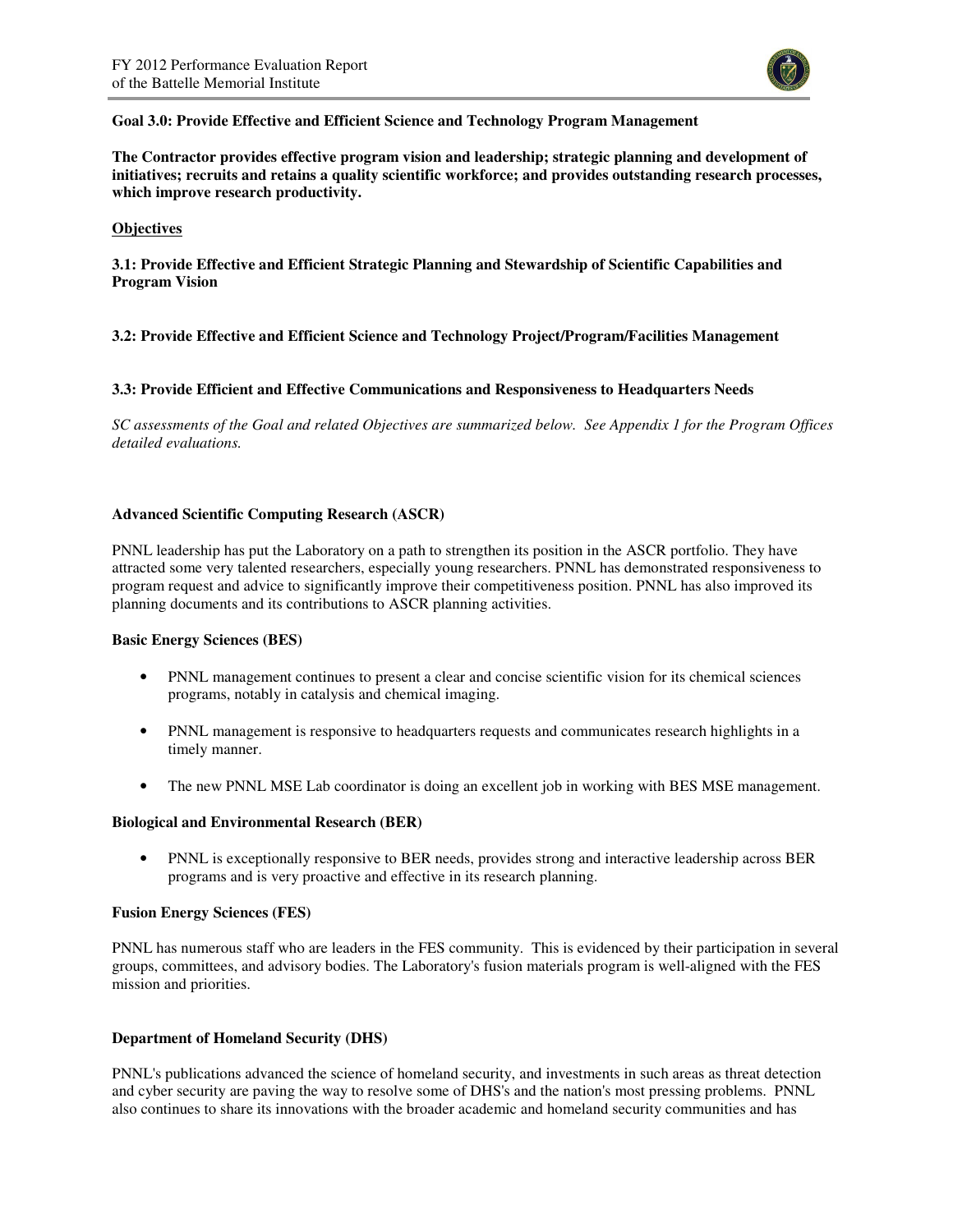

furthered its relationships with the Homeland Security Enterprise. Through activities such as these, PNNL has demonstrated its continued dedication to helping DHS protect the nation from accidental, intentional, and natural disasters.

## **Energy Efficiency and Renewable Energy (EERE)**

## **Biomass:**

PNNL continues to demonstrate research progress which reflects well on their skills in project planning, implementation, management, and reporting.

## **Building Technologies Program:**

We surveyed our technology development managers in Codes/Standards, Emerging Technology, Residential Integration and Commercial Integration. We asked these managers about the Lab's performance on working with the outsider market/community, developing a recognized core competency within the respective area and developing new ideas for research programs and projects.

#### **Vehicle Technologies Program:**

PNNL has contributed substantially to the vision, planning and execution of both the Advanced Engine Combustion and Lightweight and Proposition Materials R&D program plans. This leadership is provided through several avenues such as numerous technical society associations, consortium participation, and coordination of industry workshops. PNNL has a substantial impact on the direction and focus of the Advanced Combustion Engine subprogram, through the hosting of planning sessions and project reviews that have led to focused recommendations for the Vehicle Technologies Program. PNNL has also demonstrated the ability to attract world-class staff to its program. PNNL's scientific workforce in the area of lightweight materials is very experienced, with particular strength in light metals, joining, and computational techniques. The Lab maintains effective program vision as demonstrated by continued ideation of new, relevant projects with significant DOE and industry interest.

#### **Wind and Water Power Program:**

Pacific Northwest National Lab (PNNL) has been effective in collaborative efforts with national labs and agencies, in addition to communicating the Program's vision with the outside community. PNNL maintains a very high quality staff to support Program needs. However, in some areas, improvements are needed in project management and planning to improve research productivity. Overall PNNL has maintained very good communications with HQ.

## **Office of Defense Nuclear Nonproliferation (DNN)**

#### **NA-21:**

PNNL continues to provide valuable leadership to the GTRI Program and has been able to recruit and retain a quality workforce.

## **NA-22:**

The Laboratory attracts and retains world-leading and high-quality scientists, and effectively communicates its results and plans.

## **NA-24:**

GIPP: Supported NA-242 scientist engagement activities with exceptional level of technical expertise. The principal investigators on PNNL projects continue to demonstrate a high level of dedication and expertise.

PNNL provides input for strategic planning and development on bilateral and multilateral safeguards engagement for the Southeast Asia region. PNNL consistently provides high-quality and innovative support to new INSEP initiatives, including work on the SSAC framework for engagement and a new effort to address domestic safeguards inspector qualification programs. PNNL demonstrates a clear vision and strong leadership in the area of program management. Clear indication of systematic and coherent planning. Young and dynamic workforce that routinely performs ahead of expectations.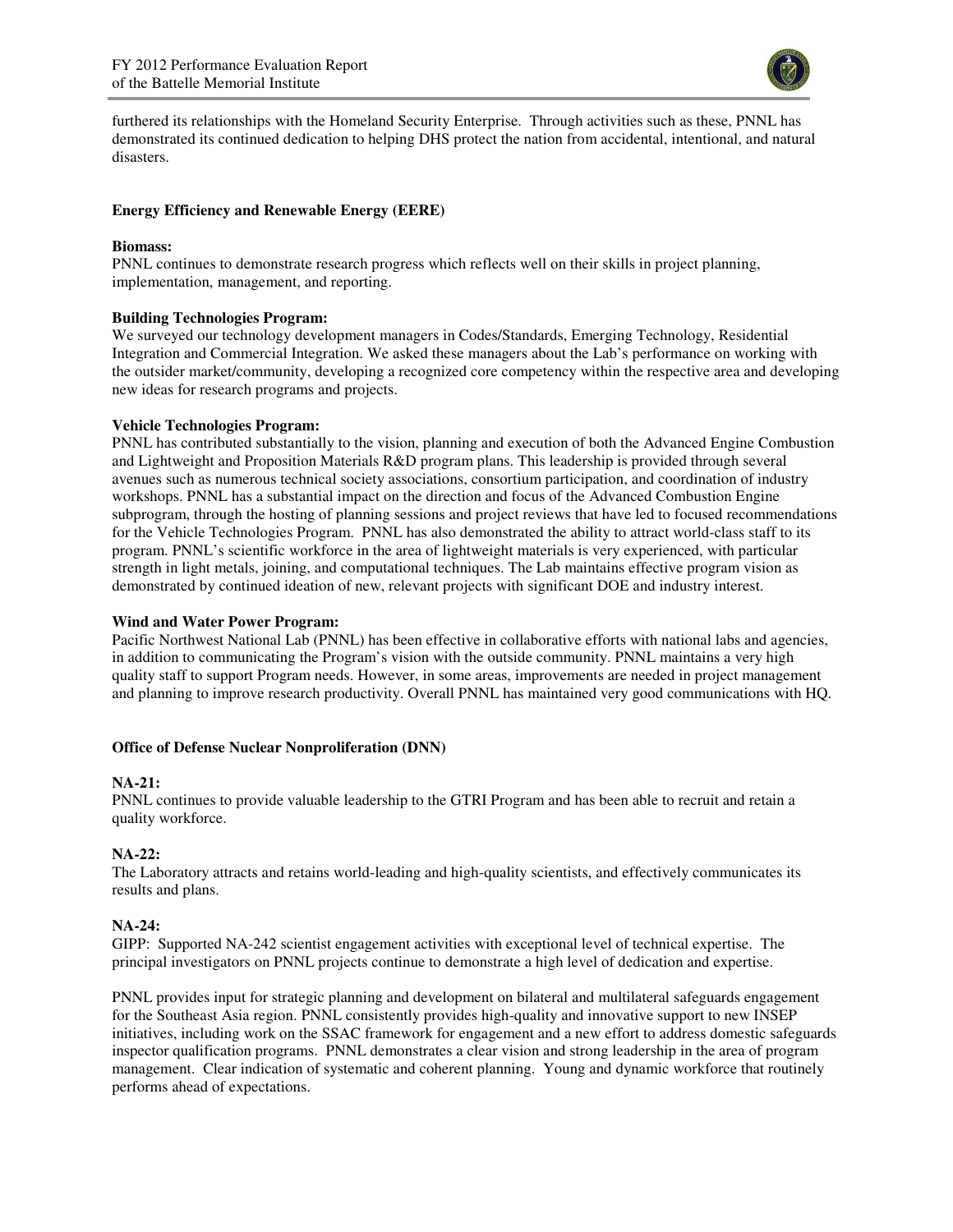

PNNL personnel did a superb job in planning and implementing the NSG Plenary group meeting in Seattle. The NSG Plenary was a large, highly visible, and from a mission perspective, highly important conference. PNNL handled difficult subcontracting challenges with aplomb, assured local security was adequate for the conference, and generally did an outstanding job in running the conference.

## **NA-25:**

PNNL has provided excellent project management and execution support for the program. This support has been consistently provided across divisions. PNNL consistently provides excellent financial and project management support.

PNNL has consistently provided excellent assistance to SLD in the development of program visions, strategic planning, and development of initiatives. In particular, PNNL's expertise has been pivotal in the development of FY13 strategic initiatives for the Sustainability Program, including assisting SLD in the development of a process to work with partner countries to develop internal radiation detection regulations. Further, PNNL continues to provide exceptional expertise in the planning and execution of table-top and field exercises and in-country technical workshops.

### **Office of Environmental Management (EM)**

The Laboratory has strategically planned its research programs to meet site needs and EM mission requirements. It ensures the value and responsiveness of its research activities by working closely with both EM Headquarters and Hanford Site staff (DOE and contractor personnel), as well as regulators and stakeholders. It uses leveraging, collaboration, and development of new initiatives to maintain its scientific workforce.

## **Office of Intelligence and Counterintelligence (IN)**

PNNL is the most responsive Lab in the entire DOE complex. Outstanding detailees and assignees, and excellence in the areas of nuclear fuel cycle analysis, cyber security and IT operations, and counterintelligence.

| <b>Science Program Office</b>                    | Letter<br>Grade | <b>Numerical</b><br><b>Score</b> | Objective<br>Weight       | <b>Overall</b><br><b>Score</b> |
|--------------------------------------------------|-----------------|----------------------------------|---------------------------|--------------------------------|
| <b>Advanced Scientific Computing Research</b>    |                 |                                  |                           |                                |
| 3.1 Efficient Strategic Planning and Stewardship | $A -$           | 3.5                              | 30.0%                     |                                |
| 3.2 Project/Program/Facilities Management        | $A -$           | 3.6                              | 40.0%                     |                                |
| 3.3 Effective Communications and Responsiveness  | $A -$           | 3.5                              | 30.0%                     |                                |
|                                                  |                 |                                  | <b>Overall ASCR Total</b> | 3.5                            |
| <b>Basic Energy Sciences</b>                     |                 |                                  |                           |                                |
| 3.1 Efficient Strategic Planning and Stewardship | $B+$            | 3.4                              | 40.0%                     |                                |
| 3.2 Project/Program/Facilities Management        | $B+$            | 3.4                              | 30.0%                     |                                |
| 3.3 Effective Communications and Responsiveness  | $A -$           | 3.5                              | $30.0\%$                  |                                |
|                                                  |                 |                                  | <b>Overall BES Total</b>  | 3.4                            |
| <b>Biological and Environmental Research</b>     |                 |                                  |                           |                                |
| 3.1 Efficient Strategic Planning and Stewardship | $A -$           | 3.5                              | $20.0\%$                  |                                |
| 3.2 Project/Program/Facilities Management        | $B+$            | 3.1                              | 30.0%                     |                                |
| 3.3 Effective Communications and Responsiveness  | $A -$           | 3.5                              | $50.0\%$                  |                                |
|                                                  |                 |                                  | <b>Overall BER Total</b>  | 3.4                            |
| <b>Fusion Energy Sciences</b>                    |                 |                                  |                           |                                |
| 3.1 Efficient Strategic Planning and Stewardship | $A -$           | 3.5                              | $40.0\%$                  |                                |
| 3.2 Project/Program/Facilities Management        | $A -$           | 3.5                              | $30.0\%$                  |                                |
| 3.3 Effective Communications and Responsiveness  | $B+$            | 3.4                              | $30.0\%$                  |                                |
|                                                  |                 |                                  | <b>Overall FES Total</b>  | 3.5                            |
| <b>Department of Homeland Security</b>           |                 |                                  |                           |                                |
| 3.1 Efficient Strategic Planning and Stewardship | $\mathsf{A}$    | 3.9                              | 40.0%                     |                                |
| 3.2 Project/Program/Facilities Management        | $A -$           | 3.5                              | 35.0%                     |                                |
| 3.3 Effective Communications and Responsiveness  | A               | 3.9                              | 25.0%                     |                                |
|                                                  |                 |                                  | <b>Overall DHS Total</b>  | 3.8                            |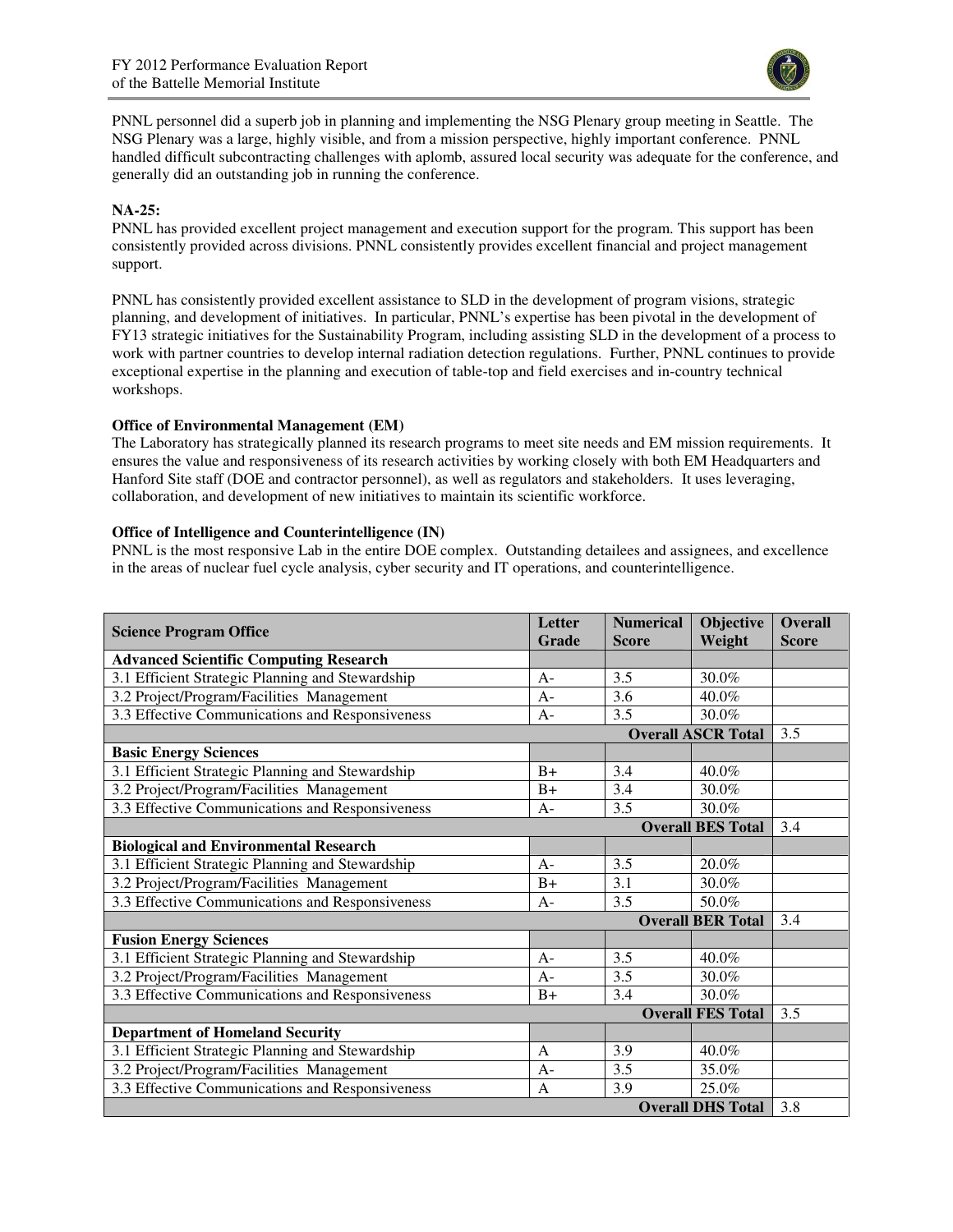

| <b>Energy Efficiency and Renewable Energy</b>         |       |     |                          |     |  |  |
|-------------------------------------------------------|-------|-----|--------------------------|-----|--|--|
| 3.1 Efficient Strategic Planning and Stewardship      | $B+$  | 3.3 | 35.0%                    |     |  |  |
| 3.2 Project/Program/Facilities Management             | $B+$  | 3.1 | 25.0%                    |     |  |  |
| 3.3 Effective Communications and Responsiveness       | $B+$  | 3.2 | $40.0\%$                 |     |  |  |
| <b>Overall EERE Total</b>                             |       |     |                          |     |  |  |
| <b>Office of Defense Nuclear Nonproliferation</b>     |       |     |                          |     |  |  |
| 3.1 Efficient Strategic Planning and Stewardship      | A     | 3.9 | 20.0%                    |     |  |  |
| 3.2 Project/Program/Facilities Management             | A     | 3.9 | 20.0%                    |     |  |  |
| 3.3 Effective Communications and Responsiveness       | $A+$  | 4.1 | 60.0%                    |     |  |  |
|                                                       |       |     | <b>Overall DNN Total</b> | 4.0 |  |  |
| <b>Office of Environmental Management</b>             |       |     |                          |     |  |  |
| 3.1 Efficient Strategic Planning and Stewardship      | $A-$  | 3.5 | 25.0%                    |     |  |  |
| 3.2 Project/Program/Facilities Management             | $B+$  | 3.3 | 25.0%                    |     |  |  |
| 3.3 Effective Communications and Responsiveness       | $A -$ | 3.5 | 50.0%                    |     |  |  |
|                                                       |       |     | <b>Overall EM Total</b>  | 3.5 |  |  |
| <b>Office of Intelligence and Counterintelligence</b> |       |     |                          |     |  |  |
| 3.1 Efficient Strategic Planning and Stewardship      | $A+$  | 4.1 | 30.0%                    |     |  |  |
| 3.2 Project/Program/Facilities Management             | $A+$  | 4.1 | 20.0%                    |     |  |  |
| 3.3 Effective Communications and Responsiveness       | $A+$  | 4.3 | 50.0%                    |     |  |  |
|                                                       |       |     | <b>Overall IN Total</b>  | 4.2 |  |  |

**Table 3.1 -- Program Performance Goal 3.0 Score Development**

| <b>Program Office</b>                             | Letter<br>Grade | <b>Numerical</b><br><b>Score</b>  | Weight   | <b>Overall</b><br>Weighted<br><b>Score</b> |
|---------------------------------------------------|-----------------|-----------------------------------|----------|--------------------------------------------|
| <b>Advanced Scientific Computing Research</b>     | $A-$            | 3.5                               | $0.6\%$  |                                            |
| <b>Basic Energy Sciences</b>                      | $B+$            | 3.4                               | 5.4%     |                                            |
| <b>Biological and Environmental Research</b>      | $B+$            | 3.4                               | 15.2%    |                                            |
| <b>Fusion Energy Sciences</b>                     | $A-$            | 3.5                               | $0.2\%$  |                                            |
| <b>Department of Homeland Security</b>            | A               | 3.8                               | $12.3\%$ |                                            |
| <b>Energy Efficiency and Renewable Energy</b>     | $B+$            | 3.2                               | 15.3%    |                                            |
| <b>Office of Defense Nuclear Nonproliferation</b> | A               | 4.0                               | 45.6%    |                                            |
| <b>Office of Environmental Management</b>         | $A-$            | 3.5                               | $1.1\%$  |                                            |
| Office of Intelligence and Counterintelligence    | A+              | 4.2                               | $4.2\%$  |                                            |
|                                                   |                 | <b>Performance Goal 3.0 Total</b> |          | 3.7                                        |

**Table 3.2 -- Overall Performance Goal 3.0 Score Development**

| <b>Score</b> | $0 - 0.7$ | $0.8 -$<br>1.0 | $1.1 -$<br><b>1.7</b> | $1.8 -$<br>2.0 | $2.1 -$<br>2.4 | $2.5 -$<br>2.7 | $2.8 -$<br>3.0 | $3.1 -$<br>3.4 | $3.5 -$<br>3.7 | $3.8 -$<br>4.0 | $4.1 -$<br>4.3 |
|--------------|-----------|----------------|-----------------------|----------------|----------------|----------------|----------------|----------------|----------------|----------------|----------------|
| <b>Grade</b> |           | D              | $\mathbf{C}$          | ╰              |                |                | D              | $B+$           | $\mathbf{A}$   | A              | A-             |

**Table 3.3 -- Goal 3.0 Final Letter Grade**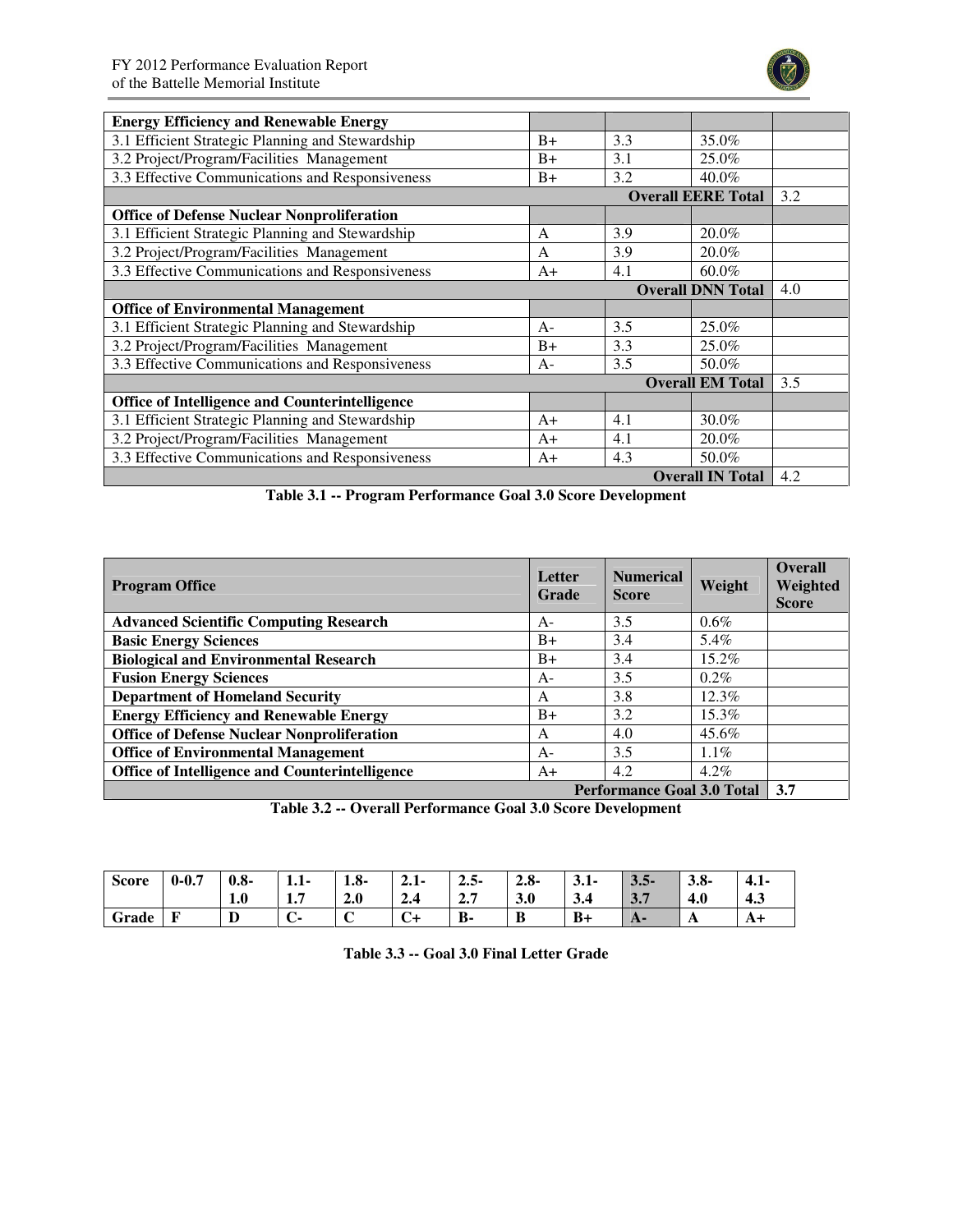

## **Goal 4.0: Provide Sound and Competent Leadership and Stewardship of the Laboratory**

**This Goal evaluates the Contractor Leadership capabilities in leading the direction of the overall Laboratory, the responsiveness of the Contractor to issues and opportunities for continuous improvement, and corporate office involvement/commitment to the overall success of the Laboratory.**

## **The weight of this Goal is 100.0%.**

This Goal evaluates the Contractor's capabilities and performance in leading the direction of the overall Laboratory, the responsiveness of the Contractor to issues and opportunities for continuous improvement, and corporate office involvement/commitment to the overall success of the Laboratory.

The overall grade assigned for this Goal is A-. SC's assessment of this Goal is provided with respect to each of the three Performance Objectives.

## **4.1: Leadership and Stewardship of the Laboratory**

In FY 2012, the Contractor exceeded SC's expectations with respect this objective. Highlights of the Contractor's performance in this area include:

Laboratory senior leadership has demonstrated strong leadership and stewardship of the Laboratory through the development of a compelling vision for the future of PNNL and the progress made toward realization of this vision. PNNL is showing overall excellent performance in all areas, including science, applied programs, national security, and homeland security. PNNL leadership effectively leverages its abilities in applied fields in science and its basic discovery science abilities in applied areas. PNNL's approach of breaking down stovepipes and working across areas is very advantageous to achieving high performance. For example, work was conducted on a myriad of issues involving the electric grid. Leadership has demonstrated its commitment to recruiting talented personnel, including early career and Computational Science Graduate Fellowship (CSGF) personnel.

PNNL's overall successes in reducing cost and achieving efficient operations is commendable. Decisions and actions taken by the Laboratory leadership continue to align work, facilities, equipment and technical capabilities with the Laboratory vision and plan. Efforts to reduce cost to the SC Science Laboratory Infrastructure (SLI) program are commendable; however PNNL is encouraged to prioritize aspects of the Chemical Sciences and Imaging Facility (CSIL) in order to respond to budget realities. DOE encourages PNNL to develop future facility and infrastructure plans (i.e., CRL-II) in careful consultation with DOE and ensure plans are in line with the direction of the DOE program.

PNNL has an excellent track record at creating and participating in partnerships with other laboratories, programs, and the local academic community.

Senior management was effective in providing a clear and logical vision for the Laboratory in the area of chemical sciences. Of particular note were the significant effort and investment of discretionary funds in the area of catalysis that provided enhancement of both BES and applied programs. The recent management change for the materials sciences and engineering area was positive.

Senior management has demonstrated significant effort in transitioning research activities to align with program priorities, especially in Environmental Systems Science. The Laboratory's commitment to human resource development has successfully resulted in awards to early career scientists and recruitment of scientists to augment and expand BER research interests. Laboratory scientists are leaders in their respective research areas and receive full support from PNNL senior management.

## **4.2: Management and Operation of the Laboratory**

In FY 2012, the Contractor exceeded SC's expectations with respect this objective. Highlights of the Contractor's performance in this area include: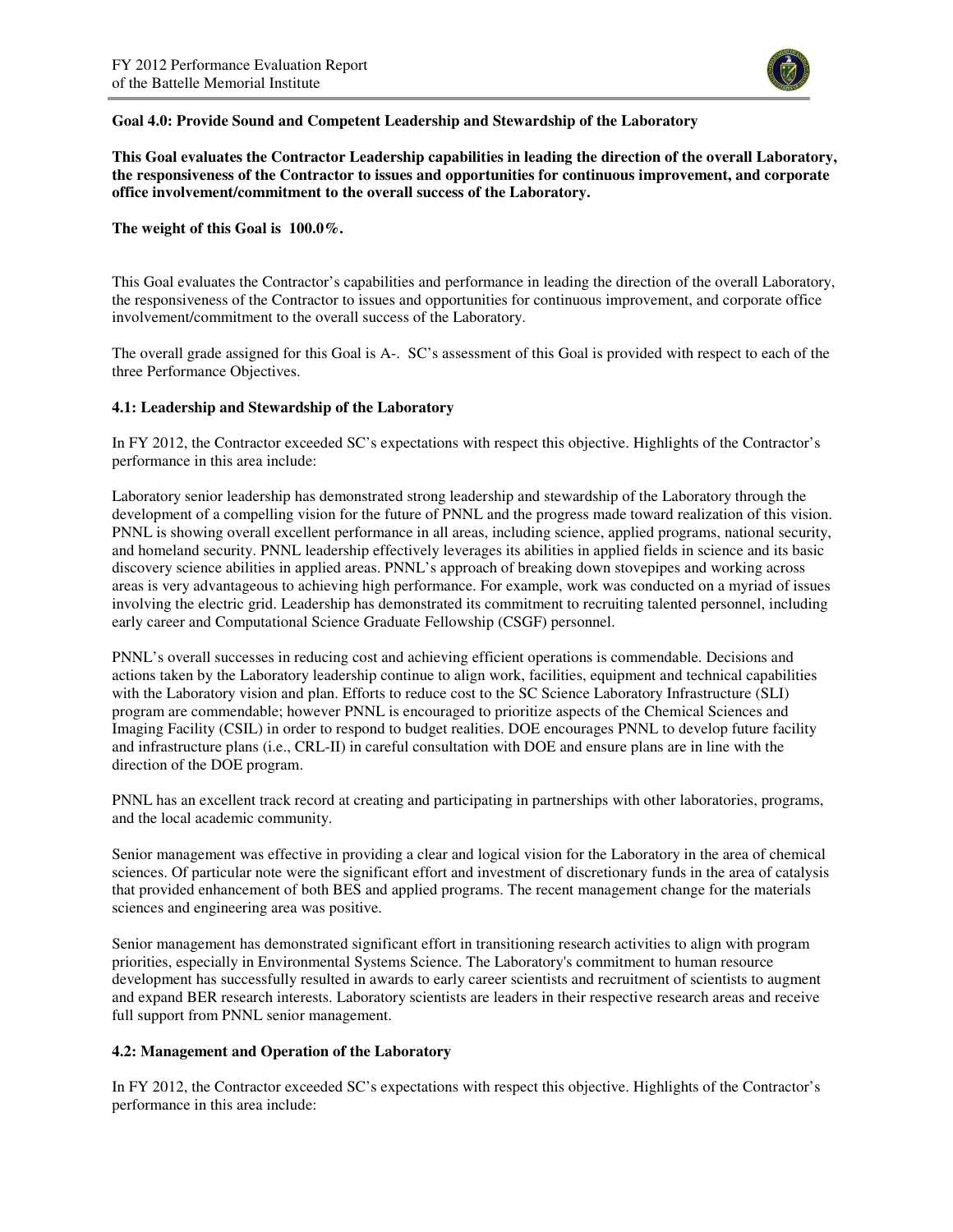

While keeping costs stable, the Contractor, an established SC leader in many areas, continued to pursue, invest in and execute significant laboratory-wide improvement initiatives in an already mature M&O culture. These efforts did not interfere with mission execution and instead, enhanced it.

The Contractor demonstrated excellent management and operations of PNNL. The maturity of the Contractor's Assurance System has enabled excellent mission execution. A co-author of SC's approach to Contractor Assurance Systems, the Contractor continues to be a leader in the development and deployment of SC Contractor Assurance Systems. The Contractor continued to deliver on contract requirements while systematically improving the operating framework for the Laboratory's business systems while keeping costs stable (e.g., BIS Roadmap, IMS deployment, HDI, and Integrated Risk Management). In addition, the Contractor matured the Laboratory's operational culture effort by streamlining processes and controls, optimizing organizational structures and R2A2s, implementing improvements in risk management and assurance, and enhancing the safety culture. Also, the Contractor reorganized the F&O Directorate to reflect current operations and address significant real estate and lease issues. The Contractor demonstrated excellent understanding of operational costs and has made significant progress at reducing overall costs while gaining control of those areas that historically have been out of its control. In the area of benefits, the Contractor has been able to make incremental improvements to the benefits system while at the same time reducing the costs. In the area of pension management, the Contractor has continued to keep the fund and investments at a level that minimizes departmental risk. The Contractor continues to make significant improvements with transitioning site services such as occupational medicine and safeguards and security. Lastly, SC's validation of the Contractor's gap closure plan reaffirmed the "open campus" protection strategy and secured funding for unarmed guards. As a result, the Contractor has become the model and benchmark for all of SC on how to implement the Baseline Level of Protection in a cost effective manner.

Management provides effective planning and good vision for the BES-supported programs by making excellent use of laboratory-directed research and development funds to generate new initiatives and bring new capabilities to the Laboratory. PNNL management is responsive to Headquarters' requests and communicates research highlights in a timely manner.

Laboratory organization and management structure are clear and facilitate communication with BER. PNNL management has been successful in using laboratory-directed research and development funds and leveraging resources across the laboratory to augment BER-relevant core capabilities. Management of BER facilities is highly responsive and demonstrates operational efficiency.

## **The Contractor met the notable outcome identified for this objective in its FY 2012 PEMP.**

*Demonstrate the use of the full suite of resources at their disposal (including the expertise of laboratory scientists and engineers) to develop innovative, crosscutting strategies for meeting Executive Order 13514 Goals. (Objectives 4.2 and 4.3)*

The Contractor has demonstrated effective use of Laboratory M&O and research and development resources to develop, execute, and share innovative, crosscutting sustainability strategies with benefits that extend beyond PNNL.

#### **4.3: Contractor Value-added**

In FY 2012, the Contractor exceeded SC's expectations with respect this objective. Highlights of the Contractor's performance in this area include:

The Contractor took several leadership roles in the National Laboratory Directors Council (NLDC) and its Chief Financial Officer, Chief Research Officer, Chief Information Officer, and Chief Operating Officer working groups. Battelle played a significant role in implementing the technology transfer mechanism, Agreements for Commercialization of Technologies (ACT), at not just PNNL but across multiple laboratories. Battelle at PNNL is recognized both within SC and throughout the Department as a leader and a go-to source for assistance on important initiatives. For example, the Contractor is actively addressing complex-wide issues and improvement initiatives such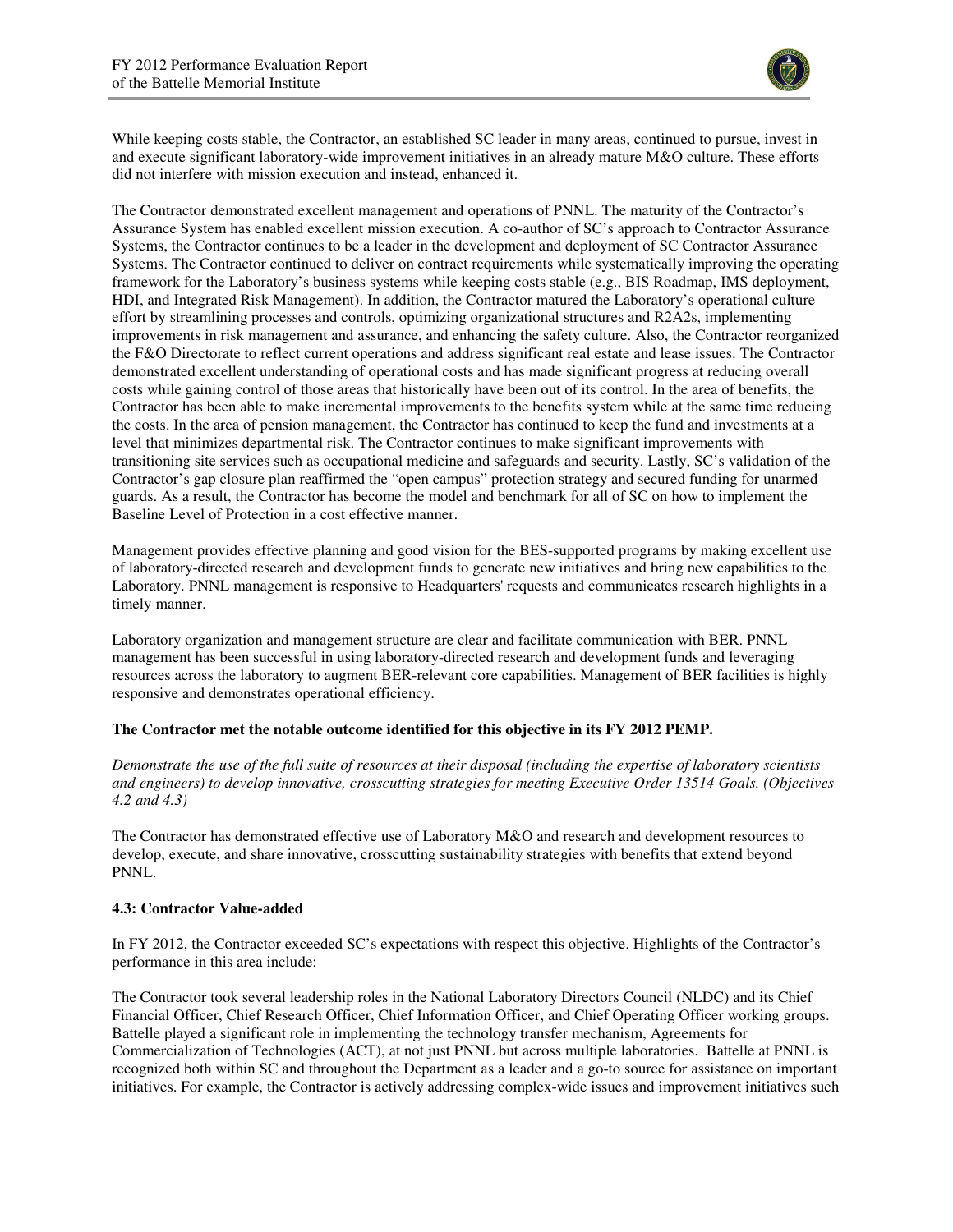

as the Cost of Doing Business initiative. Battelle fully supported and helped in getting a contract extension in place that met the DOE goals of getting more DOE control of Battelle owned facilities.

The Contractor continues to maintain and build community relations. The Contractor made significant progress with the local STEM school and other education and outreach activities. The Contractor effectively managed workforce reductions without impacting laboratory mission and continues to enable the Laboratory to attract and retain talent.

Management has been successful in making strategic hires for BES programs.

The Contractor is successful in leveraging resources from external funding while maintaining effort and commitment to DOE and BER mission objectives.

#### **The Contractor met the notable outcomes identified for this objective in its FY 2012 PEMP.**

*Demonstrate the use of the full suite of resources at their disposal (including the expertise of laboratory scientists and engineers) to develop innovative, crosscutting strategies for meeting Executive Order 13514 Goals. (Objectives 4.2 and 4.3)*

The Contractor has demonstrated effective use of Laboratory M&O and research and development resources to develop, execute, and share innovative, crosscutting sustainability strategies with benefits that extend beyond PNNL.

## *Effectively manage contract change (e.g., use permit transition plan, lease transition, modifications to the contract). (Objective 4.3)*

A five-year extension of the DOE-Battelle Prime Contract was successfully negotiated which resolved several key issues. Battelle played a significant role in implementing the technology transfer mechanism, Agreements for Commercialization of Technologies (ACT), at not just PNNL, but across multiple labs. Also, Battelle fully supported and helped in getting a contract extension in place that met the DOE goals of getting more DOE control of Battelle owned facilities.

| <b>Element</b>                                  | <b>Letter Grade</b> | <b>Numerical</b><br><b>Score</b> | Weight       | <b>Overall</b><br><b>Score</b> |
|-------------------------------------------------|---------------------|----------------------------------|--------------|--------------------------------|
| Goal 4.0: Provide Sound and Competent           |                     |                                  |              |                                |
| Leadership and Stewardship of the Laboratory    |                     |                                  |              |                                |
| 4.1: Leadership and Stewardship of the          | A-                  | 3.6                              | 33.0%        |                                |
| Laboratory                                      |                     |                                  |              |                                |
| 4.2: Management and Operation of the Laboratory | $A-$                | 3.7                              | 33.0%        |                                |
| 4.3: Contractor Value-added                     | А                   | 3.8                              | 34.0%        |                                |
|                                                 |                     |                                  | <b>Total</b> | 3.7                            |

**Table 4.1 - 4.0 SC Program Office Performance Goal Score Development**

| <b>Score</b> | $0 - 0.7$ | $0.8 -$<br>1.0 | $1.1 -$<br>1. I | $1.8 -$<br>2.0 | $ 2.1 -$<br>2.4 | $2.5 -$<br>2.7 | $2.8 -$<br>3.0 | $3.1 -$<br>3.4 | $3.5 -$<br>3.7 | $3.8 -$<br>4.0 | $4.1 -$<br>4.3 |
|--------------|-----------|----------------|-----------------|----------------|-----------------|----------------|----------------|----------------|----------------|----------------|----------------|
| <b>Grade</b> | И         | D              |                 | ◡              |                 | D-             | B              | $B+$           | $\mathbf{A}$   | A              | A+             |

**Table 4.3 -- Goal 4.0 Final Letter Grade**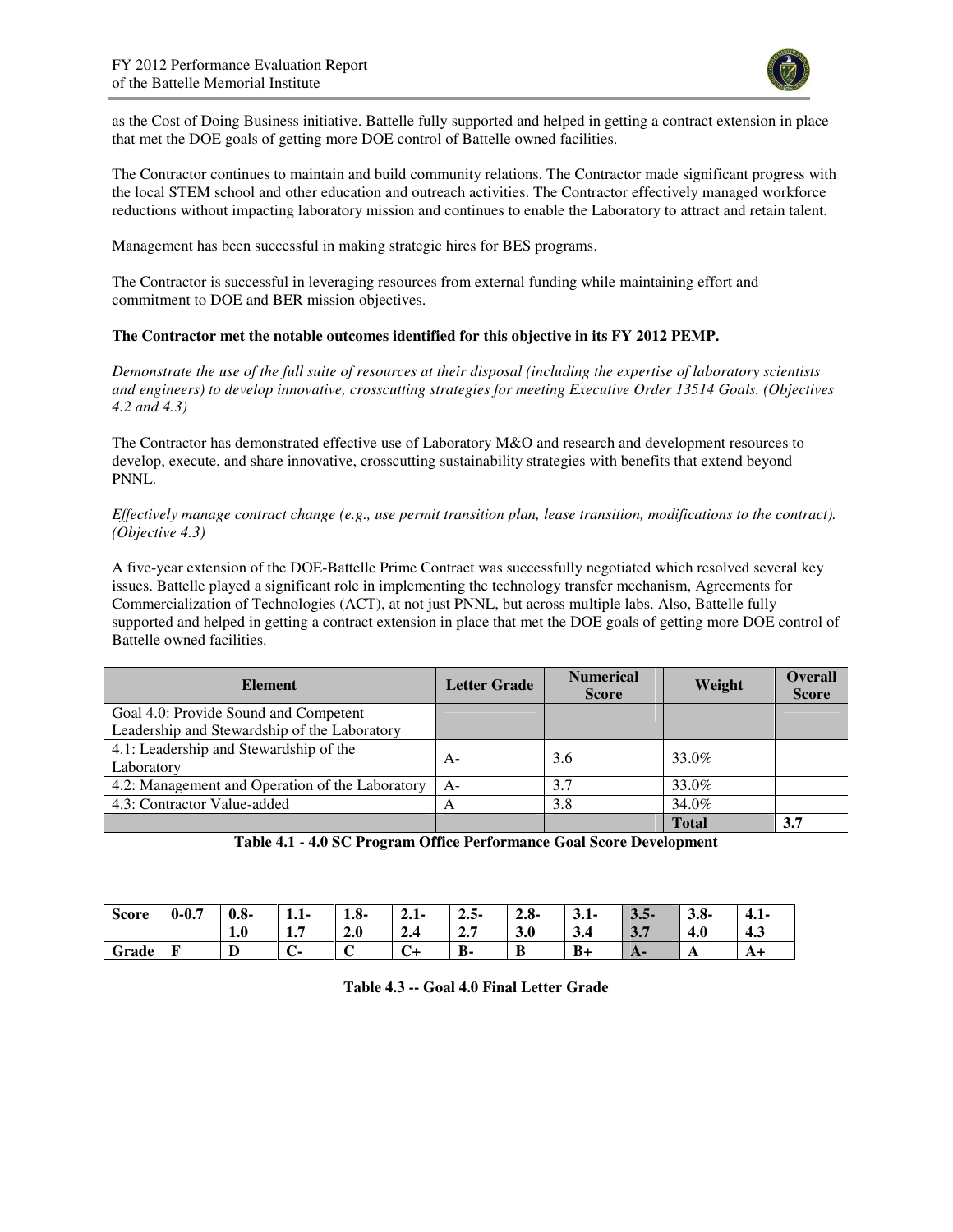

**Goal 5.0: Sustain Excellence and Enhance Effectiveness of Integrated Safety, Health, and Environmental Protection**

**This Goal evaluates the Contractor overall success in deploying, implementing, and improving integrated ES&H systems that efficiently and effectively support the mission(s) of the Laboratory.**

**The weight of this Goal is 25.0%.**

## **5.1: Provide an Efficient and Effective Health and Safety Program**

**Notable**: Demonstrate a maturing operational culture resulting in the prevention of impact to science and technology program activities. - Achieved

**Notable Comments**: PNNL is considered the leader in the DOE complex on Operational Culture. The information has been shared with EFCOG, NNSA, Communities of Practices with DOE laboratories, and with industry. EHS&S Risk and Performance Profiles have been further institutionalized and matured during the past year. Also, PNNL successfully piloted an innovative, predictive indicator for work groups at high risk for operational incidents that integrates cultural survey data with past experience and provides managers with a more complete view of risk. This synergistic approach integrates VPP, ISM, and ISO 14001 elements into a single set of organizing principles that address the sentiments, minds, and actions of staff and provide a single platform for continuous improvement that enables enhanced mission execution through operational excellence.

#### **General Comments**:

The Contractor's performance meets expectations against all aspects of the Objective in question. The Contractor's systems function at a level that fully supports the Laboratory's current and future science and technology mission(s).

The Contractor's safety performance finished FY 2012 at a level among the best of its peer national laboratories. PNNL now has an occupational medical facility completed to improve the effectiveness of employee health and wellness services. Many transition activities are proving successful within ES&H (e.g., DOELAP Accreditation for External Dosimetry Program, transition of environmental and regulatory permits to support Advanced Agreement).

PNNL achieved SC best-in-class sustainability performance. There was strong environmental performance having twenty-six regulatory inspections with no significant findings. Another area of success was the operational culture performance. PNNL is considered the leader in the DOE complex on this topic. EHS&S Risk and Performance Profiles have been further institutionalized and matured during the past year. Also, PNNL successfully piloted an innovative, predictive indicator for work groups at high risk for operational incidents that integrates cultural survey data with past experience and provides managers with a more complete view of risk.

However, there are also some areas that need improvement. The Contractor does not have a clear process for identification of higher-risk ESH activities early in the planning process in order to appropriately address controls. This is demonstrated in many areas: hazard analysis for the EMSL battery removal, RGD concerns, hydrotreater, and continued concerns relative to proper hazard control on major electrical work. These areas are recognized by the Contractor as improvement areas and will be a continued focus in the upcoming fiscal year.

This evaluation results in a score of 3.2 and a grade of B+.

## **5.2: Provide an Efficient and Effective Environmental Management System**

The Contractor's performance exceeds expectations against all aspects of the Objective in question. The Contractor's systems function at a level that fully supports the Laboratory's current and future science and technology mission(s).

EPRP (Environmental Protection & Regulatory Programs) received twenty-six external agency on-site visits and/or inspections during calendar year 2012 with no significant findings identified. Performance exceeding expectations for this Objective was demonstrated by the dedication and support of the EPRP staff to the preparation of BMI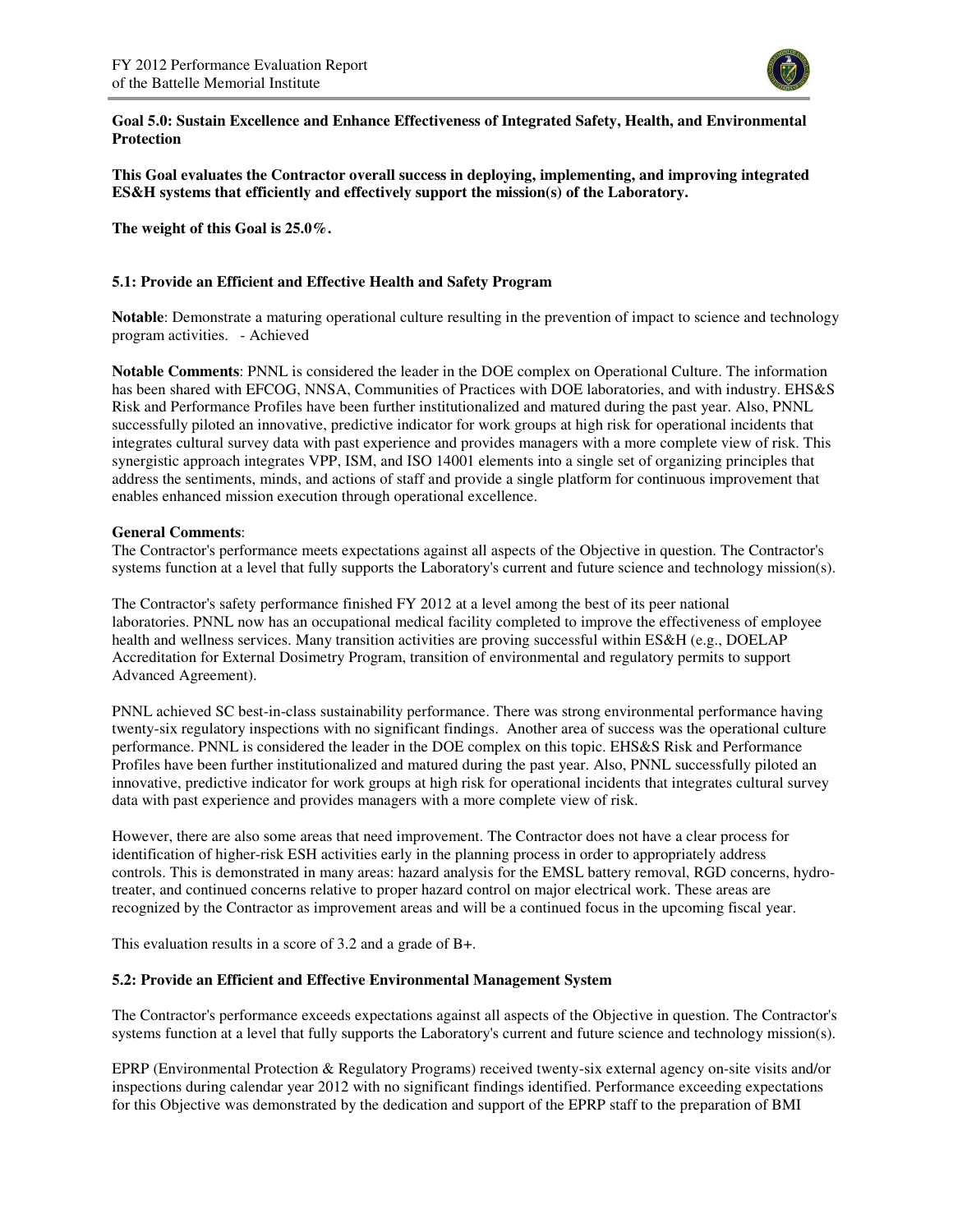

facility permits and documents to allow transition to PNSO under an Advanced Agreement. Secondly, PNNL partnered with the Washington State Department of Health (WDOH) to develop an innovative approach for permitting. This effort included the management of volumetrically released material in PNNL facilities. Also, the creation of a new Potential Impact Category 5 (PIC 5) allowed for streamlining of the permitting process and resulted in cost savings. Lastly, exceptional performance was demonstrated by the implementation of an innovative solar air monitoring system on the PNNL Site which also resulted in cost and energy savings. This approach was a first among the SC laboratories.

Another area of performance which met or exceeded expectations was the development of a mature environmental risk and performance profile. This effort contributed to a strategy for PNSO in the conduct of oversight based on documented evidence for selecting specific areas for annual surveillances and assessments. Additionally, contributions to the PNNL Sustainability Program resulted in three Best-In-Class Sustainability awards from SC, and an ESTARS award. Finally, successful implementation of DOE Order 458.1 (Radiation Protection of the Public and Environment) resulted in the integration of radioactive air emissions permitting; environmental radiation protection; and the acquisition, storage, use, tracking, and disposal of radioactive materials across the entire Laboratory.

Three PNNL staff received recognition for their technical excellence as by DOE-HQ, and DOE-RL. First, a staff member was asked to lead the preparation of comments on the revised RCRA permit on behalf of EM, the Department of Justice, and the Richland Operations Office to Washington State Department of Ecology (Ecology) and to the Environmental Protection Agency (EPA). Secondly, a staff member received a letter of appreciation for leadership and technical expertise in the coordination and conduct of the NESHAP (National Emission Standards for Hazardous Air Pollutants) Subpart H program. Finally, a staff member developed a Sea Water Treatment System Engineering Study for Ultraviolet Light Disinfection for Sequim. The study was presented to Ecology and was well received. The replacement of ozonation with ultraviolet light treatment saves money and energy and will eliminate a very large oxygen tank.

Finally, PNNL achieved excellence in environmental leadership as demonstrated by the request from other national laboratories (even outside of the BMI operated laboratories) for training and assistance.

| <b>Element</b>                                     | <b>Letter Grade</b> | <b>Numerical</b><br><b>Score</b> | Weight       | <b>Overall</b><br><b>Score</b> |
|----------------------------------------------------|---------------------|----------------------------------|--------------|--------------------------------|
| Goal 5.0: Sustain Excellence and Enhance           |                     |                                  |              |                                |
| Effectiveness of Integrated Safety, Health, and    |                     |                                  |              |                                |
| <b>Environmental Protection</b>                    |                     |                                  |              |                                |
| 5.1: Provide an Efficient and Effective Health and | $B+$                | 3.2                              | 50.0%        |                                |
| <b>Safety Program</b>                              |                     |                                  |              |                                |
| 5.2: Provide an Efficient and Effective            |                     | 3.7                              | 50.0%        |                                |
| <b>Environmental Management System</b>             | $A-$                |                                  |              |                                |
|                                                    |                     |                                  | <b>Total</b> | 3.5                            |

This evaluation results in a score of 3.7 and a grade of A-.

**Table 5.1 - 5.0 SC Program Office Performance Goal Score Development**

| <b>Score</b> | $0 - 0.7$ | $0.8 -$ | $1.1 -$ | $1.8-$ | $2.1 -$ | $2.5 -$ | $2.8 -$    | $3.1 -$ | $3.5 -$     | $3.8 -$ | $4.1 -$ |
|--------------|-----------|---------|---------|--------|---------|---------|------------|---------|-------------|---------|---------|
|              |           | 1.0     |         | 2.0    | 2.4     | 2.7     | <b>3.0</b> | 3.4     | $\vert 3.7$ | 4.0     | 4.3     |
| Grade        |           | D       |         |        |         | D-      | D          | $B+$    | А.          | A       | $A+$    |

**Table 5.3 -- Goal 5.0 Final Letter Grade**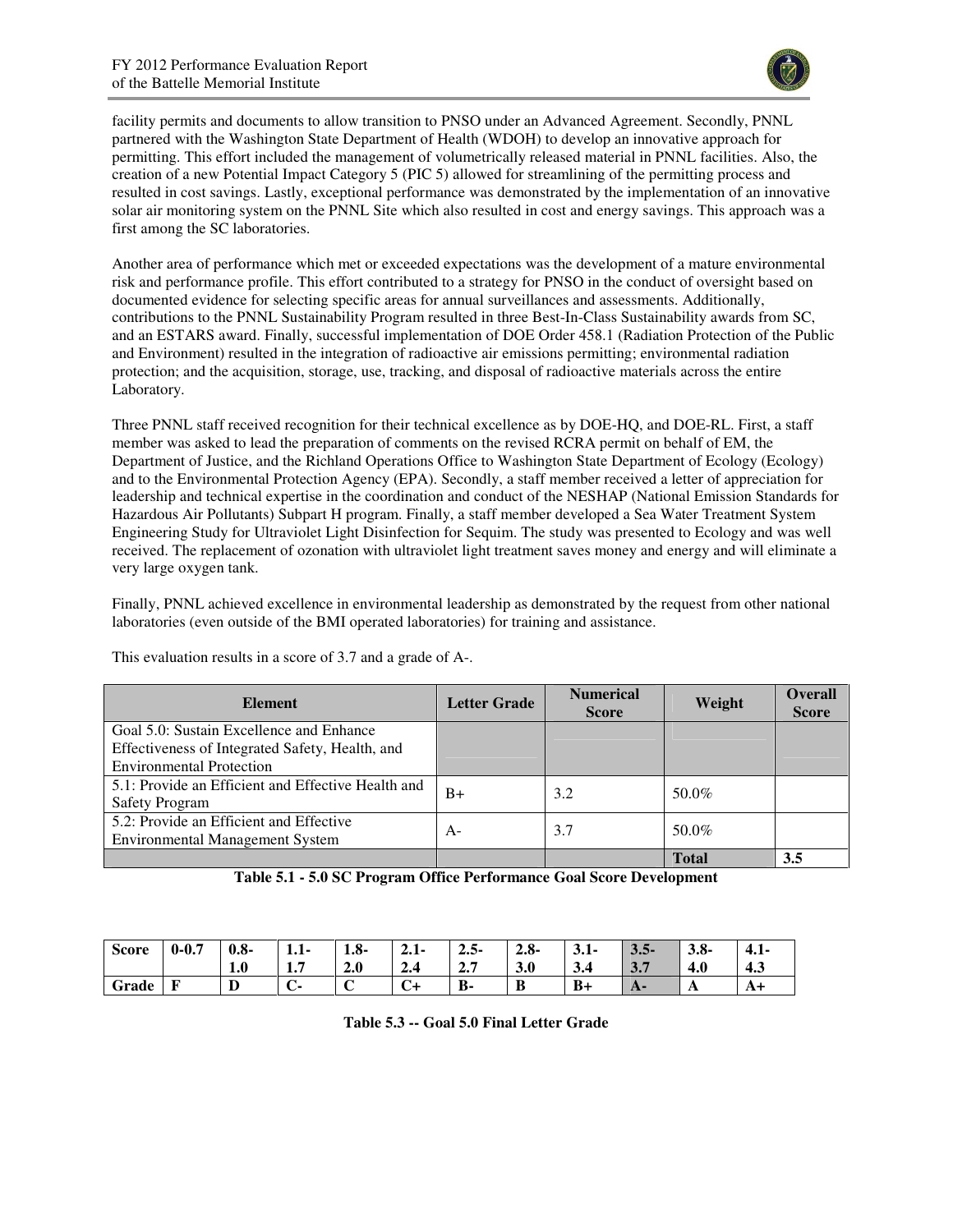

**Goal 6.0: Deliver Efficient, Effective, and Responsive Business Systems and Resources that Enable the Successful Achievement of the Laboratory Mission(s)**

**This Goal evaluates the Contractor overall success in deploying, implementing, and improving integrated business systems that efficiently and effectively support the mission(s) of the Laboratory.**

**The weight of this Goal is 25.0%.**

## **6.1: Provide an Efficient, Effective, and Responsive Financial Management System(s)**

**Notable**: Demonstrate financial transparency and progress towards a stable transition of financial systems. - Achieved

**Notable Comments**: In FY 2012, the Contractor successfully led a peer review of the Institutional Cost reporting process. This is an important effort in helping DOE demonstrate the ability to provide timely, accurate, and meaningful data in support of its cost streamlining and containment efforts. This effort helped ensure integrity of a complex wide requirement that is part of DOE's May 2011 Strategic Plan. Additionally, PNNL was also subjected to the review itself and did extremely well.

#### **General Comments**:

The Contractor's performance meets expectations against all aspects of the Objective in question. The Contractor's systems function at a level that fully supports the Laboratory's current and future science and technology mission(s).

The Contractor's management of the overall cost of doing business continues to exceed expectations. PNNL's overall cost of doing business increased only 2.9% as compared to FY 2011 as measured by the fully-burdened charge-out rate. Additionally, the Contractor proactively demonstrated an agile internal business planning process that mitigates financial risk.

The Contractor continued to provide financial leadership at the Departmental level. In FY 2012, the Contractor successfully led a peer review of the Institutional Cost reporting process. This is an important effort in helping DOE demonstrate the ability to provide timely, accurate, and meaningful data in support of its cost streamlining and containment efforts. This effort helped ensure integrity of a complex wide requirement that is part of DOE's May 2011 Strategic Plan. Additionally, PNNL was also subjected to the review itself and did extremely well.

Performance under the Notable Outcome within Goal 6 that includes elements of Objective 6.1 met overall expectations.

While overall performance expectations for this Objective were met, there was a significant issue that occurred during FY 2012 that warrants focus into FY 2013. During FY 2012, the Contractor requested retroactive approval for certain disclosure statement changes. This included the establishment of a Technology Maturation (TM) fund in an indirect cost pool. These costs and the description of the activities appeared to be in conflict with provisions within the contract and the regulations promulgated by FAR and DEAR. However, this accounting practice change was implemented at the beginning of FY 2012 without DOE's approval and unallowable costs were incurred.

This evaluation results in a score of 3.3 and a grade of B+.

#### **6.2: Provide an Efficient, Effective, and Responsive Acquisition Management System(s)**

The Contractor's performance exceeds expectations against all aspects of the Objective in question. The Contractor's systems function at a level that fully supports the Laboratory's current and future science and technology mission(s).

The Contractor achieved significant cost savings, reduced cycle times, and improved customer service. Despite the significant reduction of Acquisition staff at mid-year, the Contractor still managed to achieve \$51.6M in cost savings. The Contractor reduced contract award cycle times (from 4.2 to 3.9 days), improved customer service rating to the Laboratory (from 97.8% to 100%) by streamlining and implementing multiple Acquisition processes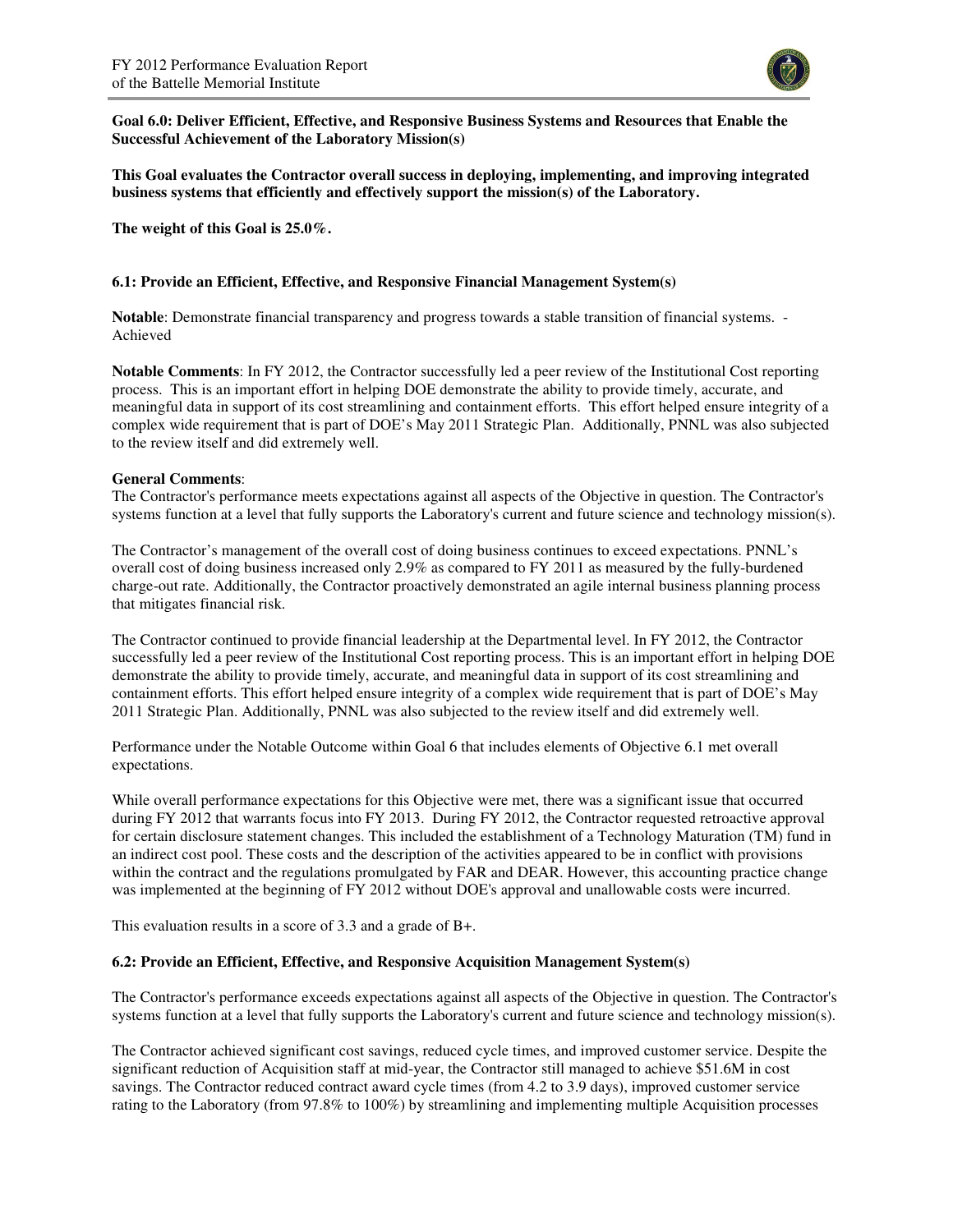

along with improved Acquisition tools while continuing to sustain and meet DOE contractual requirements and deliverables.

Also, the Contractor Achieved an "Outstanding" rating (4.46) on the FY12 Balanced Scorecard.

Work For Others (WFO) Program performance excelled in FY 2012 despite the significant focus on implementing ACT and the Use Permit Transition activities. The effectiveness of WFO program was a key success factor in the Contractor accomplishing these tasks despite the significant increase in proposal and sales volume and despite that the Non-Federal WFO proposal volume tripling in the 3rd and 4th quarters compared to FY 2011.

Significant notable performance is also recognized for the Contractor's development and successful implementation of the Agreements for Commercializing (ACT) mechanism. As part of this effort, PNNL provided a two-day training workshop to the other laboratories that are piloting ACT. PNNL also provided numerous follow-up meetings with these laboratories to communicate "just in time" information resources and tools to ensure a successful startup and implementation of ACT at the other DOE pilot labs. Finally, PNNL also participated in ACT Readiness Reviews on-site at the pilot labs in implementing ACT (five labs reviewed).

The Acquisition organization was a significant contributor in the development of the Laboratory's new Technical Oversight Representative (TOR) Model.

PNNL continues to serve as the success model amongst other DOE laboratories in regards to the closeout process.

This evaluation results in a score of 3.6 and a grade of A-.

#### **6.3: Provide an Efficient, Effective, and Responsive Property Management System(s)**

The Contractor's performance meets expectations against all aspects of the Objective in question. The Contractor's systems function at a level that fully supports the Laboratory's current and future science and technology mission(s).

Overall, Laboratory has been performing satisfactory in the area of Property management. Day to Day operations have been efficient and effective. Laboratory was recognized for its Electric Vehicles, which were implemented this year. Three-year recertification went fairly well, some items for improvement were identified, although we are still waiting for the final report. No other significant issues have been identified.

This evaluation results in a score of 3.3 and a grade of B+.

## **6.4: Provide an Efficient, Effective, and Responsive Human Resources Management System and Diversity Program**

The Contractor's performance exceeds expectations against all aspects of the Objective in question. The Contractor's systems function at a level that fully supports the Laboratory's current and future science and technology mission(s).

During FY 2012, the Contractor had a number of HR issues to deal with related with Workforce Restructuring and budget constraints. The Contractor's performance exceeded expectations due to excellent planning for and execution of workforce restructuring actions. Additionally, the submission of appropriate justification and documentation exceeded expectations. All personal actions were handled in a professional manner and without incident.

This evaluation results in a score of 3.6 and a grade of A-.

## **6.5: Provide Efficient, Effective, and Responsive Management Systems for Internal Audit and Oversight; Quality; Information Management; Assurance System and Other Administrative Support Services as Appropriate**

**Notable**: Demonstrate a maturing Integrated Management System. Primary effort this year will focus on improving systems for risk management, service management and asset management. - Achieved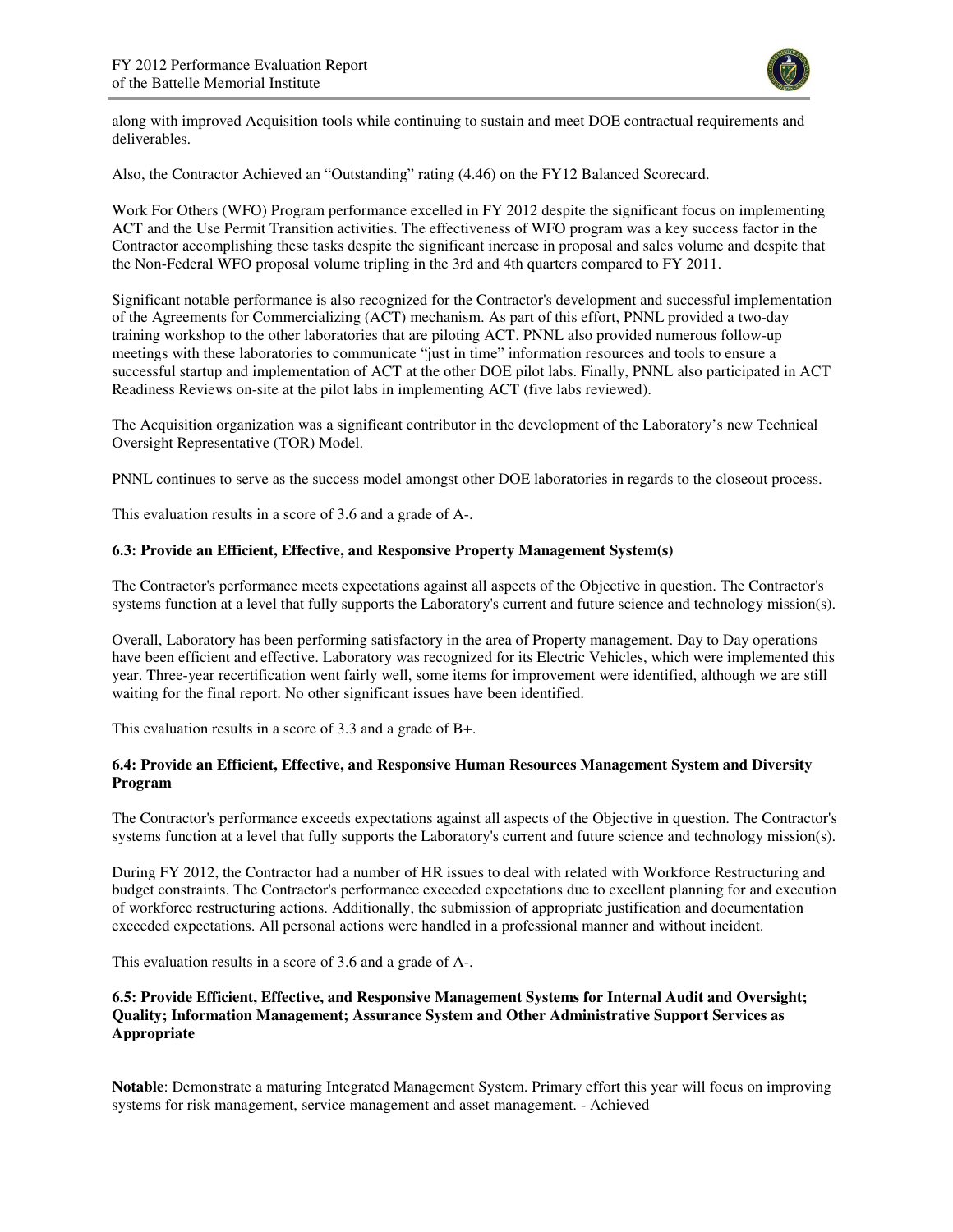

**Notable Comments**: The Contractor continued deployment and improvement of its Integrated Management System (IMS) utilizing an integrated project management framework. Metrics indicate that IMS projects are on track, in general. Performance standards for IMS key roles (Core Business Process Stewards and Management and Operations Program Managers) are developed and being implemented. Developing or migrating tools and approaches to enable an integrated view of risk management. Facilities & Operations (F&O) Service Management and Asset Management within Maximo are on track.

## **General Comments**:

The Contractor's performance exceeds expectations against all aspects of the Objective in question. The Contractor's systems function at a level that fully supports the Laboratory's current and future science and technology mission(s).

The ongoing efforts in the maturation of the Integrated Management System (IMS) continue to enhance mission delivery. The Contractor's enterprise architecture transformation (BIS roadmap) was incorporated into the Contractor's IMS Improvement Initiative and has been demonstrating adequate progress against project goals. The Contractor completed its significant effort in its transition of requirements delivery mechanisms. An IO Assessment indicated that the transition maintained requirement management fidelity, increased traceability, and improved its ability to keep requirements current. The Contractor delivered against assurance attributes through continuous improvements toward proactive/predictive assurance outcomes across the Lab and is adding value by delivering its services to other organizations. Improvements in transparency were gained with the creation or advancement of mechanisms to foster that visibility and access to performance information (EC dashboard, Performance Data Warehouse website, etc.). Finally, the Internal Audit, Independent Oversight, and Quality organizations continued to improve assessment planning through stronger collaboration efforts.

While the Contractor exceeded expectations and made progress towards robust business systems that enable mission, there are a few areas that warrant attention. Although the Contractor has hired staff to address PNSO's concerns regarding DC Arc Flash/Blast hazard identification and mitigation, it will be an area of continued focus for the Site Office. Additionally, while the Contractor has made significant progress in improving assurance mechanisms, connectivity and access to the PNNL networks is an area of concern that is being worked by the Contractor and will remain an area of focus for PNSO.

Performance under the Notable Outcome within Goal 6 that includes elements of Objective 6.5 met overall expectations. This evaluation results in a score of 3.5 and a grade of A-.

#### **6.6: Demonstrate Effective Transfer of Technology and Commercialization of Intellectual Assets**

The Contractor's performance just missed meeting expectations against a few aspects of the Objective in question. The Contractor's systems function at a level that does not fully support the Laboratory's current and future science and technology mission, or provide a sustainable performance platform.

The Contractor has demonstrated leadership in this area and remains proactive in its internal and external efforts to enhance technology transfer. Several members of the Contractor's staff were appointed to key positions on various committees, commission and/or boards. The Contractor participated in several podiums and panels. As noted elsewhere in this evaluation, the Contractor played a key role in the development of Agreement for Commercializing Technology.

The Contractor received two R&D 100 Awards. The Laboratory received its first ever Federal Laboratory Consortium Interagency Partnership Award for its collaborative effort with the United States Navy to significantly improve air quality on submarines. The second award received was a 2012 Excellence in Technology Transfer Award for Chemically Etched Emitters for Nanospray Ionization Mass Spectrometry.

The Contractor met 8 of their 10 metric targets. The Contractor was \$6.4M short of meeting its Total Consideration metric and 46 short of their Number of Invention Disclosures target. The Contractor exceeded its targets for the Number of Patent Applications, Privately Funded Technology Transfer Patent Filings, and In-House Patent Fillings. Intellectual Property (IP) Revenue, IP Net Operating Margin, and Use at Facility Funds targets were significantly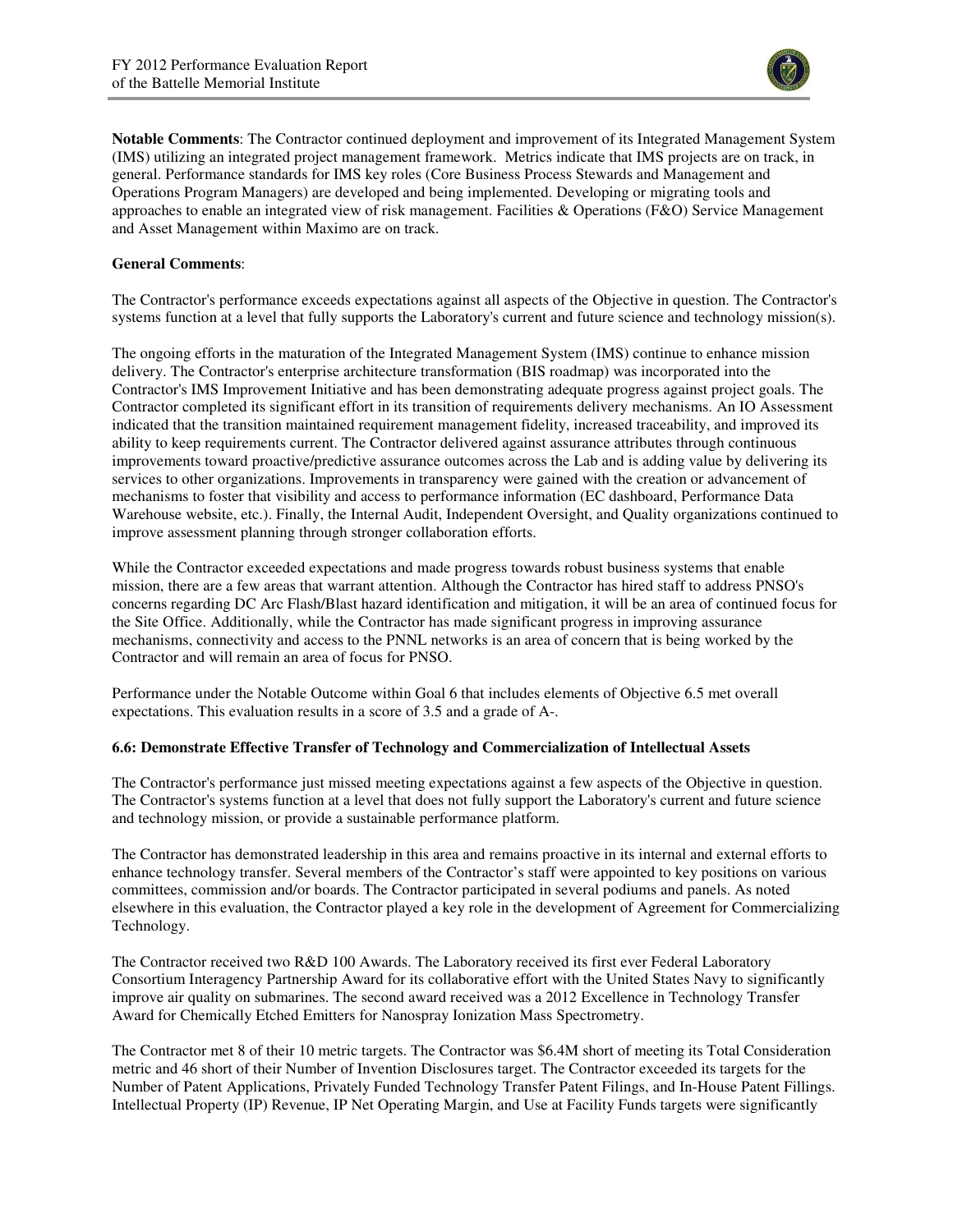

exceeded in FY 2012. The Commercialization Technology Transfer group made several significant technology licenses/options.

Finally, the PNNL Lab Director was named 2012 Laboratory Director of the Year by the Federal Laboratory Consortium in February 2012.

However, as discussed elsewhere, there was a notable performance deficiency in this Objective that resulted in expectations not being met. Specifically, the Contractor expended Government funds for development of Technology Maturation prior to obtaining PNSO approval. Additionally, there was an issue related to a license provided to private third party by PNNL that appeared to create a conflict between a DOE mission need and value of the license to the private party.

| <b>Element</b>                                    | <b>Letter Grade</b> | <b>Numerical</b><br><b>Score</b> | Weight       | <b>Overall</b><br><b>Score</b> |
|---------------------------------------------------|---------------------|----------------------------------|--------------|--------------------------------|
| Goal 6.0: Deliver Efficient, Effective, and       |                     |                                  |              |                                |
| Responsive Business Systems and Resources that    |                     |                                  |              |                                |
| Enable the Successful Achievement of the          |                     |                                  |              |                                |
| Laboratory Mission(s)                             |                     |                                  |              |                                |
| 6.1: Provide an Efficient, Effective, and         | $B+$                | 3.3                              | 20.0%        |                                |
| Responsive Financial Management System(s)         |                     |                                  |              |                                |
| 6.2: Provide an Efficient, Effective, and         | $A-$                | 3.6                              | $10.0\%$     |                                |
| Responsive Acquisition Management System(s)       |                     |                                  |              |                                |
| 6.3: Provide an Efficient, Effective, and         | $B+$                | 3.3                              | $10.0\%$     |                                |
| Responsive Property Management System(s)          |                     |                                  |              |                                |
| 6.4: Provide an Efficient, Effective, and         |                     |                                  |              |                                |
| Responsive Human Resources Management             | $A -$               | 3.6                              | $10.0\%$     |                                |
| <b>System and Diversity Program</b>               |                     |                                  |              |                                |
| 6.5: Provide Efficient, Effective, and Responsive |                     |                                  |              |                                |
| Management Systems for Internal Audit and         |                     |                                  |              |                                |
| Oversight; Quality; Information Management;       | $A -$               | 3.5                              | $40.0\%$     |                                |
| Assurance System and Other Administrative         |                     |                                  |              |                                |
| Support Services as Appropriate                   |                     |                                  |              |                                |
| 6.6: Demonstrate Effective Transfer of Technology | $\overline{B}$      | 3.0                              | $10.0\%$     |                                |
| and Commercialization of Intellectual Assets      |                     |                                  |              |                                |
|                                                   |                     |                                  | <b>Total</b> | 3.4                            |

This evaluation results in a score of 3.0 and a grade of B.

**Table 6.1 - 6.0 SC Program Office Performance Goal Score Development**

| <b>Score</b> | $0 - 0.7$    | $0.8 -$<br>1.0 | $1.1 -$<br>. | $1.8 -$<br><b>2.0</b> | 12.1<br>2.4 | $2.5 -$<br>2.7 | $2.8 -$<br>3.0 | $\vert 3.1 -$<br>3.4 | $3.5 -$<br>3.7 | $3.8 -$<br>4.0 | $4.1 -$<br>4.3 |
|--------------|--------------|----------------|--------------|-----------------------|-------------|----------------|----------------|----------------------|----------------|----------------|----------------|
| Grade        | $\mathbf{F}$ | D              | $\mathbf{C}$ | ◡                     |             | <b>B-</b>      | B              | $B+$                 | A.             | A              | A+             |

**Table 6.3 -- Goal 6.0 Final Letter Grade**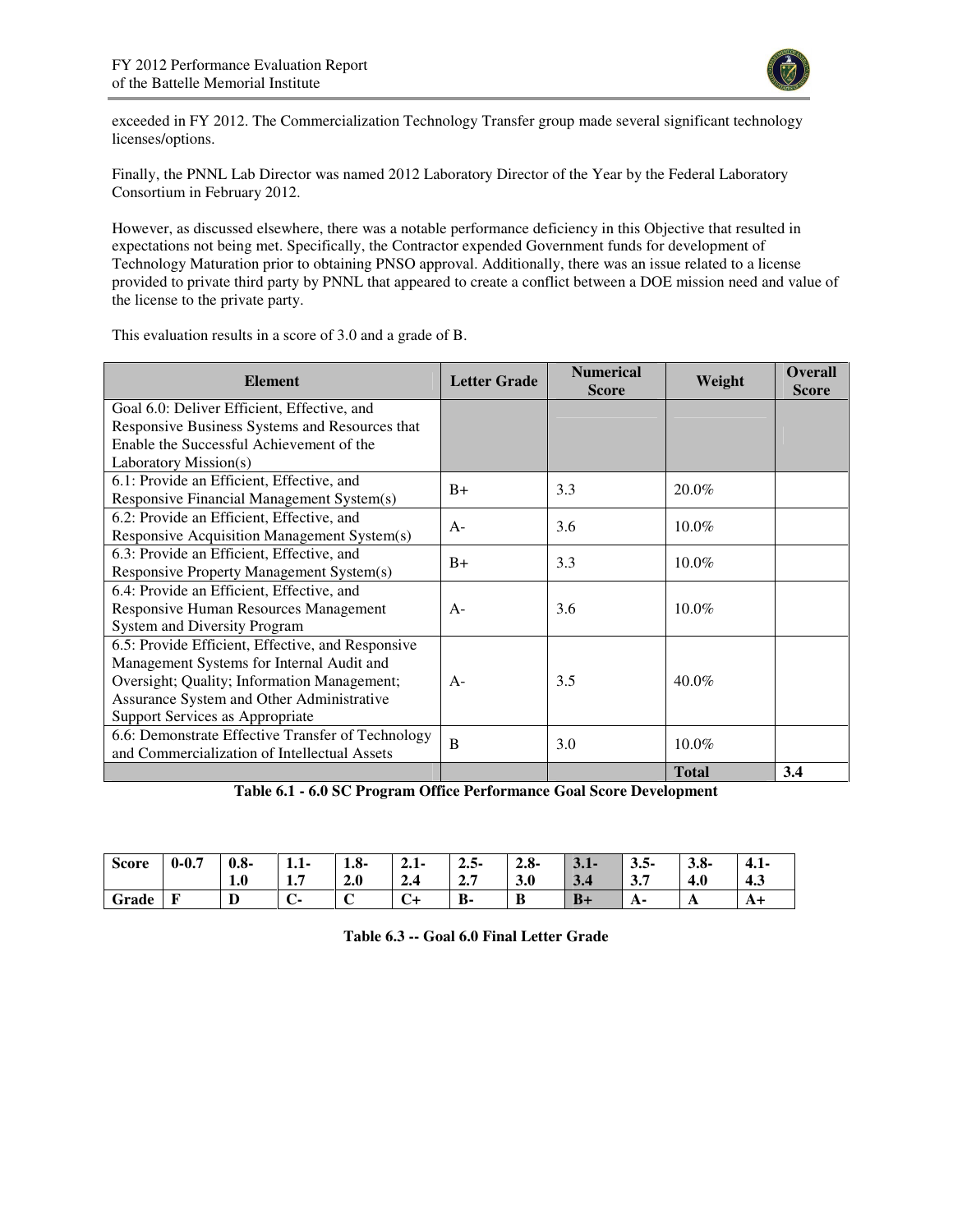

**Goal 7.0: Sustain Excellence in Operating, Maintaining, and Renewing the Facility and Infrastructure Portfolio to Meet Laboratory Needs**

**This Goal evaluates the overall effectiveness and performance of the Contractor in planning for, delivering, and operations of Laboratory facilities and equipment needed to ensure required capabilities are present to meet today's and tomorrow's mission(s) and complex challenges.**

**The weight of this Goal is 25.0%.**

## **7.1: Manage Facilities and Infrastructure in an Efficient and Effective Manner that Optimizes Usage, Minimizes Life Cycle Costs, and Ensures Site Capability to Meet Mission Needs**

**Notable**: Demonstrate that the facilities and infrastructure planning process is sustainable, repeatable, defensible, fully integrated with related planning activities, and supports the realization of the Master Campus Plan. - Achieved

**Notable Comments**: Contractor has been effective in planning for and delivering the necessary facilities and infrastructure required to support the continuation and growth of Laboratory missions and programs during FY 2012.

#### **General Comments**:

The Contractor's performance exceeds expectations against all aspects of the Objective in question. The Contractor's systems function at a level that fully supports the Laboratory's current and future science and technology mission(s).

The Contractor has demonstrated the ability to manage and operate the Laboratory assets in a manner that exceeds DOE's expectations. The F&O Directorate successfully implemented a more efficient service model that yielded cost savings in excess of the 8-percent target by reducing overtime and janitorial service, implementing a new facility operations model, and identifying efficiencies in maintenance activities. Notably, these cost savings were implemented with few negative impacts to mission, compliance, or customer satisfaction and safety performance which were sustained at prior year levels. The Facility & Operation organization's asset utilization and facility reliability index continue to exceed DOE expectations and demonstrate an outstanding degree of reliability in facility operations.

In regards to nuclear operations and facility safety, the Contractor met DOE's expectations for safely operating the Radiochemical Processing Laboratory, a category II nuclear facility. Independent assessments evaluated safety system and safety program performance and concluded they were effectively maintained and operated. Issues Identified from these reviews were dealt with in a manner which demonstrated a strong positive commitment by Contractor management and staff to improve facility performance. Significant performance gains were also obtained after the Contractor made notable enhancements to its Criticality Safety Program in its management and implementation.

PNNL also continues to meet milestone commitments and make notable progress towards sustainability goals. Core business hour & telework pilots are having a positive impact in reducing greenhouse gas emissions while completion of the advanced building meter campaign, coupled with the Building Operations Control Center (BOCC), is providing real time operating data analysis leading to more efficient and cost-effective building operations. In addition, PNNL continues to leverage Laboratory R&D resources to develop, execute, and share innovative sustainability strategies whose benefit extends beyond PNNL.

The Contractor has been proactive in partnering with DOE on the development and execution of business cases to ensure that infrastructure and site utility services will continue to meet PNNL mission needs, while improving affordability and dependability. F&O effectively partnered with PNSO in transitioning the maintenance and operations of the Battelle owned facilities as part of the contract extension.

This evaluation results in a score of 3.6 and a grade of A-.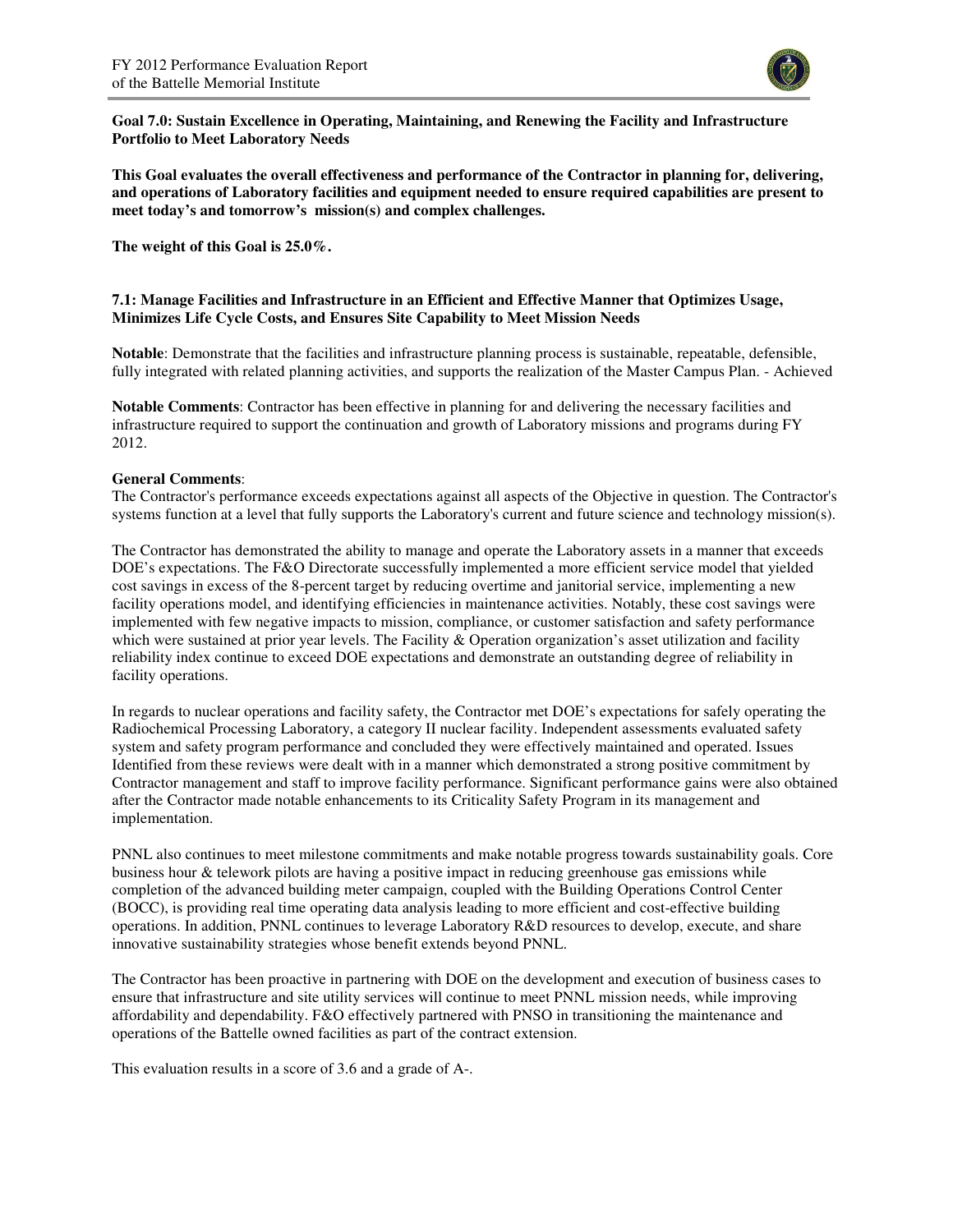

## **7.2: Provide Planning for and Acquire the Facilities and Infrastructure Required to Support the Continuation and Growth of Laboratory Missions and Programs**

The Contractor's performance meets expectations against all aspects of the Objective in question. The Contractor's systems function at a level that fully supports the Laboratory's current and future science and technology mission(s).

The Contractor has been effective in planning for and delivering the necessary facilities and infrastructure required to support the continuation and growth of Laboratory missions and programs during FY 2012. After many years of evolving and improving the Laboratory Mission Readiness approach and processes, including being subjected to and participating in peer reviews around the DOE Complex, the milestone to formally institutionalize the facility strategic planning process was achieved at PNNL. This process leads to a sound basis for Laboratory facilities and infrastructure planning.

In addition, the Laboratory Campus Master Plan was completed. This overarching planning drove the establishment of several foundational plans, standards, and procedures.

Capital acquisitions executed this year were done effectively -- examples include EMSL Q-Wing and SEF.

The Contractor provided project management expertise to support peer reviews across the Complex.

The Justification of Mission Need for the acquisition of the Chemical Sciences and Imaging Laboratory (CSIL) was approved in the first quarter of FY 2012. This allowed for scope and acquisition strategy alternatives to be evaluated and a conclusion reached in the third quarter of the year. Though the viability of accelerating the acquisition was unfavorable, the study was thorough and provided very valuable data which proved beneficial to many other decisions pertaining to the Campus development.

This evaluation results in a score of 3.4 and a grade of B+.

| <b>Element</b>                                    | <b>Letter Grade</b> | <b>Numerical</b><br><b>Score</b> | Weight       | <b>Overall</b><br><b>Score</b> |
|---------------------------------------------------|---------------------|----------------------------------|--------------|--------------------------------|
| Goal 7.0: Sustain Excellence in Operating,        |                     |                                  |              |                                |
| Maintaining, and Renewing the Facility and        |                     |                                  |              |                                |
| Infrastructure Portfolio to Meet Laboratory Needs |                     |                                  |              |                                |
| 7.1: Manage Facilities and Infrastructure in an   |                     |                                  |              |                                |
| Efficient and Effective Manner that Optimizes     | $A-$                | 3.6                              | 50.0%        |                                |
| Usage, Minimizes Life Cycle Costs, and Ensures    |                     |                                  |              |                                |
| Site Capability to Meet Mission Needs             |                     |                                  |              |                                |
| 7.2: Provide Planning for and Acquire the         |                     |                                  |              |                                |
| Facilities and Infrastructure Required to Support |                     |                                  | 50.0%        |                                |
| the Continuation and Growth of Laboratory         | $B+$                | 3.4                              |              |                                |
| Missions and Programs                             |                     |                                  |              |                                |
|                                                   |                     |                                  | <b>Total</b> | 3.5                            |

**Table 7.1 - 7.0 SC Program Office Performance Goal Score Development**

| <b>Score</b> | $0 - 0.7$ | $0.8 -$  | $1.1 -$    | $1.8 -$ | $2.1 -$ | $2.5 -$       | $2.8 -$    | $3.1 -$ | $3.5 -$      | $3.8 -$ | $4.1 -$ |
|--------------|-----------|----------|------------|---------|---------|---------------|------------|---------|--------------|---------|---------|
|              |           | 1.0      | <b>1.7</b> | 2.0     | 2.4     | $\frac{2}{3}$ | <b>3.0</b> | 3.4     | 3.7          | 4.0     | 4.3     |
| <b>Grade</b> | г         | $\bf{D}$ |            |         | ◡┑      | D<br>D-       | D<br>D     | $B+$    | $\mathbf{A}$ | A       | $A+$    |

**Table 7.3 -- Goal 7.0 Final Letter Grade**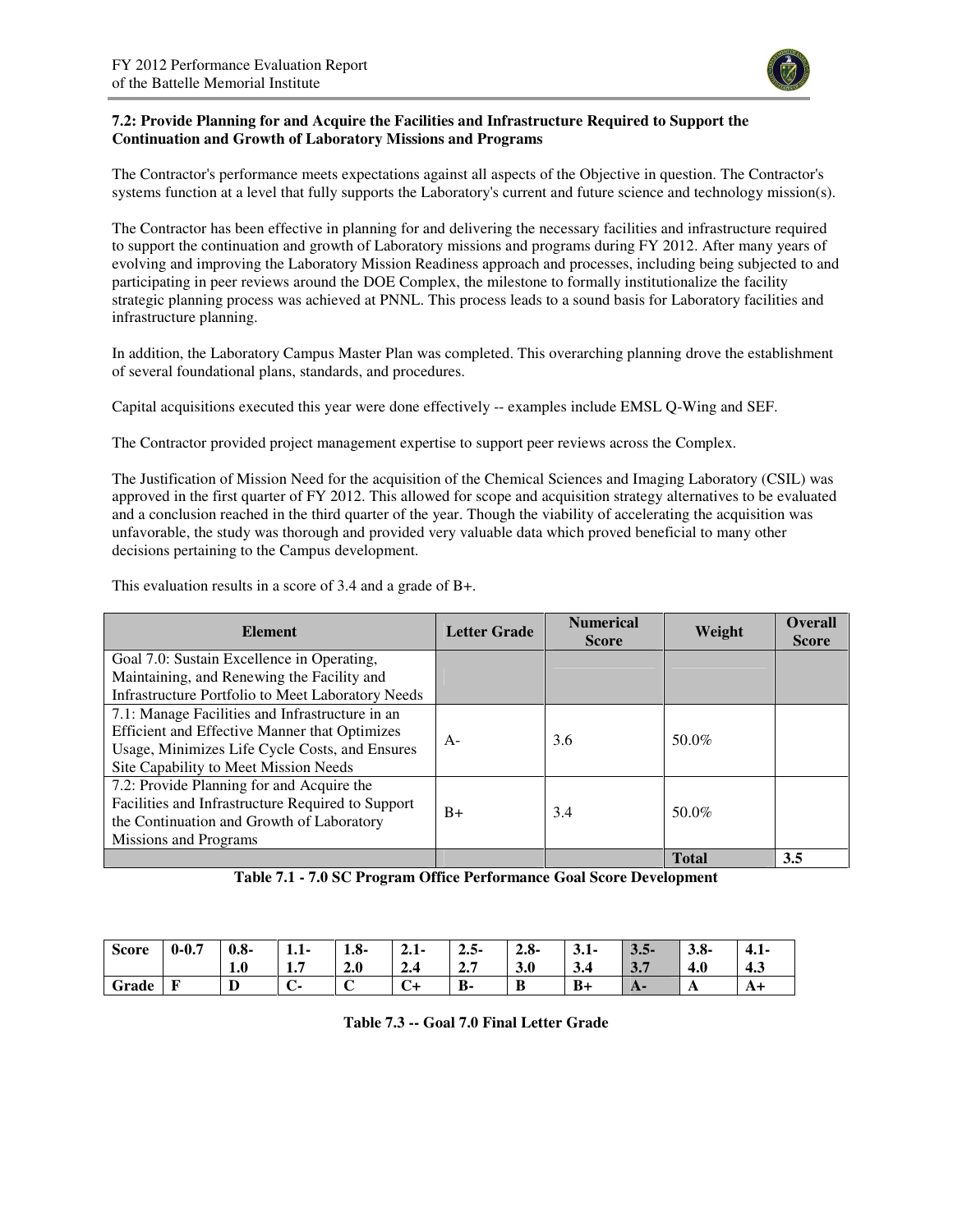

**Goal 8.0: Sustain and Enhance the Effectiveness of Integrated Safeguards and Security Management (ISSM) and Emergency Management Systems**

**This Goal evaluates the Contractor's overall success in safeguarding and securing Laboratory assets that supports the mission(s) of the Laboratory in an efficient and effective manner and provides an effective emergency management program.**

**The weight of this Goal is 25.0%.**

## **8.1: Provide an Efficient and Effective Emergency Management System**

The Contractor's performance meets expectations against all aspects of the Objective in question. The Contractor's systems function at a level that fully supports the Laboratory's current and future science and technology mission(s).

The Contractor is on track/target in their efforts to provide an efficient & effective Emergency Management System. Performance summary is as follows: 1) Satisfactorily completed facility drills/exercises in accordance with Emergency Management Plan and schedule, to include a lockdown/active shooter drill; 2) Emergency Preparedness awareness rated high during interviews and walkthrough surveillances; and, 3) Successfully completed several Emergency Preparedness program activities to include self-assessments, procedure/plan updates, and conducted training – all of which enhances the Contractors emergency preparedness and response capabilities.

This evaluation results in a score of 3.4 and a grade of B+.

## **8.2: Provide an Efficient and Effective System for Cyber-Security and National Security Systems (NSS)**

The Contractor's performance meets expectations against all aspects of the Objective in question. The Contractor's systems function at a level that fully supports the Laboratory's current and future science and technology mission(s).

The Contractor is track/target in their efforts to provide an efficient  $\&$  effective system for Cyber Security  $\&$ National Security Systems. Performance summary is as follows: 1) Successfully collaborated with the National Nuclear Security Administration on obtaining access to classified telecommunication and video systems and classified networks, e.g., SIPRNet; 2) Favorable feedback from the Office of Inspector General on implementing corrective actions to issues identified during previous audit; 3) Successful and overall satisfactory performance during the Federal Information Security Management Act (FISMA) review; and 4) Showing progress on implementing logical access via HSPD-12 compliant credential.

This evaluation results in a score of 3.4 and a grade of B+.

## **8.3: Provide an Efficient and Effective System for the Physical Security and Protection of Special Nuclear Materials, Classified Matter, and Property**

The Contractor's performance meets expectations against all aspects of the Objective in question. The Contractor's systems function at a level that fully supports the Laboratory's current and future science and technology mission(s).

The Contractor is on track/target in their efforts to provide an efficient  $\&$  effective system for the physical security and protection of special nuclear materials, classified matter, & property. Performance summary is as follows: 1) Safeguards and Security subject matter experts completed the final security alarm performance testing and certification for the Systems Engineering Facility; 2) Successful and overall satisfactory performance during recent Information Protection (IP) Limited Scope Security Survey conducted by the SC Integrated Support Center; 3) Instituted the passive approach to prohibited articles enforcement within non-security areas and the a graded approval process for the use of certain controlled and prohibited articles with the appropriate risk mitigation and justification; and, 4) Successfully completed stand-up activities associated with the unarmed protective force and implemented the Office of Science's Baseline Level of Protection initiative in an effective and efficient manner.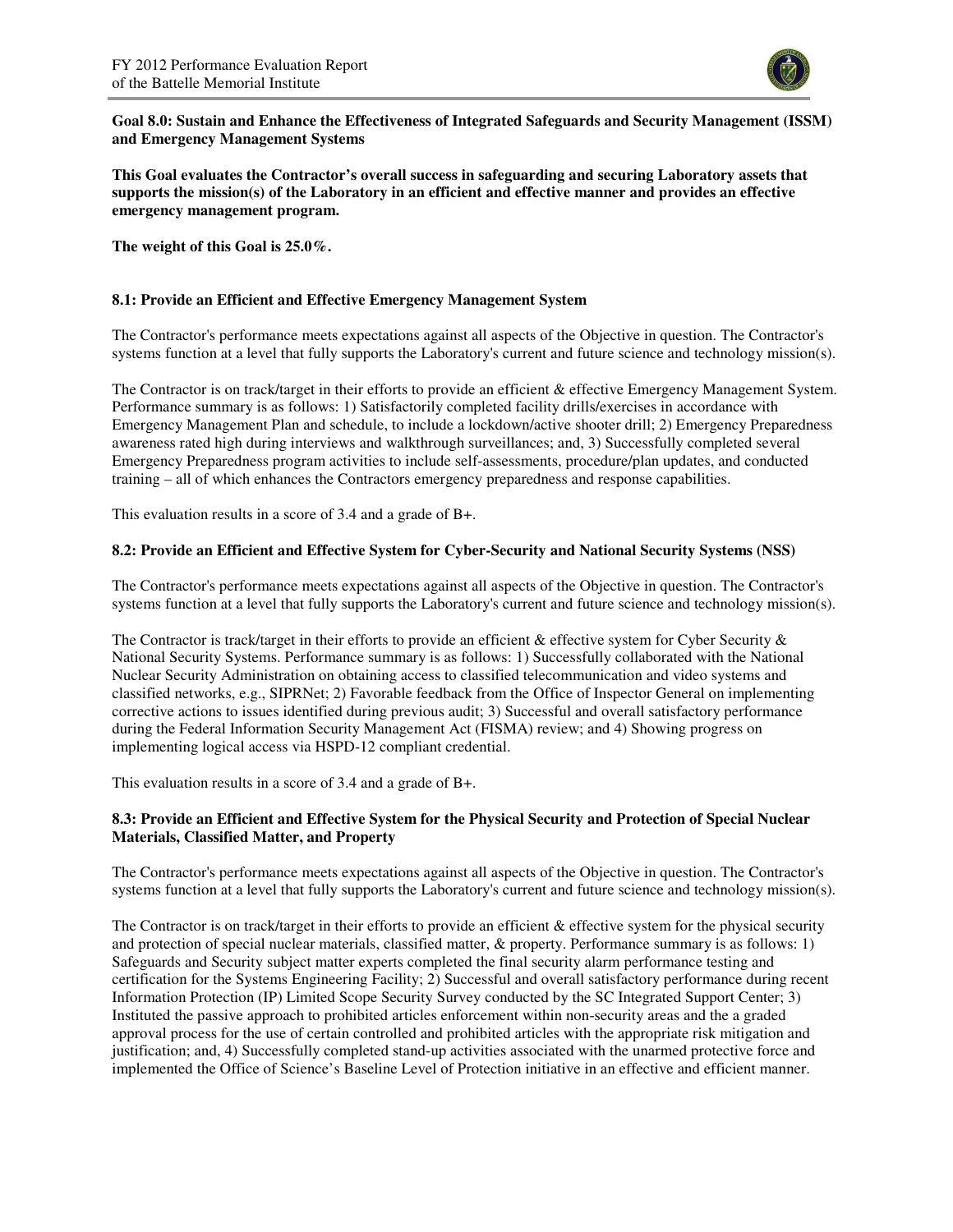

However, the Contractor needs to improve pre-job/project planning to ensure appropriate protection measures are in place prior to new assets/activities coming into the Laboratory and/or ensuring existing infrastructure protection can handle these new assets/activities.

This evaluation results in a score of 3.1 and a grade of B+.

## **8.4: Provide an Efficient and Effective System for the Protection of Classified and Sensitive Information**

The Contractor's performance meets expectations against all aspects of the Objective in question. The Contractor's systems function at a level that fully supports the Laboratory's current and future science and technology mission(s).

The Contractor is on track/target in their efforts to provide an efficient & effective system for the protection of classified & sensitive Information. Performance summary is as follows: 1) Continued to demonstrate leadership and commitment to the overall protection program by the integration of classified and sensitive information protection program elements into the culture of the organization through an effective Security Education and Awareness and OPSEC Programs; 2) The Contractor is performing exceedingly well in the area of deterring, detecting and reporting incidents of security concern -- only three significant incidents of security concern were reported this FY, in which all were self-reported in a timely manner with appropriate inquiry, mitigation, and follow-up actions taken.; 3) Successful and overall satisfactory performance during recent Information Protection (IP) Limited Scope Security Survey and Classification and Information Control Site Assistance Visit conducted by the SC Integrated Support Center; 4) Continues to evaluate the asset footprint to reduce and/or maintain low risk; and, 5) Successfully completed stand-up activities associated with the unarmed protective force and implemented the Office of Science's Baseline Level of Protection initiative in an effective and efficient manner.

| <b>Element</b>                                     | <b>Letter Grade</b> | <b>Numerical</b><br><b>Score</b> | Weight       | <b>Overall</b><br><b>Score</b> |  |
|----------------------------------------------------|---------------------|----------------------------------|--------------|--------------------------------|--|
| Goal 8.0: Sustain and Enhance the Effectiveness    |                     |                                  |              |                                |  |
| of Integrated Safeguards and Security              |                     |                                  |              |                                |  |
| Management (ISSM) and Emergency                    |                     |                                  |              |                                |  |
| <b>Management Systems</b>                          |                     |                                  |              |                                |  |
| 8.1: Provide an Efficient and Effective Emergency  | $B+$                | 3.4                              | $25.0\%$     |                                |  |
| <b>Management System</b>                           |                     |                                  |              |                                |  |
| 8.2: Provide an Efficient and Effective System for |                     |                                  |              |                                |  |
| Cyber-Security and National Security Systems       | $B+$                | 3.4                              | $25.0\%$     |                                |  |
| (NS)                                               |                     |                                  |              |                                |  |
| 8.3: Provide an Efficient and Effective System for |                     |                                  |              |                                |  |
| the Physical Security and Protection of Special    | $B+$                | 3.1                              | 25.0%        |                                |  |
| Nuclear Materials, Classified Matter, and Property |                     |                                  |              |                                |  |
| 8.4: Provide an Efficient and Effective System for |                     |                                  |              |                                |  |
| the Protection of Classified and Sensitive         | $B+$                | 3.4                              | 25.0%        |                                |  |
| Information                                        |                     |                                  |              |                                |  |
|                                                    |                     |                                  | <b>Total</b> | 3.3                            |  |

This evaluation results in a score of 3.4 and a grade of B+.

**Table 8.1 - 8.0 SC Program Office Performance Goal Score Development**

| <b>Score</b> | $0 - 0.7$ | $0.8 -$  | $1.1 -$   | $1.8 -$ | $2.1 -$ | $2.5 -$         | $2.8 -$ | $3.1 -$ | $3.5 -$   | $3.8 -$ | $4.1 -$ |
|--------------|-----------|----------|-----------|---------|---------|-----------------|---------|---------|-----------|---------|---------|
|              |           | 1.0      | <b>1.</b> | 2.0     | 2.4     | $\gamma$<br>4.I | 3.0     | 3.4     | 3.7       | 4.0     | 4.3     |
| Grade        |           | $\bf{D}$ | ັ         |         |         | <b>B-</b>       | D       | $B+$    | <b>A-</b> | A       | A+      |

**Table 8.3 -- Goal 8.0 Final Letter Grade**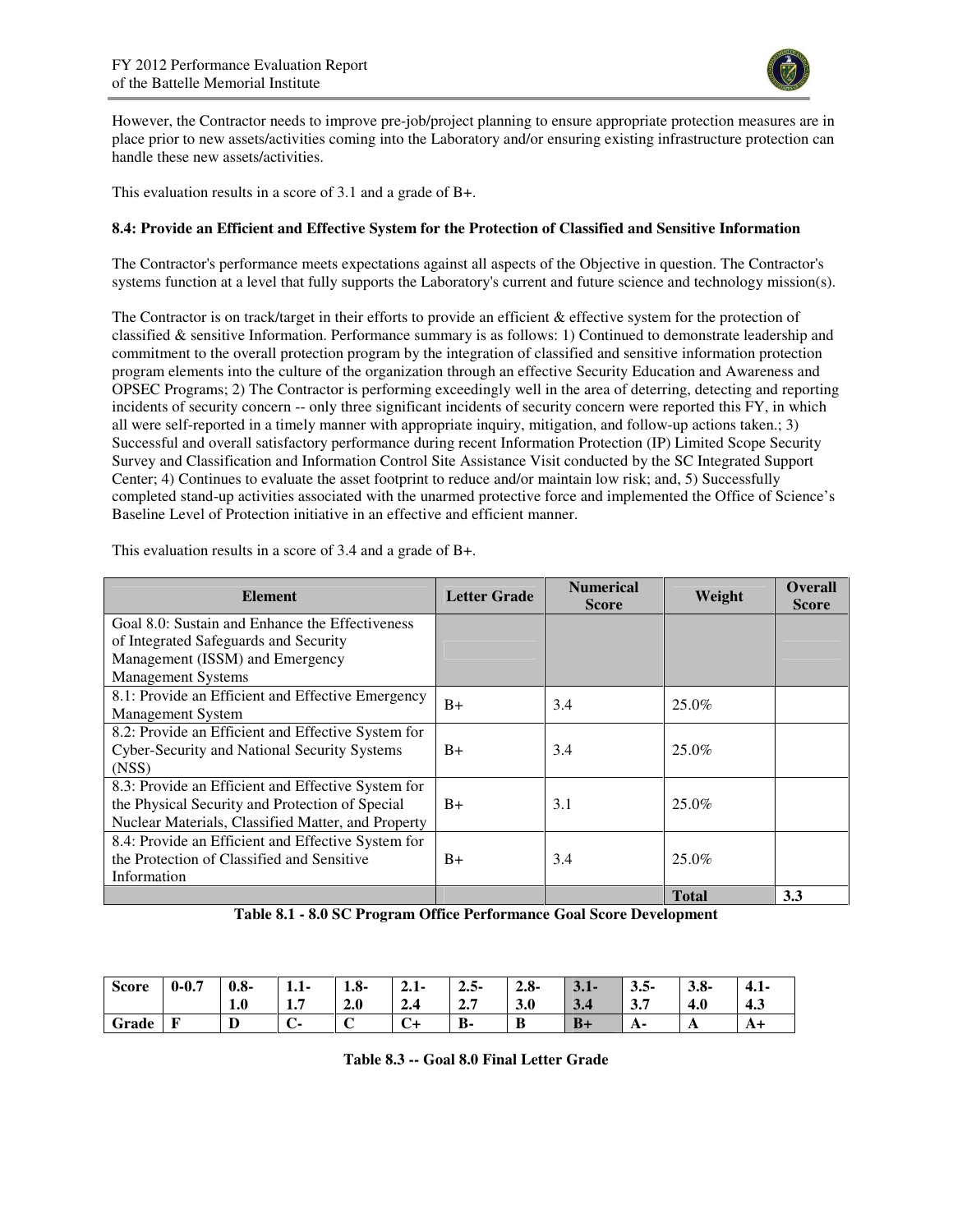

## **APPENDIX**

## **List of programs:**

Advanced Scientific Computing Research (ASCR) High Energy Physics (HEP) Basic Energy Sciences (BES) Biological and Environmental Research (BER) Fusion Energy Sciences (FES) Energy Efficiency and Renewable Energy (EERE) Office of Defense Nuclear Nonproliferation (DNN) Department of Homeland Security (DHS) Office of Intelligence and Counterintelligence (IN) Office of Environmental Management (EM) Headquarters (HQ)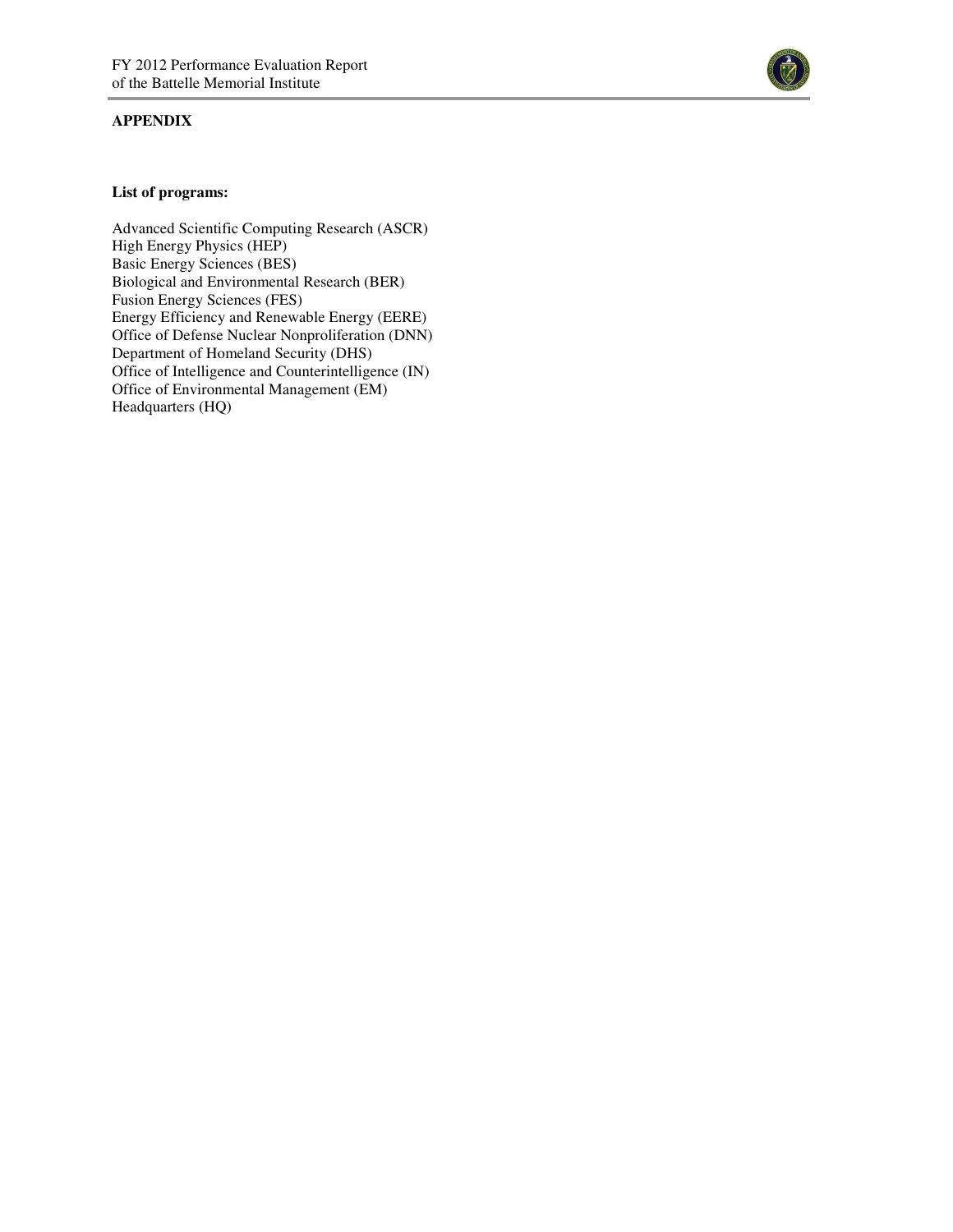

#### **Advanced Scientific Computing Research Pacific Northwest National Laboratory FY 2012 Performance Evaluation Office of Science**

## **Goal 1.0: Provide for Efficient and Effective Mission Accomplishment**

**Weight:** 80.00%

**Score:** 3.5 **Grade:** A-

#### **Goal Evaluation:**

PNNL has some very talented researchers, including early career recipients, that are having an impact within ASCR programs and in other DOE mission areas with a U.S. leadership role in some areas.

### **Objective 1.1: Provide Science and Technology Results with Meaningful Impact on the Field**

**Weight:** 50.00%

**Score:** 3.5 **Grade:** A-

#### **Objective Evaluation:**

PNNL continues to make progress in focusing its activities in areas relevant to ASCR - with an approach that is consistent with ASCR's view of the Laboratory's strengths.

PNNL has demonstrated continued strength in key areas with a strong research staff that includes many young, promising PIs including several Early Career Research Program awards.

PNNL continued its established leadership in the electric grid. PNNL also continues to grow its role in uncertainty quantification.

PNNL has successfully executed proposed research plans that were funded, with a solid publication record across ASCR investments. The research conducted at PNNL is of high scientific merit and quality and it advances DOE missions.

PNNL has been particularly successful at connecting to larger projects and outreaching to DOE applied communities.

### **Objective 1.2: Provide Quality Leadership in Science and Technology that Advances Community Goals and DOE Mission Goals**

**Weight:** 50.00%

**Score:** 3.5 **Grade:** A-

## **Objective Evaluation:**

PNNL staff members are active in professional organizations, DOE sponsored workshops and strategic planning activities, and take on leadership responsibilities in some key ASCR and DOE mission areas.

Within ASCR funded efforts, PNNL staff have demonstrated leadership in some key areas, including several exascale planning activities and in data-intensive science.

PNNL staff participate in several ASCR supported multi-institutional research collaborations and have demonstrated effectiveness in outreaching to and working with other institutions. For example, in the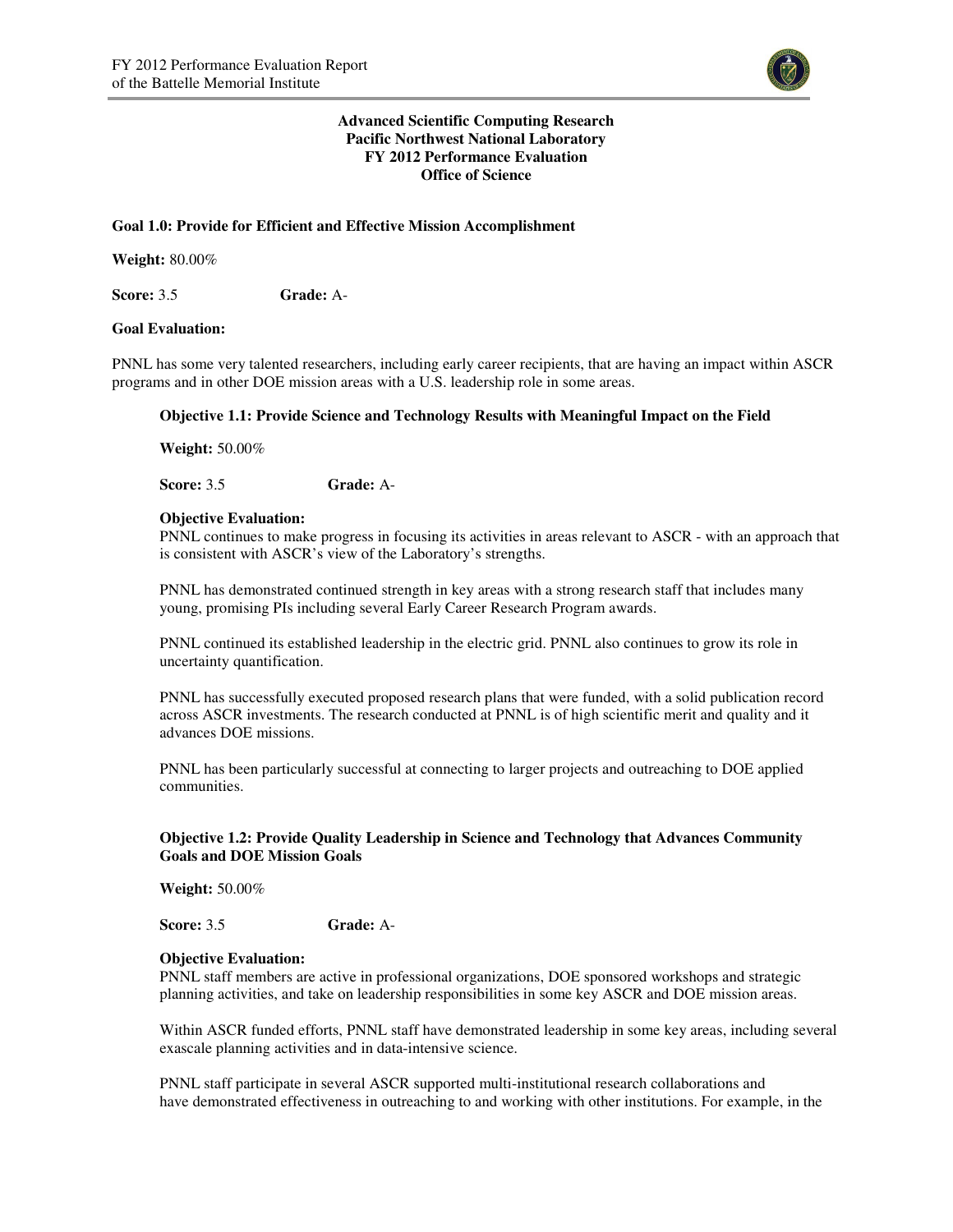

FOA for ASCR's new math center PNNL demonstrated both the quality of its proposal writing process and its strength in leveraging synergies with other areas of DOE research and was rewarded with about half of the available funding.

PNNL staff members contribute thoughtful and thorough peer review in a timely manner, when requested by DOE.

## **Goal 3.0: Provide Effective and Efficient Science and Technology Program Management**

**Weight:** 20.00%

**Score:** 3.5 **Grade:** A-

#### **Goal Evaluation:**

PNNL leadership has put the Laboratory on a path to strengthen its position in the ASCR portfolio. They have attracted some very talented researchers, especially young researchers. PNNL has demonstrated responsiveness to program request and advice to significantly improve their competitiveness position. PNNL has also improved its planning documents and its contributions to ASCR planning activities.

#### **Objective 3.1: Provide Effective and Efficient Strategic Planning and Stewardship of Scientific Capabilities and Program Vision**

**Weight:** 30.00%

**Score:** 3.5 **Grade:** A-

#### **Objective Evaluation:**

PNNL continues to make progress in focusing its activities in areas relevant to ASCR.

The PNNL strategy seems slightly evolutionary which is a strength in ease of execution but may be a weakness in long term vision. However, computing seems well integrated into their strategies, including PNNL's WFO efforts, and is well aligned with ASCR goals and strategies.

PNNL has significantly improved in its proposal writing and in its contributions to planning efforts and this is beginning to pay off in terms of ASCR awards.

PNNL has done a good job attracting bright young scientists and some senior personnel in ASCR related areas.

#### **Objective 3.2: Provide Effective and Efficient Science and Technology Project/Program/Facilities Management**

**Weight:** 40.00%

**Score:** 3.6 **Grade:** A-

### **Objective Evaluation:**

PNNL continues to make progress in focusing its activities in areas relevant to ASCR with laboratory plans and an approach are consistent with ASCR's view of the laboratory's strengths.

Computing seems well integrated into their strategies, including PNNL's WFO efforts, and is well aligned with ASCR goals and strategies.

PNNL took considerable risks in the new math center proposals and was rewarded for the quality of their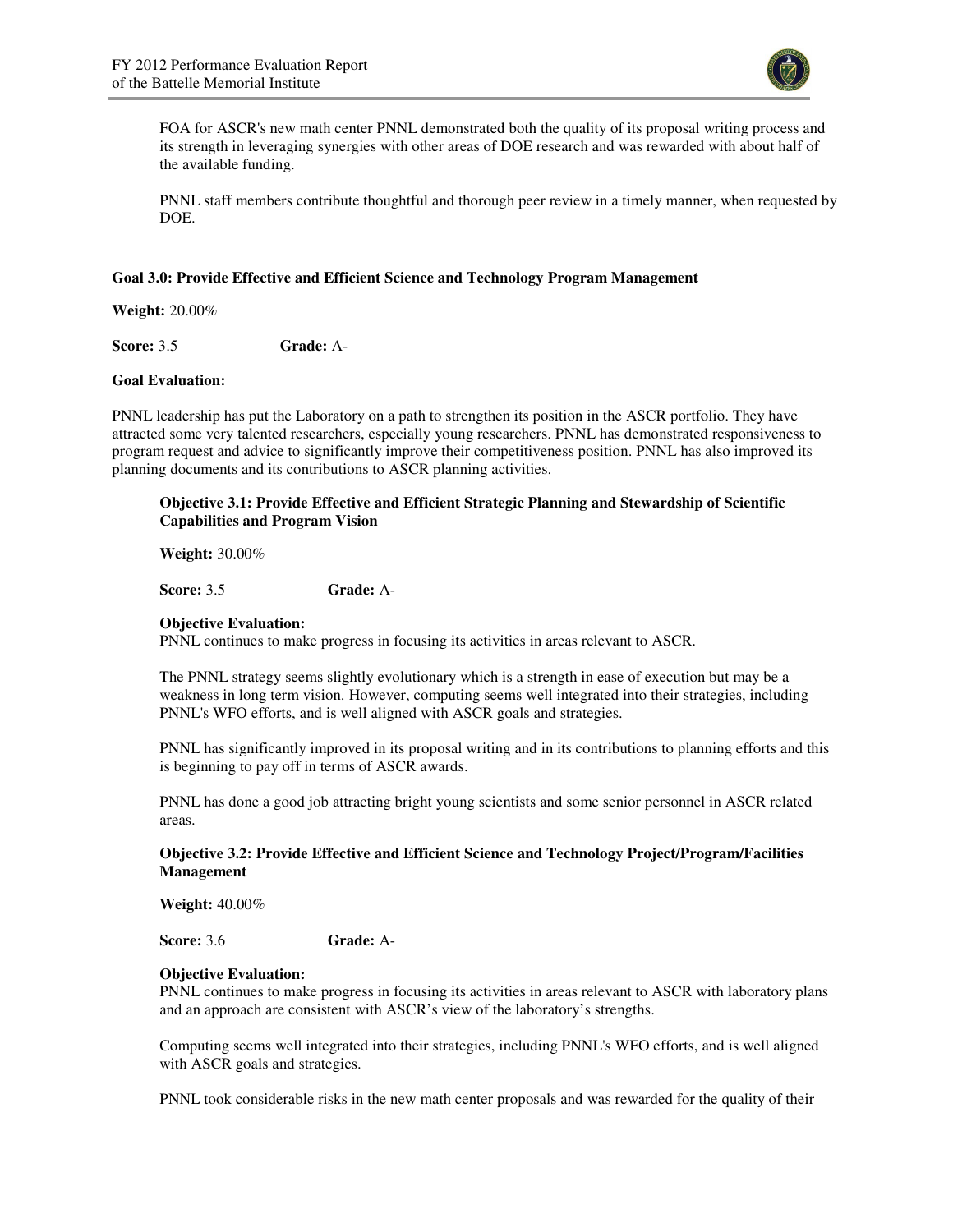

proposals which demonstrated PNNL's strength in leveraging synergies with other areas of DOE research.

Implementing the new DOE conference management order in the middle (or later) of planning several major conferences for ASCR required considerable effort and responsiveness and PNNL delivered for ASCR.

## **Objective 3.3: Provide Efficient and Effective Communications and Responsiveness to Headquarters Needs**

**Weight:** 30.00%

**Score:** 3.5 **Grade:** A-

#### **Objective Evaluation:**

PNNL has been very responsive to ASCR requests in FY12 and has demonstrated agility in the face of changing requirements.

PNNL has kept ASCR program managers and leadership informed with regard to activities at the Laboratory and progress in the research activities, and it is clear with regard to who is responsible for what.

Internal quality control for PNNL documents, especially proposals, has significantly improved and delivered results for the Laboratory that other labs could learn from.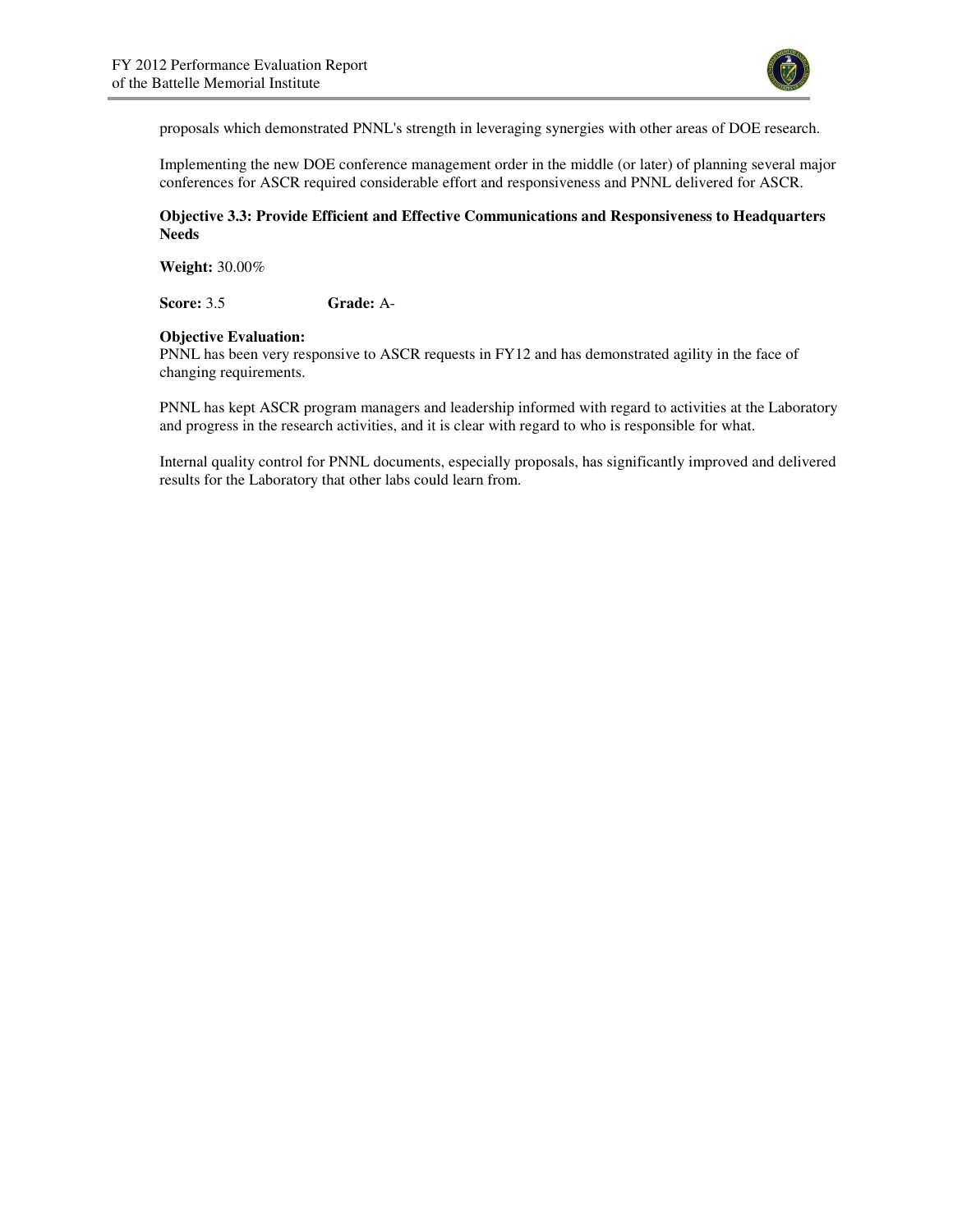

### **High Energy Physics Pacific Northwest National Laboratory FY 2012 Performance Evaluation Office of Science**

**Goal 2.0: Provide for Efficient and Effective Design, Fabrication, Construction and Operations of Research Facilities**

**Weight:** 100.00%

**Score:** 3.4 **Grade:** B+

#### **Goal Evaluation:**

PNNL has been working on their first fabrication project for HEP, the BELLE-II project. It is a small project with a TPC of \$15 million, but the Lab has paid close attention to the project and CD-1 was approved in September.

**Objective 2.2: Provide for the Effective and Efficient Construction of Facilities and/or Fabrication of Components (execution phase, post CD-2 to CD-4)**

**Weight:** 100.00%

**Score:** 3.4 **Grade:** B+

**Objective Evaluation: Notable**: Achieve CD-1 for the BELLE-II project. -Achieved

**Notable Comments**: CD-1 for BELLE-II project was approved in September 2012.

**General Comments**: The project has had good attention from PNNL management. Their internal reviews have identified issues that the Laboratory has addressed before seeking CD-1.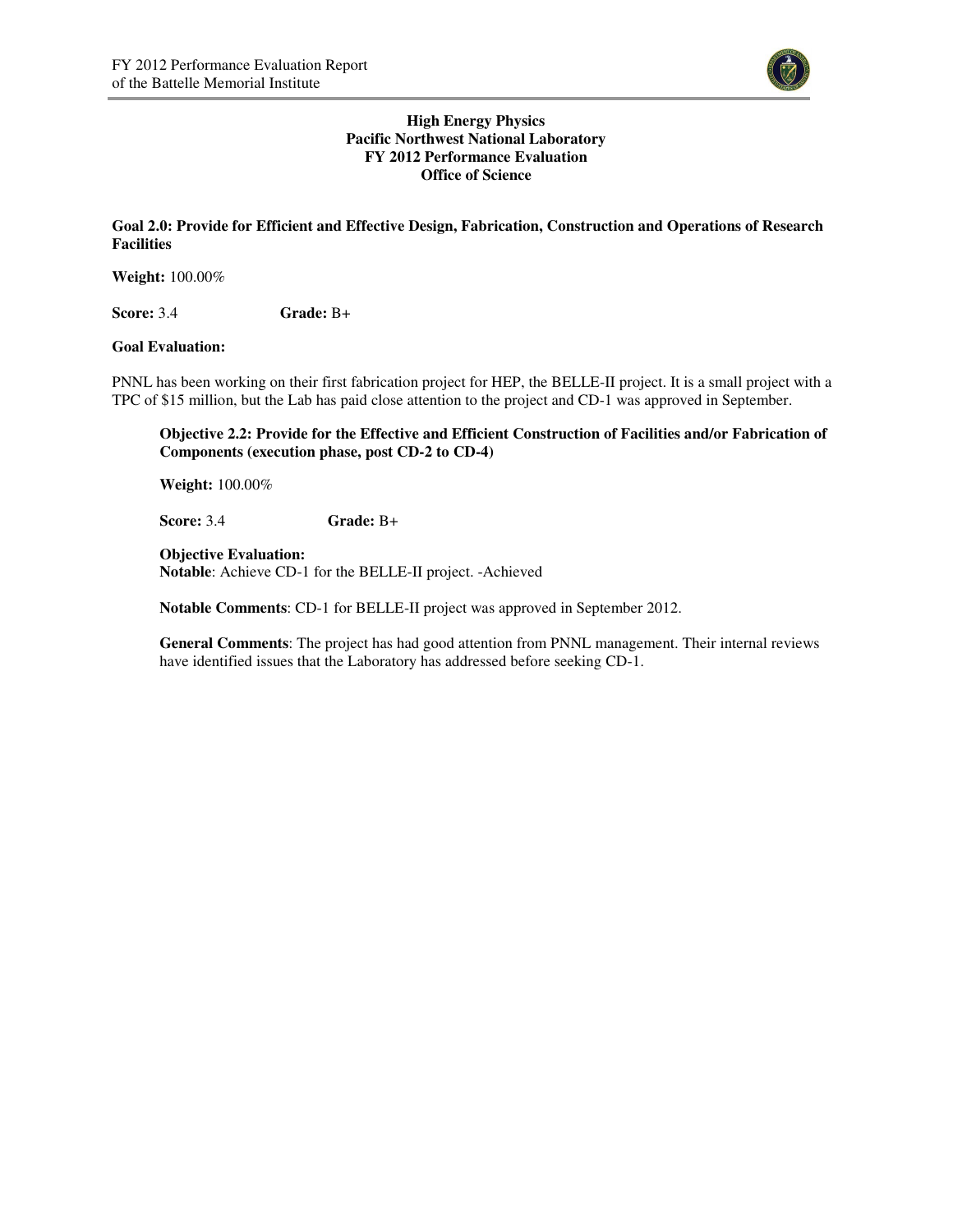

## **Basic Energy Sciences Pacific Northwest National Laboratory FY 2012 Performance Evaluation Office of Science**

# **Goal 1.0: Provide for Efficient and Effective Mission Accomplishment**

**Weight:** 60.00%

**Score:** 3.5 **Grade:** A-

## **Goal Evaluation:**

- Chemical Sciences, Geosciences, and Biosciences (CSGB) programs at Pacific Northwest National Laboratory (PNNL) in geosciences, catalysis science, chemical physics, and physical biosciences all completed reviews in FY 2012. The geosciences program reviewed very well, while the catalysis science and chemical physics reviews showed these programs to be outstanding. A small field work proposal in physical biosciences was terminated.
- The director of the PNNL Institute for Integrated Catalysis received strong praise for his leadership of the Basic Energy Sciences (BES) CSGB catalysis science program, which successfully presented a newly integrated and coordinated structure at the review.
- Materials Sciences and Engineering (MSE)-supported projects at PNNL continue to produce high-quality, impactful science in bulk and thin film synthesis and in stress-corrosion cracking.
- PNNL met its notable to deliver impactful science for its Energy Frontier Research Center (EFRC).

# **Objective 1.1: Provide Science and Technology Results with Meaningful Impact on the Field**

**Weight:** 50.00%

**Score:** 3.5 **Grade:** A-

#### **Objective Evaluation:**

**Notable**: Deliver impactful science for the Energy Frontier Research Center: "Center for Molecular Electrocatalysis," as measured by the FY 2012 Science Review. - Achieved: The Center for Molecular Electrocatalysis (CME) EFRC has been productive towards its scientific goals and is at the forefront of catalyst development. To date, the Center reports 33 total journal publications, of which 19 are totally attributed to the EFRC. BES is pleased that CME is utilizing their expertise in hydrogen chemistry to approach challenging concepts in oxygen and nitrogen reduction that could potentially be revolutionary to the field.

#### **Notable Comments**

**General Comments**: An onsite review of the recently unified BES CSGB program in geosciences was conducted in FY 2012. The projects reviewed very well and a number of particularly innovative areas were noted by the reviewers. Ongoing progress towards greater synergy was judged as satisfactory. The large BES CSGB program in catalysis science, managed under the auspices of the PNNL Institute for Integrated Catalysis, was also site reviewed in FY 2012. The overall review was very supportive of the vision for the integrated program and of the accomplishments and productivity of the staff. A new project on catalytic conversion of biomass that reviewed very well will receive a funding increase. This review suggests that the new organization has the strong potential to be a world-class center for catalysis research. A CSGB physical bioscience project on redox enzymology, designed to provide information for generation of bioinspired catalysts, was onsite reviewed in conjunction with the catalysis science review. This project will be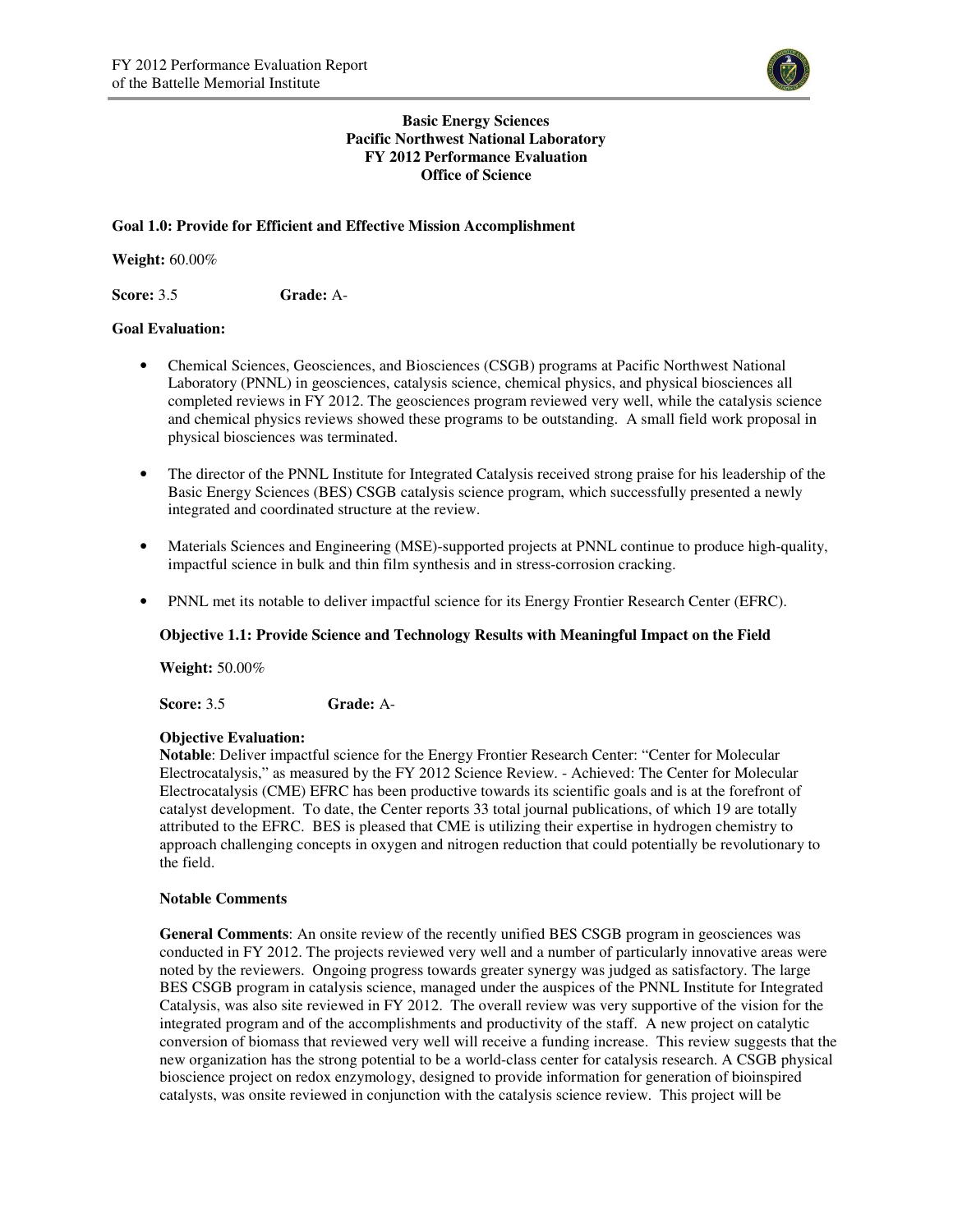

terminated due to reviewer concern that the project lacked the appropriate technical expertise to be successful. A review of the experimental projects in chemical physics that was conducted onsite in late FY 2011 was completed in FY 2012. The reviews indicate that this program is an outstanding research effort in terms of scientific quality, productivity and impact, and relevance to the Department of Energy (DOE) mission. The reviewers found that there are excellent collaborations with the scientists supported by the companion computational and theoretical chemistry program at PNNL. A focused theoretical project in actinide chemistry was mail reviewed in FY 2012, judged to be productive and effective in utilizing the computational capabilities of the Lab and will be renewed. The other CSGB programs not reviewed in FY 2012 continue to be successfully executed, of high scientific merit and quality, and advancing the DOE mission.

MSE-supported programs at PNNL were mail reviewed in FY 2012. Three projects continue to demonstrate good scientific progress and impact in the areas of oxide molecular beam epitaxy and molecular nanocomposites for energy storage, and stress-corrosion cracking. However, an award from 2009 was not renewed. The team was seen as well qualified but reviewers had significant technical concerns regarding the proposed research. The project also had very low productivity. Also, an FY 2011 MSE seed funded activity in radiation effects was not recommended for continued support in FY 2012.

# **Objective 1.2: Provide Quality Leadership in Science and Technology that Advances Community Goals and DOE Mission Goals**

**Weight:** 50.00%

**Score:** 3.5 **Grade:** A-

## **Objective Evaluation:**

The FY 2012 BES review found that the new director of the Institute for Integrated Catalysis has had an impressive impact on the vision and execution of the BES catalysis science program at PNNL. The chemical physics review in FY 2012 recognized the lead principal investigator as a world-class scientist and strongly endorsed the addition a new principal investigator for the cluster project. These two reviews confirmed that the chemical physics and catalysis programs at PNNL are exemplary in their scope, synergy, and effective use of unique facilities, notably the Environmental Molecular Sciences Laboratory (EMSL). The Laboratory is a participant in a new Scientific Discovery through Advanced Computing (SciDAC) project that reviewed successfully and was initiated in FY 2012.

MSE-supported programs at PNNL utilize the unique capabilities at EMSL and are clear leaders in the respective topical areas. Noteworthy are the ongoing long term efforts in doped oxide films with novel electronic and magnetic properties and molecular nanocomposites, which are strongly aligned with DOE mission goals. The Laboratory has successfully recruited a leading principal investigator in the area of dynamic transmission electron microscopy and is aggressively working to enhance leadership at PNNL for materials sciences.

#### **Goal 3.0: Provide Effective and Efficient Science and Technology Program Management**

**Weight:** 40.00%

**Score:** 3.4 **Grade:** B+

#### **Goal Evaluation:**

- PNNL management continues to present a clear and concise scientific vision for its chemical sciences programs, notably in catalysis and chemical imaging.
- PNNL management is responsive to headquarters requests and communicates research highlights in a timely manner.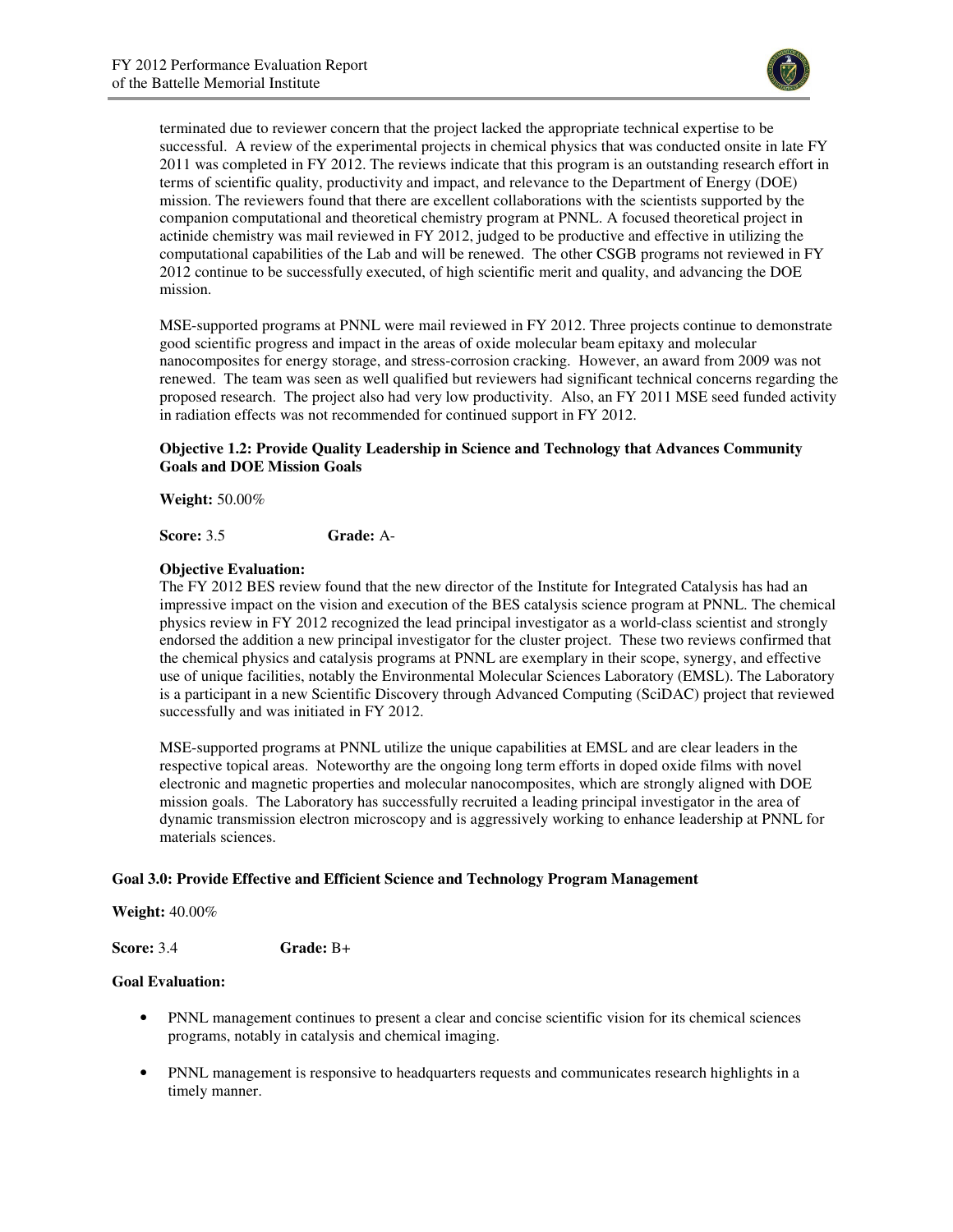

• The new PNNL MSE Lab coordinator is doing an excellent job in working with BES MSE management.

# **Objective 3.1: Provide Effective and Efficient Strategic Planning and Stewardship of Scientific Capabilities and Program Vision**

**Weight:** 40.00%

**Score:** 3.4 **Grade:** B+

# **Objective Evaluation:**

PNNL management continues to present a clear, concise, and bold scientific vision for the research programs supported by the BES CSGB Division. PNNL management continues to define and propose an aggressive and expansive vision for the future of BES basic catalysis science and its integration with applied catalysis research and development at PNNL. The ongoing Laboratory initiative and investment in chemical imaging builds on strengths in the chemical sciences at PNNL and is well connected to current research emphasis in the CSGB Division.

The PNNL program coordinator for MSE-supported projects provides effective program vision and leadership. PNNL has developed a good scientific vision for the MSE-support research and is well-aligned with the Laboratory's strategic goals and vision. MSE programs at PNNL make excellent use of signature capabilities at EMSL and have been successful in the recent equipment competition.

# **Objective 3.2: Provide Effective and Efficient Science and Technology Project/Program/Facilities Management**

**Weight:** 30.00%

**Score:** 3.4 **Grade:** B+

#### **Objective Evaluation:**

PNNL management is to be commended for the early success of the new director of the Institute for Integrated Catalysis who, even with the constraints of a half-time appointment, is having a strong positive impact on the vision and direction of catalysis science at the Laboratory.

PNNL named a new, acting MSE coordinator during FY 2012. The new coordinator is doing an excellent job working with BES MSE management. The management change is reflective in stronger white papers.

# **Objective 3.3: Provide Efficient and Effective Communications and Responsiveness to Headquarters Needs**

**Weight:** 30.00%

#### **Objective Evaluation:**

Communication between BES CSGB and PNNL management was again regular and strong in FY 2012. PNNL management was very responsive to requests from BES CSGB.

Communication between PNNL management and MSE is very good with frequent contacts. PNNL coordinator provides research highlights when requested.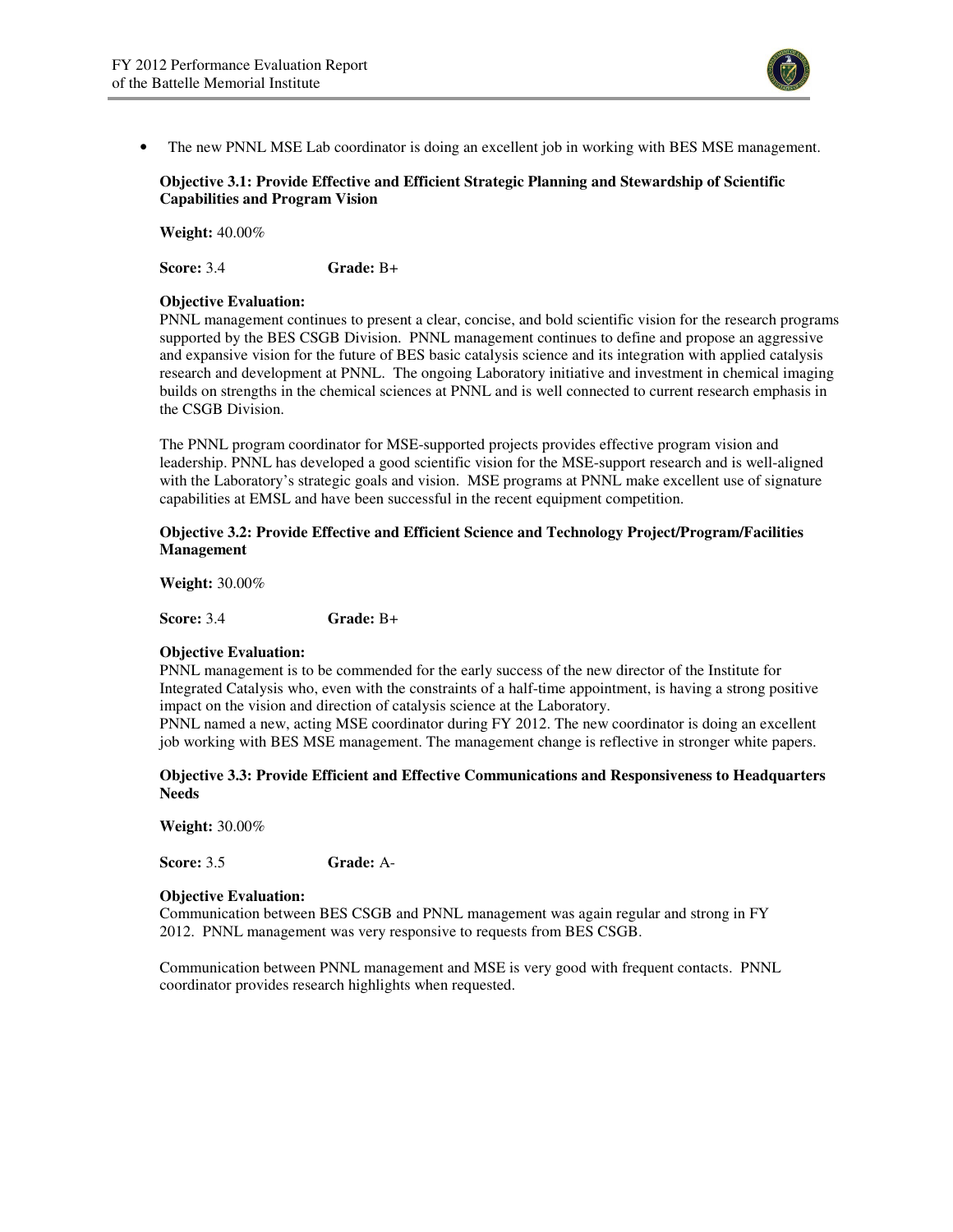

## **Biological and Environmental Research Pacific Northwest National Laboratory FY 2012 Performance Evaluation Office of Science**

# **Goal 1.0: Provide for Efficient and Effective Mission Accomplishment**

**Weight:** 25.00%

**Score:** 3.1 **Grade:** B+

## **Goal Evaluation:**

The Lab is producing impactful science across a range of the BER portfolio. In particular they are making substantial contributions to the development of models that leverage experimental results with impacts on research in climate, integrated assessment, subsurface biogeochemistry, "omics," and low dose.

# **Objective 1.1: Provide Science and Technology Results with Meaningful Impact on the Field**

**Weight:** 60.00%

**Score:** 3.1 **Grade:** B+

# **Objective Evaluation:**

- All PNNL-managed projects and programs for Subsurface Biogeochemical Research (SBR) continue to produce solid contributions in the literature. Environmental technologies developed within the PNNL program have meaningful impact on subsurface issues within the Office of Environmental Management (e.g., ASCEM) and Legacy Management.
- PNNL-managed projects have produced impactful publications in several areas of Atmospheric Systems Research (ASR) and are reflected in advances in climate modeling.
- The research and resulting publications in the low dose program are of high scientific merit and quality, and have advanced radiobiology technique and knowledge, especially in proteomics.
- The Genomic Science Program Foundational SFA is in the process of developing a new field site at Hot Lake and has made good progress in characterizing this site. Only a limited number of research publications appeared however during FY 2012. The Pan-Omics program continues to be highly productive.

# **Objective 1.2: Provide Quality Leadership in Science and Technology that Advances Community Goals and DOE Mission Goals**

**Weight:** 40.00%

**Score:** 3.1 **Grade:** B+

- SBR program researchers continue to maintain a leadership presence at DOE meetings and with stakeholders at the Hanford site. PNNL scientists made significant contributions to the SBR Annual PI's Meeting and breakout sessions that were held at the meeting.
- ASR scientists continue to provide sustained leadership in DOE atmospheric research venues (several members of standing committees and working groups of ARM/ASR and lead PI roles for three campaigns).
- The scientists in the Genomic Science Program Foundational SFA are recognized leaders in gaining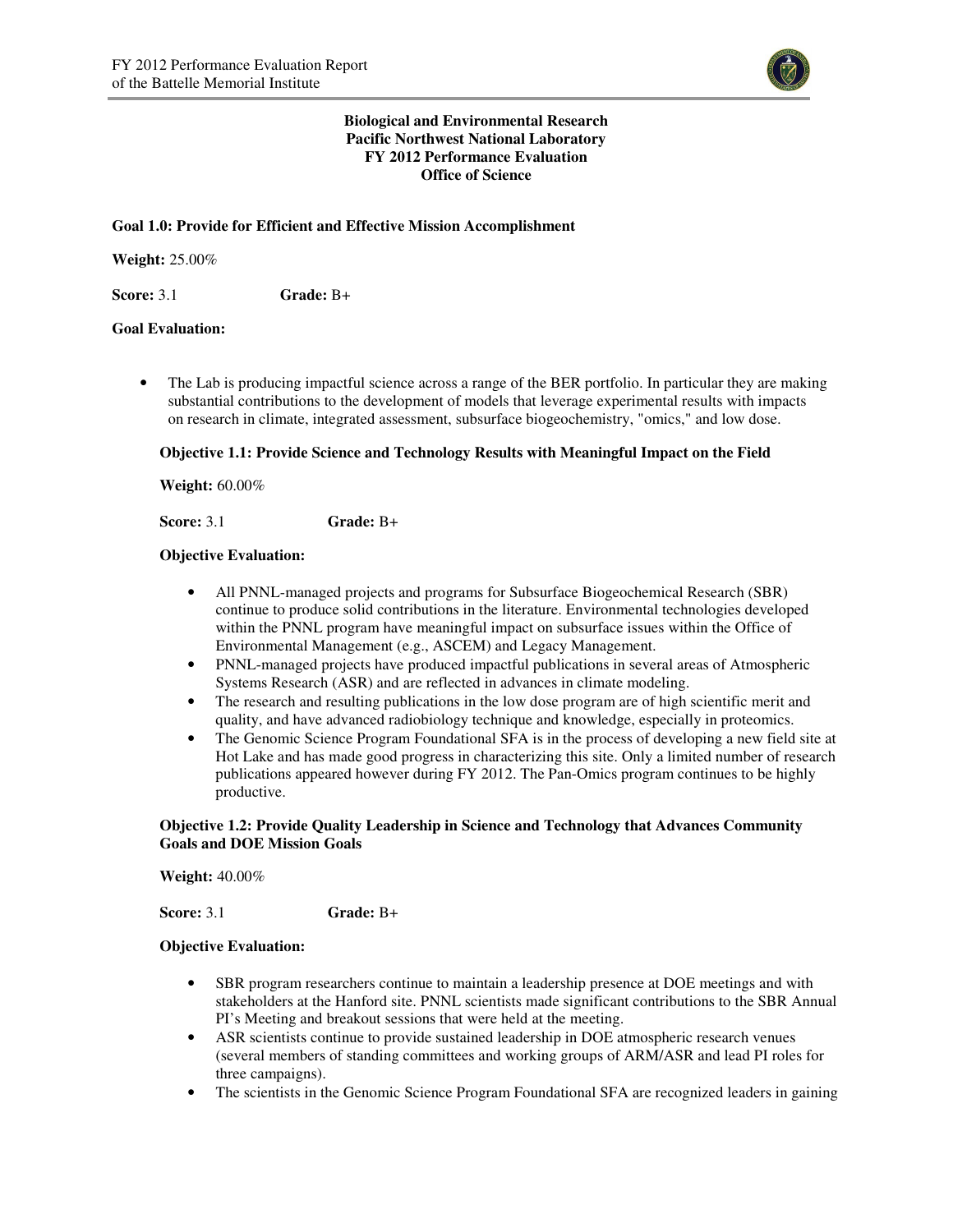

understanding of interactions among species in microbial communities. The Pan-Omics program is among the most influential worldwide in developing and applying new technologies for this field.

• PNNL has also been particularly successful in the recruiting and development of new research talent, as evidenced by strong contributions of early career investigators at PNNL to DOE mission critical research and their selection for honors such as DOE Early Career Research Awards.

# **Goal 2.0: Provide for Efficient and Effective Design, Fabrication, Construction and Operations of Research Facilities**

**Weight:** 50.00%

**Score:** 3.4 **Grade:** B+

## **Goal Evaluation:**

The Lab is doing an excellent job of managing its user facilities, the Atmopshperic Radiation Measurement (ARM) Climate Research Facility and EMSL, to advance the climate, environmental, materials, and biological sciences.

- PNNL successfully moved forward with several construction / fabrication projects.
- PNNL has an exceptional outreach program for the ARM Climate Research Facility, a balance for access between internal and external users, and a strong resident research community.
- EMSL continued to reach out to the external user community to further strengthen its user base

**Objective 2.1: Provide Effective Facility Design(s) as Required to Support Laboratory Programs (i.e., activities leading up to CD-2)**

**Weight:** 10.00%

**Score:** 3.1 **Grade:** B+

#### **Objective Evaluation:**

- During FY12, EMSL prepared a report from a 2011 workshop with the scientific community on the need and research opportunities for EMSL/PNNL to develop a world-leading Ultra Transmission Electron Microscope (UTEM).
- EMSL management briefed BER management and staff on the opportunity to enable significant advances in biological and environmental sciences and they posted the workshop report as the first step towards CD-0 for a new MIE project.
- For the Radiochemistry Annex, EMSL completed Phase II plans and awarded a construction contract.
- For the HPCS-4 project, EMSL proactively initiated facility modification activities to enable installation of a highly energy efficient next generation High Performance Computing (HPC) system.
- EMSL prepared detailed project plans for the MyEMSL project.

# **Objective 2.2: Provide for the Effective and Efficient Construction of Facilities and/or Fabrication of Components (execution phase, post CD-2 to CD-4)**

**Weight:** 20.00%

**Score:** 3.1 **Grade:** B+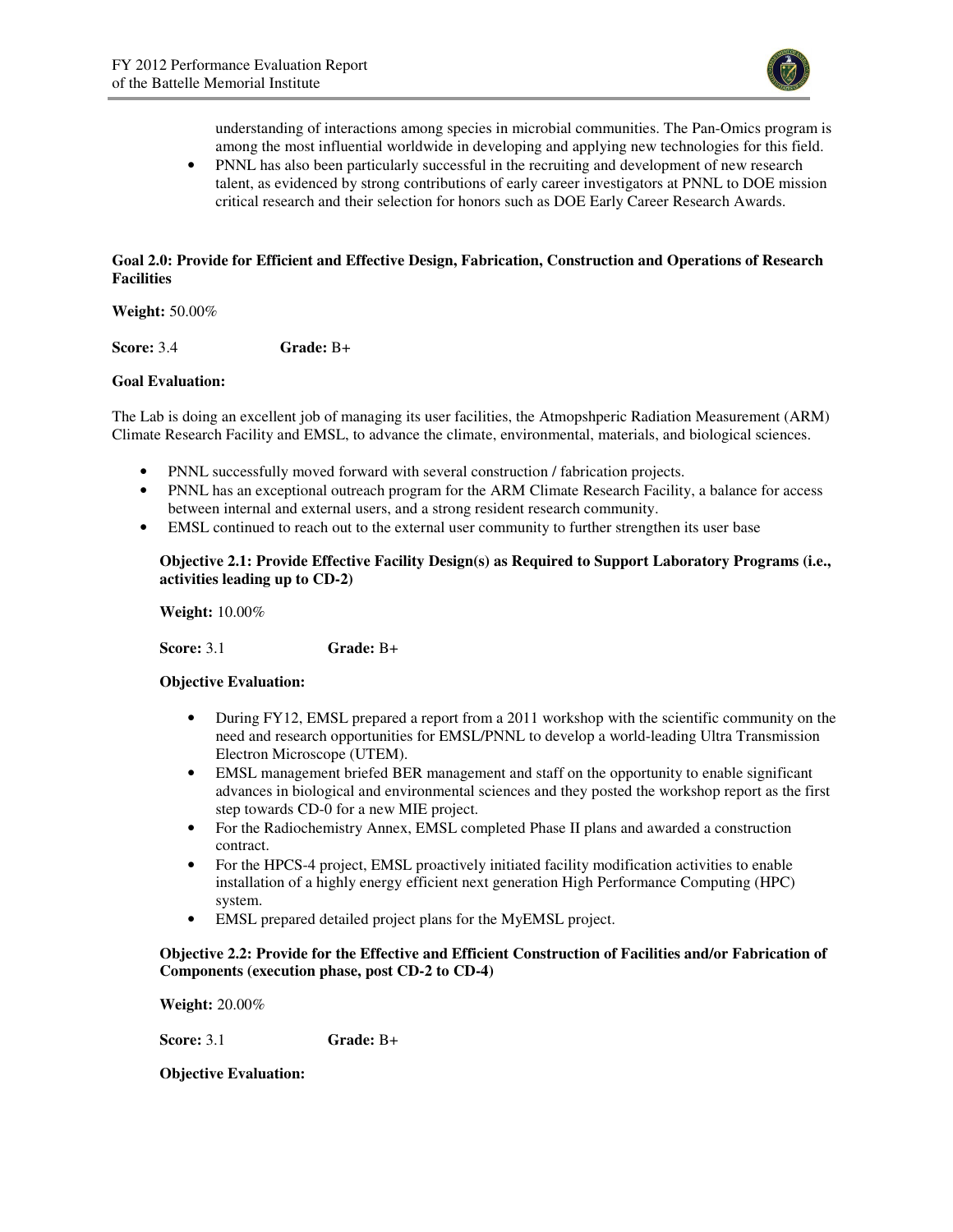

- At the beginning of FY12, EMSL successfully opened the Quiet Wing for user research. Electromagnetic and vibrational interference in the Laboratory cells is spectacularly low, and all five of the instruments planned to be made available to users are now available. Some of the instruments are already producing exciting scientific results that have been highlighted on journal covers and have received scientific society awards.
- For the High Resolution and Mass Accuracy (HRMAC) project, EMSL placed the order for the high field magnet, and designed and fabricated a unique, world-leading ion cyclotron resonance (ICR) cell for use within the spectrometer part of the project. The overall project is on track.
- EMSL completed the EMSL Recovery Act project by the end of June 2012, made all of the planned capabilities available to users, and initiated user projects on the vast majority of the new capabilities.

# **Objective 2.3: Provide Efficient and Effective Operation of Facilities**

**Weight:** 60.00%

**Score:** 3.5 **Grade:** A-

## **Objective Evaluation:**

- BER conducted a triennial scientific and operations review of the EMSL User Program in October 2011. The reviewers noted EMSL's scientific productivity, strong scientific and management leadership and excellent planning, management and user services. In response to BER's request that EMSL addressed five issues. EMSL management quickly but carefully changed the leadership of one of the three science themes and developed a thorough plan of action and milestones (POAM) to address all of the issues. By mid September 2012, EMSL had completed action on all the milestones and satisfactorily briefed CESD/BER management on the status of the actions.
- PNNL exceeded expectations in Atmospheric Radiation Measurement (ARM) user facility activities designed to expand the capabilities for use by the scientific community. Their management of the Recovery Act implementation was exceptional.
- PNNL is operating the Evergreen Cluster in a manner that is advancing the science and that is responsive to PNNL's research partners, working through challenging time allocation management issues.

# **Objective 2.4: Utilization of Facility(ies) to Provide Impactful S&T Results and Benefits to External User Communities**

**Weight:** 10.00%

**Score:** 3.5 **Grade:** A-

- During FY12, the use of EMSL's capabilities enabled users to be featured on the covers of more than a dozen journals in a variety of fields of biological, chemical, environmental and materials science. User publications in extremely high impact journals such as *Science and the Proceedings of the National Academy of Sciences (PNAS) were made possible because of access to a number of new EMSL capabilities, including the nanoDESI system.*
- The functionality of EMSL's NWChem software has been significantly expanded and made available to users through code modifications that were developed under open source software development agreements with multiple national and international universities and software companies. Through the planning and implementation of the MyEMSL project, and through workshops and face-to-face meetings, EMSL staff also established functional interactions with BER's Kbase project and with the Joint Genome Institute, as well as with other centers and other universities.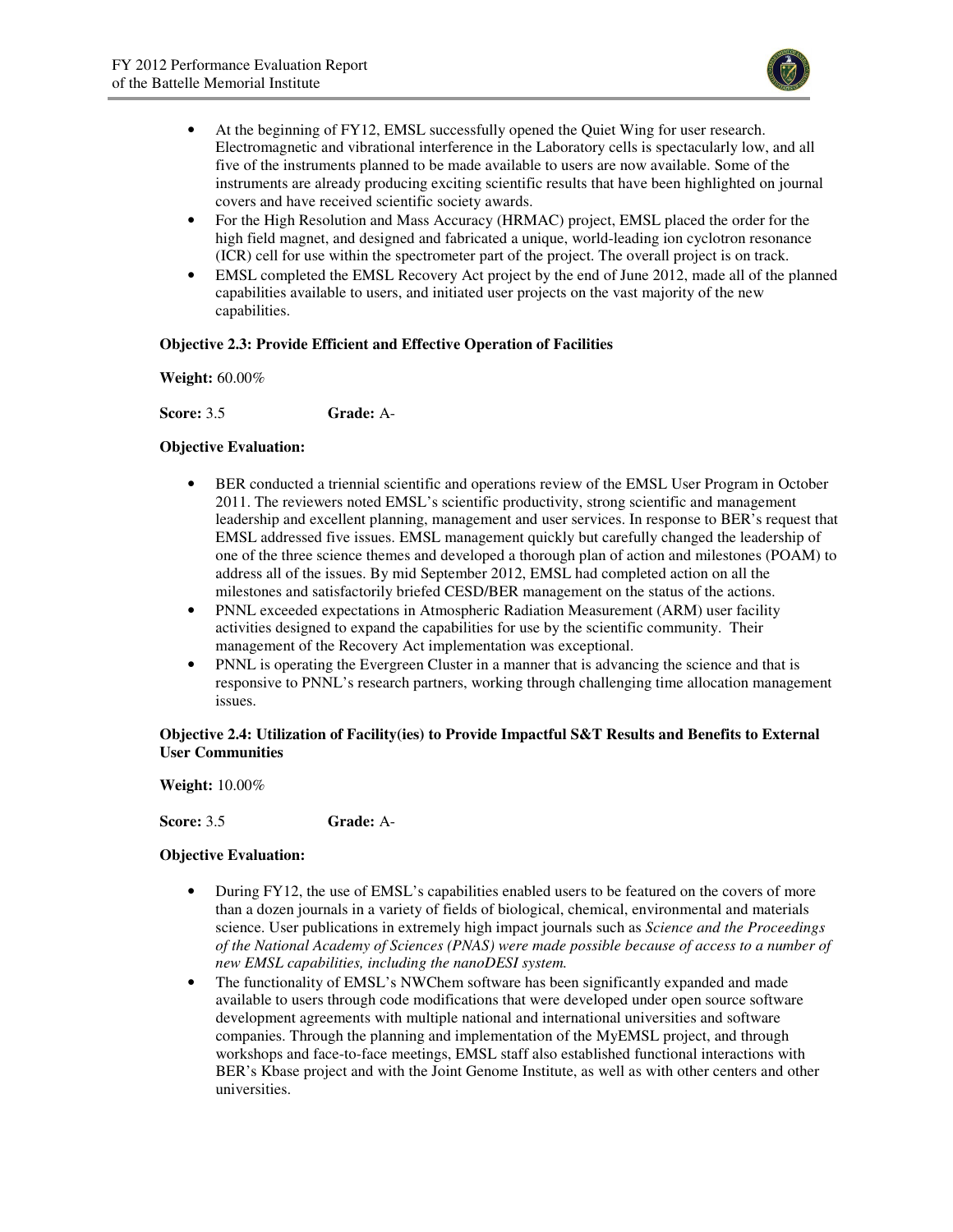

- For ARM facility activities, PNNL has developed an exceptional outreach program, a balance for access between internal and external users, and a strong resident research community. The data management review of the facility highlighted several examples of exceptional facility capabilities.
- The Pan-Omics Program makes highly effective use of the EMSL, introducing many new users to the capabilities at this Facility.

# **Goal 3.0: Provide Effective and Efficient Science and Technology Program Management**

**Weight:** 25.00%

**Score:** 3.4 **Grade:** B+

#### **Goal Evaluation:**

• PNNL is exceptionally responsive to BER needs, provides strong and interactive leadership across BER programs and is very proactive and effective in its research planning.

# **Objective 3.1: Provide Effective and Efficient Strategic Planning and Stewardship of Scientific Capabilities and Program Vision**

**Weight:** 20.00%

**Score:** 3.5 **Grade:** A-

## **Objective Evaluation:**

- PNNL researchers continue to participate in and provide a subsurface scientific perspective at DOE stakeholder meetings at the Hanford site. PNNL researchers continue to utilize and incorporate the new analytical capabilities available at EMSL into its scientific planning for the SFA program and Integrated Field Research Challenge activities, and are working to strengthen connections and interactions with Terrestrial Ecosystem Science-funded research at PNNL, and to better align with the new Climate and Environmental Science Division (CESD) Strategic Plan.
- PNNL has shown effective planning in the first three-year term of its ASR SFA. This strategic focus was reflected in the renewal SFA plan submitted in late FY 2012.

# **Objective 3.2: Provide Effective and Efficient Science and Technology Project/Program/Facilities Management**

**Weight:** 30.00%

**Score:** 3.1 **Grade:** B+

#### **Objective Evaluation:**

- PNNL management continues to oversee a coherent and well-tuned portfolio of atmospheric research for the ASR SFA.
- PNNL Management has been effective in developing the revised Science Plan for the Genomic Science Program Foundational SFA based on the merit review results communicated to PNNL at the start of FY 2012

#### **Objective 3.3: Provide Efficient and Effective Communications and Responsiveness to Headquarters Needs**

**Weight:** 50.00%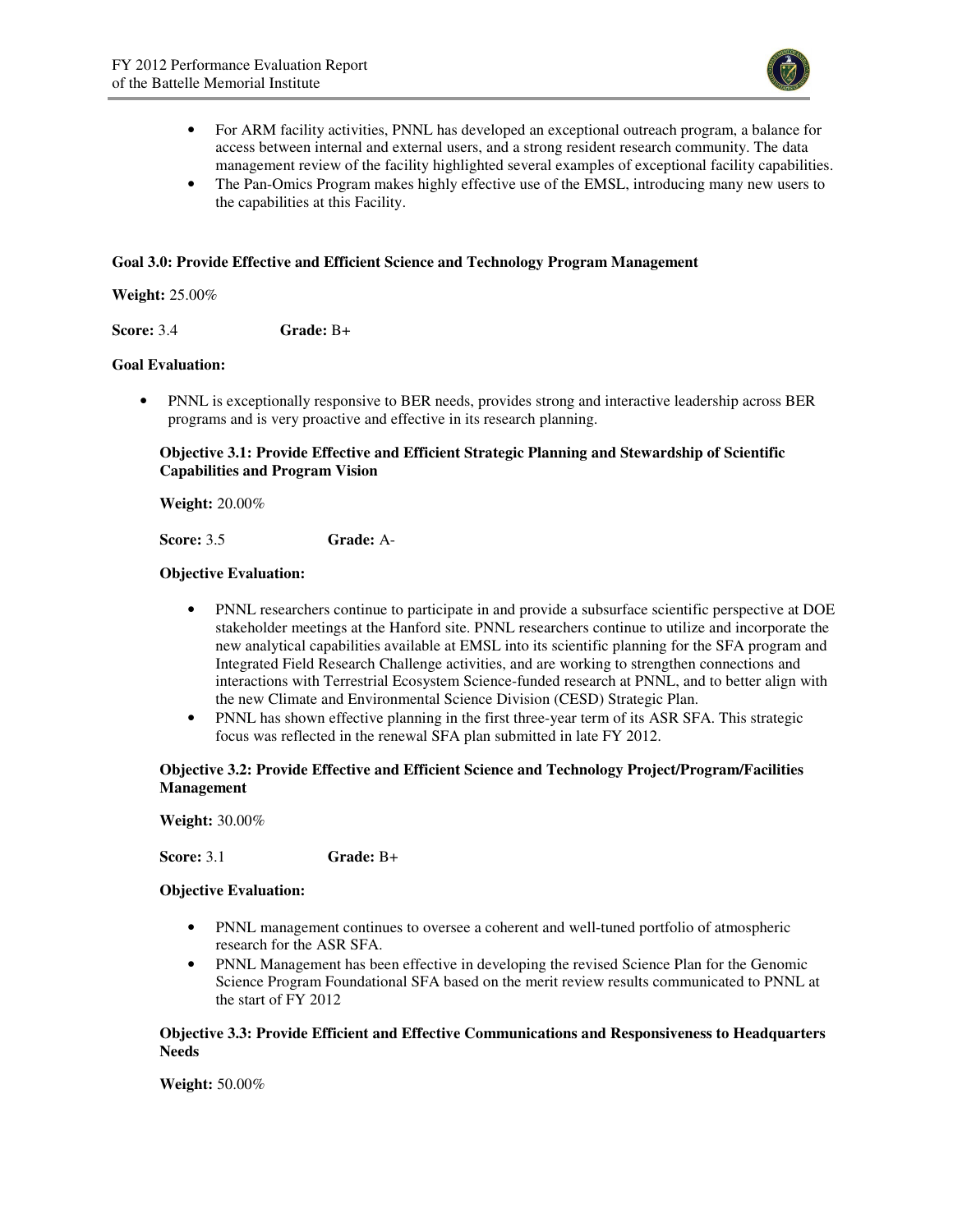

# **Score:** 3.5 **Grade:** A-

- PNNL continues to maintain good communication with CESD program managers as the collection of programs transition to a new mapping consistent with the new CESD Strategic Plan.
- EMSL continues to proactively notify BER of significant scientific highlights on a regular basis. Regular communications between DOE staff in BER and PNSO, and EMSL management and staff on a variety of subjects, including construction activities, High Performance Computing, MyEMSL, and other projects; strategic/scientific planning; and user operations. This enables BER to maintain awareness of significant issues in a timely manner.
- PNNL staff are coordinating and developing a website for the Climate Modeling program.
- PNNL scientists have been very effective in communicating the results of their scientific work with DOE program managers.
- Responses to requests for information from headquarters program staff are excellent, and DOE Program Managers are promptly informed of both positive and negative events.
- Management consistently provides Headquarters program staff with current information and communicates promptly regarding policy and planning issues in the Genomic Science Program Foundational SFA and the Pan-Omics Program.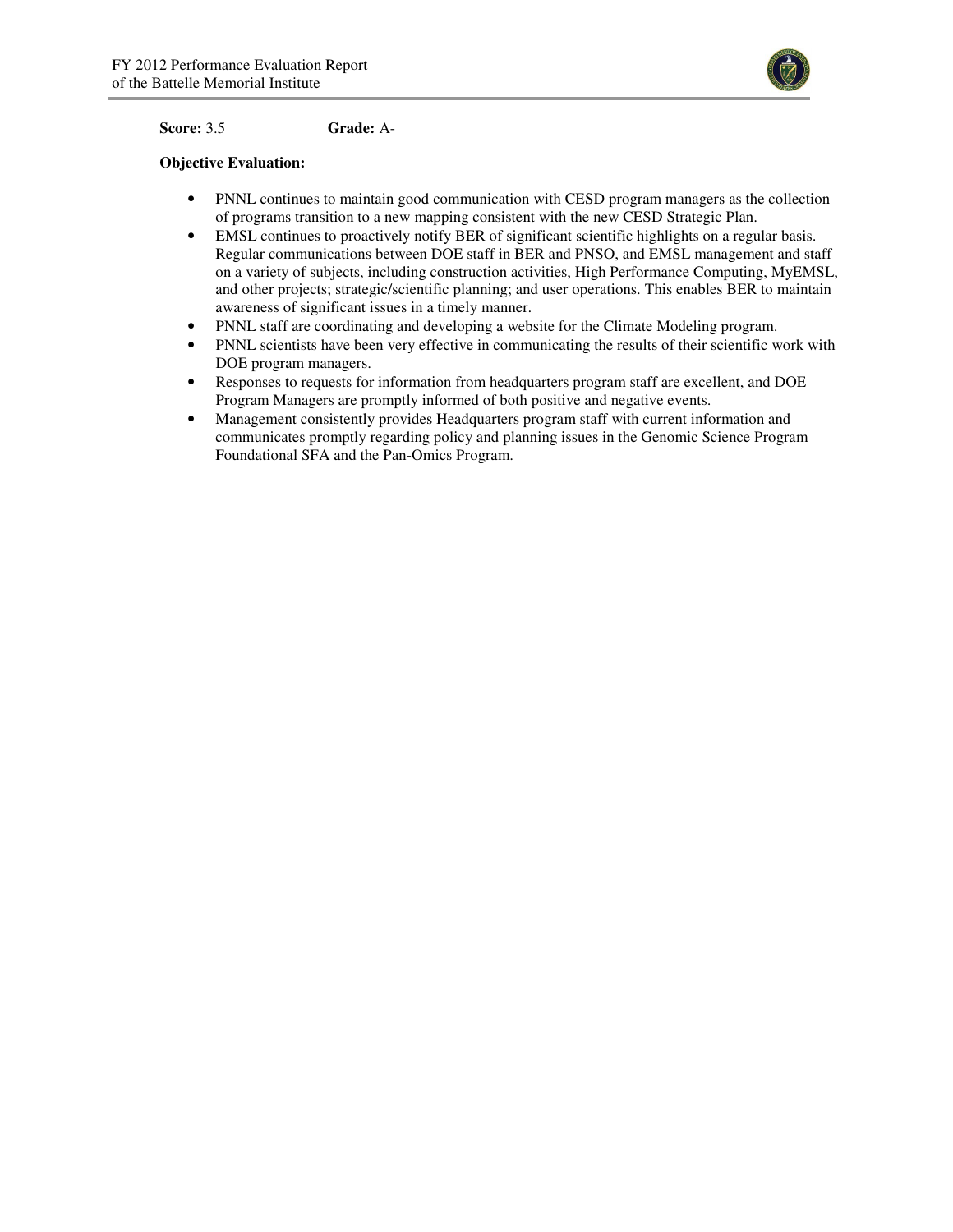

#### **Fusion Energy Sciences Pacific Northwest National Laboratory FY 2012 Performance Evaluation Office of Science**

# **Goal 1.0: Provide for Efficient and Effective Mission Accomplishment**

**Weight:** 65.00%

**Score:** 3.7 **Grade:** A-

## **Goal Evaluation:**

The Pacific Northwest National Laboratory (PNNL) has done an excellent job, both scientifically and managerially, in the conduct of their structural materials and silicon carbide research for fusion material applications. Working primarily with the Oak Ridge National Laboratory (ORNL) and the University of California, Santa Barbara, they have helped to lead the development of reduced activation ferritic alloys as the prime candidate structural material for fusion facilities beyond ITER. In addition, a senior PNNL scientist is a key contributor to the newly funded multi-institutional Scientific Discovery through Advanced Computing (SciDAC) Center on Plasma Surface Interactions.

# **Objective 1.1: Provide Science and Technology Results with Meaningful Impact on the Field**

**Weight:** 50.00%

**Score: 3.7 Grade: A-**

## **Objective Evaluation:**

PNNL exceeded performance expectations against all aspects of this Objective. PNNL research has led to high-impact publications in the field of fusion materials and presentations at international and domestic conferences. Specifically, PNNL scientists published 25 peer reviewed publications in FY 2012 and presented 21 papers at domestic and international conferences. The base program research areas are SiC composite research, microstructural analysis, and material modeling. Three new materials related proposals from PNNL were selected for funding during a competitive solicitation. PNNL scientists provide exceptional quality data of neutron irradiated materials to the US and international fusion communities.

## **Objective 1.2: Provide Quality Leadership in Science and Technology that Advances Community Goals and DOE Mission Goals**

**Weight:** 50.00%

**Score:** 3.6 **Grade:** A-

#### **Objective Evaluation:**

PNNL exceeded performance expectations against all aspects of this Objective. PNNL staff worked effectively across organizational boundaries to maximize their research effectiveness. PNNL staff help to shape the vision of the FES materials program through participation in numerous technical and advisory groups. For example, a senior scientist is Secretary of the International Energy Agency (IEA) Executive Committee for the Implementing Agreement on Fusion Materials Research and participated in the Irradiation Synergism Research Task under the TITAN collaboration between DOE and Japan's Ministry of Education, Culture, Sports, Science, and Technology (MEXT). He also chaired the Fusion Nuclear Science Pathways Assessment Materials Working Group which targeted the identification of research activities necessary to advance fusion nuclear science within the US fusion program.

#### **Goal 3.0: Provide Effective and Efficient Science and Technology Program Management**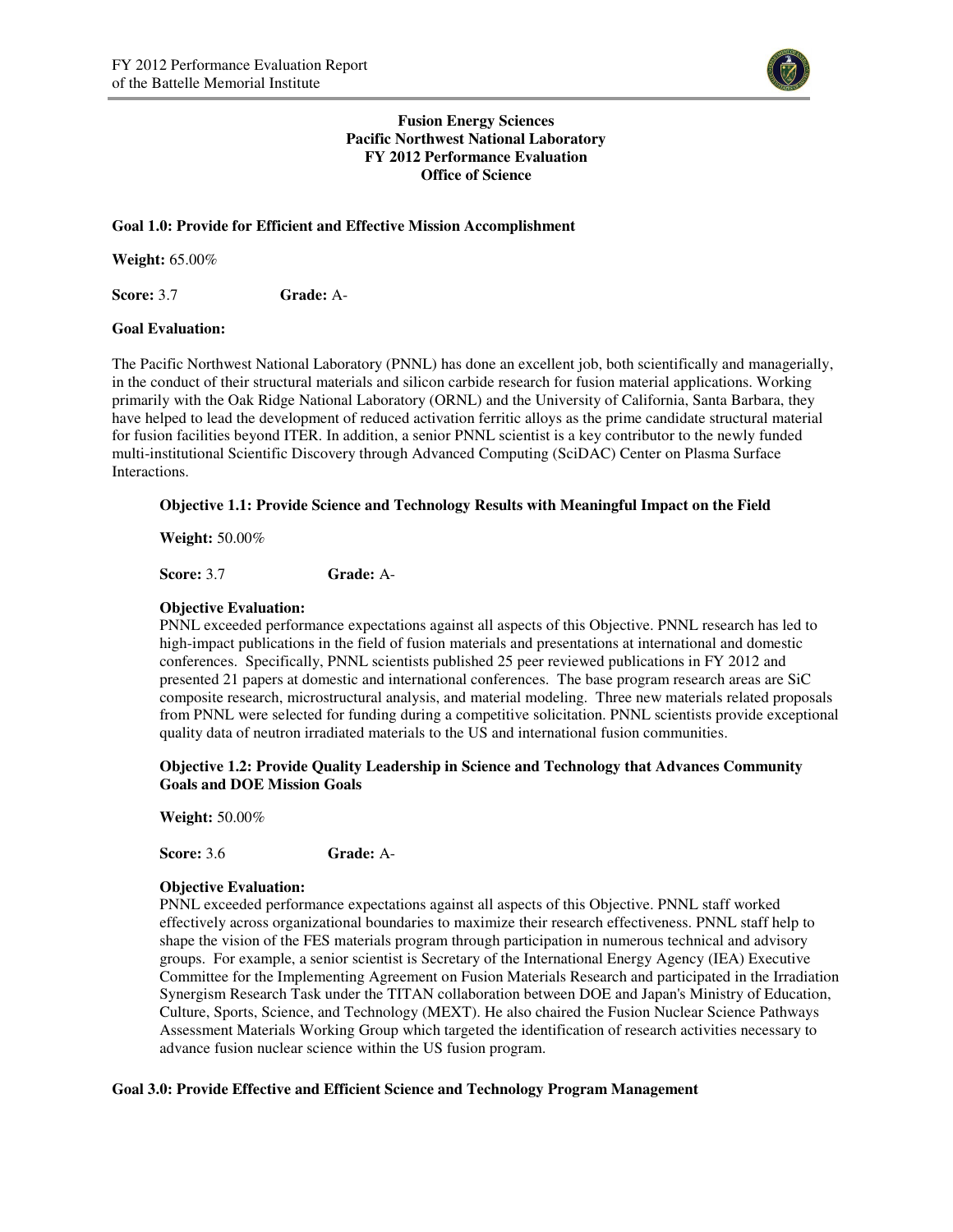

**Weight:** 35.00%

**Score:** 3.5 **Grade:** A-

# **Goal Evaluation:**

PNNL has numerous staff who are leaders in the FES community. This is evidenced by their participation in several groups, committees, and advisory bodies. The Laboratory's fusion materials program is well-aligned with the FES mission and priorities.

# **Objective 3.1: Provide Effective and Efficient Strategic Planning and Stewardship of Scientific Capabilities and Program Vision**

**Weight:** 40.00%

**Score:** 3.5 **Grade:** A-

## **Objective Evaluation:**

PNNL exceeded performance expectations against all aspects of this Objective. The Laboratory's fusion materials program is well-aligned with the FES mission and priorities. The Laboratory recently hired a leading international scientist to work on the high resolution transmission electron microscope (HRTEM) which provides a unique capability to address mission-important materials science issues.

## **Objective 3.2: Provide Effective and Efficient Science and Technology Project/Program/Facilities Management**

**Weight:** 30.00%

**Score:** 3.5 **Grade:** A-

#### **Objective Evaluation:**

PNNL exceeded performance expectations against all aspects of this Objective. The PNNL fusion materials program manager is always responsive to FES program needs and helps execute programmatic reviews and direction changes. In FY 2012, PNNL added an FES-relevant scientific capability: using internal funds, PNNL has added a high resolution transmission electron microscope (HRTEM) that will be used to investigate microstructures and textures of irradiated samples. This new tool will provide the Laboratory with a unique capability to address mission-important materials science issues.

## **Objective 3.3: Provide Efficient and Effective Communications and Responsiveness to Headquarters Needs**

**Weight:** 30.00%

**Score:** 3.4 **Grade:** B+

#### **Objective Evaluation:**

PNNL has been very responsive to HQ needs. The PNNL Point of Contact for FES funded projects is always responsive to requests for information and provides accurate and timely input to HQ.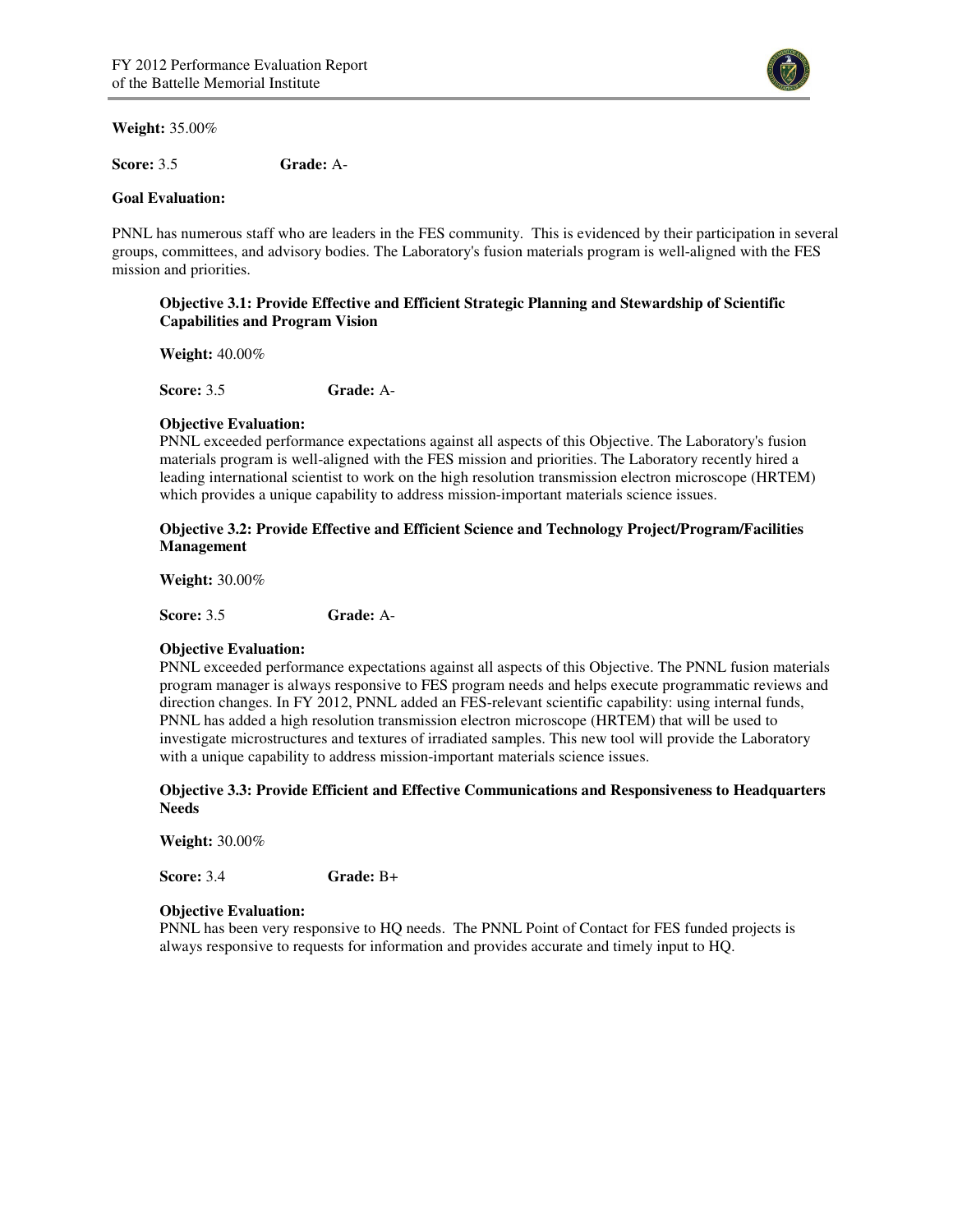

#### **Energy Efficiency and Renewable Energy Pacific Northwest National Laboratory FY 2012 Performance Evaluation Office of Science**

# **Goal 1.0: Provide for Efficient and Effective Mission Accomplishment**

**Weight:** 60.00%

**Score:** 3.2 **Grade:** B+

#### **Goal Evaluation:**

#### **Biomass:**

The PNNL team continues a tradition of excellence from their work with the program in the areas of terrestrial biomass conversion (both biochemical and thermochemical technologies) to fungible fuels. They have also emerged as a leading laboratory in the area of algal biofuels.

# **Building Technologies Program:**

We surveyed our technology development managers in Codes/Standards, Emerging Technology, Residential Integration and Commercial Integration. In the objectives portions of the following answer, we provide the results of these discussions with our managers and provide constructive feedback to resolve any outstanding problems or issues.

## **Vehicle Technologies Program:**

PNNL supports the Department of Energy's Vehicle Technologies Program mission in multiple programmatic areas, but primarily in advanced combustion engine and lightweight materials RD&D through its work on: 1) emission control technologies that enable advanced engine designs, 2) materials innovations and discovery of high strength, lightweight alternatives to traditional ferrous materials used for automotive and commercial truck structures, 3) advanced materials processing and manufacturing, including process modeling and simulations, 4) advancements in the durability and performance of population materials that enable the use of more fuel efficient combustion schemes and engine designs, and 5) electro-thermo-chemical materials and device development that are designed recovery waste energy (heat) from vehicles and utilized to improve overall system efficiencies. In materials science, PNNL consistently produces excellent research and development results in the area of lightweight materials. In particular, the light metals and joining/welding research at PNNL is well regarded by the materials science community and is valuable for achieving DOE lightweight materials goals. PNNL's projects in efficient particulate controls, hydrocarbon/carbon monoxide (HC/CO) oxidation and nitrogen oxide (NOx) reduction catalysts involve the use of sophisticated surface science techniques, advanced modeling, and systems optimization. PNNL employs the state-of-the-art characterization tools at its Environmental Molecular Sciences Laboratory (EMSL), a DOE-BES user facility, as well as the Institute for Integrated Catalysis (IIC). The work focuses on reducing the efficiency losses in emission control devices by reducing flow losses, minimizing regeneration penalties, systems optimization, and enabling new combustion strategies.

#### **Wind and Water Power Program:**

Pacific Northwest National Labs (PNNL) provides quality scientific research that advances the overall mission of the Wind and Water Power Program. This has been evidenced through establishment of public databases and organization of workshops to further development in the wind and water industry.

# **Objective 1.1: Provide Science and Technology Results with Meaningful Impact on the Field**

**Weight:** 60.00%

**Score:** 3.2 **Grade:** B+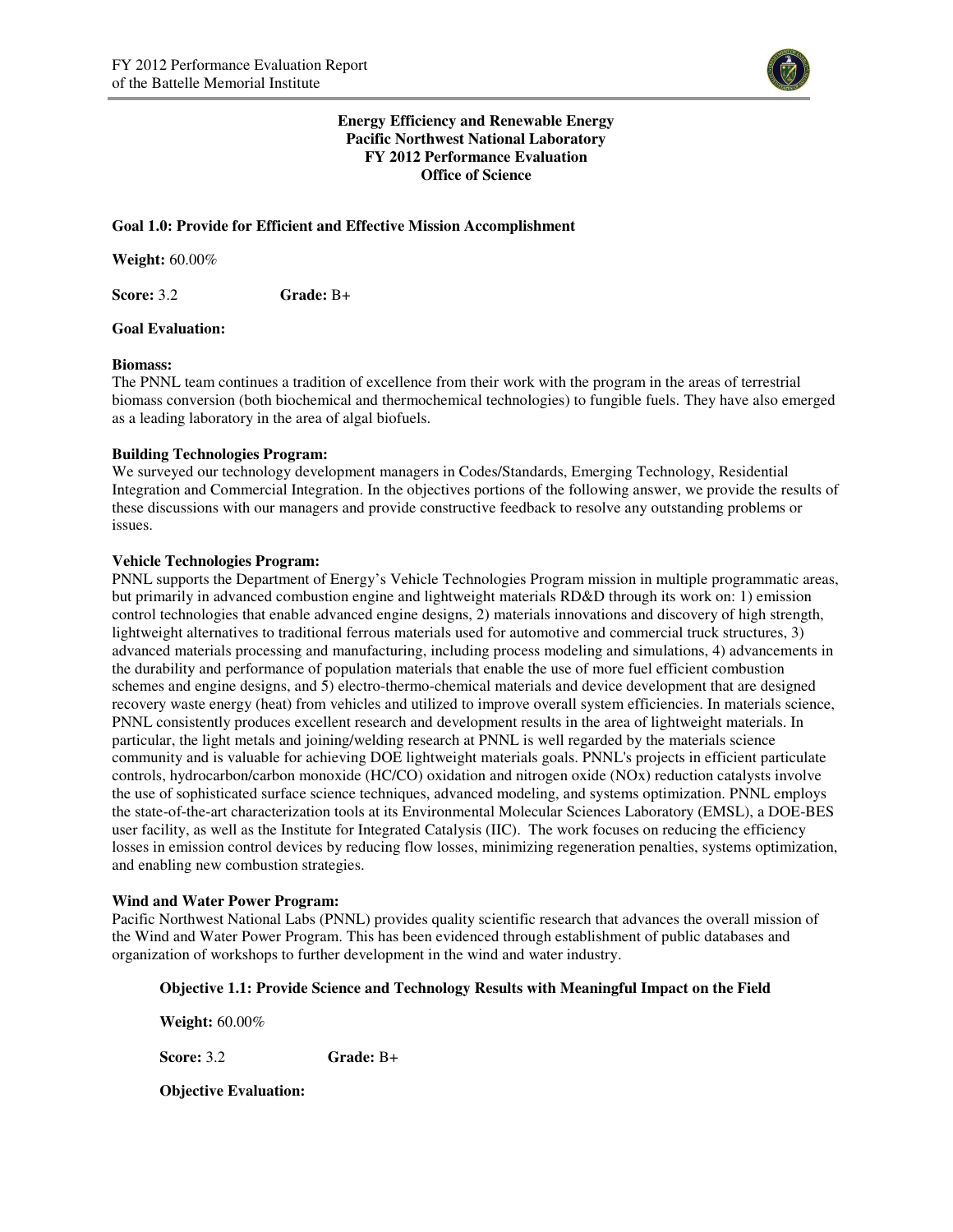

#### **Biomass:**

- EERE funded work allowed PNNL to publish quality research articles in high impact and broadly distributed journals.
- PNNL drove scientific progress in the Biomass program as evidenced by the large scientific impact made by EERE funded efforts.
- They have achieved numerous significant awards and are regularly invited to provide talks. PNNL's high impact and seminal work on microalgal resource assessment has made a major impact on the bioenergy community.

# **Building Technologies Program:**

PNNL's performance within this objective is mixed. Within the Commercial Buildings Program, the DOE managers indicated that PNNL has strong performers and excellent deliverables, but they did note that PNNL needs to devote more support to the key PNNL performers within this area to insure they have the right resources they need to insure project and professional success.

The Emerging Technologies program and the Residential Integration program expressed that PNNL's performance is strong with consistently high quality deliverables noting that "reports were complete, well written, delivering valuable results, and were peer reviewed."

BTP found major problems and issues with the Appliance Standards and Codes projects that need immediate corrective actions. The program reported that, "on the appliance standards side the quality varies greatly depending on the project and PNNL performer."

The Lab should, also, improve its QA/QC process and staffing structure. Multiple examples were provided to DOE leadership of project failures, analysis mistakes, and poor QA. Furthermore, the Codes and Standards program identified projects with missed milestones, poor quality deliverables, and which were over budget.

# **Vehicle Technologies Program:**

Within the Advanced Combustion Engine (ACE) portfolio, PNNL continues to have a long established and sustained effort at the forefront of advanced catalyst research in support of the Vehicle Technologies (VT) ACE program. In the last year, 34 papers covering recent studies conducted at PNNL on topics of NOx removal technologies to diesel participate filtration and vehicle systems integration issues were published in highly visible journals and presented at conferences, including news articles written in C&E News highlighting PNNL's research efforts. PNNL is well represented in the materials science literature and at significant conferences. PIs from the Lab are often symposium chairs or organizers for light metals, joining, and computational material science conferences. The majority of PNNL's portfolio is in the form of cooperative research and development agreements (CRADAs) with automotive and trucks original equipment manufacturers (OEM's), as well as their Tier suppliers. Twenty-six journal articles and conference papers, including associated presentations, and 9 formal CRADA project reports were written in the last year that documents the RD&D activities from each of these activities, and the results also reported in the annual merit review for the VT program.

#### **Wind and Water Power Program:**

- PNNL's work addresses important environmental and regulatory issues through a range of effective mechanisms, including information gathering and sharing, scientific research, and efforts to develop monitoring and mitigation techniques
- PNNL's efforts to date have resulted in a publicly accessible database which is anticipated to be widely used by the offshore wind community in the future.
- PNNL balances conducting research and engaging in outreach and education, through active participation in marine spatial planning on the West Coast, active participation in and organization of workshops, and production of reports that address stakeholder needs.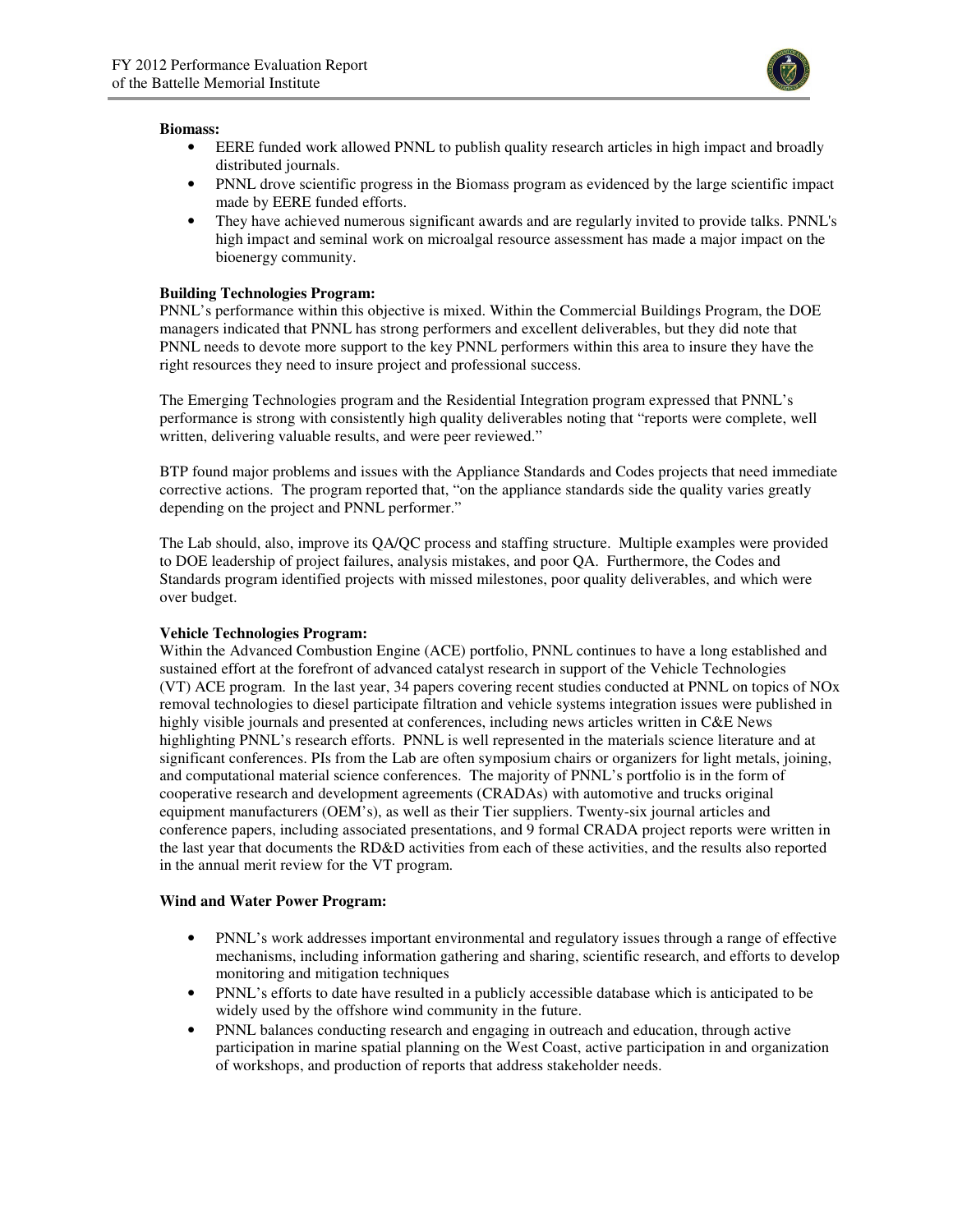

# **Objective 1.2: Provide Quality Leadership in Science and Technology that Advances Community Goals and DOE Mission Goals**

**Weight:** 40.00%

**Score:** 3.2 **Grade:** B+

## **Objective Evaluation:**

# **Biomass:**

- PNNL's biomass researchers have served in positions of science and technology leadership. Examples include researchers and managers on review committees for the DOE-Office of Biological and Environmental Research Bioenergy Centers and the DOE- Advanced Research Programs Agency for Energy, and the Board of Directors for the Society for Industrial Microbiology and Biotechnology.
- PNNL's algal resource assessment researchers were invited to provide expert testimony for National Research Council Committee on Sustainable Development of Algal Biofuels.
- PNNL's fungal genomics researchers were invited to join the Office of Science's Joint Bioenergy Institute.
- PNNL staff consistently show a willingness to pursue novel approaches and/or demonstration of innovative solutions to problems.
- PNNL is always willing to participate in collaborative efforts, and maintains an extremely high quality of scientists at the Laboratory.

#### **Building Technologies Program:**

PNNL's performance within this objective is, again, mixed.

The Emerging Technologies Program and the Residential Integration Program expressed that PNNL's performance is strong with consistently high quality deliverables noting that "reports were complete, well written, delivering valuable results, and were peer reviewed."

However, these focus areas were centered on deployment and service related activities (i.e., trade shows, etc.) rather than core RD and analysis.

BTP found major problems and issues with the Appliance Standards and Codes projects that need immediate leadership and performer corrective actions.

The program reported that in some Codes related projects, "PNNL severely underestimated the amount of work and the work was not being managed well."

# **Vehicle Technologies Program:**

PNNL continues to demonstrate exemplary leadership in the science and technology community, effectively bridging the gap between basic science and application of innovations and new technology. This is recognized externally and demonstrated through letters of recognition received from industrial partners for helping to move key technologies to commercialization. Within the Advanced Combustion Engine R&D Program, PNNL has a major leadership role in the activities by leading two of the three technical subgroups (Diesel Particulate Filter and Selective Catalytic Reduction). Through these activities, the fundamental understanding of chemistry and reaction mechanisms involved with lean NOx-trap catalysts, selective catalytic reduction and soot oxidation has been advanced, in industry partners and fellow national laboratory colleagues, and academia are able to take advantage of to meet emissions reduction and engine combustion performance. This leadership position has defined research priorities, has led focused dialogue and has created an extraordinary degree of effectiveness and productivity. Within the Lightweight Materials portfolio, technology transfer has been a significant focus for PNNL and industry partners. In the last year PNNL has been awarded with a Federal Laboratory Consortium (FLC) Award for excellence in technology transfer of a process that significantly increases the fatigue performance of combustion engine component, which allows engine designers to run higher fuel injection pressures, resulting in increased combustion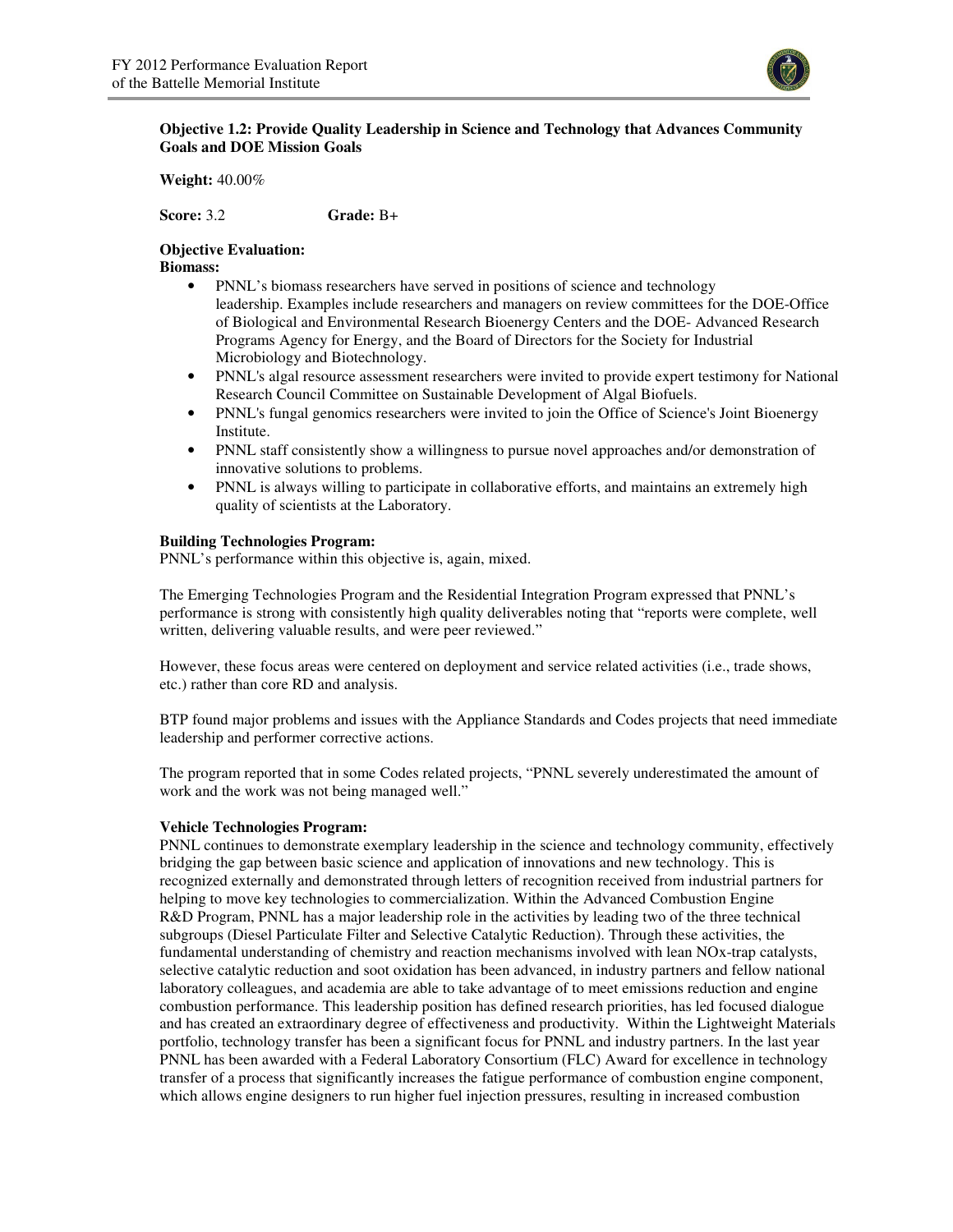

efficiencies and better fuel economy. Another recognition of PNNL's work was an R&D 100 Award for innovations in new high temperature, high strength metal composite materials that have application in creating better casting and forging die sets that last longer and reduce down time in manufacturing, leading to improved automotive production plant efficiency and improved part performance. The ultimate result is enabling technologies that support the introduction of new and improved materials and processes in the transportation industry. Such external recognition for the science and technical community provides validation of PNNL's leading research work, demonstrates relevancy impact toward meeting national goals. PNNL engages material science researchers from several divisions at the Lab and combines their unique background to produce high quality, novel results. For example, the collaboration between the Fundamental and Computational Science Directorate and the Energy and Environment Directorate has yielded many beneficial results in lightweight materials.

## **Wind and Water Power Program:**

- PNNL is willing to take creative and diverse approaches to answering questions regarding the environmental effects of offshore wind. Working in a field where a good deal of scientific uncertainty, PNNL devised a number of novel means to address this uncertainty.
- PNNL exhibits leadership and creativity in their environmental research portfolio, and in the communication of these results to a diverse suite of stakeholders. In particular, work under the Basin-Scale Opportunity Assessment project has been particularly strong. PNNL collaborates well with a wide range of partners, however, oversight of joint national lab projects (e.g., PNNL led multi-lab environmental projects) and collaboration with other labs could be stronger.

# **Goal 3.0: Provide Effective and Efficient Science and Technology Program Management**

**Weight:** 40.00%

**Score:** 3.2 **Grade:** B+

# **Goal Evaluation:**

#### **Biomass:**

PNNL continues to demonstrate research progress which reflects well on their skills in project planning, implementation, management, and reporting.

#### **Building Technologies Program:**

We surveyed our technology development managers in Codes/Standards, Emerging Technology, Residential Integration and Commercial Integration.

We asked these managers about the Lab's performance on working with the outsider market/community, developing a recognized core competency within the respective area and developing new ideas for research programs and projects.

#### **Vehicle Technologies Program:**

PNNL has contributed substantially to the vision, planning and execution of both the Advanced Engine Combustion and Lightweight and Proposition Materials R&D program plans. This leadership is provided through several avenues such as numerous technical society associations, consortium participation, and coordination of industry workshops. PNNL has a substantial impact on the direction and focus of the Advanced Combustion Engine subprogram, through the hosting of planning sessions and project reviews that have led to focused recommendations for the Vehicle Technologies Program. PNNL has also demonstrated the ability to attract world-class staff to its program. PNNL's scientific workforce in the area of lightweight materials is very experienced, with particular strength in light metals, joining, and computational techniques. The Lab maintains effective program vision as demonstrated by continued ideation of new, relevant projects with significant DOE and industry interest.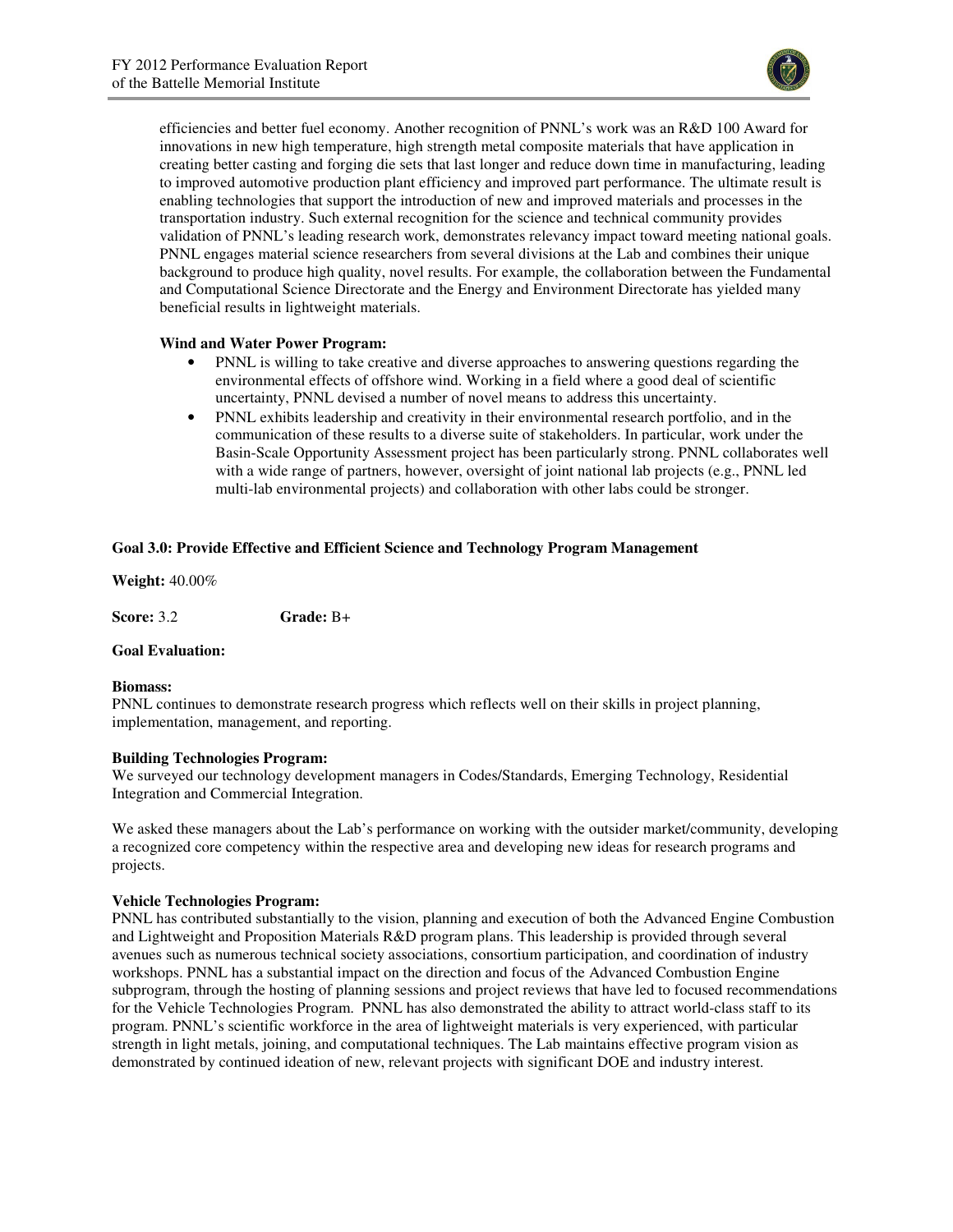

# **Wind and Water Power Program:**

Pacific Northwest National Lab (PNNL) has been effective in collaborative efforts with national labs and agencies, in addition to communicating the Program's vision with the outside community. PNNL maintains a very high quality staff to support Program needs. However, in some areas, improvements are needed in project management and planning to improve research productivity. Overall, PNNL has maintained very good communications with HQ.

# **Objective 3.1: Provide Effective and Efficient Strategic Planning and Stewardship of Scientific Capabilities and Program Vision**

**Weight:** 35.00%

**Score:** 3.3 **Grade:** B+

# **Objective Evaluation:**

# **Biomass:**

- PNNL is highly effective in joint planning (e.g., workshops) with both the DOE and the outside community and played a lead role in organizing the Algal Biofuels Modeling Harmonization Workshop.
- PNNL scientists are always capable of articulation of scientific vision and are key researchers in their fields. They were responsible for drafting the "Renewable Diesel from Algal Lipids: An Integrated Baseline for Cost, Emissions, and Resource Potential from a Harmonized Model" (June, 2012).
- PNNL scientists have extremely high core competencies and often provide excellent ideas for new facilities and research programs.

# **Building Technologies Program:**

PNNL's performance within this objective is, again, mixed as is expressed in Objective 1.

The Emerging Technologies program and the Residential Integration program expressed that PNNL's performance is strong; however, these focus areas were centered on deployment and service related activities (i.e., trade shows, etc.) rather than core RD and analysis. With respect to RD and analysis, the DOE managers expressed some frustration.

Within the commercial buildings program, DOE managers expressed that the performers are world class providing strategic vision and leadership; however, PNNL leadership has not well equipped them with resources and support to insure project success.

The Codes/Standards program has expressed frustration that PNNL is reactive not proactive with respect to managing problems.

DOE expects the PNNL performers to provide a more technical and professional depth to project execution and content.

# **Vehicle Technologies Program:**

PNNL staff participated as reviewers for Vehicle Technologies Program (VTP) solicitations and for the annual engine conference, and coordinated sessions at the SAE World Congress on emissions technologies. Staff are highly engaged in the 21st Century Truck Partnership (21CTP) through regularly scheduled teleconferences, site visits, and reviews. PNNL staff supported the formal review of the 21CTP conducted by the National Academies, and are also active in the working group established to provide future vision for the VTP program direction. PNNL initiated new programs with PACCAR, Ford and General Motors this last year, of which these were Cooperative Research Agreements (CRADAs). Staff from PNNL are proactively engaged with all members of the industrial community including major vehicle manufacturers, Tier 1 suppliers, as well as Tier 2 suppliers. PNNL co-hosted, with ORNL, the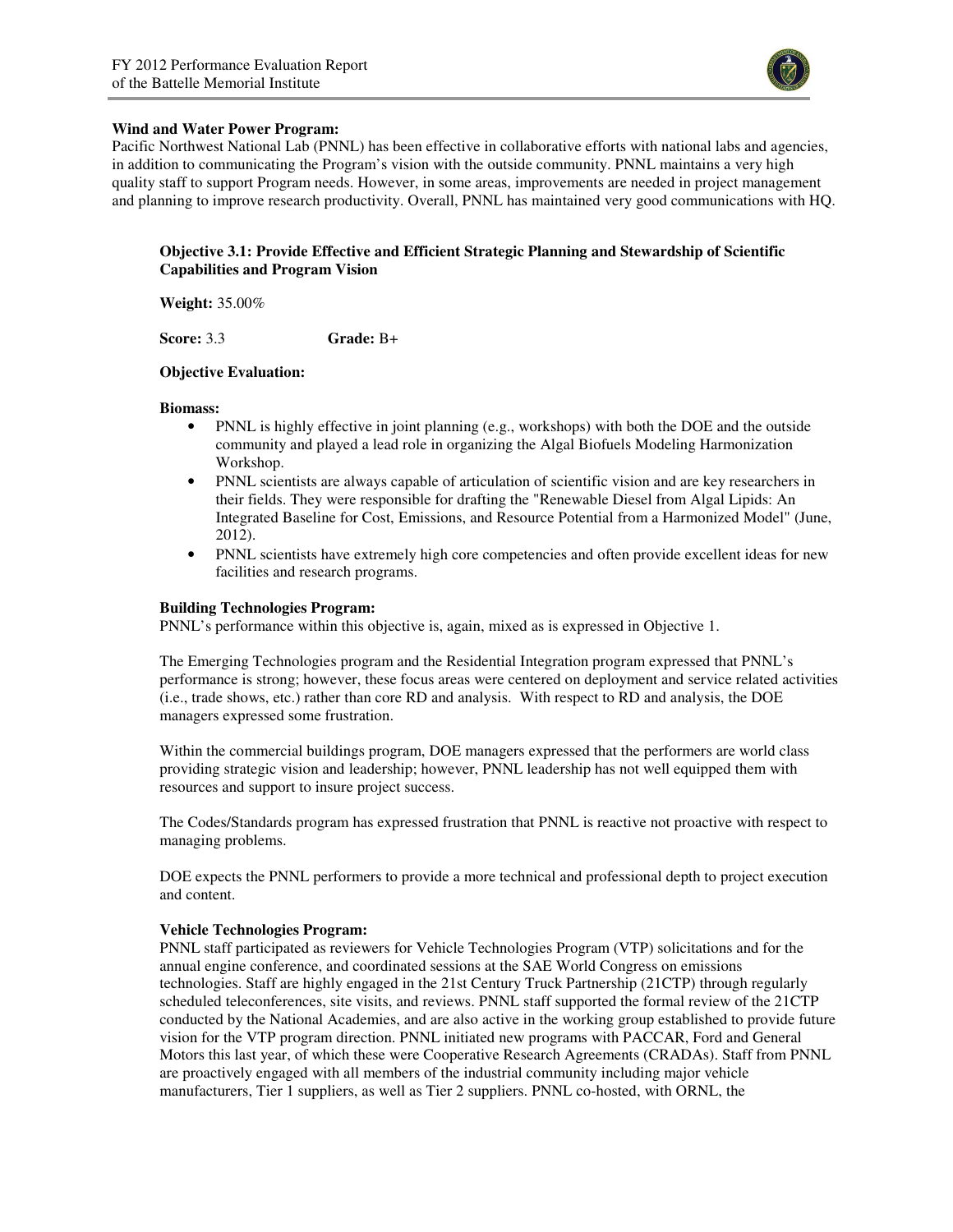

annual emission control workshop in Detroit. PNNL has shown a consistent and energetic desire to take a leadership role in ensuring that DOE funded research leads to the most impactful and meaningful results consistent with the mission of the VTP. In this regard, their contributions have been invaluable. PNNL staff was essential in executing the Lightweight Materials workshop with the Vehicle Technologies Program and continue to support the effort in compiling workshop output. In addition, the light metals and joining staff are very well qualified both for scientific research and automotive engineering and development.

# **Wind and Water Power Program:**

- PNNL has effectively engaged with the outside community, decision makers in agency federal and regional offices. PNNL has a highly qualified staff whose expertise is highly valued by the program. This staff is further developing their offshore wind expertise.
- While PNNL excels in communicating on their ongoing work to the public, there is a cost/benefit relationship to this outreach and in the future it may make sense to try to encourage PI presentation of work and make more strategic decisions about conference participation.
- PNNL has staff with high levels of expertise and have effectively brought this expertise to bear on environmental issues relevant to the marine and hydrokinetic (MHK) industry. For example, PNNL collaborated with SNL this previous year to conduct a rigorous analysis of the potential physical harm to orcas posed by blade strikes by a ducted turbine, an issue that was marring the regulatory process of an important DOE-funded industry project. Results and methodology stemming from this project have ramifications both for this project's deployment success and for future projects as well.

# **Objective 3.2: Provide Effective and Efficient Science and Technology Project/Program/Facilities Management**

**Weight:** 25.00%

**Score:** 3.1 **Grade:** B+

# **Objective Evaluation:**

#### **Biomass:**

- Overall, PNNL does exemplary work in the project management of competitive awards. PNNL adequately considers technical risks and is successful in identifying and solving technical problems. PNNL provided excellent performance metrics and technical goals in their annual operating plans and quarterly technical reports for their core capabilities work in biochemical conversion technologies.
- PNNL has not consistently demonstrated the willingness to make tough decisions. When managing projects selected under a competitive funding opportunity announcement, PNNL has not managed the non-technical aspects of the project to the standards that would apply to a non-lab led project.
- PNNL helps to develop and maintain extremely high quality R&D and User Facility strategic plans. PNNL has world class facilities and researchers and has successfully leveraged Office of Science's EMSL facilities in conducting advanced bioinformatics analyses of fungal strains.

#### **Building Technologies Program:**

PNNL's performance within this objective is, again, mixed (as is expressed in Objective 1).

The Emerging Technologies program and the Residential Integration program expressed that PNNL's performance is strong; however, these focus areas were centered on deployment and service related activities (i.e., trade shows, etc.) rather than core RD and analysis.

With respect to RD and analysis, the DOE managers expressed that the Lab did not present clarity in vision, leadership, and strategic planning.

Furthermore, the Lab did not clearly communicate their vision and leadership.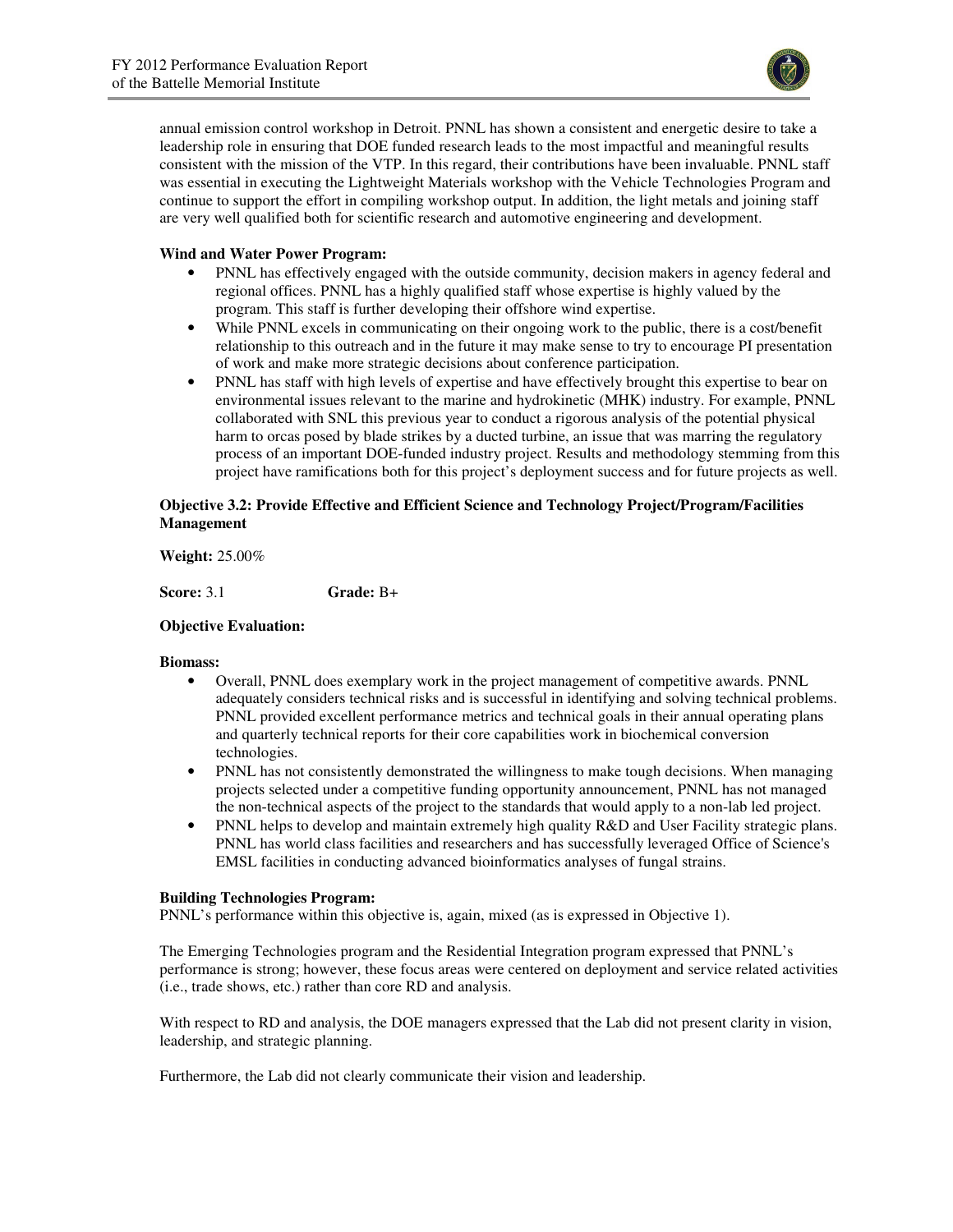

DOE managers felt that the SOWs and proposal had a mixed quality of clarity of mission and strategy.

#### **Vehicle Technologies Program:**

PNNL coordinates its vehicle engine exhaust aftertreatment work under the Exhaust Emissions Science Laboratory (EESL). The portfolio of projects continues to evolve through numerous industrial interactions and has been identified as vital to the development of successful aftertreatment systems for high efficiency gasoline, diesel and alternative fueled engines. Furthermore, these projects are uniquely suited to capitalize on PNNL's existing competencies and to strategically support the mission of the Vehicle Technologies Program (VTP). The lightweight and propulsion materials portfolio is managed under a Work Breakdown Structure (WBS) that includes: 1) Properties & Manufacturing, 2) Multi-Material, 3) Modeling & Computational Material Science (CMS). These coincide with VTP priorities and focus areas for the materials program. PNNL has demonstrated consistently that it has efficient and effective project and program planning. PNNL routinely integrates their VTP Annual Operating Plan with DOE-SC programs in Basic Energy Science, as well as leveraging the DOE-SC user facility located at PNNL – the Environmental Molecular Sciences Laboratory (EMSL). PNNL's Product Lines are accountable for expert delivery on project, ensure quality on technical products, conduct bi-annual reviews of projects, progress, and proactively work with project principal investigators to identify risk and mitigation pathways. PNNL has demonstrated consistently that it has efficient and effective project and program planning. The vision and scope of PNNL's activities are captured thoroughly through a yearly annual operating plan. This plan outlines the broad goals of the program, illustrates the individual components and the project level and tracks and manages all the deliverables and finances. PNNL has a well-coordinated and competent staff who represent the various activities within the VTP. DOE program managers have a clear and effective knowledge of the reporting structure within PNNL and the primary points of contacts on all key activities. PNNL staff rotate through the offices at DOE on a regular basis to provide updates and status on all programs. PNNL staff work proactively with VTP staff to identify and rectify any potential risk or problem.

#### **Wind and Water Power Program:**

- In the future it would be good to ensure sufficient staff time is allotted to each project to ensure high caliber deliverables and that realistic timeframes for product delivery are set at the outset of a project. Additionally, at times high staff travel time has led to reduced availability and we would encourage more strategic decisions regarding travel in the future.
- Some PNNL projects could benefit from more thorough project management, both in terms of ensuring that projects have continual oversight as they progress, and that deliverables are thoroughly reviewed prior to submission.
- It is also important that there be adequate time included for DOE review and comments for deliverables. At times over the past year, the Tethys and Annex IV projects could have benefited from additional PNNL content development oversight and review. In these instances, once identified, PNNL has worked to ameliorate these situations. In the future it would be good to ensure that there are adequate staff hours available to ensure completion of high caliber deliverables, even if this means providing a higher cost estimate at the outset of a project.

## **Objective 3.3: Provide Efficient and Effective Communications and Responsiveness to Headquarters Needs**

**Weight:** 40.00%

**Score:** 3.2 **Grade:** B+

# **Objective Evaluation:**

#### **Biomass:**

• PNNL often maintains high quality, accuracy and timeliness of response to customer requests for information. PNNL regularly keeps the Office of Biomass Program informed of both positive and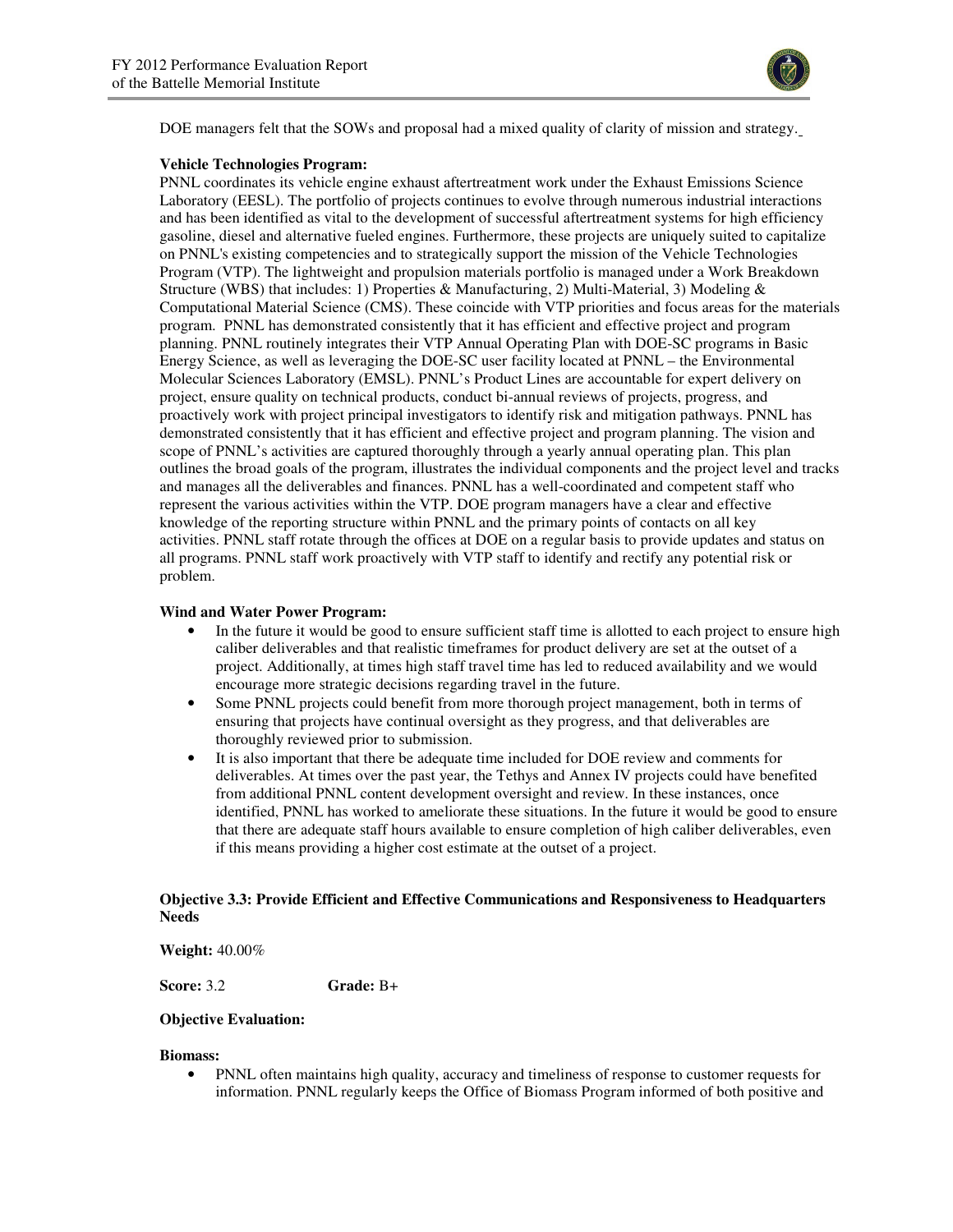

negative events at the Laboratory so that that the Program can deal effectively with both internal and external constituencies. There is never any issue in determining the appropriate contact (who is on-point for what).

- PNNL provided invaluable technical, and organizational assistance to DOE staff as exampled by PNNL's expertise being used as a pool of expert peer reviewers for a variety of Federal Government solicitations, provided technical assistance and guidance to industries, universities, and others following referral by DOE which provides DOE with a way to guide interested parties to technical expertise.
- PNNL's management were highly responsive to numerous DOE's request for information, including recent requests by the Undersecretary's Office for National Laboratory Core Capabilities, the Biomass Program's call for Annual Operating Plans and subsequent requests for associated milestones and revisions. Most notably, PNNL's team of analysts delivered several new process techno-economic models in a very short timeframe to assist the Program in evaluating key pathways to cost-competitive hydrocarbon fuels.

## **Building Technologies Program:**

PNNL's performance within this objective is, again, mixed as is expressed in Objective 1.

The Emerging Technologies program and the Residential Integration program expressed that PNNL's performance and communication is strong.

The Commercial Buildings program recognizes that the performance, responsiveness, and communications could be strong if the PNNL performers had more support and resources from PNNL leadership. In the case of final deliverables that are market-facing, the quality of the final products have been mixed.

For example, the case studies for the Commercial Building Partnerships program were not delivered in a final, public-facing state (poorly written, not enough content, etc.) and have needed numerous revisions and edits from DOE.

Codes/Standards has expressed ongoing problems within this objective which is further underscored by poor QA/QC of work products, deliverables, and interactions.

#### **Vehicle Technologies Program:**

Prime examples of PNNL's responsiveness and effective communications with the DOE-VT program managers, as well as industry and academia, have been detailed in previous responses of this performance evaluation. Additional examples include efforts conducted toward coordination and regular active participation by PNNL staff in support of the 21st Century Truck Partnership (21CTP), Emission Control Partnership (CLEERS) and Annual Merit Review (AMR) meetings. Response to requests from technical peer reviews for these activities is prompt and objective. PNNL is also proactive in communicating changes in cooperative research agreement (CRADA) and program directions and plans, where R&D and partner priorities shift throughout the year. The PNNL team has consistently and effectively met program office needs. There is a clear point of contact who is helpful and easy to work with. Laboratory personnel frequently keep HQ "in the loop" on project developments.

# **Wind and Water Power Program:**

• PNNL is very responsive to communication requests (e.g., meetings, webinars, emails, etc.). However is sometimes unclear whether there has been follow through on specific actions.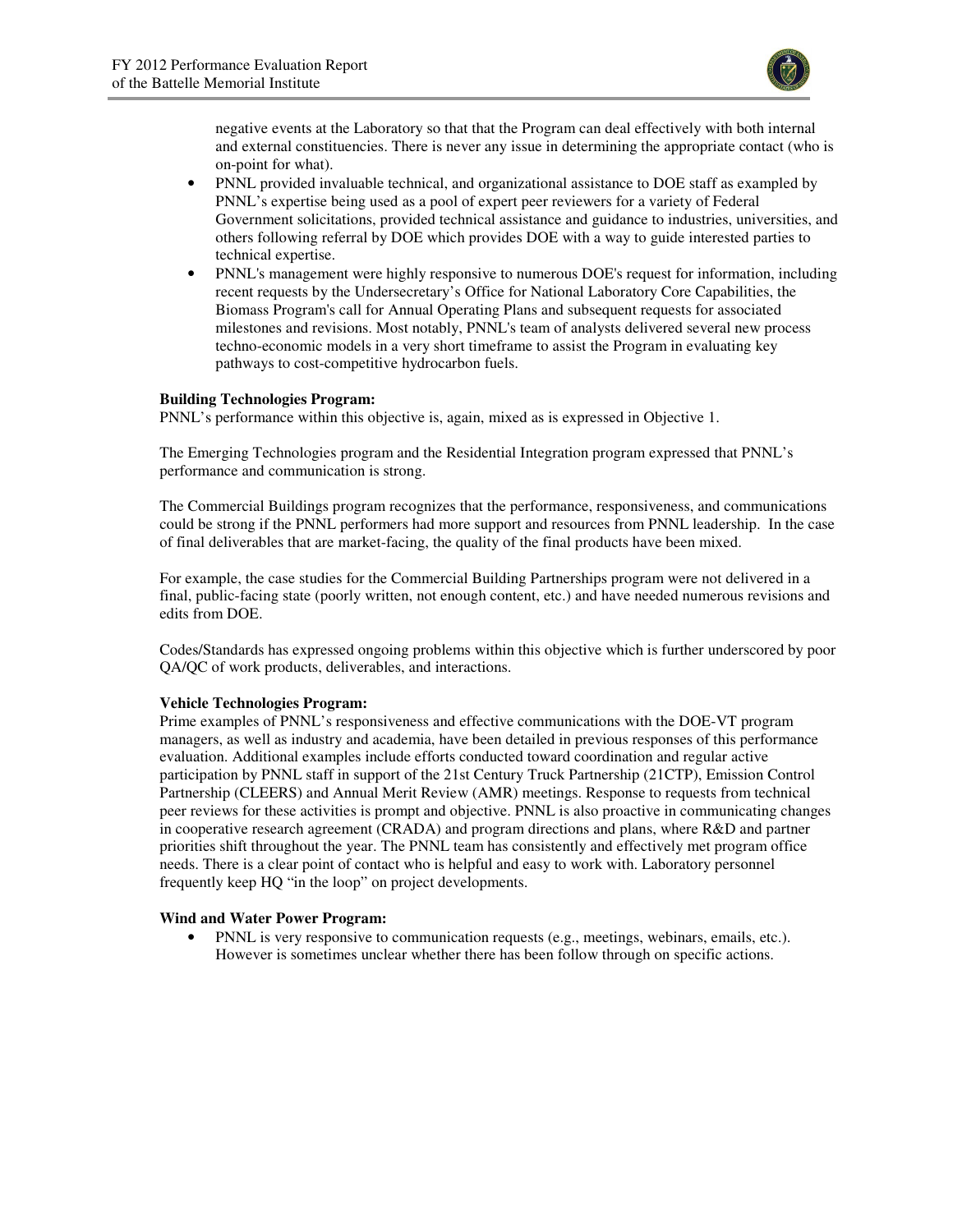

#### **Office of Defense Nuclear Nonproliferation Pacific Northwest National Laboratory FY 2012 Performance Evaluation Office of Science**

# **Goal 1.0: Provide for Efficient and Effective Mission Accomplishment**

**Weight:** 65.00%

**Score:** 4.1 **Grade:**  $A+$ 

## **Goal Evaluation:**

## **NA-21:**

The PNNL provides significant technical, scientific, and management expertise to the three key subprograms of GTRI–Convert, Remove, and Protect—supporting the comprehensive GTRI approach to achieving its mission to reduce and protect vulnerable nuclear and radiological material worldwide, and denying terrorists access to nuclear and radiological materials that could be used in weapons of mass destruction or other acts of terrorism. PNNL continues to do an excellent job in efficiently and effectively achieving meaningful results to further NNSA/DNN/GTRI's ability to meet Presidential and Departmental goals.

Of the \$127,114,107.00 provided to PNNL, 87 percent supports the protect subprogram - which is used for the protection of high priority nuclear and radiological materials worldwide (the funds are evenly split at PNNL between domestic and international protection efforts). Of the remaining funds, 11 percent was provided for reactor conversion, fuel development, and Mo-99 efforts and the final 2 percent was provided for Remove efforts. PNNL was able to successfully cost and commit 95.64% of all available funds, leaving only 4.36% uncosted/uncommitted at the end of FY2012, exceeding GTRI's goal of 6% uncosted/uncommitted.

#### **NA-22:**

The Laboratory consistency provides high quality research and development for nonproliferation, have received external awards for their research, provide technical advice to international nuclear nonproliferation monitoring and policy communities in supporting the verification of nuclear nonproliferation treaties. PNNL has approximately 50 projects for DNN R&D.

# **NA-24:**

GIPP: Supported NA-242 scientist engagement activities with solid technical management. Due to a recent change in management, PNNL has recently started to play a significantly increased role in policy and strategic support to help advance the scientist engagement mission.

SG Tech funded 9 projects at PNNL in FY12 (\$1.46M total). Overall the quality, originality, and creativity of these projects were very high, some being the most creative and original in our overall portfolio (\$15 M). An important factor in these projects' success was certainly very effective management at the Lab program level.

# **NA-25:**

PNNL provides technical expertise to the SLD program through the Science Team, and other Implementation and Sustainability technical areas. In particular, PNNL was instrumental in developing procurement requirements for new radiation detection monitors. PNNL's expertise was well organized, articulate, and delivered sound recommendations to SLD leadership for consideration.

PNNL physical protection and material accounting experts have contributed to sound upgrades and training programs at foreign sites that cooperate with the Office of Weapons Material Protection, particularly at UEIP, ECP and SOSNY (Belarus).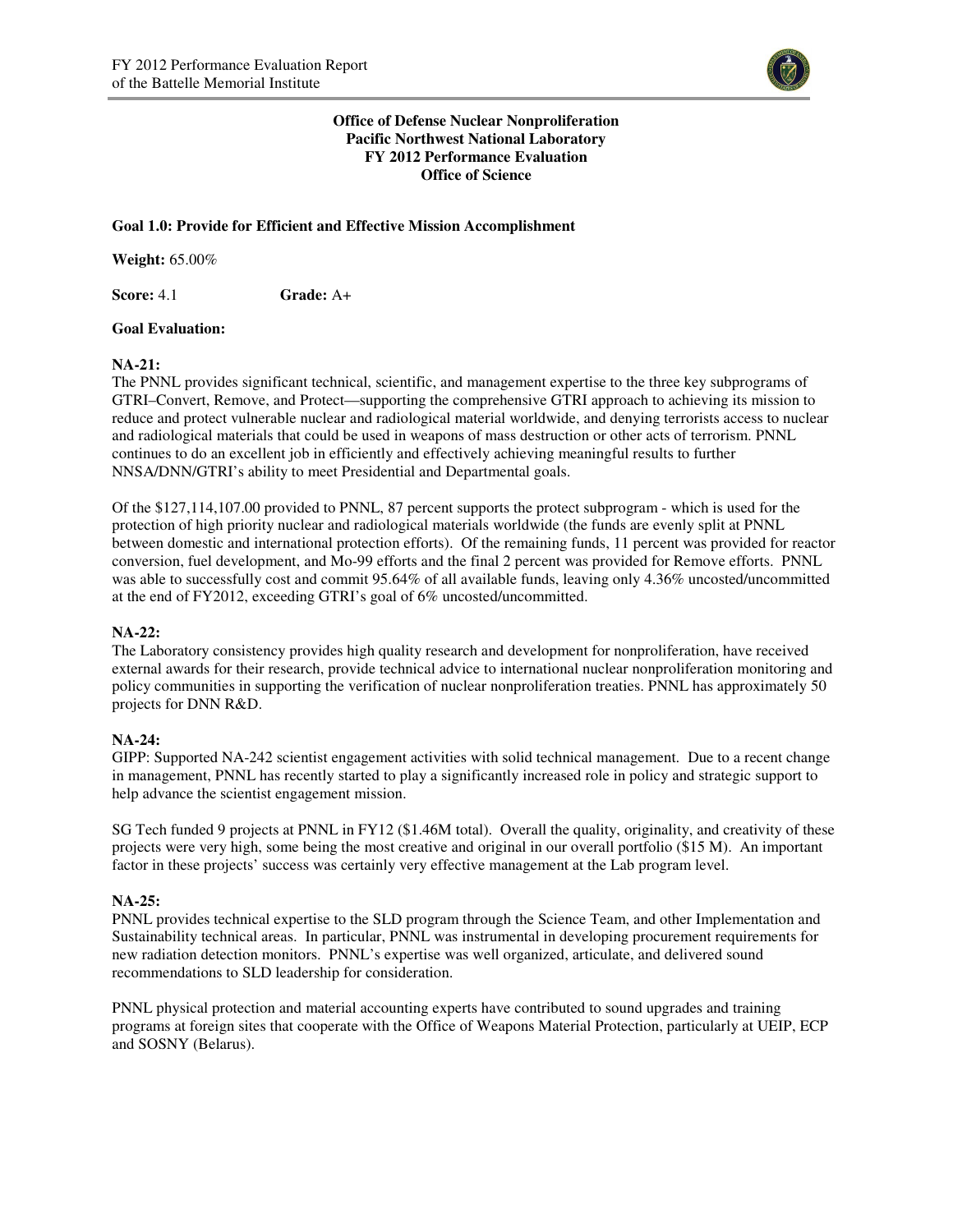

# **Objective 1.1: Provide Science and Technology Results with Meaningful Impact on the Field**

**Weight:** 60.00%

**Score:** 4.1 **Grade:** A+

**Objective Evaluation:** 

**NA-21:** Score/Grade=4.0/A

PNNL's support to projects was excellent in FY2012. PNNL exceeded all FY2012 material protection performance and financial targets. As of September 2012, PNNL significantly exceeded the FY2012 target of 105 buildings completed (68 domestic and 37 international) and successfully completed upgrades at 196 buildings (101 domestic and 95 international). PNNL also continues to provide critical support in the sustainability of GTRI physical protection programs, including the development of national regulations, inspection programs, and response force training.

In addition, PNNL provided excellent support for the Electron GAZ removal project that consolidated a very large quantity of radiological material and secured it in a GTRI funded storage facility.

**NA-22:** Score/Grade= 3.8/A

The Laboratory has exceeded expectations of the proposed research plans and has provided creative, innovative research to meet our nonproliferation goals. Significant areas of S&T are of outstanding merit and have a positive impact to DOE and other customer missions.

Several projects made significant accomplishments during 2012, notably a demonstration of a helicopterbased radiation detection system, a proliferation detection system, a gamma-ray multi-coincidence analysis system and an ultra-high-precision gas processing system.

Impact:

Our external Review Committee noted that:

o The Review Panel was "impressed by the quality of the science being performed, with the rigor of the modeling being representative."

o The Laboratory was complimented for its fairness: "What separates this project from the field is its breadth and the lack of bias (i.e., the Researchers are NOT touting a preferred material)."

o PNNL has shown competence in treaty verification and if the S&T is successful, this work should ultimately benefit the warhead dismantlement and Arms Control communities.

o PNNL is addressing a very important detection need and "pushing the envelope" in the process.

Peer-Reviewed Publications:

Under NA-22 funding, PNNL staff published 23 peer-reviewed articles in a number of international journals including:

- · *Modeling and Simulation in Materials Science and Engineering,*
- · *Radiochimica Acta*,
- · *Nuclear Instruments and Methods in Physics Research*,
- · *Progress in Nuclear Energy*,
- · *Analytical and Bioanalytical Chemistry*,
- · *Analytical Chemistry*,
- · *Journal of Analytical Atomic Spectrometry*,
- · *Environmental Science & Technology* ,
- · *Journal of Radioanalytical and Nuclear Chemistry*.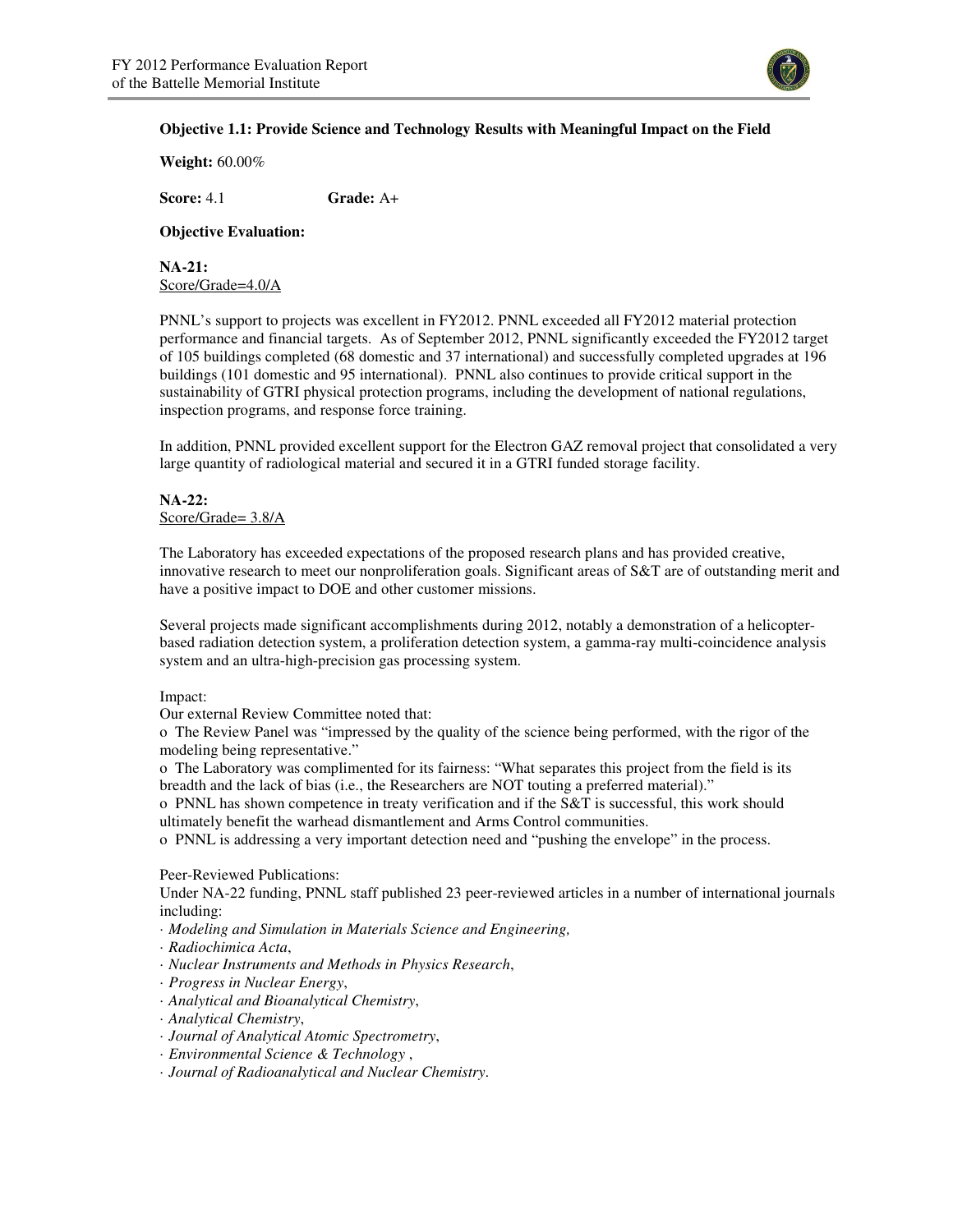

Invited talks, citations, making high-quality data available to the scientific community: Under NA-22 funding, PNNL staff presented 62 invited talks at both domestic and international conferences.

PNNL has hosted Workshops & Courses:

- · 3rd Annual Workshop on Scintillator Nonproportionality Physics,
- · International Workshop on Signatures of Medical and Industrial Isotope Production,
- · Nuclear Detection Summer Course.

Successful technologies are or have been transitioned to users to support DOE Missions for optical signatures, information-gathering and information barriers.

The Laboratory's research is being used in several projects for DOE emergency response and DNDO for algorithm development, unattended sensors and data integration.

Awards:

· PNNL was awarded two R&D 100 Awards in 2012 for "Advanced Carbon-dioxide Removal Unit" (Environmental Technologies) and "Graphene Nanostructures for Lithium Batteries" (Materials Sciences). These projects were not under NNSA direction, but are indicative of quality research at the Laboratory. · PNNL was awarded a 2012 FLC award for their NA-22 sponsored work in "Chemically Etched Emitters for Nanoelectrospray Ionization Mass Spectroscopy."

#### **NA-24:** Score/Grade=3.9/A

ECRC: Provided technical support for export control tasks including domestic export enforcement, multilateral regimes (AG, MTCR) support, ITAG, NPAIR development, and technical assessments for 29 export licensing cases.

GIPP: Supported NA-242 scientist engagement activities with solid technical management. Several PNNL GIPP projects have been brought to the point of commercialization, helping to achieve a core program objective of long-term sustainability.

PNNL provided excellent science and technology support to the Office of Nuclear Verification Warhead and Fissile Material Transparency (WFMT) Program's U.S.-United Kingdom (UK) Cooperation Program in FY12 through participation in the US-UK Warhead Monitored Dismantlement (WMD) Exercise activities that took place throughout 2011 and concluded in the first quarter of FY12. PPRA: PNNL experts made significant contributions as technical experts and health physicists on three PPRA monitoring missions to Russian facilities in FY12. A PNNL expert also made significant contributions as a member of the U.S. delegation to the December 2011 Joint Implementation and Compliance Commission meeting in Moscow, and is making significant contributions to the effort to bring the last three shutdown Russian reactors into the PPRA monitoring regime. PNNL was extremely well prepared to host a Russian monitoring team at the shutdown Hanford reactors in July 2012. NTL: PNNL experts supporting the NTL program are world-class and are consistently sought out by the Provisional Technical Secretariat (PTS) staff at the Comprehensive Nuclear-Test-Ban Treaty Organization (CTBTO) to address technically complex and diplomatically sensitive issues. PNNL's NTL-related publications make a significant impact in the field (i.e., 5x10^9) Bq/day for Xenon emissions from medical isotope production facilities) and PNNL experts are leaders in making high-quality radionuclide data available to the scientific community. PNNL experts also published the first peer-reviewed scientific paper in the United States on measurement of radioactive debris from the March 2011 Fukushima nuclear accident.

The work of PNNL advances NNSA/customer mission. PNNL has successfully executed project work plans. Work conducted by PNNL is of high merit and quality. PNNL offers unique experience in safeguardsrelated regulatory and legislative development to fulfill DOE/NNSA mission needs and contribute to meaningful bilateral safeguards cooperation. PNNL is positioning itself to be a leader in safeguards-related R&D in the coming year. The quality of the proposals, value of the research, and standard of program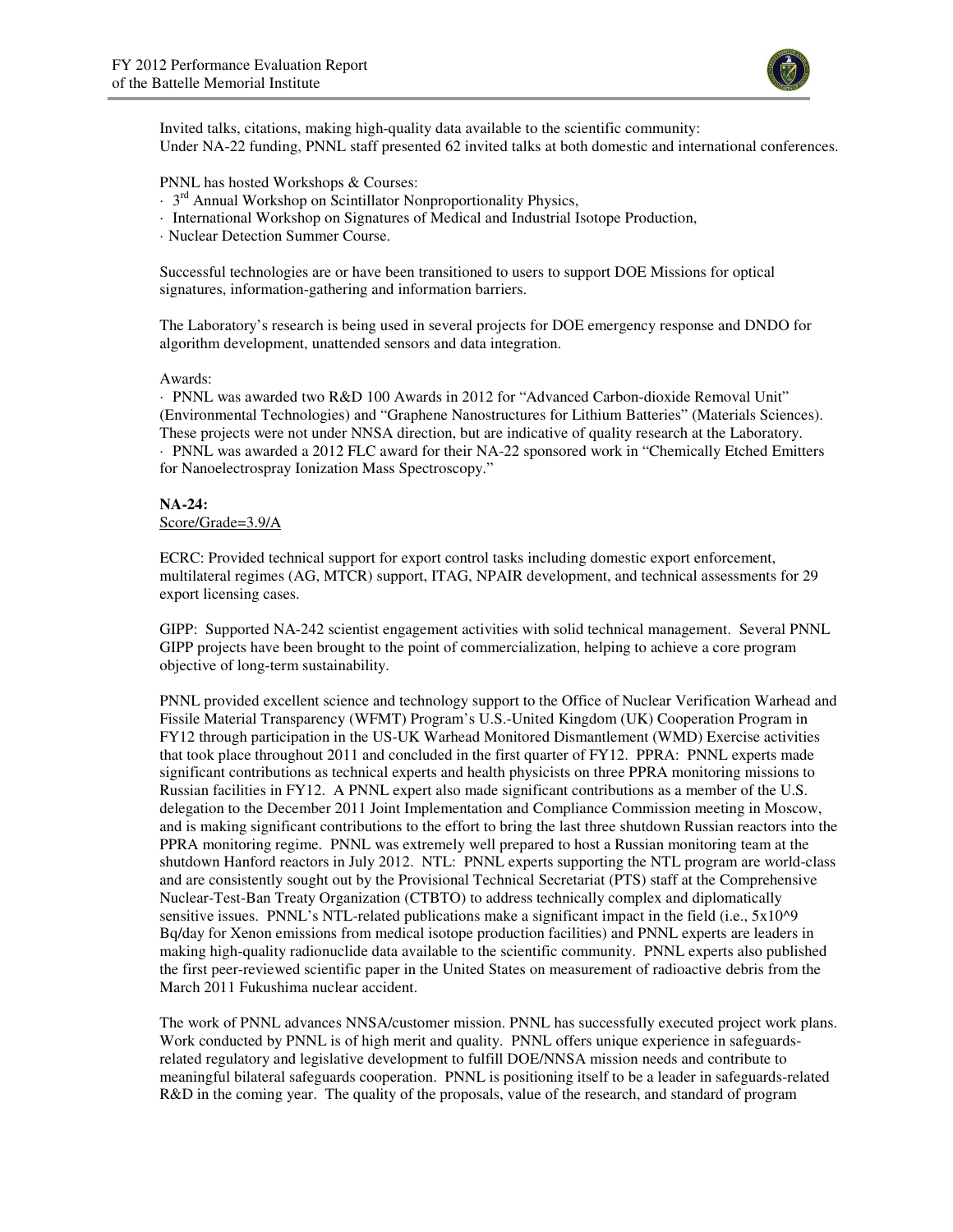

management has been consistently high.

**NA-25:**

Score/Grade=4.3/A+

PNNL provides concept of operations development, training materials development, and provides critical scientific expertise related to nuclear detection for the Second Line of defense program. PNNL provides important support for all aspects of the program's implementation in the field.

# **Objective 1.2: Provide Quality Leadership in Science and Technology that Advances Community Goals and DOE Mission Goals**

**Weight:** 40.00%

**Score:** 4.0 **Grade:** A

#### **Objective Evaluation:**

**NA-21:** Score/Grade=4.0/A

PNNL has provided exceptional management and services in support of GTRI's ongoing efforts to accelerate the establishment of commercial non-HEU-based production of Mo-99 in the United States and to assist global Mo-99 producers in the conversion of their Mo-99 production processes to LEU targets. They have demonstrated great aptitude in aiding GTRI through program management and integration support. Furthermore, they have expertly managed contracts and provided oversight to assist foreign Mo-99 producers in converting to the use of LEU targets. Finally, they have expertly supported the execution of the Mo-99 program's Semi-Annual Technical Reviews, which provide independent technical consultations to evaluate the progress of each of the domestic cooperative agreement projects.

**NA-22:** Score/Grade=3.7/A-

Laboratory staff members hold leadership positions in several professional organizations. One staff member has been invited to become an AAAS fellow.

Staff members have been active in high-level panels providing technical advice to the Department of Energy for future R&D:

· Chief Technical Advisor for Plutonium Disposition,

· Participated in the National Academy of Sciences review of technical aspects of the Comprehensive Nuclear-Test-Ban Treaty (CTBT) and attended CTBT Working Group B as part of the US delegation,

· Liaison between the Coordinating Panel for Advanced Detectors (CPAD) and the Cosmic Frontier at the Community Summer Study (Snowmass meetings),

· Two staff members are currently on formal assignment as technical advisors to our office,

· A staff member received an internal Laboratory Director's Award for Exceptional Engineering

Achievement award for leadership in international treaty monitoring and as a technical resource in nonproliferation research. This award is given to members of the engineering R&D staff who have made major national and international contributions to the advancement of an engineering field of study. A staff member is an NCNS advisory board leader

The Lab has performed work successfully in teams. Our Review Panel concluded in particular that a PNNL/ORNL collaboration is already producing good work. One strength of this Research Team is the wellbalanced focus on modeling and applications.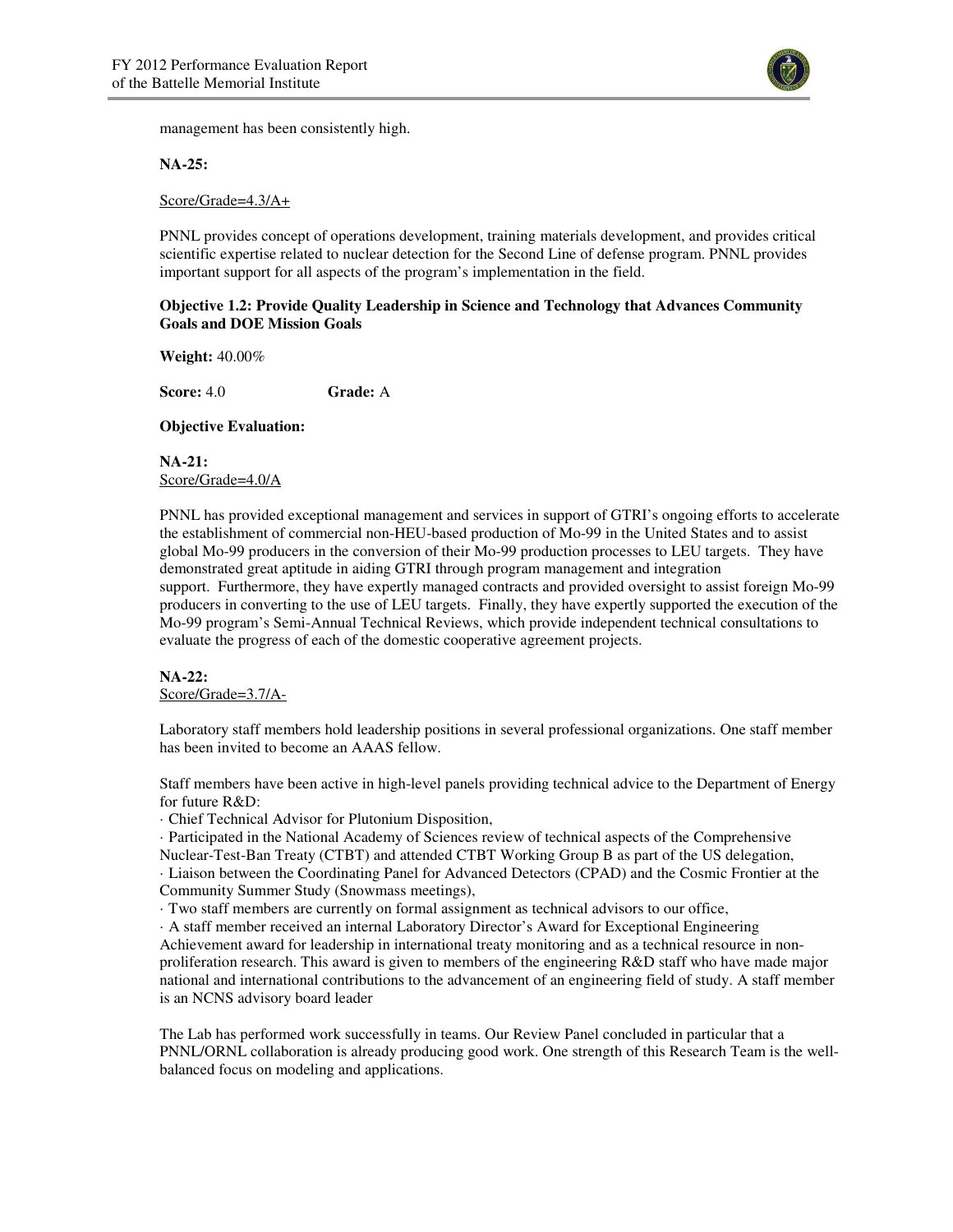

Letter of recognition and appreciation for Fukushima response - PNNL has been cited by RADM Krol (NNSA/Emergency Response) in a letter of recognition sent March 28 to Laboratory Director Kluse for its assistance in the Fukushima response. PNNL furnished summaries of both local data collected in Richland and OCONUS data collected through the International Monitoring System of the CTBTO to the NA-42 NIT and later the EPA for use in managing the US response as the plume came across the Pacific. The IMS data was the first regional data available to show the time evolution of the plume across the northern Pacific from Japan and across Kamchatka to Alaska, Canada, and the CONUS.

PNNL also manages the Nonproliferation Graduate Fellowship Program which in 2012, rigorously reviewed the credentials of, and subsequently selected 23 graduate students from across the nation to spend a full year supporting one of the NNSA's Defense Nuclear Nonproliferation offices.

The NNSA Office of Proliferation and Verification R&D (NA-22) relies on scientists from PNNL and others to provide external review for research proposals for our Small Business Innovation Research (SBIR) and University programs. For the FY2012 University call, PNNL provided 27 external reviews, and 63 external reviews for the FY2012 SBIR call.

#### **NA-24:** Score/Grade=3.7/A-

ECRC: Support provided for export control tasking was critical in meeting the goals defined by DOE.

GIPP: Supported NA-242 scientist engagement activities with solid technical management. Although a high number of projects have suffered delays, it is expected that new management changes will help to resolve project management issues.

In addition to other Warhead and Fissile Material Transparency (WFMT) Program activities, NTL: The PNNL NTL Lab Lead has a number of significant leadership positions: Chairman of the U.S. CTBT Verification and Monitoring Task Force Radionuclide Subgroup, Chairman of the international CTBT Radionuclide Expert Group, and Radionuclide Scenario Development Leader for On-Site Inspection Integrated Field Exercise 2014. He was also a significant contributor to the March 2012 NAS CTBT report. PNNL experts coordinated and led the June 2012 Workshop on Signatures of Medical and Industrial Isotopes, which has been a great success in encouraging the production and monitoring communities to discuss options to address a serious issue that could significantly affect CTBT monitoring.

PNNL staff members are active participants in professional organizations, committees, and activities, and take on leadership responsibilities commensurate with experience and expertise. PNNL staff members have leadership positions in NNSA sponsored workshops and strategic planning activities. PNNL submits competitive proposals that open significant new areas of exploration that are aligned with NNSA mission needs. In general, even relatively young and still-developing PNNL researchers have demonstrated a notable level of leadership potential within the community. PNNL very effectively hosts a peer-review coordination role for some DOE projects.

## **NA-25:** Score/Grade=4.1/A+

PNNL has provided excellent project management and execution support for the program. PNNL also provides critical R&D and testing support and supports multiple aspects of the program's implementation.

PNNL continues to provide excellent technical expertise to the SLD Program. PNNL has provided excellent information to the SLD program regarding the lifecycles of handheld equipment and made recommendations for future program procurements.

PNNL also contributes to peer papers and reviews on technical issues important to SLD.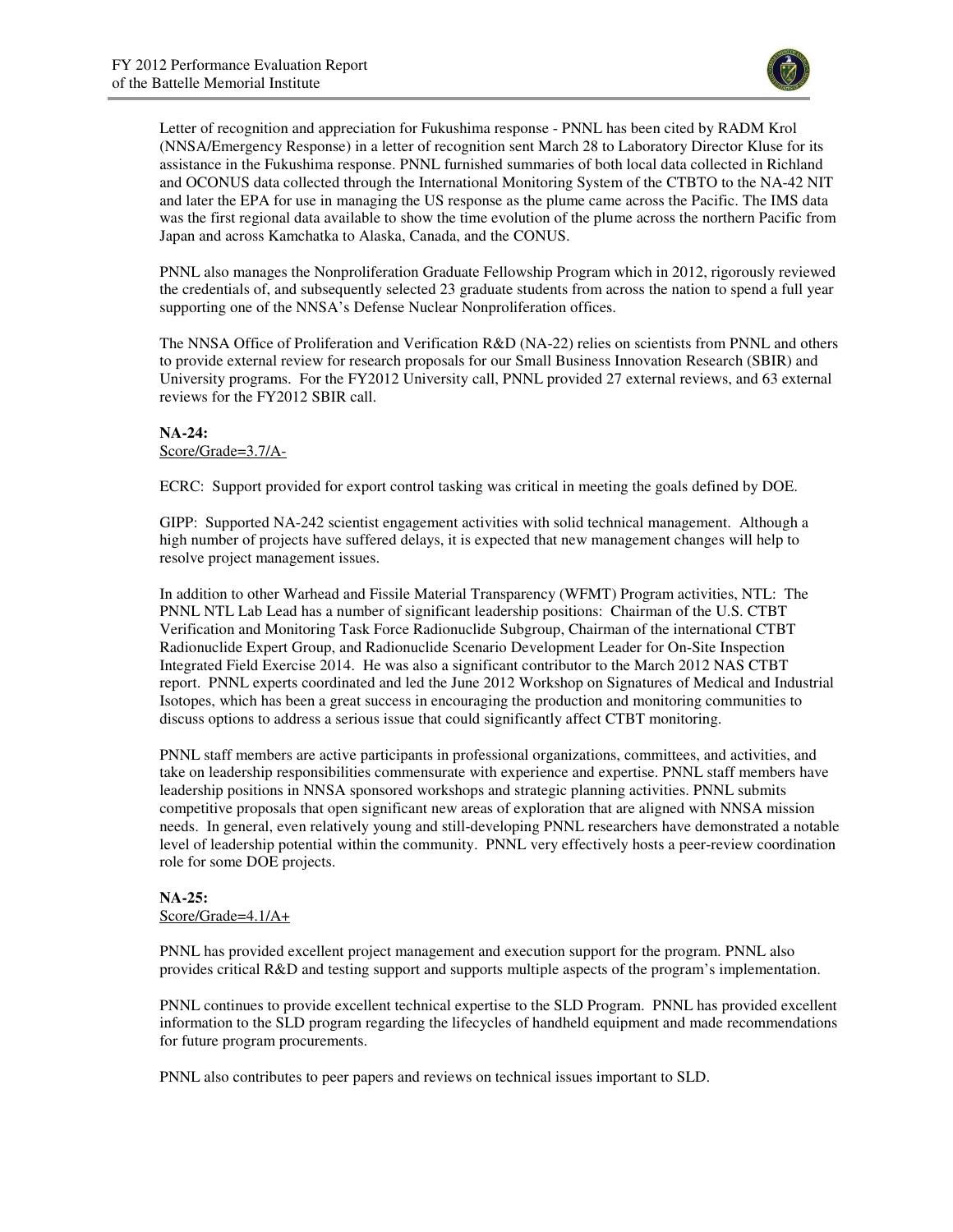

# **Goal 3.0: Provide Effective and Efficient Science and Technology Program Management**

**Weight:** 35.00%

**Score:** 4.0 **Grade:** A

# **Goal Evaluation:**

# **NA-21:**

PNNL continues to provide valuable leadership to the GTRI Program and has been able to recruit and retain a quality workforce.

## **NA-22:**

The Laboratory attracts and retains world-leading and high-quality scientists, and effectively communicates its results and plans.

## **NA-24:**

GIPP: Supported NA-242 scientist engagement activities with exceptional level of technical expertise. The principal investigators on PNNL projects continue to demonstrate a high level of dedication and expertise.

PNNL provides input for strategic planning and development on bilateral and multilateral safeguards engagement for the Southeast Asia region. PNNL consistently provides high-quality and innovative support to new INSEP initiatives, including work on the SSAC framework for engagement and a new effort to address domestic safeguards inspector qualification programs. PNNL demonstrates a clear vision and strong leadership in the area of program management. Clear indication of systematic and coherent planning. Young and dynamic workforce that routinely performs ahead of expectations.

PNNL personnel did a superb job in planning and implementing the NSG Plenary group meeting in Seattle. The NSG Plenary was a large, highly visible, and from a mission perspective, highly important conference. PNNL handled difficult subcontracting challenges with aplomb, assured local security was adequate for the conference, and generally did an outstanding job in running the conference.

# **NA-25:**

PNNL has provided excellent project management and execution support for the program. This support has been consistently provided across divisions. PNNL consistently provides excellent financial and project management support.

PNNL has consistently provided excellent assistance to SLD in the development of program visions, strategic planning, and development of initiatives. In particular, PNNL's expertise has been pivotal in the development of FY13 strategic initiatives for the Sustainability Program, including assisting SLD in the development of a process to work with partner countries to develop internal radiation detection regulations. Further, PNNL continues to provide exceptional expertise in the planning and execution of table-top and field exercises and in-country technical workshops.

#### **Objective 3.1: Provide Effective and Efficient Strategic Planning and Stewardship of Scientific Capabilities and Program Vision**

**Weight:** 20.00%

**Score:** 3.9 **Grade:** A

#### **Objective Evaluation:**

**NA-21:** Score/Grade=4.0/A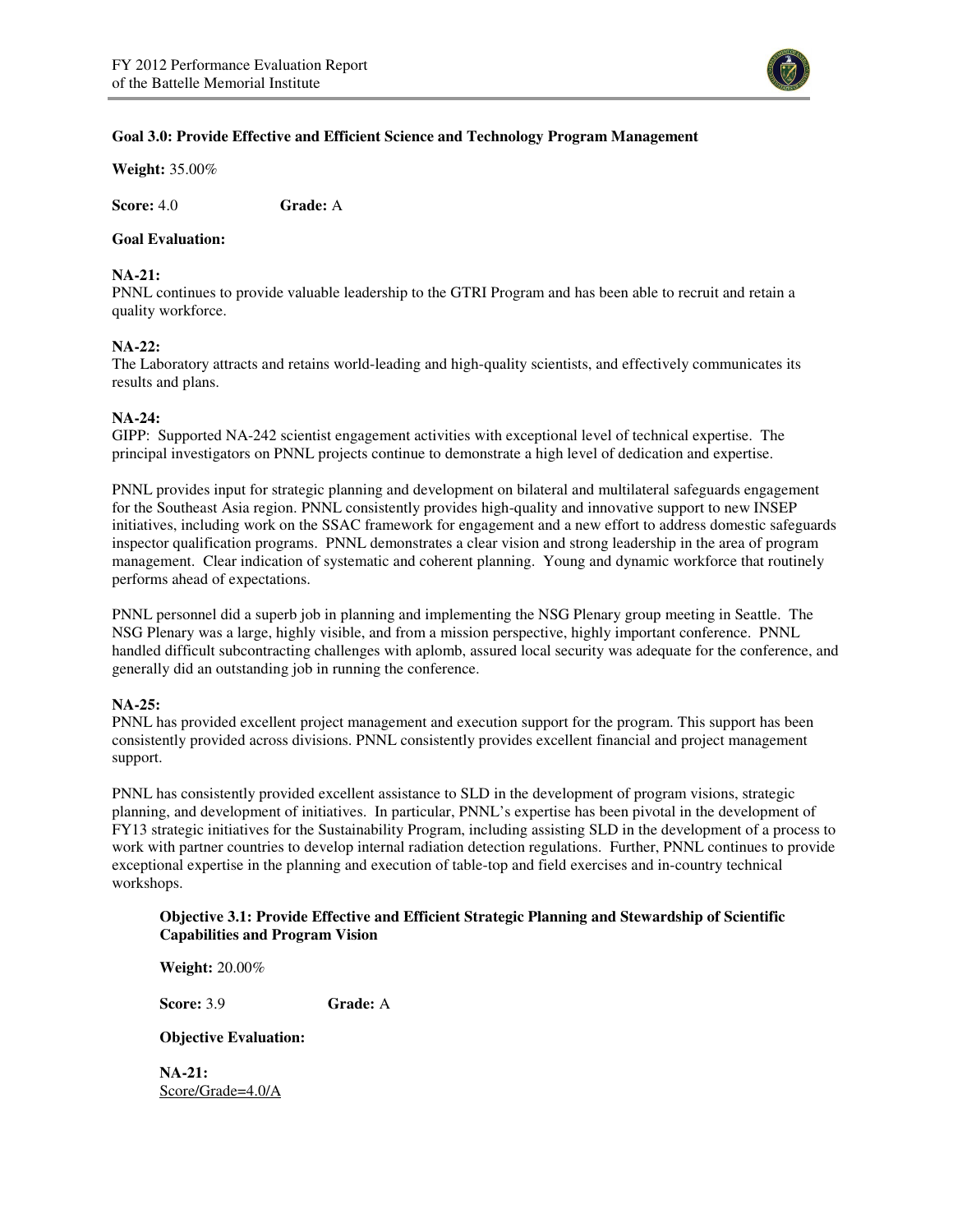

PNNL has continued to be a leader by working with GTRI HQ to develop and advance GTRI's sustainable security goals and objectives towards the facilities that have implemented GTRI security upgrades.

#### **NA-22:** Score/Grade=3.5/A-

The Laboratory attracts and retains a high quality scientific workforce, and they are widely recognized within the U.S. and international nuclear nonproliferation monitoring and policy communities for leadership in supporting the verification of the Comprehensive Test Ban Treaty.

An external Review Panel concluded that:

- · "PNNL is the 'Gold Standard' for the rigorous collection and compilation of optical signatures,"
- · "the Researchers have a very good grasp of the gaps in the science,"

· "S&T work showed a unique combination of theory and experiment which will open the door to many publishing opportunities."

PNNL's Lab Director was awarded the 2012 FLC "Laboratory Director of the Year" award.

A PNNL staff member has been chosen to lead a sub-team in an international exercise for CTBT in FY14.

## **NA-24:** Score/Grade=3.6/A-

ECRC: Laboratory capabilities were adroitly managed to help achieve the programs' strategic goals. The Laboratory has done an exceptional job of attracting and retaining high-quality staff member that seamlessly integrate with team members at other labs. Ensured that technical expertise would be available at all times in response to emergent tasking.

In addition to other Warhead and Fissile Material Transparency (WFMT) Program activities, PPRA program management strongly supports the PNNL strategic plan; PPRA plan at PNNL is well aligned with DOE mission goals. NTL program management at PNNL strongly supports the PNNL strategic plan. Flexibility in the face of changing budgets is to be commended, along with PNNL consistently looking for ways to leverage related work in other programs (e.g., NCNS).

PNNL is able to retain and recruit staff for a sustainable program, shows strategic vision for its work, is uniquely qualified for the work it does, and has Laboratory plans that are aligned with NNSA mission goals. PNNL has a coherent plan for addressing future workforce challenges. Clear evidence of careful and effective strategic planning and vision.

Within the Policy arena, numerous times during the reporting year, PNNL failed to exhibit strategic vision as well as take direction from DOE/NNSA relating to specific work being supported by DOE/NNSA

#### **NA-25:** Score/Grade=4.0/A

PNNL's mission and strategic direction are well aligned with the needs and requirements for program implementation.

PNNL continues to provide important technical expertise in the evaluation of technical issues associated with installed radiation detection monitors. PNNL's assistance includes supporting over 40 countries worldwide with a Help Desk that supports local maintenance providers in the maintenance of radiation detection monitors and computer hardware/software. PNNL also provides sound root cause analysis studies to SLD management, which contain options/recommendations for program processes, procedures, or technical improvements. Further, PNNL's ability to recruit, train, mentor, and sustain quality personnel has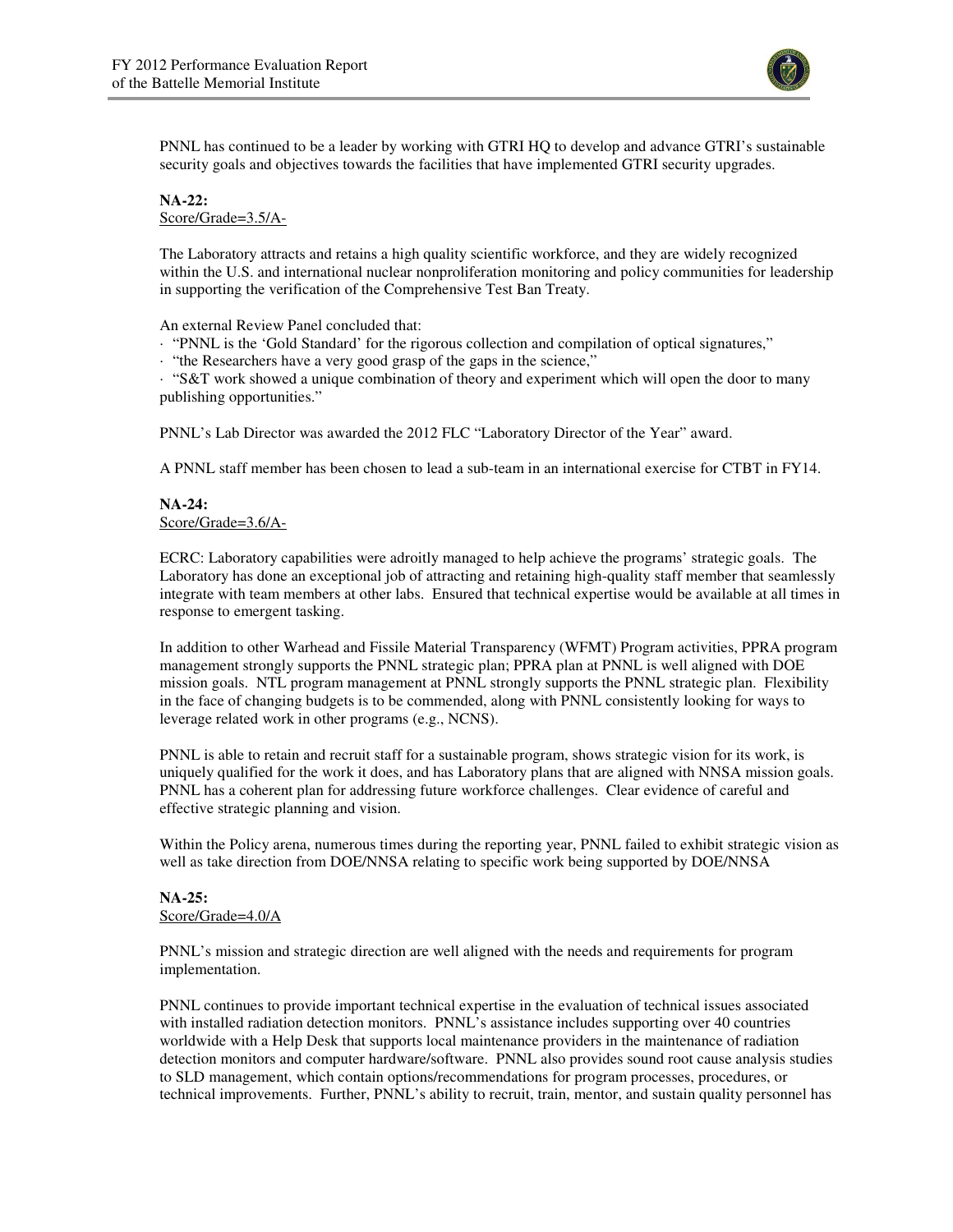

consistently benefited the SLD program; quality personnel permits SLD to more effectively and efficiently implement SLD's mission.

This year, PNNL project management experts have assisted OWMP greatly with re-writing sustainability contracts for the final year of comprehensive support at two Russian sites whose HEU mission will be going away in late 2013. PNNL experts had to dispassionately break down and re-write contracts from another lab for more cost effective support of essential sustainability activities, amidst resistance within long-established teams (and disagreement within the HQ team). Thanks especially to two staff members for their objective and tactful support.

# **Objective 3.2: Provide Effective and Efficient Science and Technology Project/Program/Facilities Management**

**Weight:** 20.00%

**Score:** 3.9 **Grade:** A

#### **Objective Evaluation:**

**NA-21:** Score/Grade=4.0/A

PNNL has provided vital leadership in project management and risk analysis efforts for GTRI's Mo-99 program and serves as the lead project management integrator for all of the domestic and international projects for Mo-99. In this role, PNNL has worked to establish performance baselines, detailed risk analyses, and project execution plans. PNNL established a SharePoint site to support the integration of the work occurring at the various national laboratories where status on expected milestones and deliverables are reported weekly, providing GTRI with a clearer and more accessible avenue to manage work being executed at the national laboratories in support of the Mo-99 program. In addition, PNNL's work on the compilation of an Executive Monthly Report for GTRI upper management has resulted in an indispensible programmatic document. PNNL's team continues to provide outstanding service to GTRI in this area that has been invaluable to progress in achieving these complex program missions.

PNNL has also provided vital leadership in project controls, project management and risk analysis in support of GTRI's protect, reactor conversion, Mo-99, and fuel development programs. PNNL is the lead project management integrator of multiple-lab teams for each of these programs. In this role, PNNL established performance baselines and detailed risk analyses and risk management plans for each of these programs, and is currently leading the lab teams in providing status for the baselines and plans. Additionally PNNL serves as the pillar lead for the fuel fabrication capability effort under the convert program. PNNL has continued to be a leader for project management practices and expectations within the protect project. PNNL's team continues to provide outstanding service to GTRI in this area to ensure progress in these complex program missions.

Last, PNNL has provided expert project management and physical protection expertise. Their cross-cutting protection support on Search and Secure, centralized equipment procurement, equipment test bed management, and the GTRI Protection and Sustainability Criteria document has been critical to GTRI's Protect mission. PNNL maintains high standards of project controls by assisting HQ staff in the organization of milestones, budget, and baselines in G2 and continues to do a good job of performing its project management duties and providing physical protection expertise for international radiological protect projects.

## **NA-22:** Score/Grade=3.4/B+

The Laboratory is effectively planning its research projects and tracking progress.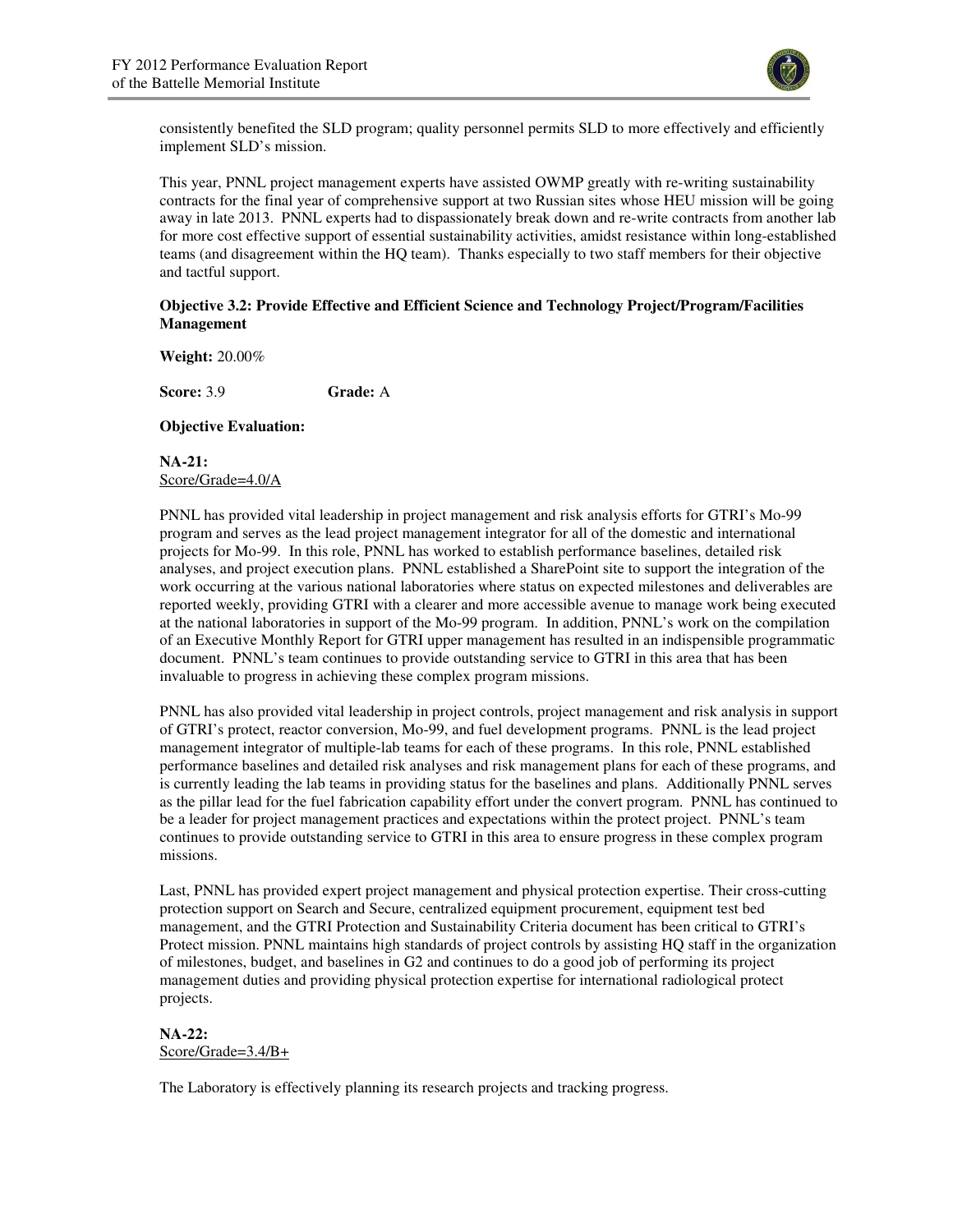

The Review Panel commented on specific projects:

- · project pursuing an "incredibly ambitious" scope of work,
- · "extremely well-organized effort,"
- · Strong leadership by Principal Investigator,
- · A strategic hire was made to replace a staffing need.

The Laboratory has fielded a great team of researchers, including students and post-docs.

# **NA-24:** Score/Grade=3.6/A-

ECRC: Effectively provided creative solutions to allow for continued success of export control tasking during times of increasing fiscal austerity through astute relocation of funds and resources.

CBM: Instrumental in planning and implementing the first technical nuclear forensics course sponsored by the International Atomic Energy Agency and NA-242's Confidence Building Measures Program hosted at PNNL in February 2012. PNNL succeeded in helping NNSA organize a technical training course that received extraordinarily positive feedback from participants, international experts and the IAEA.

In addition to other Warhead and Fissile Material Transparency (WFMT) Program activities, PNNL management of PPRA strongly supports the Laboratory strategic plan and U.S. national interests. Technical risks related to PPRA implementation are well-considered. U.S. certified CTBT Radionuclide Laboratory (RL-16) at PNNL consistently receives "A" grade in proficiency testing. PNNL experts serve as an OSI surrogate inspector trainee (Haas) and trainers for the international community. PNNL looks to leverage work in other programs to the benefit of NTL and the international CTBT effort. PNNL experts are consistently involved, by invitation, in the planning and conduct of any CTBT radionuclide meetings, exercises or workshops. PNNL is acutely aware of the need to protect U.S. interests while engaging the international CTBT community. PNNL's effective management and efficient implementation of project/program plans has shown the Lab's ability to be flexible when responding to ongoing and future WFMT UK cooperation program needs in support of future nonproliferation initiatives.

Research plans and management actions are proactive, not reactive. Management is prepared for budget fluctuations and changes in NNSA program priorities. LDRD investments, overhead funds, and other Laboratory funds are used to strengthen Lab plans. Programs managed in close alignment with proposed plans. Effectively use of LDRD that has led to continued funding under this NA-241.

Within the Policy arena, numerous times during the reporting year, PNNL failed to exhibit strategic vision as well as take direction from DOE/NNSA relating to specific work being supported by DOE/NNSA

## **NA-25:** Score/Grade=4.0/A

PNNL provides a variety of important technical support for the implementation of the program, especially in their support for the Second Line of Defense program. SLD's FY13 budget reduction forced the Program to make deep cuts in technical expertise. PNNL proactively met with SLD and provided various recommendations and options that kept as much of the superb technical expertise 'on-board' as possible, including reshuffling responsibilities, ranking their staff, and offering new ideas for management consideration.

## **Objective 3.3: Provide Efficient and Effective Communications and Responsiveness to Headquarters Needs**

**Weight:** 60.00%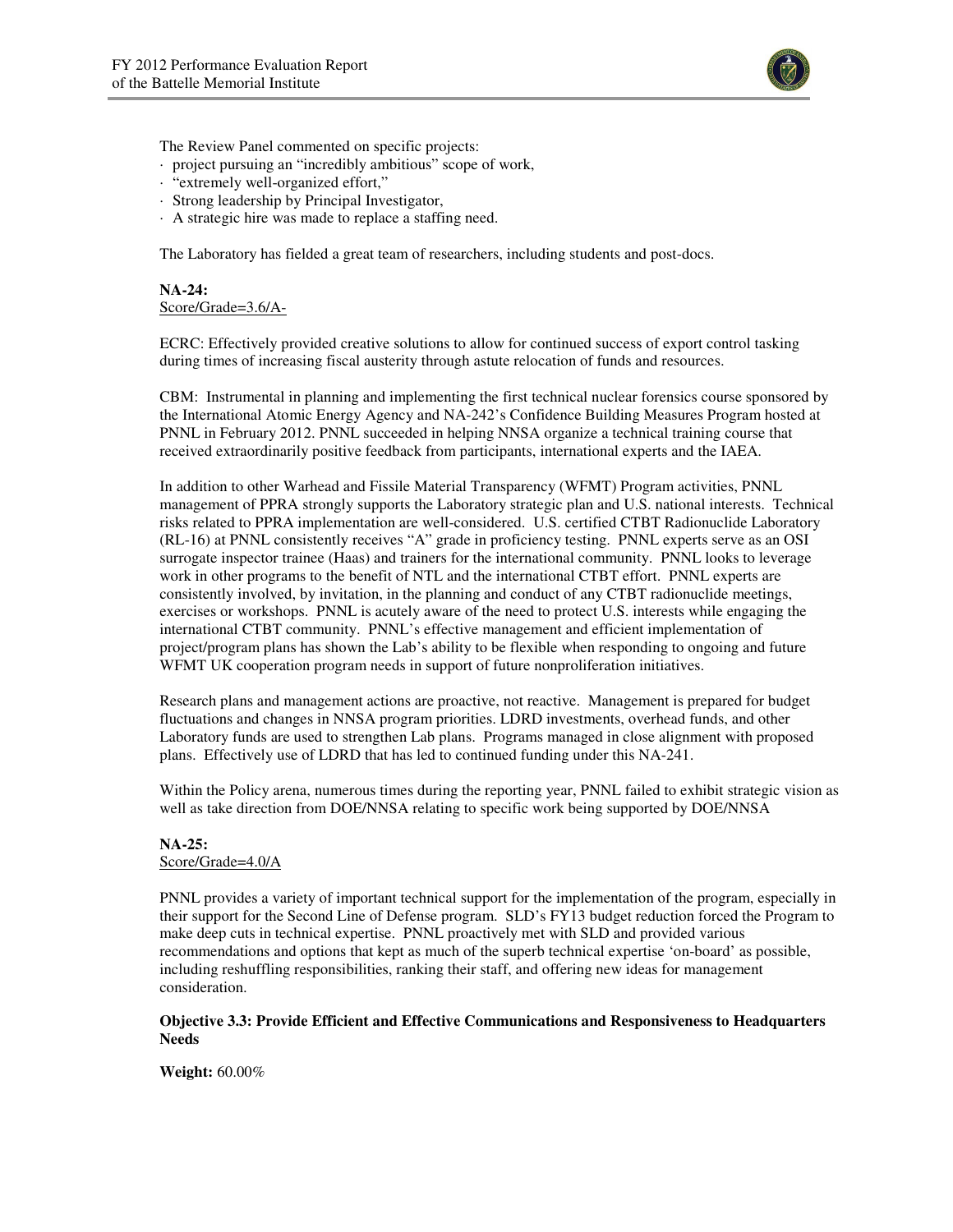

**Score:** 4.1 **Grade:**  $A+$ 

**Objective Evaluation: NA-21:** Score/Grade=4.0/A

PNNL has helped GTRI to fill critical needs in project management, physical protection and contract execution through the M&O contractors that it provides. PNNL has continually demonstrated to be knowledgeable, professional, and critical project teams. Communication and responsiveness to requests from GTRI are always prompt and effective.

# **NA-22:** Score/Grade=3.7/A-

Communication to headquarters is prompt and timely by the points-of-contact and administrative staff. The staff is exceptionally responsive and concerned with ensuring that PNNL resolves any outstanding issues and concerns with regard to information or personnel.

The administrative staff member who updates our online database with project plans and deliverables should be commended for her timeliness, accuracy, communication and quality of work. All active projects submitted all required quarterly reports in FY2012.

The Laboratory also manages our web-based process for handing proposals. This year they had to make many last minute changes to the system which worked very well for us under this critical circumstance.

# **NA-24:** Score/Grade=3.8/A

ECRC: PNNL has provided effective responsiveness in support of HQ external communications efforts. Staff throughout the Laboratory organization generally engaged in good communication practices. Responses to requests for information are prompt and thorough in all instances. The accuracy and integrity of the information provided is never in doubt. Up-to-date point-of-contact information is widely available for all programmatic areas. Headquarters is kept informed of both positive and negative events at the Laboratory.

In general, PNNL's management of the Office of Nuclear Verification's WFMT Program resources, and ongoing written and verbal communication with the NA-243/WFMT Program sponsor was exceptional. This enabled the WFMT and PNNL Teams to work together to make key project direction decisions throughout the year and ensure that funds were consistently applied in an effective manner, thereby helping ensure that the maximum amount of work was being accomplished. PNNL communications and responsiveness on PPRA issues are outstanding; never a surprise and PNNL always has well-considered solutions to issues. PNNL communications and responsiveness on NTL issues are outstanding; never a surprise, even with the breadth of issues and international emphasis of the program.

Laboratory management has instilled a culture throughout the Lab that emphasizes good communication practices. Communication channels are well-defined and information is effectively conveyed. Responses to HQ request for information are prompt, correct, thorough, and succinct. PNNL on numerous occasions has responded in an efficient and effective manner to requests for information from Headquarters, particularly requests regarding PNNL's involvement in safeguards engagement in the Southeast Asia and Middle East regions. PNNL's response to HQ exceeds that of all other labs in the SG Tech portfolio. It is time, effective, in-depth and consistently accurate.

**NA-25:** Score/Grade=4.3/A+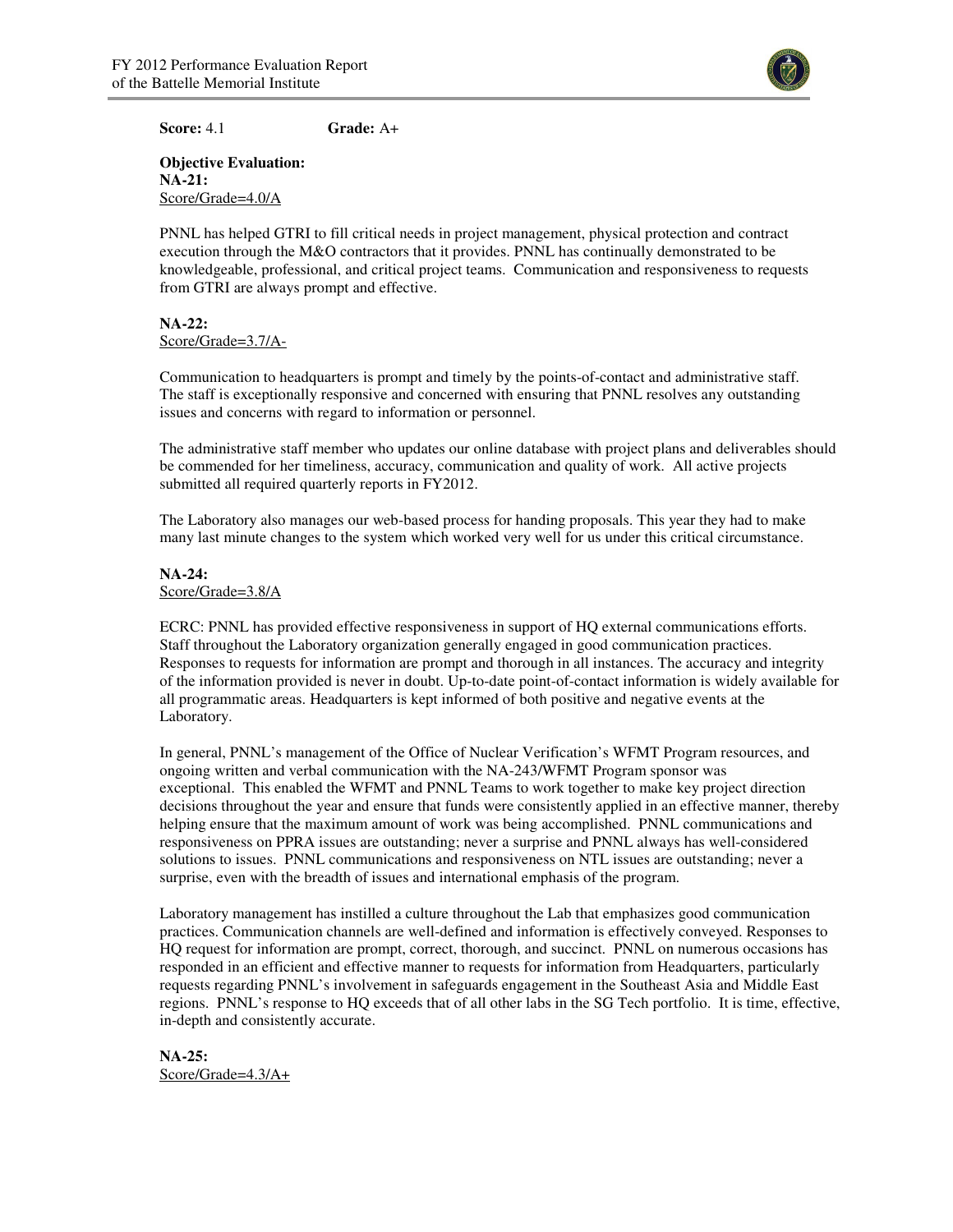

PNNL is responsive and effective in their communications with HQ staff and programs.

PNNL has provided outstanding support to both the Second Line of Defense and the MPC&A programs, including excellent project management, training and contract support. Overall, PNNL has been very efficient, timely, and helpful to SLD.

PNNL continues to exceed the standard of performance in many areas of support to the Megaports program. PNNL provides certified project management expertise to Megaports augmenting the federal staff in managing over 30 projects. Project managers support the Program in the management of work scope, schedule, and budget and the execution of program implementation.

PNNL continues to be flexible in planning, purchasing and delivering equipment. PNNL has done a very good job supporting the Core Mobile Detection program.

PNNL has continued to provide exceptional support to the Sustainability Program. PNNL has continued to be instrumental in the creation and improvement of a multitude of planning and evaluation tools for the Sustainability Program, including 'stoplight charts' for SLD Management, new links for local maintenance providers to update on-line forms, and continuous training for the Sustainability Managers. Further, PNNL has been consistently proactive in the identification of required improvements and in the implementation of successful resolutions, including Help Desk data organization and reporting tools, parameter setting protocols with ORNL and LANL, and conducting root cause analysis.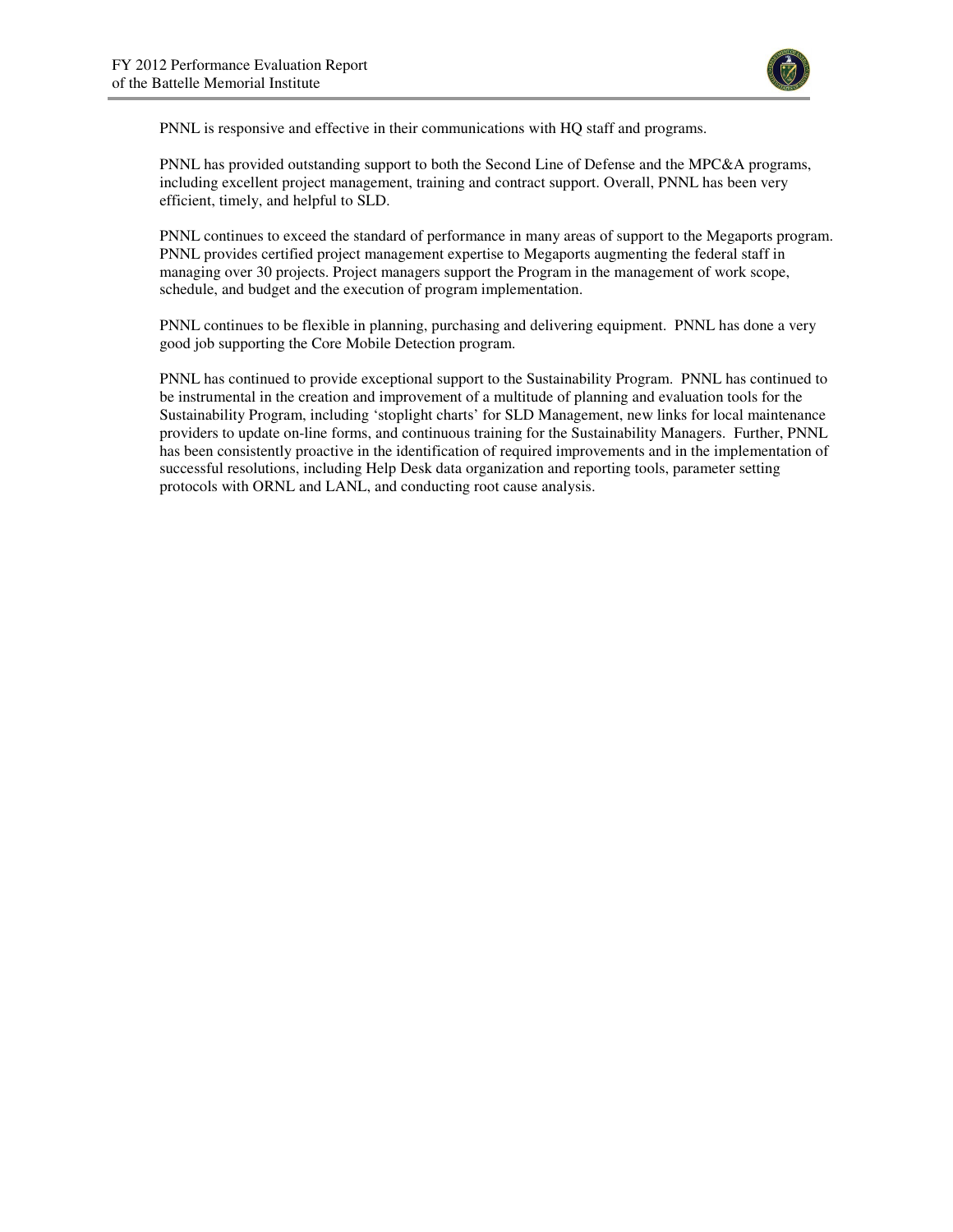

#### **Department of Homeland Security Pacific Northwest National Laboratory FY 2012 Performance Evaluation Office of Science**

# **Goal 1.0: Provide for Efficient and Effective Mission Accomplishment**

**Weight:** 60.00%

**Score:** 4.0 **Grade:** A

## **Goal Evaluation:**

In FY-12 PNNL has once again demonstrated its commitment to DHS and the broader Homeland Security Enterprise. PNNL has shown outstanding technical and managerial expertise across all DHS sponsored efforts. Most noteworthy is PNNL's exceptional ability to work with DHS program managers and HSE stakeholders to identify mission needs, create scientific approaches and technologies, deploy and test those approaches and technologies, and use the results to continue to inform the science and technology development process.

## **Objective 1.1: Provide Science and Technology Results with Meaningful Impact on the Field**

**Weight:** 60.00%

**Score:** 4.0 **Grade:** A

# **Objective Evaluation:**

PNNL is a recognized and valued partner of the Homeland Security Enterprise (HSE) that provides critical, relevant, and innovative solutions to key challenges. PNNL has done an outstanding job working with stakeholders across the HSE to identify needs, create innovative scientific approaches and technologies to meet those needs, deploy and test those approaches and technologies, and use the results to inform the science and technology development process.

# **Objective 1.2: Provide Quality Leadership in Science and Technology that Advances Community Goals and DOE Mission Goals**

**Weight:** 40.00%

**Score:** 3.9 **Grade:** A

#### **Objective Evaluation:**

PNNL is using its experience in designing imaging technology to develop the next generation of personscanning systems, increasing speed, expanding the number of threats evaluated, and providing clearer images for rapid decision making. PNNL also continues to provide world-leading nuclear material forensics expertise to support the DNDO National Technical Nuclear Forensics center, including serving as co-writer of the draft Nuclear Forensics International Technical Working Group Exercise Strategic Plan.

#### **Goal 3.0: Provide Effective and Efficient Science and Technology Program Management**

**Weight:** 40.00%

**Score:** 3.8 **Grade:** A

#### **Goal Evaluation:**

PNNL's publications advanced the science of homeland security, and investments in such areas as threat detection and cyber security are paving the way to resolve some of DHS's and the nation's most pressing problems. PNNL also continues to share its innovations with the broader academic and homeland security communities and has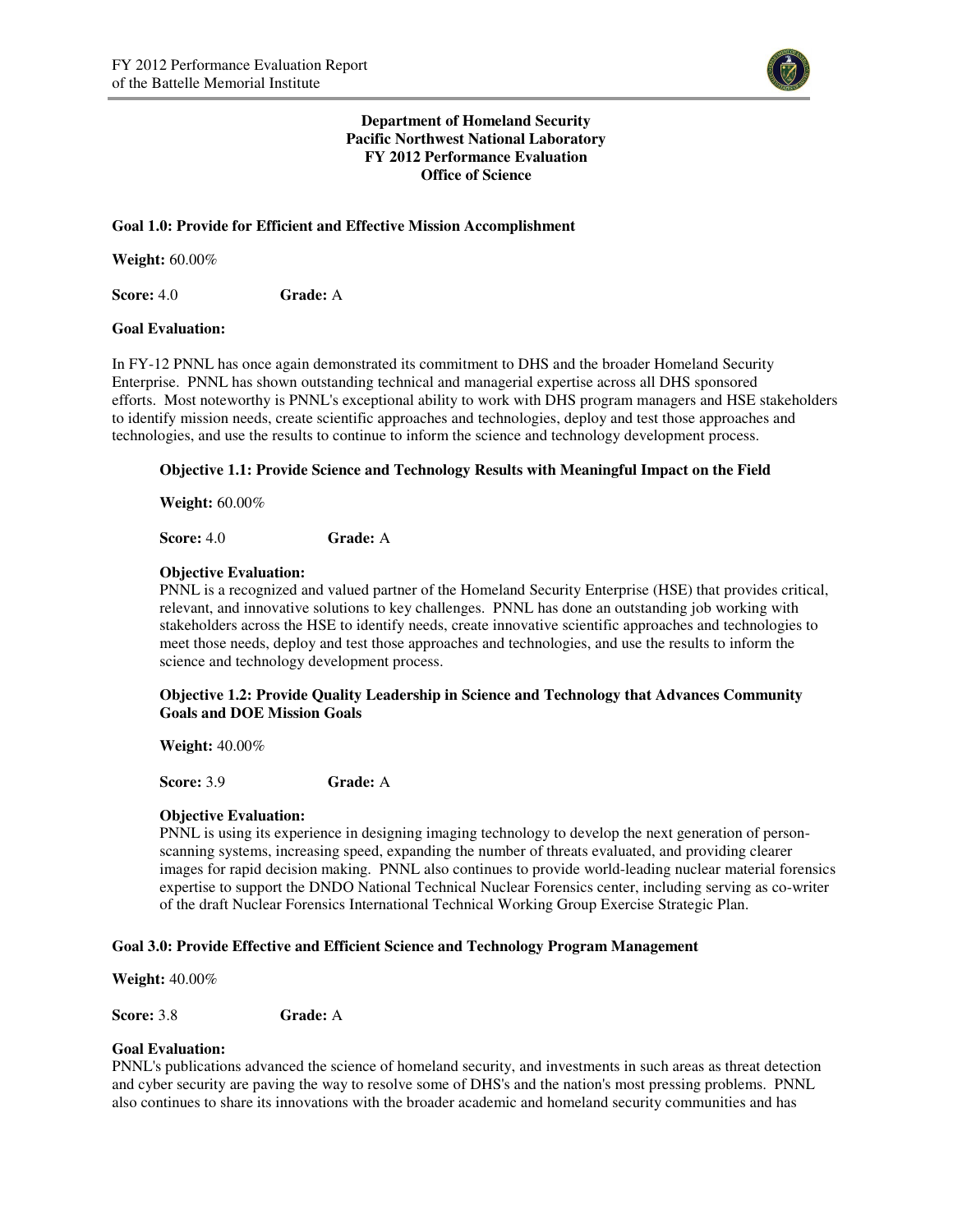

furthered its relationships with the Homeland Security Enterprise. Through activities such as these, PNNL has demonstrated its continued dedication to helping DHS protect the nation from accidental, intentional, and natural disasters.

# **Objective 3.1: Provide Effective and Efficient Strategic Planning and Stewardship of Scientific Capabilities and Program Vision**

**Weight:** 40.00%

**Score:** 3.9 **Grade:** A

# **Objective Evaluation:**

PNNL facilitated the development of and is serving as the first chairperson of the DOE National Laboratory Consortium for Explosives Detection. Six national labs are working in partnership with DHS S&T on explosives detection in the aviation security and mass transit environments to develop a multi-year strategic plan, technology roadmap, and recommended programmatic guidance. These products and the insights gleaned during their development will assist DHS S&T in identifying the most impactful technologies to pursue and potentially shorten the technology development lifecycle.

# **Objective 3.2: Provide Effective and Efficient Science and Technology Project/Program/Facilities Management**

**Weight:** 35.00%

**Score:** 3.5 **Grade:** A-

# **Objective Evaluation:**

Under DNDO, the RPMP focused efforts in four main areas in FY-12: 1) sustaining the coverage at port of entry sites where scanning has been implemented; 2) providing technical support for the continued operations of all deployed systems: 3) addressing system end-of-design life issues: and, 4) planning efforts to ensure the needs of DHS will be met in a fiscally challenged future.

# **Objective 3.3: Provide Efficient and Effective Communications and Responsiveness to Headquarters Needs**

**Weight:** 25.00%

**Score:** 3.9 **Grade:** A

# **Objective Evaluation:**

As an example, using experiences gained from numerous regional relationships, PNNL worked with DHS S&T, the state of Colorado, and the Denver region to develop an all-hazards framework for disaster recovery, with annexes on chemical, biological, and radiological incidents. This framework helped inform a draft federal document offering national guidance on developing recovery frameworks.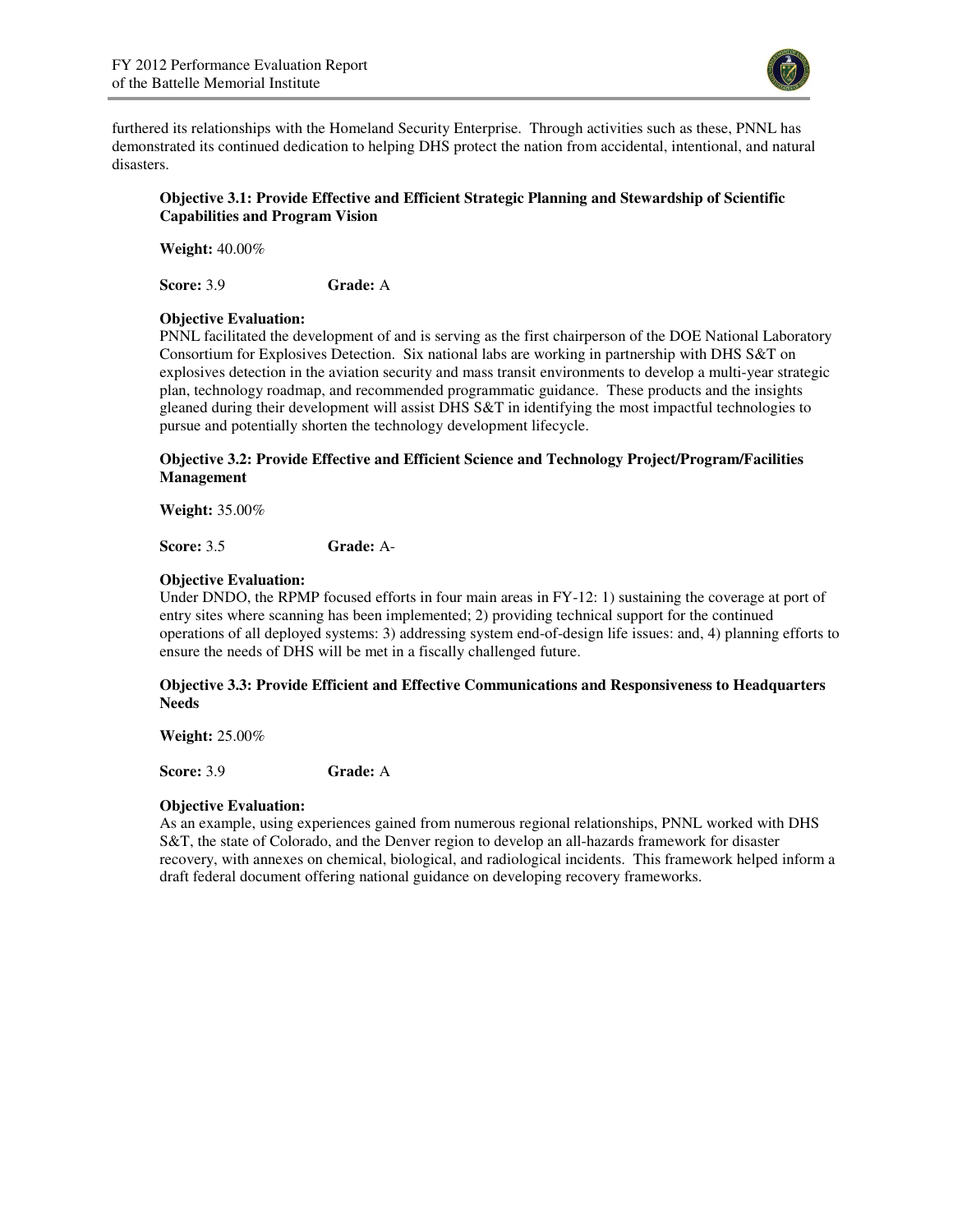

#### **Office of Intelligence and Counterintelligence Pacific Northwest National Laboratory FY 2012 Performance Evaluation Office of Science**

# **Goal 1.0: Provide for Efficient and Effective Mission Accomplishment**

**Weight:** 60.00%

**Score:** 4.3 **Grade:**  $A+$ 

#### **Goal Evaluation:**

As was the case last year, PNNL has made exceptional contributions to the Office of Intelligence and Counterintelligence for fiscal year 2012. The Lab consistently provided timely expertise and support to IN headquarters personnel, as well as held a leadership role in several national-level intelligence community (IC) working groups and interagency teams involving HQ staff, other U.S. government agencies and various national laboratories. All assigned missions were accomplished in a timely and efficient manner, and to the best of our knowledge, all IC customers were supported with 100% mission accomplishment and satisfaction. The CI office did a fine job, but two opportunities for improvement recommend themselves: there does appear to be a significant drop in analytical production, despite excellent writing skills and fundamental analytical technique. Increased (quality) production would be welcomed. In addition, the OPSEC plan requires annual review and regular attendance at local OPSEC working group meetings.

# **Objective 1.1: Provide Science and Technology Results with Meaningful Impact on the Field**

**Weight:** 60.00%

**Score:** 4.3 **Grade:** A+

#### **Objective Evaluation:**

Under the new DOE-IN foreign nuclear intelligence management paradigm, PNNL was given the responsibility to help define the relevant issues and conduct analytical and technical research to address those issues, subject to final approval by DOE-IN. A PNNL staff member was the informal group leader of the combined "fuel cycle labs" and played a major role in drafting the first coordinated production plan for PNNL, ORNL, and SRNL.

PNNL played a very important role in helping DOE-IN respond to the House Appropriations Committee Surveys and Investigations staff review of IW and the role of the national labs in the intelligence community. PNNL also played an important supporting role in the PDDNI's visit to a couple of field sites.

The PNNL CI program created the Threat and Risk Assessment (TARA) project as a proactive approach for identifying and mitigating potential insider threats. The first version of TARA was demonstrated during an inspection conducted in March, and the project was highlighted in the inspection report.

# **Objective 1.2: Provide Quality Leadership in Science and Technology that Advances Community Goals and DOE Mission Goals**

**Weight:** 40.00%

**Score:** 4.2 **Grade:**  $A+$ 

#### **Objective Evaluation:**

In addition, the Cyber Intelligence Center (CIC) provided analytical briefings to several agencies and industry leaders regarding threats to US critical infrastructure. This reporting has directly affected (in a positive way) industry support for DOE-IN participation in the various cyber initiatives of recent prominence. The CIC also provided critical leadership in the re-design and reconfiguration of the HAL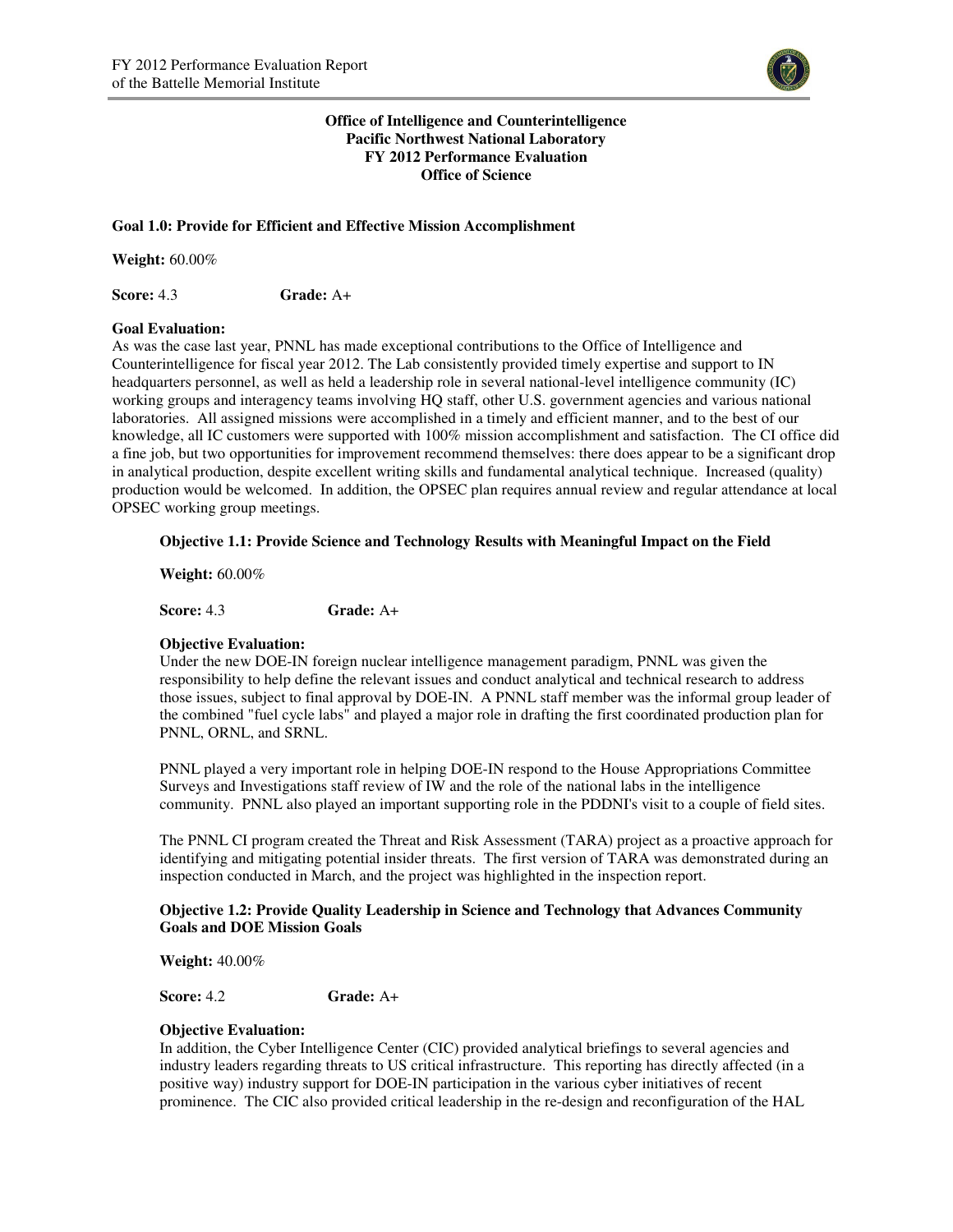

network to improve performance and security of the network, and will pave the way for making HAL a JWICS peer in compliance with various directives and requirements. The CIC also defined a CONOPS and provided a cross-domain solution that supports the routine transfer of data from the DOE-IN managed unclassified network at PNNL to HAL. Two PNNL members of the CI staff were key contributors to a DOE HQ working group tasked with executing the integration of CARDS data into the CI Portal application. During each meeting of this working group, technical and user-related challenges were routinely identified for which the staff members provided strategic recommendations for the resolution of issues and concerns. These two staff members directly helped insure the successful incorporation of CARDS data into the CI Portal.

PNNL analysts working on NMIP site security and transportation security assessments have excelled above many of their peers in their support to us this FY. In particular, PNNL staff provided excellent support to our efforts to prepare senior policy makers (including the President) for the 2012 Nuclear Security Summit in Seoul, and in response to short-suspense queries from key policy makers, including Congressional staff and NCPC.

## **Goal 3.0: Provide Effective and Efficient Science and Technology Program Management**

**Weight:** 40.00%

**Score:** 4.2 **Grade:** A+

#### **Goal Evaluation:**

PNNL is the most responsive lab in the entire DOE complex. Outstanding detailees and assignees, and excellence in the areas of nuclear fuel cycle analysis, cyber security and IT operations, and counterintelligence.

## **Objective 3.1: Provide Effective and Efficient Strategic Planning and Stewardship of Scientific Capabilities and Program Vision**

**Weight:** 30.00%

**Score:** 4.1 **Grade:**  $A+$ 

#### **Objective Evaluation:**

PNNL provided classes on graphite moderated reactors and small scale reprocessing, bringing experts in the field at PNNL into the classroom to train members of the intelligence community, DOE and DOE/NNSA analysts and policy-makers. There was exceptional interest in the course, and PNNL expanded the course by 20 percent to accommodate the demand. Even then, there were people left on the waiting list. Students across the board found the course to be very relevant to their work, and they said that they were going to recommend it highly to others in their organization. Both courses are becoming "must haves" among DOD and IC analysts.

PNNL offers another course on Nuclear Fuel Manufacturing, which provides both classified and unclassified material and activities, as well as tours of production facilities in the region.

The CIC also supported the Eagle Horizon national level exercise as the Devolution Cyber Directorate (IN-44). Members of the CIC received a formal recognition for their outstanding performance and their excellent contributions to the exercise. The exercise identified a few areas for improvement for the entire IN organization, which resulted in a complete rewrite of the DOE-IN COOP plan, later submitted to the DNI. The ODNI staff found the new COOP implementation plan to be so well-written that they directed it be shared with DHS, State, Treasury and FBI as a model for those domestic intelligence agencies to follow in their own plan development. This ended as a highly-successful effort, and the CIC in particular and PNNL in general can and should take great pride in their significant role in the process.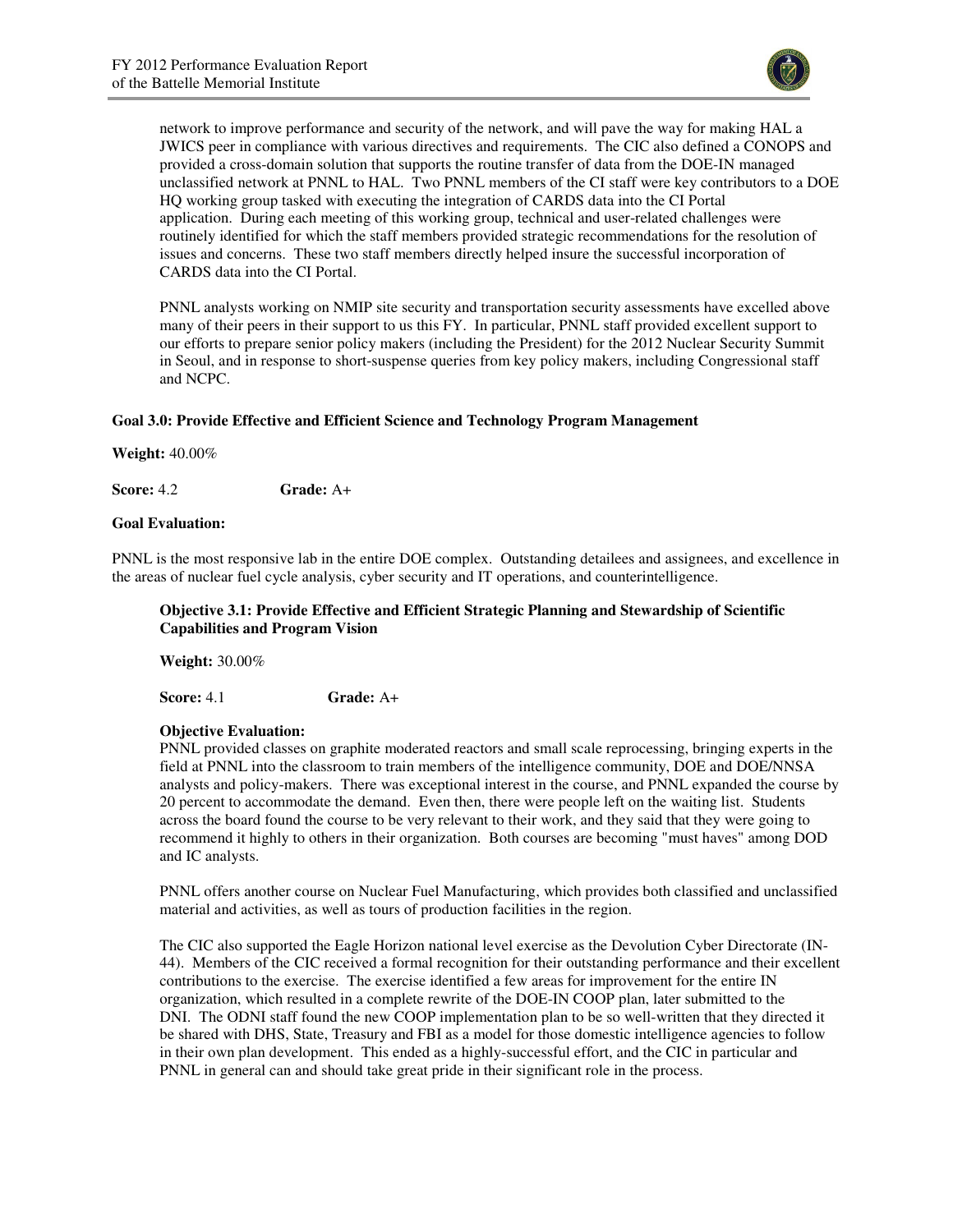

# **Objective 3.2: Provide Effective and Efficient Science and Technology Project/Program/Facilities Management**

**Weight:** 20.00%

**Score:** 4.1 **Grade:**  $A+$ 

## **Objective Evaluation:**

We don't have a long history here, but the person who oversees all intelligence-related work for the Defense, Homeland and Special Programs Sector seems to be working well with the PNNL FIE Director. The PNNL FIE Director has always been our "go to" guy when we need something on short notice from PNNL. The management team seems to be in good shape and is very responsive to IC requirements and our too-frequent short-term needs.

## **Objective 3.3: Provide Efficient and Effective Communications and Responsiveness to Headquarters Needs**

**Weight:** 50.00%

**Score:** 4.3 **Grade:**  $A+$ 

#### **Objective Evaluation:**

Responsiveness has been PNNL's forte for many years, and this year was no different. The Freeze Frame SharePoint tool was delivered to and made operational at the site of a very important customer of great national security significance to the United States. The Lab spent several months interfacing with and installing and training the customer's staff on the application.

PNNL also provided a very important briefing to the Congressionally-appointed "R&D Commission," which was very well-received. The Lab also participated in briefings and to the House Appropriations Committee Surveys and Investigations staff and to support the visit of the Principal Deputy Director for National Intelligence, when she visited some of the field sites. In all cases, the Lab (and DOE-IN) received very positive feedback.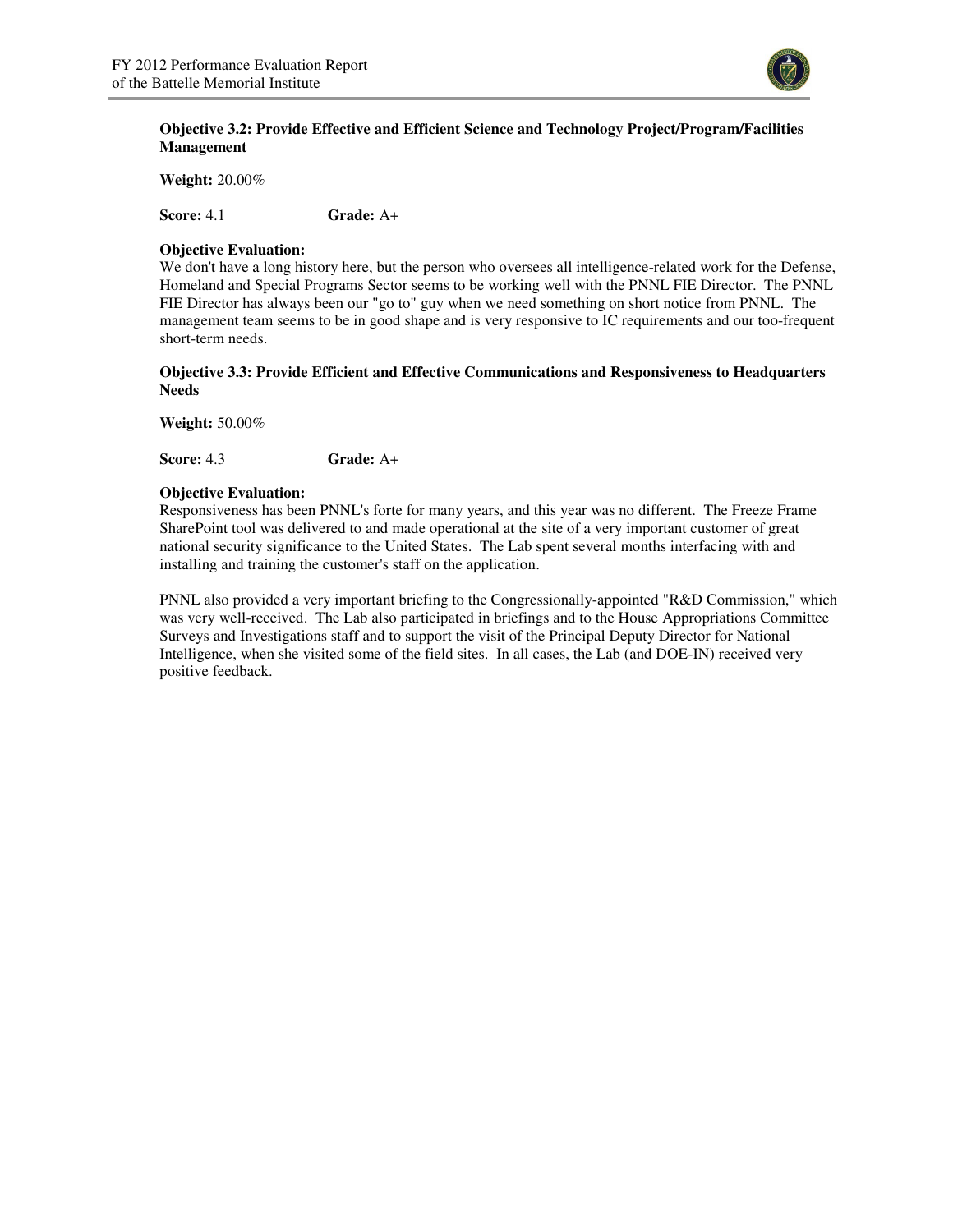

#### **Office of Environmental Management Pacific Northwest National Laboratory FY 2012 Performance Evaluation Office of Science**

# **Goal 1.0: Provide for Efficient and Effective Mission Accomplishment**

**Weight:** 60.00%

**Score:** 3.5 **Grade:** A-

#### **Goal Evaluation:**

The Contractor has produced satisfactory results in transforming scientific knowledge into practical application. It has actively developed relationships with the broader research community in areas pertinent to EM's mission and continues to work to extend its focus beyond Hanford-centric activities. It endeavors to use its available resources to achieve maximum impact during times of federal funding decreases that are impacting all the U.S. national laboratories.

# **Objective 1.1: Provide Science and Technology Results with Meaningful Impact on the Field**

**Weight:** 40.00%

**Score:** 3.5 **Grade:** A-

# **Objective Evaluation:**

DOE field leadership reports that the Contractor performs excellent quality work that exceeds expectations in some cases. Technology development and treatability testing work conducted by the Contractor in 2012 in support of groundwater and vadose zone work was described as outstanding. The Contractor develops appropriate research plans and communicates its results clearly. It actively publishes technical reports, journal articles, and other documents describing its work. Its scientists engage in national and international research conferences and also disseminate their results to a broad audience, including DOE's Office of Environmental Management (EM) Headquarters staff, via seminars and invited talks. Publications in 2012 include reports on a variety of topics, including glass corrosion, Hanford pump and treat system operation, geophysical imaging, geochemical controls on contaminant transport, Hanford tank waste retrieval, deep vadose zone characterization and remediation, and risk associated with residual tank waste. Examples of the Contractor's positive impacts to field activities in 2012 include 1) the determination that pH adjustment was not needed at Hanford's 100-KR-4 pump and treat system, eliminating significant expense, and 2) design and implementation of the PHOENIX GIS-based system for data sharing and visualization at Hanford. Hanford site leadership also reports that two field tests conducted by the Contractor were seminal: 1) vadose zone desiccation test; 2) flux-based analysis of volatile organic contaminants in the vadose zone.

## **Objective 1.2: Provide Quality Leadership in Science and Technology that Advances Community Goals and DOE Mission Goals**

**Weight:** 60.00%

**Score:** 3.5 **Grade:** A-

#### **Objective Evaluation:**

The Contractor does not report having had involvement or membership in National Academy-level panels in 2012 to discuss and set Environmental Management (EM)-related research directions. However, its scientists do meet the A- criterion of having leadership positions in professional organizations that discuss and formulate scientific strategy and direction. Contractor scientists working under EM funding also assume leadership roles by organizing and leading sessions at scientific conferences and problem-solving workshops. They engage in EM- and DOE-level strategic planning, such as the recent DOE Secretary-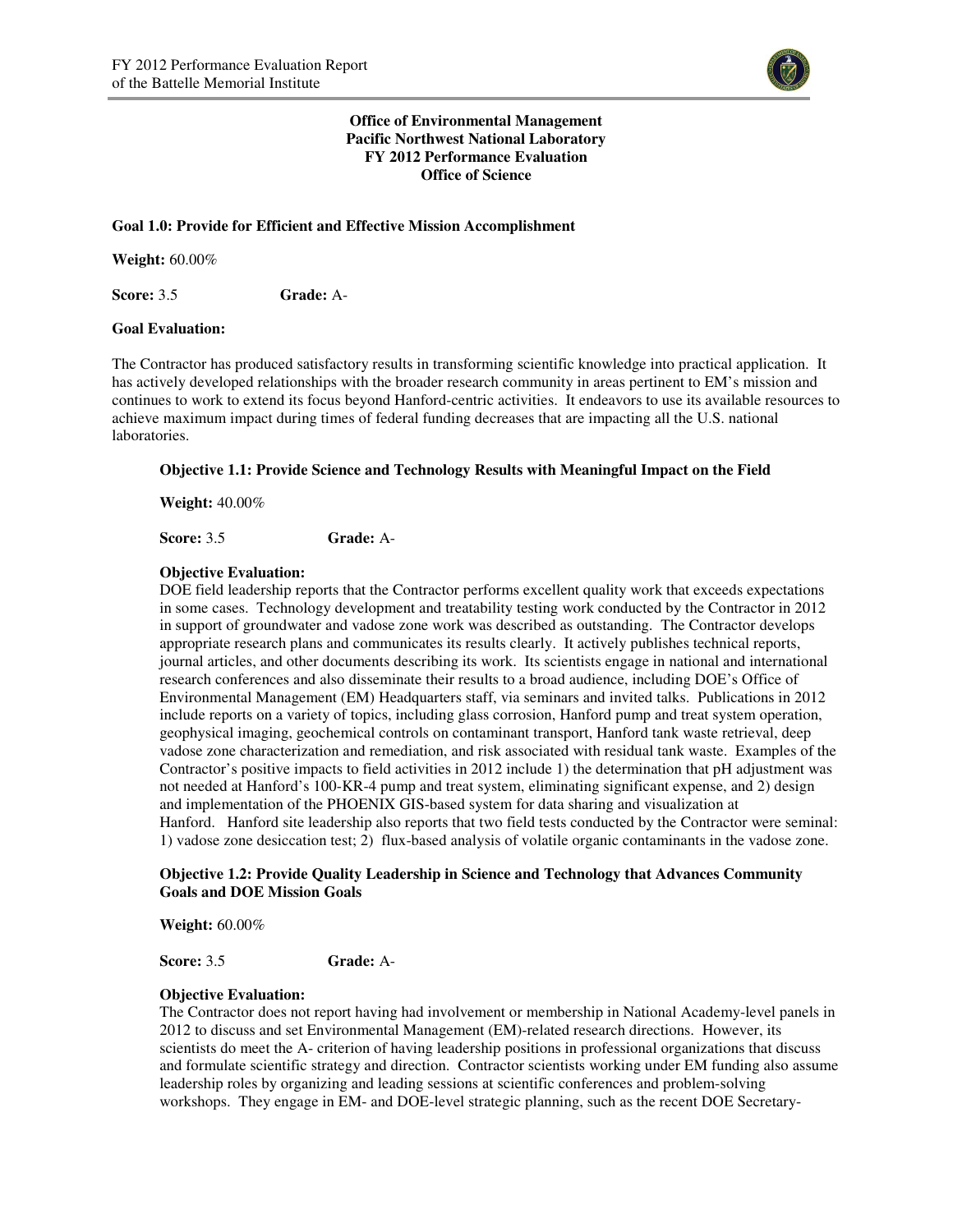

mandated efforts to identify research opportunities in the areas of tank waste, mercury remediation, and other areas (in conjunction with Savannah River National Laboratory). The Contractor's scientists pursue creative approaches to address technical problems that are unique to the EM complex. As one example, the Contractor issued a report that correlated the corrosion of ancient (archaeological) glasses to glass corrosion mechanisms that affect the durability of vitrified nuclear waste.

# **Goal 3.0: Provide Effective and Efficient Science and Technology Program Management**

**Weight:** 40.00%

**Score:** 3.5 **Grade:** A-

#### **Goal Evaluation:**

The Laboratory has strategically planned its research programs to meet site needs and EM mission requirements. It ensures the value and responsiveness of its research activities by working closely with both EM Headquarters and Hanford Site staff (DOE and contractor personnel), as well as regulators and stakeholders. It uses leveraging, collaboration, and development of new initiatives to maintain its scientific workforce.

## **Objective 3.1: Provide Effective and Efficient Strategic Planning and Stewardship of Scientific Capabilities and Program Vision**

**Weight:** 25.00%

**Score:** 3.5 **Grade:** A-

#### **Objective Evaluation:**

The Contractor's research for EM is guided by sound planning with input from multiple offices at EM Headquarters, the Richland site office, and external experts. For example, it participates in the Tank Waste Corporate Board, Hanford tank waste system strategy sessions, and EM/NE/NNSA roadmap development for nuclear separations technology. The Contractor's portfolio takes advantage of access to unique facilities such as the Environmental Molecular Sciences Laboratory and the infrastructure of the Hanford Site. The Contractor strives for new opportunities to address emerging needs across the EM complex. It has developed world-class expertise in at least one EM-related discipline, nuclear waste glass, and it is also recognized as a leader in vadose zone studies.

## **Objective 3.2: Provide Effective and Efficient Science and Technology Project/Program/Facilities Management**

**Weight:** 25.00%

**Score:** 3.3 **Grade:** B+

#### **Objective Evaluation:**

The Contractor, Pacific Northwest National Laboratory (PNNL), is adept at leveraging the investments and expertise of national and international partners, internal (LDRD) programs, and other funding agencies. During these times of limited resources for research and development, however, the Contractor may have to make difficult decisions to realign or cut programs rather than petitioning EM Headquarters for additional funding, especially since it is not the only national laboratory facing challenges in maintaining core competencies. Furthermore, the Contractor must be consistent in how it reports its EM funding profile. The Contractor overstated Fiscal Year 2010 and 2011 funding it received from EM's Office of Soil and Groundwater Remediation by combining it with funds from an unrelated program (Public Safety Resource Protection), thus giving the incorrect impression of drastically decreased Soil and Groundwater funding in Fiscal Year 2012. This could have posed serious negative repercussions for other recipients of Soil and Groundwater funding had the office been instructed to "restore" funding to PNNL at the expense of others.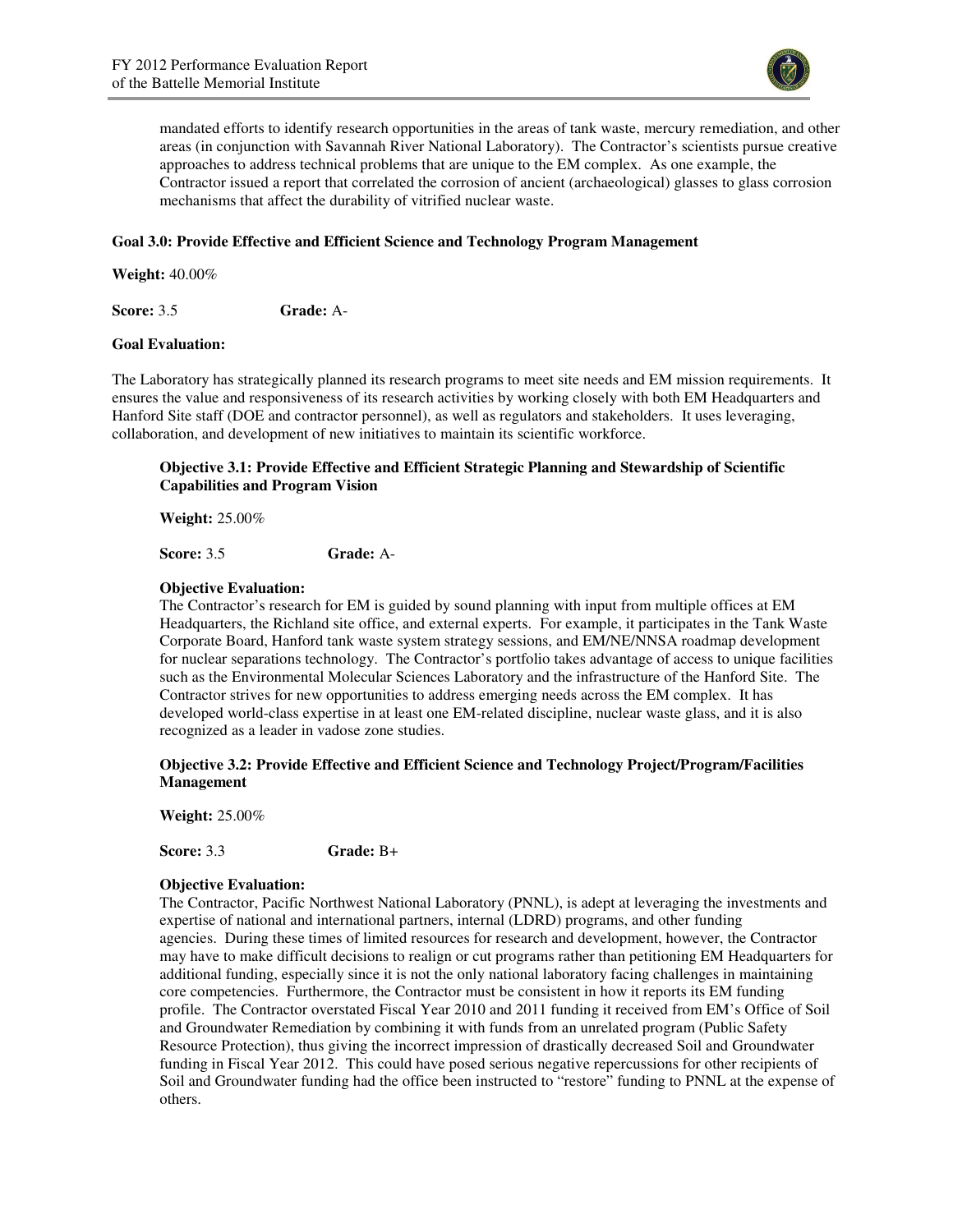

DOE Richland leadership reported a problem in the condition of the lysimeter facility 622-S at turnover from the Contractor to Richland, noting that maintenance and facility management needed improvement to meet Richland standards.

## **Objective 3.3: Provide Efficient and Effective Communications and Responsiveness to Headquarters Needs**

**Weight:** 50.00%

**Score: 3.5 Grade: A-**

## **Objective Evaluation:**

The Contractor is punctual and thorough in its responses to inquiries or requests from EM Headquarters. Research progress and financial updates are provided regularly. Yearly reports, strategy documents, and technical publications are generally of good quality, and presentations and other visual materials are polished and professional-looking. The Contractor maintains clear communications channels with DOE and other partners, and it serves an important role as an interface for communications between EM offices and relevant research programs funded by the Office of Science. However, DOE Richland leadership reports that Pacific Northwest National Laboratory (PNNL) "needs to improve their services alignment and communications to customer needs instead of delivering what they feel is appropriate from self-assessing those needs."